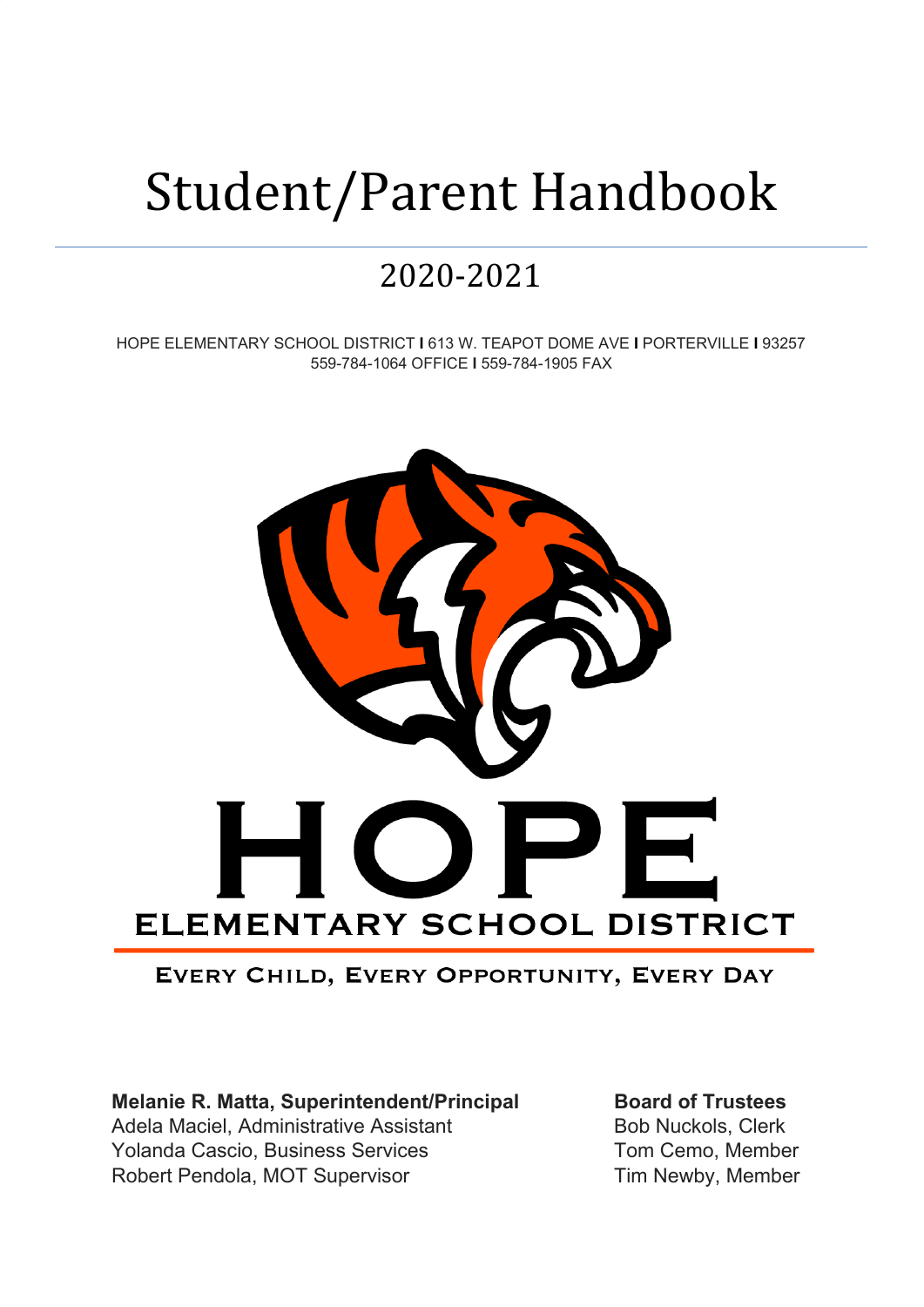August 6, 2020

Dear Parents,

Welcome back to a new school year! We ended the year very abruptly due to COVID-19 and were sad that we were unable to be with our students in the way that we all needed to be to close out the school year. Here we are at the beginning of a new school year and many of us still have COVID fears that sometimes feel crippling. Please know that we are here for your students and you 100%. The social and emotional well being of our students, staff, and families is of the utmost importance to us, as is the education your child is going to be receiving this school year. There is so much excitement surrounding a new school year and we hope to make it as good as it can be given the circumstances.

On behalf of the entire Hope Elementary School staff, I welcome you to become a key part of your child's education. With your support and involvement, your child's school experience will be both positive and rewarding!

At the beginning of each school year, we are required to inform you of certain rights that pertain to students and parents. Attached are informational letters that cover those rights. Since we must have your written approval on some of them, we have designed a signature card for your convenience which will satisfy our legal requirement and will limit the number of signatures required. After carefully reading the material, please sign the signature card and return it to your child's teacher or school office.

In addition to the Parent Rights materials, we have included rules and regulations pertaining to student discipline, our school calendar, names of School Board Members and Board Meeting dates. Also included is information about our Free and Reduced Breakfast/Lunch Program.

If you have any concerns or questions at any time, please feel free to call the District Office Staff. Welcome to Hope Elementary School!

Sincerely,

*Mrs. Melanie Matta Superintendent/Principal*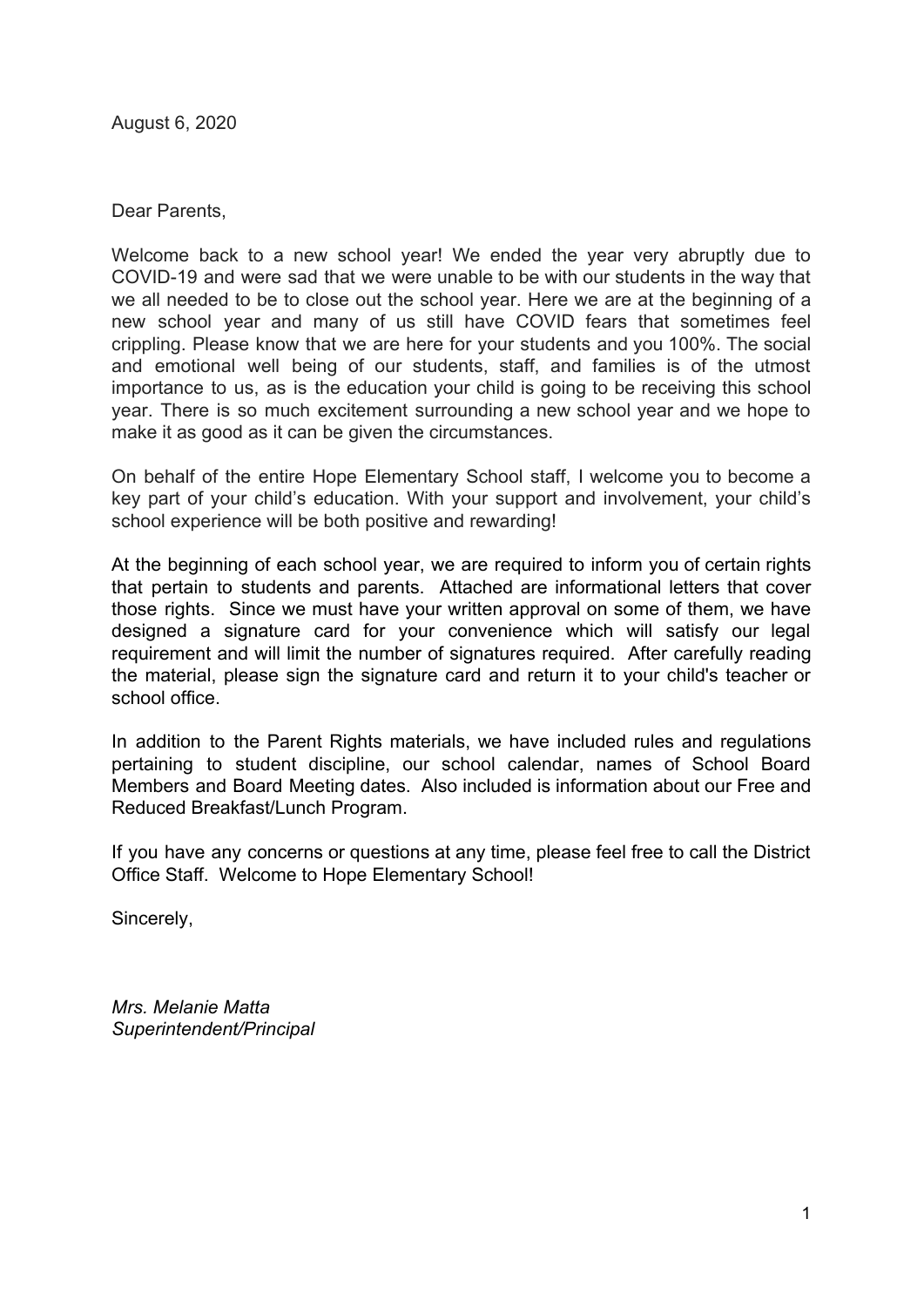## **Hope Elementary School Regular Bell Schedule (non-Covid) 2020-2021**

#### **REGULAR DAY**

| 8:12        | <b>Warning Bell</b>             |
|-------------|---------------------------------|
| 8:15        | All classes begin               |
| 10:00-10:15 | TK/K - 4th grade morning recess |
| 10:30-10:45 | 5th-8th grade morning recess    |
| 11:40-12:20 | TK/K-1 lunch/recess             |
| 12:00-12:40 | 2nd-4th grades lunch/recess     |
| 12:20-1:00  | 5th-8th grade lunch/recess      |
| 2:45        | Dismissal                       |
|             |                                 |

2:45-6:00 CHOICES After School Program

#### **MINIMUM DAY (Dismissal at 1:00)**

|--|

1:00-6:00 CHOICES After School Program

#### **Minimum Days:**

| Nov. 4-8 | Conference Days            |
|----------|----------------------------|
| Dec. 12  | Winter Break early release |
| Mar. 3-4 | Spring Conference Days     |
| Mar. 13  | Spring Break early release |
| June 3   | Last Day of School         |

#### **SPORTS SCHEDULE FOR HOME GAMES**

| 8:12        | <b>Warning Bell</b>                                  |
|-------------|------------------------------------------------------|
| 8:15        | All classes begin                                    |
| 10:00-10:30 | Spirit Circle - All school recess                    |
| 11:30-12:10 | Athlete and TK-2nd grade lunch and recess            |
| 11:50-12:30 | 3rd-4th grades and all non-athletes lunch and recess |
| 12:30       | Game begins for student athletes                     |
| 2:45        | Dismissal                                            |
|             |                                                      |

2:45-6:00 CHOICES After School Program

#### **STUDENT NON-ATTENDANCE DAYS**

| Sept. 7       | Labor Day                    | Feb. 12    | Lincoln's Birthday  |
|---------------|------------------------------|------------|---------------------|
| Oct. 12       | <b>Staff Development Day</b> | Feb. 15    | Presidents Day      |
| Nov. 11       | Veterans Day                 | Mar. 15-19 | <b>Spring Break</b> |
| Nov. 23-27    | <b>Thanksgiving Break</b>    | April 2, 5 | Easter Holiday      |
| Dec. 18-Jan 8 | <b>Winter Break</b>          | May 31     | <b>Memorial Day</b> |
| Jan. 18       | Martin Luther King Jr. Day   |            |                     |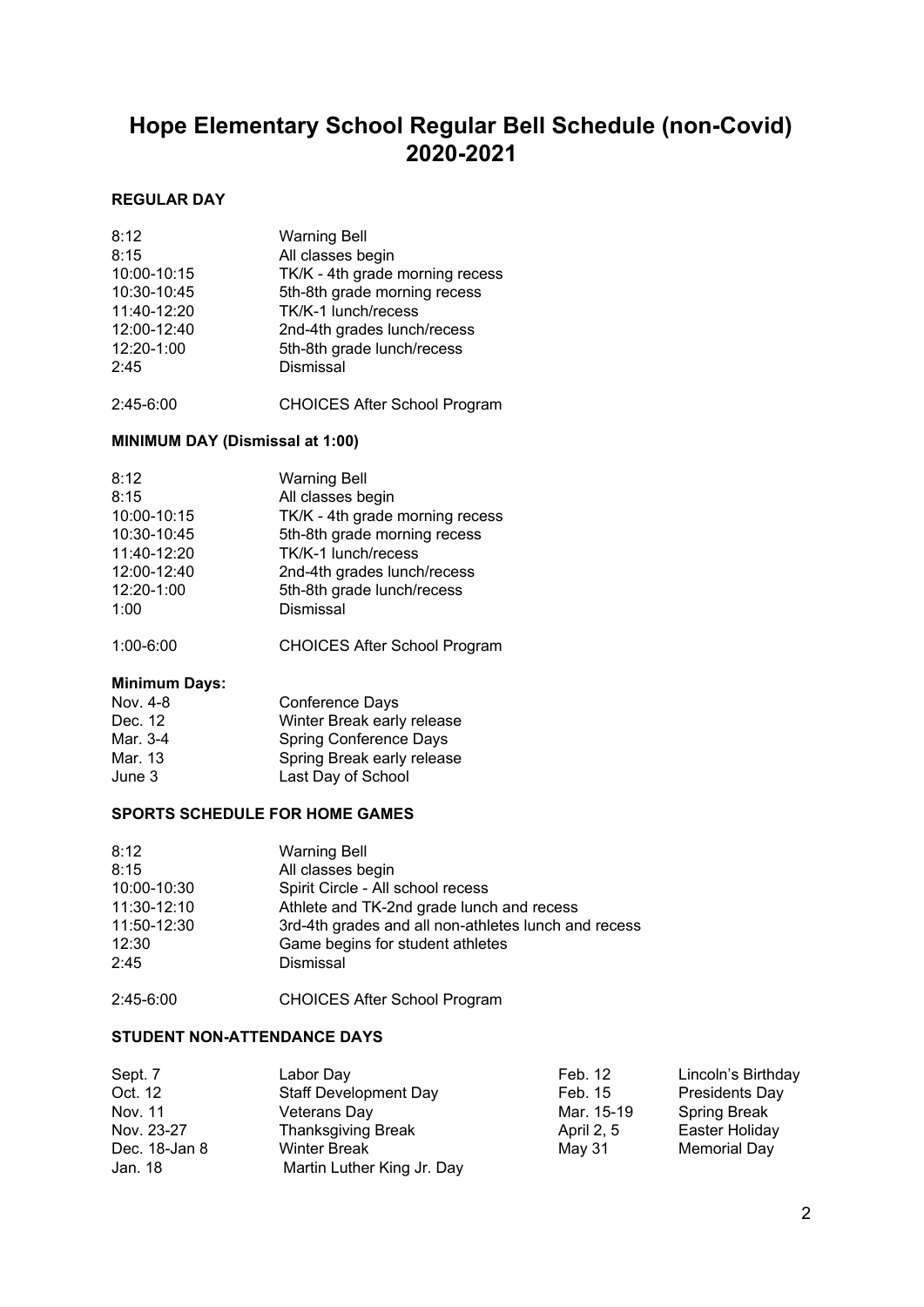### **HOPE ELEMENTARY SCHOOL STAFF**

#### **Board of Trustees**

Bob Nuckols, Clerk Tom Cemo, Member Tim Newby, Member

\*Board Meetings are held on the second Wednesday of every month at 5:30 p.m at Hope Elementary School Cafeteria 613 W. Teapot Dome Ave., Porterville, Ca. 93257. No July meeting is held.

August 12, 2020; Sept. 9, 2020; Oct. 14, 2020; Nov. 10, 2020; Dec. 9, 2020; Jan. 13, 2021; Feb. **10, 2021; Mar. 10, 2021; April 14, 2021; May 12, 2021; June 9, 2021; June 16, 2021**

In compliance with the Americans with Disabilities Act and Government Code section 54954. - If you need special assistance to participate in this meeting, please contact Adela Maciel at (559) 784-1064. Notification of 48 hours prior to the meeting with enable the school district to make reasonable arrangements to ensure accessibility to this meeting (28 CFR.35.102-35.104 ADA Title II)

Any agenda packet provided to the Board of Trustees is available for public inspection at the school office and/or at the regular board meeting (SB 343, Chapter 298, Government Code section 54957.5).

#### **Certificated Staff**

#### **Classified Staff**

Ruben Rodriguez Lead Custodian Sandy Peterson Bus Driver Cynthia Acevedo **Instructional Aide** Wanda Ballard Instructional Aide Michelle Barajas **Instructional Aide** 

#### **Melanie Matta Superintendent/Principal mmatta@hope-esd.org**

Melissa Clark **Grade 4 teacher** mclark@hope-esd.org Jaime Baeza Grade 6 teacher jbaeza@hope-esd.org Racheal Chand **Grade 7 teacher** rchand@hope-esd.org

Jennifer Hedrick TK/Kindergarten teacher jhedrick@hope-esd.org Michelle Lopez Kindergarten teacher milopez@hope-esd.org Glenda Landin **Grade 1** teacher Grade 1 teacher glandin@hope-esd.org Christina McDowell Grade 2 teacher cmcdowell@hope-esd.org Maria Lopez **Maria Lopez** Grade 3 teacher malopez@hope-esd.org Margaret Manson Grade 3 teacher mmanson@hope-esd.org Flor Martinez **Flormartinez** Grade 5 teacher **fmartinez@hope-esd.org** fmartinez@hope-esd.org Justin Bailey Grade 8 teacher jbailey@hope-esd.org

#### **Adela Maciel Administrative Assistant amaciel@hope-esd.org Yolanda Cascio Administrative Assistant - business@hope-esd.org Business Services Robert Pendola MOT Supervisor rpendola@hope-esd.org**

Madisyn Fitzgerald **Instructional Aide** Azucena Hernandez Instructional Aide Lucia Mendoza Instructional Aide Sally Ramirez Instructional Aide Tammy Gobel **Instructional Aide** Sara Segura Instructional Aide Victoria Silva **Instructional Aide** Instructional Aide Instructional Aide Instructional Aide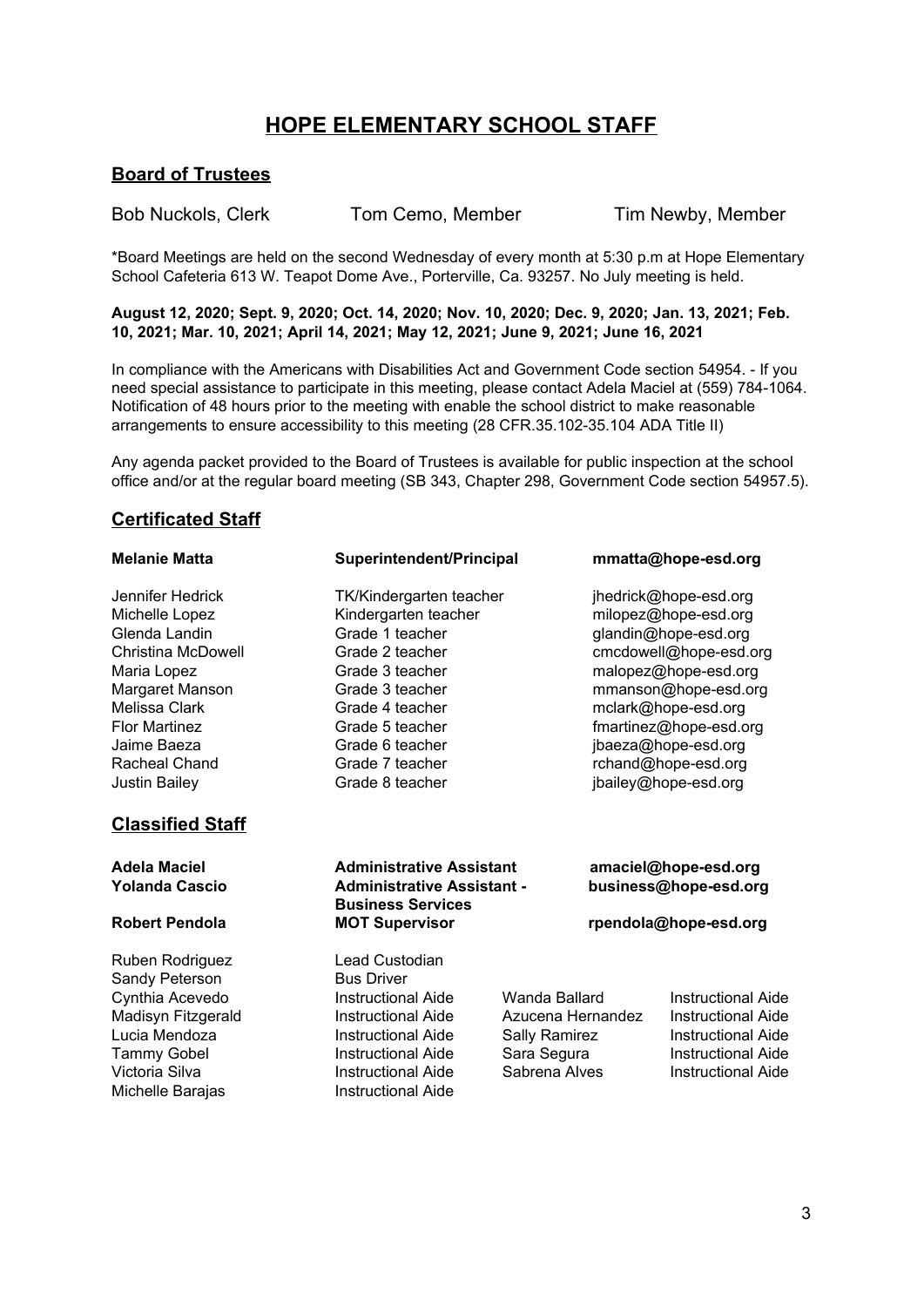#### **Special Services**

Leslie Covert **Special Education Teacher** Selena Guzman Special Education Instructional Aide Olga Gonzalez School Psychologist Sara Turner Speech Services

#### **EMERGENCY CONTACT CARD:**

All parents/guardians are required to have an emergency contact card, updated annually, on file in the school office. There are times when it is imperative that the school reach a parent/guardian because of an illness, accident, or other emergency. PLEASE MAKE SURE TO LIST AT LEAST TWO (2) EMERGENCY NUMBERS AND KEEP THE SCHOOL INFORMED OF ANY CHANGES IMMEDIATELY.

Students are released ONLY to adults listed on the emergency card. If you have any legal documents which prohibit individuals from coming into contact with your child, it is extremely important that the school office have current copies of these documents.

#### **ARRIVAL AND DISMISSAL**

Providing a safe and supervised learning environment is one of our top priorities. Hope is a closed facility with gates locked during school hours. The campus opens at 7:30 am. Students are not to arrive before that time and will not be allowed to enter the campus. The school day is from 8:15 am to 2:45pm (TK-8th).

For dismissal, parents are to remain at the front or side gates. Teachers will bring their class as a group to the departure area. Pick up your child promptly after school. Students are not allowed to linger on campus.

Providing a safe environment is everyone's responsibility. The parking lot can get congested during pick-up/drop-off times. Always follow the flow of traffic to avoid traffic hazards, drive slowly, do not park in the handicap zones, do not leave your vehicle unattended, and WATCH OUT FOR STUDENTS CROSSING THE PARKING LOT.

#### **ATTENDANCE PROCEDURES:**

Regular attendance is vital to a student's success. Coming to school every day, on time, and staying all day are important not only for academic growth, but are also good life skills to learn and follow. Research shows that students who attend school regularly outperform those with poor attendance patterns. It is not possible to give your child the best education possible if he/she is not in class or arrives late. The staff and administration will uphold and enforce the state laws of California which require students under 18 years of age to be in school, on time, on a daily basis.

Absences: When your child is going to be absent from school please notify the school office right away: 559-784-1064

Tardies: Students are expected to be on time daily. Students who miss even just a few minutes on a frequent basis lose out on a very important part of the day. This crucial time is for teachers to greet their students, provide information for the day, give directions, and a feeling of belonging start. Tardies are excused only for the same reasons as legal absences. It is in violation of school rules and state law (Education Code 48200) if a child is tardy without a note or phone call verifying a valid excuse. **If tardies become numerous, the school will address the problem and may jeopardize the continuance of those students enrolled on an Interdistrict Contract. As part of our agreement with neighboring school districts for interdistrict attendance, we stand by this commitment with diligence. The promise of good school attendance is part of any interdistrict attendance agreement approved by the Hope Elementary School District Board of Trustees and these requirements will be enforced.** Please make every possible effort to work with us to achieve these goals and ensure that your student(s) may continue to enjoy their attendance at Hope Elementary.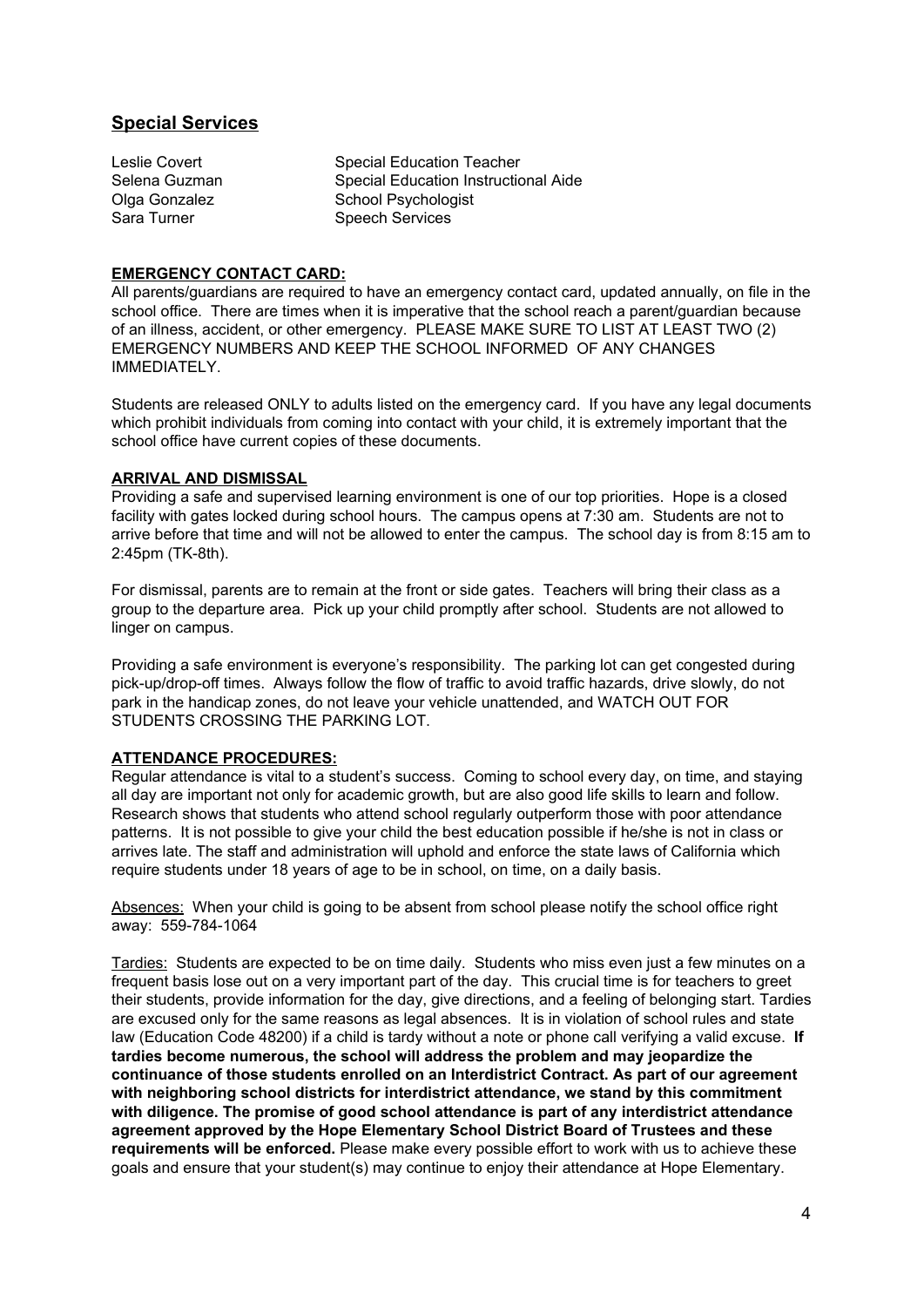If we cannot help you remediate issues of your children being at school and on-time, referrals may be made to the district social worker and eventually, the School Attendance Review Board (SARB). Our goal is to have students arrive on time so that we can make every minute count.

#### Student Check-Out Procedure:

If you need to check your child out early, parents/guardians are required to sign them out of school in the front office. **Parents are required to wait in the office and not go to the classroom to pick up their child(ren) without permission from the office staff.** This is a safety procedure in place for all students and staff. Students should only be checked out early for emergency situations or unavoidable medical/dental appointments. Parents are encouraged, whenever possible, to schedule appointments after the school day.

#### Independent Study:

There are times when parents need to take children out of school even though it violates the State Attendance Law. Therefore, we have established an Independent Study Program for 5 or more consecutive days. If you sign your child up for the Independent Study Program your child can complete his/her school work and get credit for being in school and an unexcused absence will not go down on their records. Our Independent Study Program should be initiated at least 1 week **prior** to your child missing school. This allows the teacher to prepare all the work necessary for your child. If there is a time when your child/children will be missing school for reasons other than illness or medical appointments, please contact the school **in advance** to fill out the proper documentation and collect your child's work.

#### **HOPE SCHOOL ATTENDANCE MEDALS and MOVIE THEATER TRIP**

To promote and encourage excellent school attendance and to reward students for their outstanding efforts to have exceptional school attendance, we will be honoring students with medals, certificates, and a trip to the movie theater at the end of the year.

#### **END-OF-YEAR MEDALS**

**GOLD**: Gold medals are awarded to students who have **NO absences**, and/or **no more than two (2) unexcused tardies** for the school year.

**SILVER**: Silver medals are awarded to students who have **no more than two (2) absences**, and **no more than 3 unexcused tardies** for the school year.

#### **Only students earning the GOLD medal will be participating in the end of the year Movie Theater Trip.**

#### **PHYSICAL EDUCATION EXCUSES:**

A student must have a written note from home for a temporary exclusion from Physical Education. If a child must miss more than 3 days consecutively, a Physician excuse is necessary. Per Education Code 51210, districts shall provide physical education, with emphasis upon the physical activities for the pupils that may be conducive to health and vigor of body and mind, for a total period of time of not less than 200 minutes each 10 school days, exclusive of recesses and the lunch period. PE absences will have to be made up.

#### **MINIMUM AGE KINDERGARTEN:**

Students must be five years old on or before September first of the school term in progress in order to be admitted to any public school in California according to Education Code 48000. The parent or guardian of a child must present proof to the school district, prior to the admission of the child to Kindergarten that the child is of the minimum age for admission to school. Students who turn 5 between September 2-December 2 of the current school term in progress will be enrolled in Transitional Kindergarten.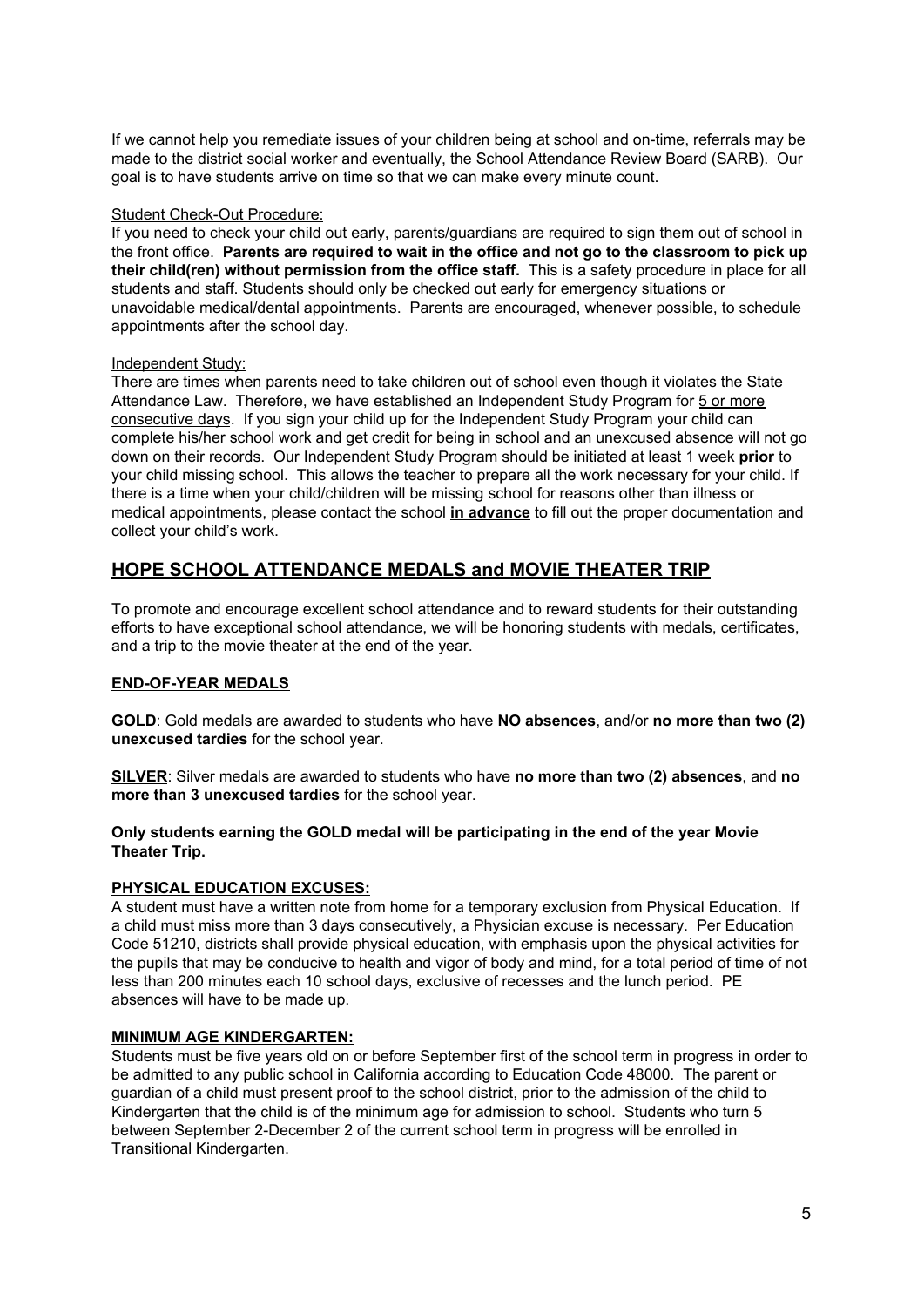#### **WITHDRAWAL FROM SCHOOL:**

If it becomes necessary for your child to transfer to another school before the end of the year, please notify the office. You must then return all school property, including textbooks and library books. If your student owes fines or fees, please pay at that time. Your child's school records will be forwarded to your next school upon request from the Administrator of your new school. School records include health records, personal data, and report cards.

Withholding Records/School Textbooks/Supplies/Unpaid Debts: All students are furnished with school textbooks. Students are responsible for the care of all school equipment or materials placed in their possession. Board policy (6161.2) states that students are responsible for returning borrowed materials in good condition, with no more wear and tear than usual from normal use. Any school property that is lost or so damaged that the material is no longer usable, the student is responsible for reparation equal to the current replacement cost of the materials. The school district may withhold grades, diploma, and transcripts of a student who has not paid for any equipment or property that has been lost or damaged..

#### **INSUFFICIENT FUNDS CHECKS**

It is the practice of the Hope Elementary School District to accept cash payment only to redeem insufficient funds checks. This cash payment will consist of the amount of the check written plus any bank charges incurred as a result of the returned check. This total amount is due immediately upon notification by district personnel that such a check has been returned for non-payment. If, at any time, a second insufficient funds check is written by an individual during the same school year, that person will be placed on a cash only basis for the remainder of the school year for any payment made to the district.

#### **STUDENT PHONE USAGE:**

School phones may be used by the students only in the case of an emergency or when student-to-parent contact is deemed necessary by the teacher or office personnel. The school phone is a business phone and not be used to make arrangements to go home with a friend, etc. These arrangements need to be made prior to coming to school.

#### **STUDENT CELL PHONES/ELECTRONIC DEVICES/PERSONAL EQUIPMENT:**

Student cell phones/Electronic Signaling Devices/Personal Equipment are to be turned off and out of sight upon arrival to the school campus and not activated until after school has been dismissed for the day. **Such devices are personal property and not the responsibility of school personnel to replace or track down if lost, stolen, or damaged.** Students possess these items at school entirely at their own risk. No student shall be prohibited from possessing or using an electronic signaling device that is determined by a licensed physician or surgeon to be essential for the student's health and the use of which are limited to health-related purposes. (Ed. Code Section 48901.5) School staff that sees a student with a cell phone in hand on their first offense will confiscate the phone and return it to the student at the end of the school day. On a student's second offense, the phone will be taken to the office where it will be kept until a parent comes to meet with the Principal. Depending upon the seriousness of the offense, detention procedures will apply.

#### **BRINGING INAPPROPRIATE ITEMS TO SCHOOL**

(Education Code 48900 Section K) There are some items which a student must not bring to school because they are dangerous to the student or other students, or they interfere with the rights of others to learn. Some examples of things that must not be brought to school are personal electronic devices such as iPods, video games, pagers, and MP3 players. Other items not allowed in school include: toys, games, water balloons, fireworks, lighters, matches, medications, laser pointers, or any other item determined to be dangerous or disruptive to the educational environment by the Principal. Inappropriate items will be confiscated and turned over to the Principal. Depending upon the seriousness of the offense, detention and citation procedures will apply. The school district is not responsible for the loss of personal items brought to school.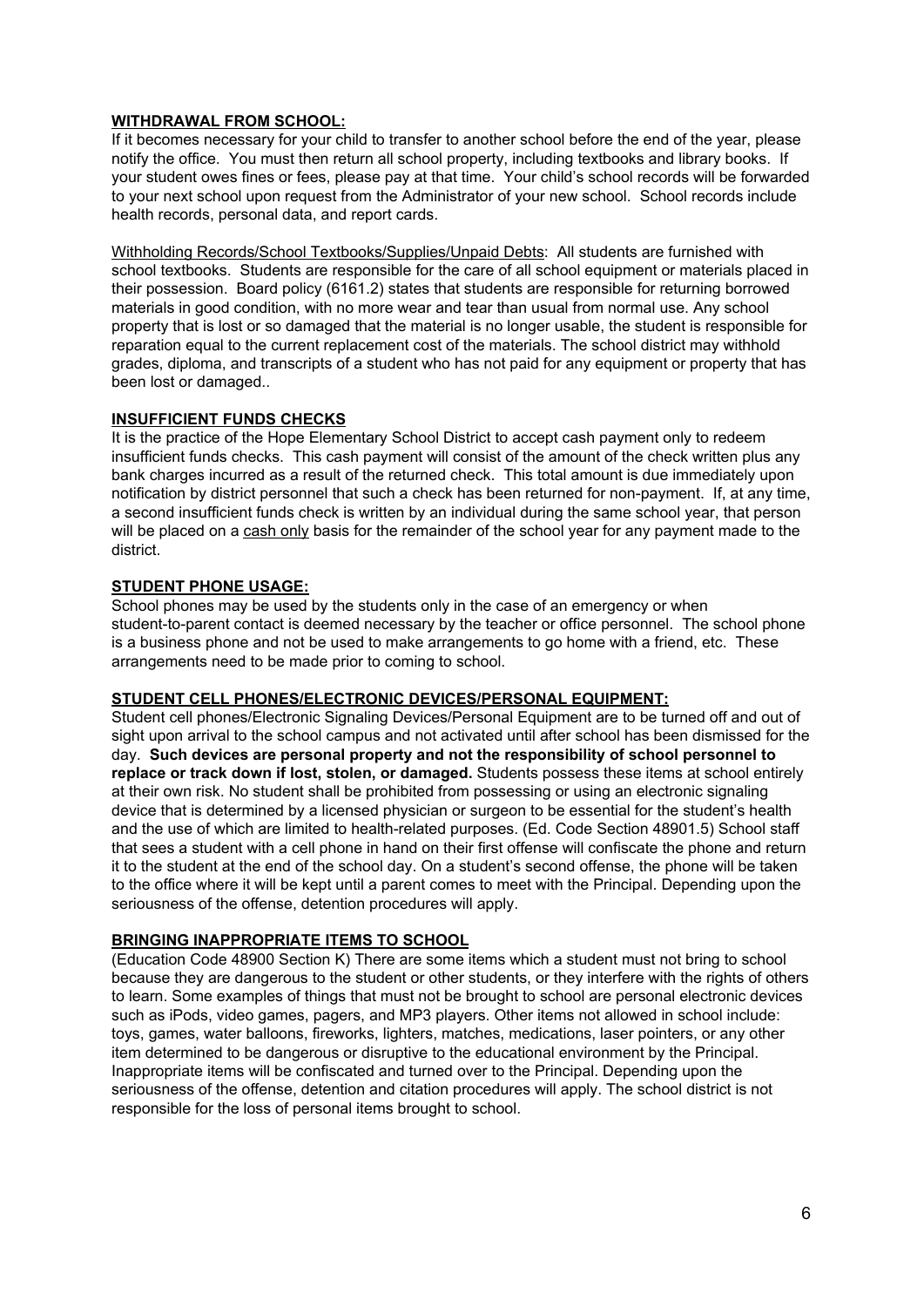#### **DRESS CODE:**

Hope Elementary School District believes that students should wear clothing to school that is conducive to the learning process and reflects respect for oneself and the school.

- 1. Attire that protects the health and safety of students:
	- a. Students should wear shoes that are appropriate for school activities. This does NOT include shoes with cleats, spikes, or high heels. Shoes must have a back strap.
	- b. Attire which may be used as a weapon is not allowed. This includes, but is not limited to, chains, wallet chains, and items with spikes or studs.
- 2. Attire that does not interfere with the educational process:
	- a. Hats for sun protection are allowed, but may not be worn in buildings. Hats and/or hair apparel that can be attributed to or denote gang or group affiliation is NOT permitted.
	- b. Sunglasses are worn outside only.
	- c. Tank tops with straps less than 2" wide are not permitted. Mesh shirts, low cut blouses, or sun-dresses with cleavage showing are not permitted. Clothing that does not cover undergarments is not permitted.
	- d. Shorts must hit mid thigh which is about a 4" inseam. Skirts and dresses should extend to a minimum of four inches from the top of the knee.
- 3. Attire should not advocate, advertise, denote, or be recognized as gang activity or affiliation, have crude or vulgar printing, slogans, symbols, designs or pictures depicting drugs, alcohol, tobacco, violence, graffiti, sexual suggestions, or unlawful activity.
- 4. Jewelry or accessories that are disruptive or might cause a health or safety hazard may not be worn.
- 5. The Principal has the discretion to limit other attire if it distracts from the learning process. In addition, the principal may also make exceptions to the above for special events.

Consequences: Violation of the dress code will result in one of the following: warning, notification to parents, student sent home to change clothes, or given school sports clothing to wear. Students will be required to change to acceptable clothing either by contacting parents or by getting clothing from the athletic director.

*\*\*Revisions to this dress code may be made at any time.\*\**

#### **HOPE ELEMENTARY SCHOOL STUDENT USE OF TECHNOLOGY INTERNET SAFETY/ACCEPTABLE USE POLICY**

#### **Technology**

The Governing Board recognizes that technology provides ways to access the most current and extensive sources of information. Technology also enables students to practice skills and to develop reasoning and problem-solving abilities. In addition, electronic resources foster workplace skills that may be transferable to new technological resources throughout the district's schools and classes.

To discourage access to inappropriate content when using technological resources, and preclude other misuses of the system, the Superintendent/Principal or designee shall establish administrative regulations governing use of the district's technological resources. He/she shall ensure that users have no expectations of privacy and understand that district staff may monitor or examine all system activities to ensure proper use of the system. Failure to abide by these regulations shall be subject to disciplinary action, revocation of the right to use technological resources, and legal action as appropriate (Penal Code Section 502).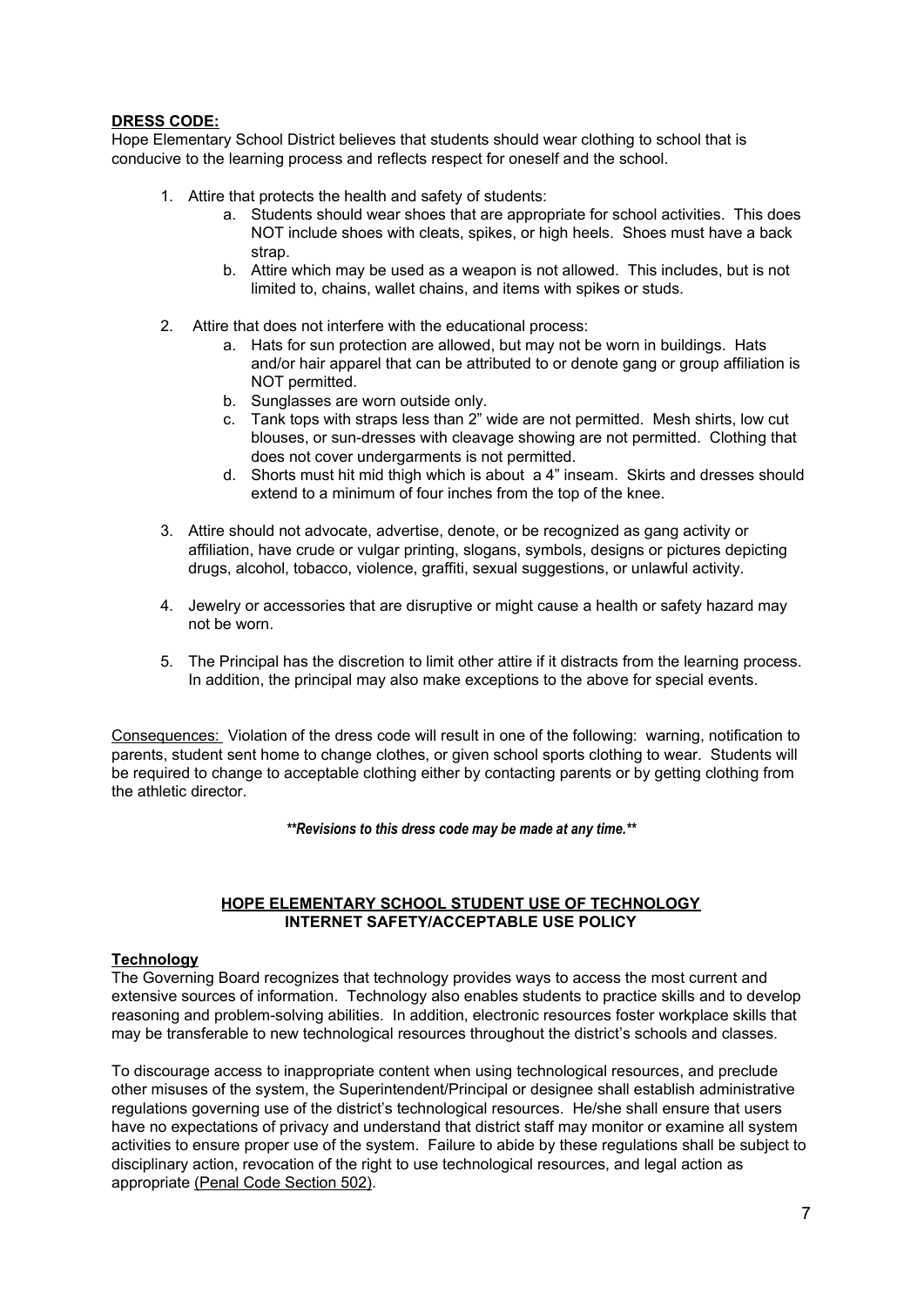#### **Internet Protection Measure**

The Governing Board and Superintendent/Principal desire to protect students from access to harmful matter on the Internet and online sites/services. The Superintendent/Principal or designee shall ensure that all district computers with Internet access have a technology protection measure that blocks or filters Internet access to harmful matter that can be accessed by minors through the Internet. (20 USC 6777, 47 USC 254) Harmful matter includes matter, taken as a whole, which to the average person, applying contemporary statewide standards, appeals to the prurient interest and is matter which depicts or describes in a patently offensive way sexual conduct which lacks serious literary, artistic, political or scientific value for minors. (Penal Code Section 313) Harmful matter includes but is not limited to visual depictions that are obscene, child pornography, or that promote violence, alcohol use, tobacco use, sexual behaviors or attitudes that are harmful to minors.

As with all technologies and services, there are no guarantees that all unsuitable sites will be blocked 100% of the time. Educational staff shall monitor minors' use of the Internet in school, and shall take reasonable means to prevent access by minors to inappropriate materials on the Internet (instant messaging, chat rooms, electronic mail, etc.) and the World Wide Web (web pages), and restrict access to materials harmful to minors.

Filtering software is deployed and used on all district computers with access to the Internet. In general, the highest degree of filtering will be set for all school age children, with modifications to the degree of filtering based on district approval. Any site deemed inappropriate may be blocked at the request of the appointed school site administrator. Disclosure, use and dissemination of personal identification information regarding students, is prohibited. Staff shall supervise students while they are using the Internet/online resources and may ask Instructional Aides to assist in this supervision.

#### *Regulations –*

#### **Student Use of Technology, Internet, and Online Resources**

The student is authorized to use technology, internet, and online resources in accordance with user obligations and responsibilities specified below:

- 1. All communication shall occur under the supervision of and with the permission of the supervising employee.
- 2. The system shall be used only for purposes related to education. Commercial, political, and personal use of the district's system is strictly prohibited.
- 3. Harmful matter includes matter, taken as a whole, which to the average person, applying contemporary statewide standard, appeals to the prurient interest and is matter which depicts or describes in a patently offensive way sexual conduct and which lacks serious literary, artistic, political or scientific value for minors. (Penal Code 313).
- 4. Copyrighted material shall not be placed on the system without the author's permission. The student may download copyrighted material, in accordance with copyright laws, for purposes related to education within the context of a school-related assignment/activity.
- 5. Vandalism is forbidden. Vandalism includes spreading computer viruses and/or any malicious attempt to harm or destroy district equipment or material or the data of any other user.
- 6. Employees supervising students' use of the Internet and online resources are expected to enforce the Hope Elementary School District regulations governing such use.
- 7. The district does not provide student electronic mail accounts.
- 8. The district reserves the right to monitor any online communication for improper use. Electronic communications and downloaded material, including files deleted from a user's account, may be monitored or read by district officials to ensure proper use of the system.
- 9. The Superintendent/Principal and/or designee shall make all decisions whether or not a student has violated Board policy or the district's Internet Safety/Acceptable Use Agreement. The decision of the Superintendent/Principal and/or designee shall be final.
- 10. Inappropriate use shall result in a cancellation of the student's user privileges, disciplinary action and/or legal action in accordance with law and Governing Board policy.
- 11. When a student leaves a school operated by the Hope Elementary School District, the student's access to the district's network will cease and all files shall remain the property of the Hope Elementary School District.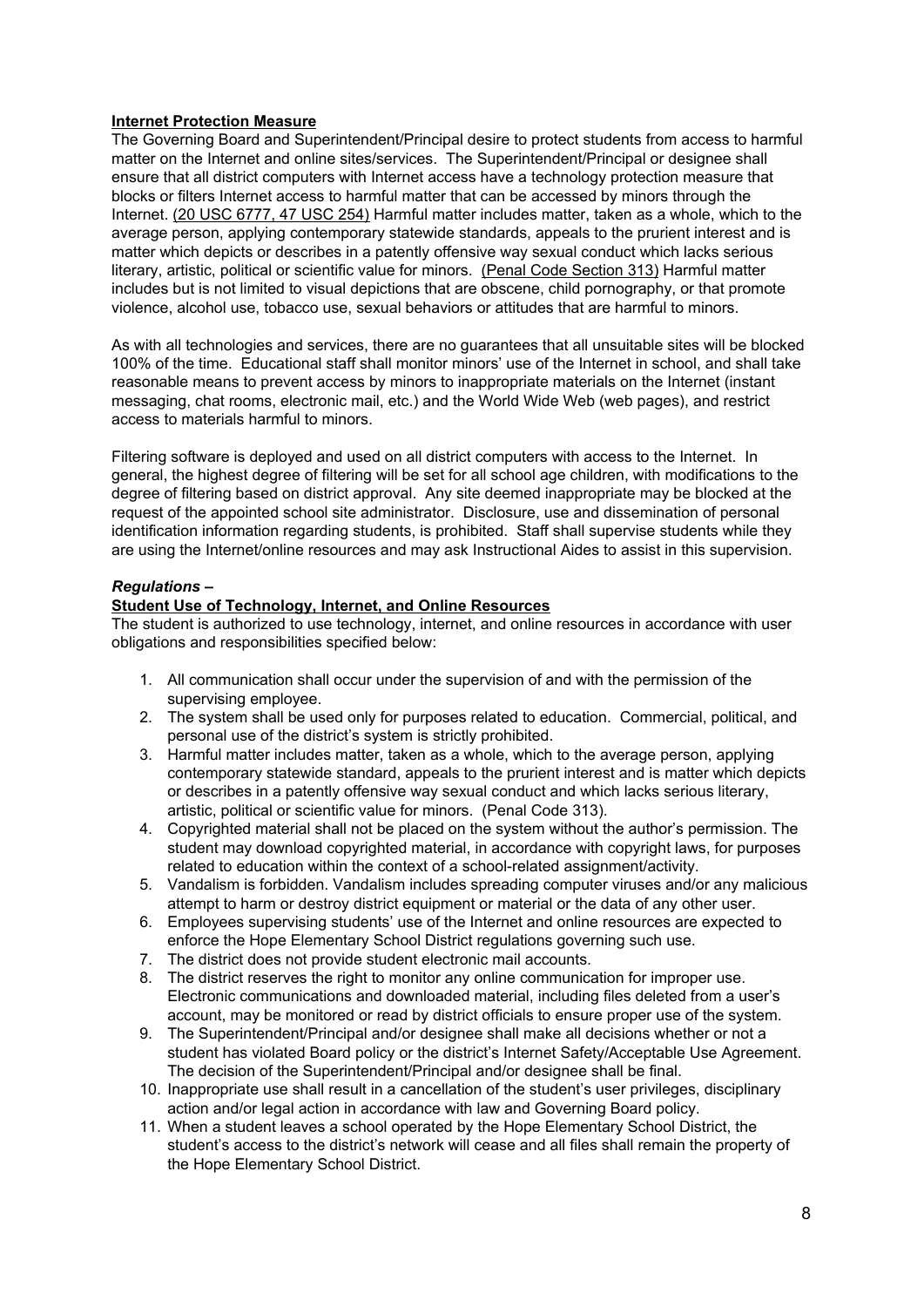- 12. The student will abide by systems and security usage guidelines as set forth by district authorities.
- 13. The student shall:
	- a. keep personal information including home addresses and telephone numbers private and shall not disclose personal identification on the Internet. The student shall use the system only under generic student network accounts.
	- b. not engage in any illegal activities on the Internet or use the system to encourage the use of drugs, alcohol or tobacco, nor shall they promote unethical practices or any activity prohibited by the Superintendent/Principal or Governing Board policy.
	- c. not access, post, submit, publish or display harmful or inappropriate matter that is threatening, obscene, disruptive, child pornographic or sexually explicit; or that could be construed as harassment or disparagement of others based on their race/ethnicity, national origin, gender, sexual orientation, age, disability, religion or political beliefs; or that is otherwise inappropriate for educational purposes.
	- d. not use district technology or Internet resources to engage in hacking or attempts to otherwise compromise any computer or network system's security.
	- e. not access web-based electronic mail accounts using district technology.
	- f. not access instant messaging accounts using district technology.
	- g. not participate in other forms of direct electronic communications (chat rooms, IRQ, etc.) using district technology.
	- h. not subscribe to online services using district technology.
	- i. not read other users' electronic mail or files. He/she shall not attempt to interfere with other users' ability to send or receive electronic mail, nor shall he/she attempt to delete, copy, modify or forge other users' electronic mail or files.
	- j. not install and/or download unlicensed software on a machine owned by the district.
	- k. immediately report any security problems or misuse of the network to the teacher, principal or supervising employee.

#### **Polite Use of Technology and Rules of Internet Etiquette – "Netiquette"**

The student is expected to abide by the generally accepted rules of technology etiquette. These rules include, but are not limited to, the following:

- 1. BE POLITE. Never send, or encourage others to send, abusive messages.
- 2. USE APPROPRIATE LANGUAGE. Remember that you are a representative of not only yourself, but also your school on a publicly accessible system. You may be alone with your computer, but what you say and do can be viewed globally. Never swear, use vulgarities, or any other inappropriate language. Illegal activities of any kind are strictly forbidden.
- 3. PRIVACY. Do not reveal your home address or personal phone number or the addresses and phone numbers of others. To do so can result in unwanted intrusions of privacy and should be viewed in the same light as a public listing in a telephone directory. Users shall have no expectation of privacy and understand that the district has the right to monitor and examine all system activities to ensure proper use of the system.

#### **Privileges**

The use of technology is a privilege, not a right, and inappropriate use will result in a cancellation of those privileges. A student who fails to abide by these obligations and responsibilities shall be subject to disciplinary action, revocation of the privilege to use technological resources, and legal action as appropriate.

#### **Services**

The Hope Elementary School District makes no warranties of any kind, whether expressed or implied, for the service it is providing. Hope Elementary School District will not be responsible for any damages suffered while on this system. These damages include loss of data as a result of delays, non-deliveries, misdeliveries, or service interruptions caused by the system or your errors or omissions. Use of any information obtained via the information system is at your own risk. Hope Elementary School District specifically disclaims any responsibility for the accuracy of information obtained through its services. **I agree to indemnify and hold Hope Elementary School District personnel harmless for the failure of any technology protection measures from my child's own**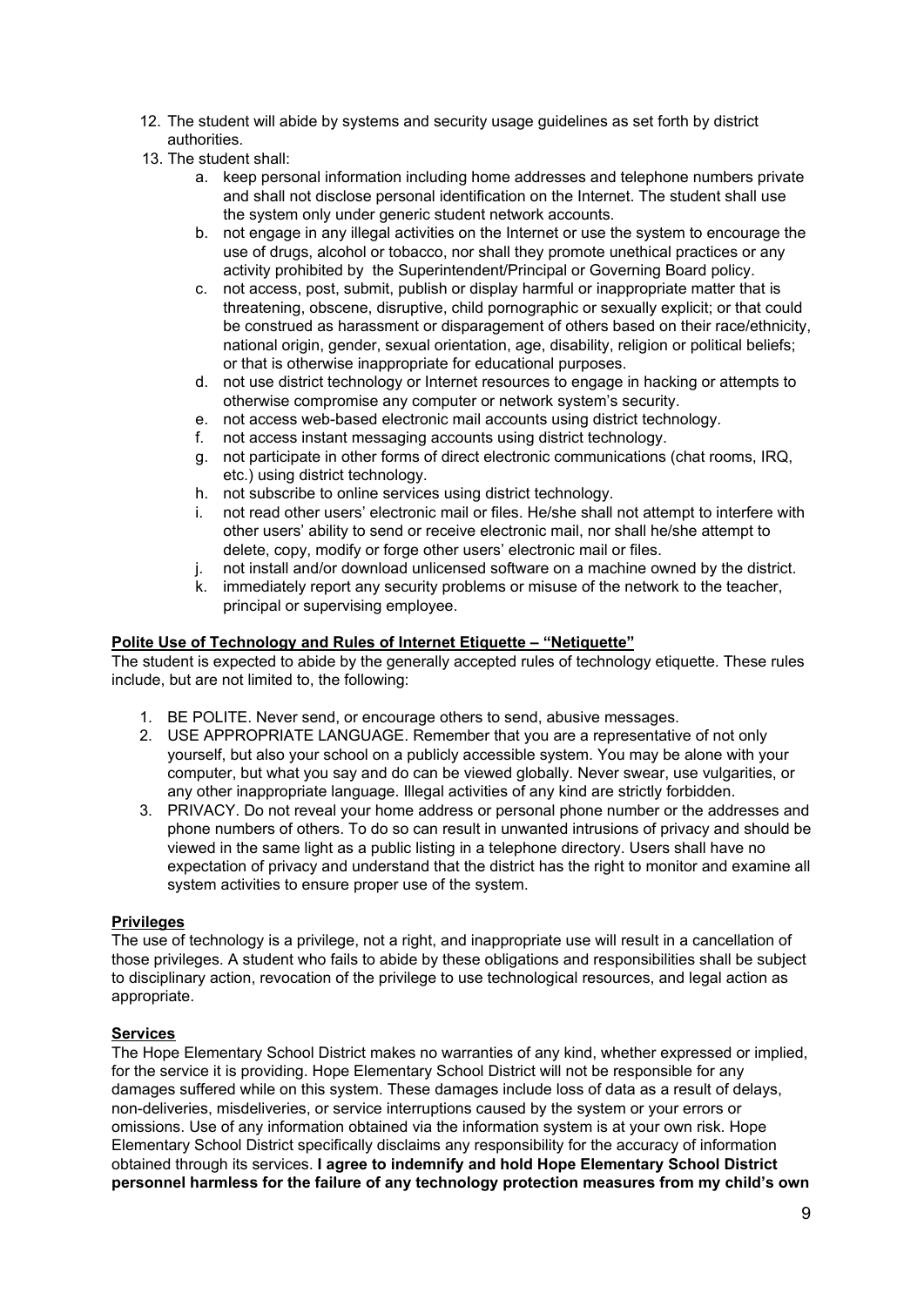**violations of copyright restrictions, mistakes or negligence, or any costs incurred by my child as a user.**

#### **PLEASE COMPLETE THE BACK SIDE OF THE YELLOW PARENT RIGHTS SIGNATURE CARD**.

#### **PHOTOGRAPHING OF STUDENTS**

On occasion, students may be spontaneously photographed or videotaped by school or non-school personnel (such as parent, news media, Hope Parent Teacher Club "HPTC", or other organizations) while the students are involved in activities at school or on field trips which are open to members of the public. There may also be occasions when students will be incidentally photographed/videotaped by parents or news media personnel while they are participating in activities which are not open to the general public (such as regular classroom instructional activities). The district intends to monitor such occasions so that there will be no undue invasion of individual pupil privacy or disruption of the instructional process. If you object to the photographing/videotaping of your child while participating in non-public activities as described above, please submit a request in writing to your child's school principal asking that efforts be made to exclude your child. In the event your child receives an award, his/her school picture may be submitted to the newspaper for publication. **PLEASE COMPLETE THE BACK SIDE OF THE YELLOW PARENT RIGHTS SIGNATURE**

#### **CARD**.

#### **TREATMENT FOR LIFE THREATENING ANAPHYLAXIS**

Anaphylaxis is a rapid, severe allergic response triggered by insect stings, foods, medications, latex materials, exercise, or in rare cases by unknown causes. This is a life-threatening allergic condition, requiring immediate treatment. Administering epinephrine to students during a medical emergency may help to insure the student's health and safety at school. Therefore, the Tulare County Office of Education has adopted a policy for giving life-saving epinephrine to students who are in need of such treatment. This policy states that a credentialed, licensed school nurse or trained, unlicensed school staff, under the direct or indirect supervision of the credentialed school nurse (or supervisor of health), may administer epinephrine in the form of an epinephrine auto-injector during a severe, life-threatening allergic reaction. The epinephrine auto-injector rapidly delivers a pre-measured, sterile, single dose of epinephrine by direct injection through the skin. **PLEASE COMPLETE THE BACK SIDE OF THE YELLOW PARENT RIGHTS SIGNATURE CARD**.

#### **ANNUAL FIELD TRIPS/SCHOOL EVENTS - HOPE BUS TRANSPORTATION**

A school district is prohibited by law from requiring a student to be transported without the written permission of the parent or guardian. The activities where transportation should be required would be: Study trips, athletic events, field trips, or extra-curricular activities. The Board of Trustees desires to provide for the safe and efficient transportation of students to and from school as necessary to ensure student access to the educational program, promote regular attendance and reduce tardiness. To provide the most economical and appropriate means of providing transportation services approved school district personnel may, with permission of the parent/guardian, provide the needed transportation. "No governing board of a school district shall require any student or pupil to be transported for any purpose or for any reason without the written permission of the parent/guardian. This section shall not apply to the transportation of a student or pupil in an emergency arising from illness or injury to the student or pupil." (E.C. 35350)

#### **PLEASE COMPLETE THE BACK SIDE OF THE YELLOW PARENT RIGHTS SIGNATURE CARD**.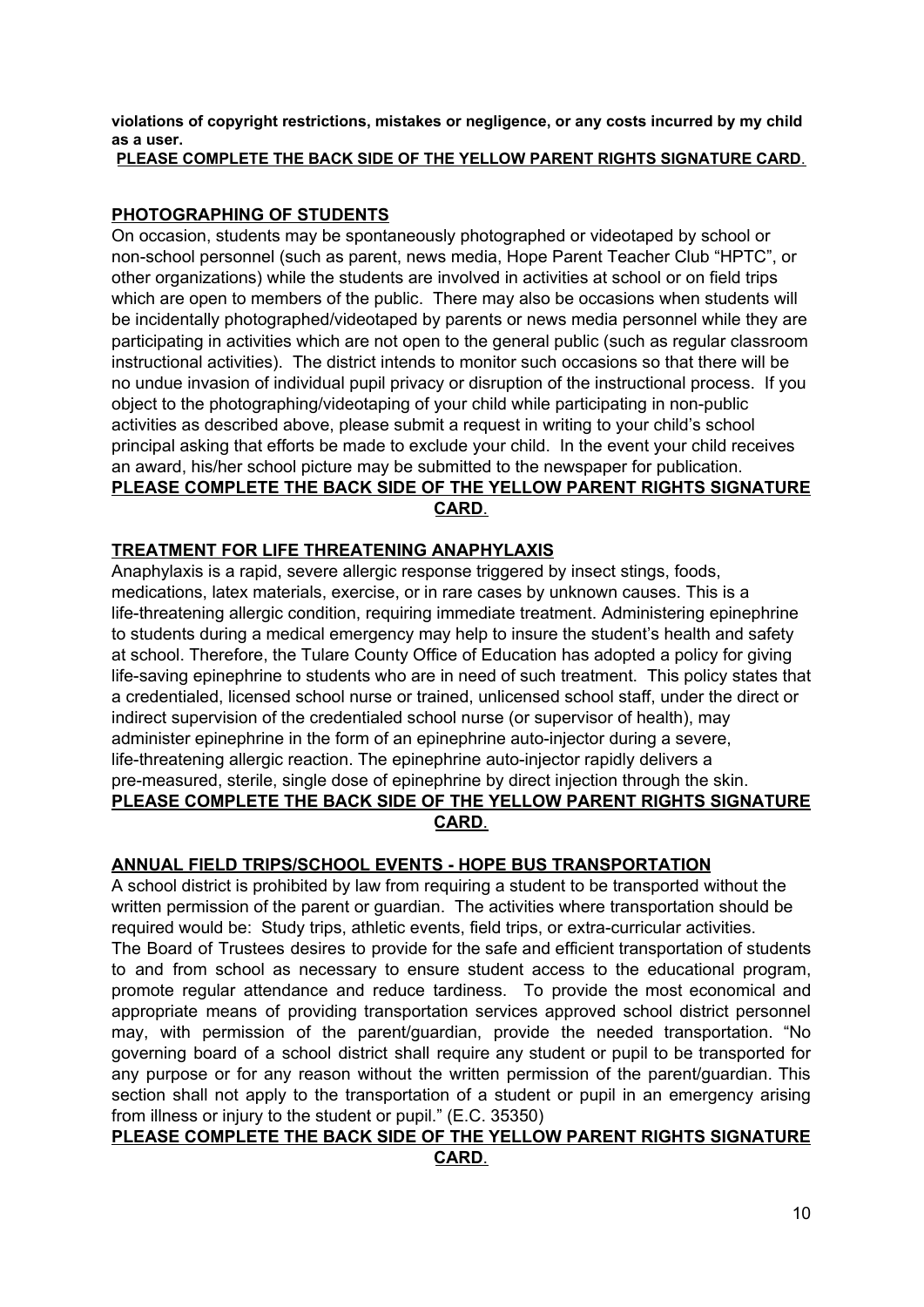#### **STUDENT RELATED INJURIES**

Hope Elementary School District does not carry accident, medical, or dental insurance for children injured on the school premises and school related activities.

#### **PLEASE COMPLETE THE BACK SIDE OF THE YELLOW PARENT RIGHTS SIGNATURE CARD**.

#### **REPORT CARDS**

Report cards are issued at the end of each trimester. Marks are based on achievement in subjects and citizenship. Anytime during the trimester, a Progress Report may be sent home to parents. All students must complete all class work requirements and pay all debts before they can be considered for promotion or graduation.

Weeks 12, 18, and 24 (mid-trimester) progress reports…each teacher is responsible for sending a progress report to the parent of any pupil who is doing failing or near failing work. 3<sup>rd</sup> trimester report cards will be given on the last day of school.

Please contact your child's teacher if you have any questions regarding your child's grades or the grading system.

#### **PROMOTION/ACCELERATION/RETENTION**

The governing Board expects students to progress through each grade within one school year. To accomplish this, instruction should accommodate the varying interests and growth patterns of individual students.

#### **PARENT/TEACHER CONFERENCES:**

Parents will be asked to attend (1) scheduled parent-teacher conference the first trimester of the school year to discuss the student's progress with his/her teacher. Conference slips are sent home with the student indicating the date and time of the conference. Parents are always welcome to observe all phases of their child's instructional program during the school year. Such visitations must be pre-arranged with the office and the classroom teacher. Parents need to check in with the office upon arrival to the school and obtain a visitor's pass.

#### **VISITORS**

Anyone entering the school grounds for any reason must report to the school office, sign-in, and obtain a visitor's badge. Our goal is to minimize class interruptions and to maximize classroom instruction.

#### **CLASSROOM VOLUNTEERS/CHAPERONES**

Parents are encouraged to be an active part of your child's educational process at Hope. If you are interested in becoming a classroom volunteer and or chaperone for school field trips, complete the district required Volunteer/Chaperone Application (renewed annually) and contact your child's teacher.

#### **MEGAN'S LAW INFORMATION**

The Hope Elementary School District Governing Board believes it is important that the district work with and respond appropriately in order to protect students while they are traveling to and from school, attending school or at a school related event. The law enforcement agency contacts the district about registered sex offenders who may reside or work within district boundaries. The Board believes that the local law enforcement agency is best able to assess the relative danger of a sex offender and to notify the public by the most appropriate means. Parents may contact the local law enforcement agency for more information or view the information on the Megan's Law Internet website.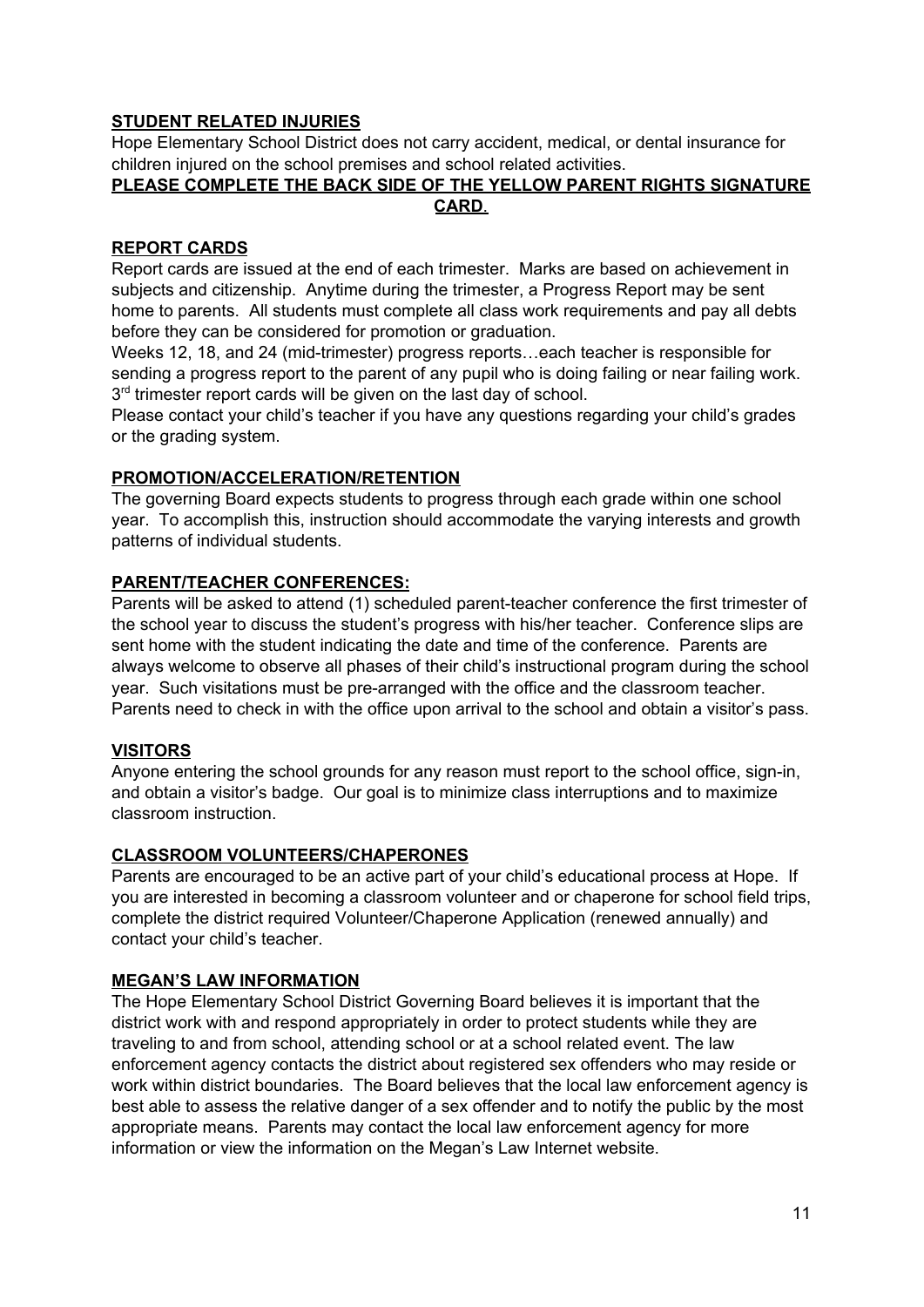### **STUDENT TRANSPORTATION**

Bus transportation is available to TK-8<sup>th</sup> grade students living within the district geographical boundaries.

#### Bus Rules:

- 1. Bus students are expected to understand that riding the bus is a privilege.
- 2. Proper behavior is expected from all students when they are on the bus and when they are waiting for the bus at the school and neighborhood stops.
- 3. Students who do not follow the bus rules will be issued citations by the bus driver and may lose their privilege to ride the bus.
- 4. Students riding the bus should meet at the designated areas to wait for the bus and should conduct themselves in a manner that is not destructive to private and/or personal property.
- 5. Upon boarding the bus, students should be seated and remain seated until the bus reaches its destination and students are properly dismissed by the bus driver.
- 6. Students are to remain seated and facing forward at all times.
- 7. Students may not eat, drink, or chew gum on the bus. Pupils should assist in keeping the bus clean.
- 8. No student will, extend arms, legs, or head from the bus. Windows are to remain closed except under the direction of the bus driver.
- 9. The driver is in full charge of the bus and students. Students MUST OBEY WITHOUT ARGUMENT, the directions of the driver.
- 10. No student is to board the bus unless the bus driver is in attendance.
- 11. All pencils and pens should be kept in a book bag or binder while riding the bus. This will eliminate potential cuts to the seats.
- 12. NO animals are allowed on the bus. (State Law)
- 13. All bus routes are approved by the Superintendent/Principal and any complaints regarding these routes should be directed to Mrs. Melanie Matta, Superintendent/Principal of Hope Elementary School.

#### Students Who Do Not Ride The Bus:

Students who do not ride the bus should not be on school grounds before 7:30 am. All children arriving before 7:30 am will require a parent conference with the Superintendent/Principal regarding student safety. Any student not picked up within 15 minutes of school dismissal will be directed to the office. If you have an emergency and need to arrive late to pick up your child, we understand that those things happen on occasion. Please contact the office so we know to hold your child.

#### **FOGGY DAY PROCEDURES:**

- $\triangleright$  School always starts on time (8:15am)
- $\triangleright$  The school bus may have a one hour delay, two hour delay, or be cancelled. Please check your local TV station channels: 24, 30, 47 after 7:00 a.m. and a Connect-Ed message will be sent.

#### **CAFETERIA:**

We are encouraging children to eat in the school cafeteria or bring a sack lunch. School meals are tasty and nutritious. Meals are prepared by Porterville Unified School District (PUSD) and follow the Dietary Guidelines for Americans along with CDE nutrition requirements. **We applied for the Provision 2 status which means that we are able to provide healthy meals to ALL students free of charge this school year.**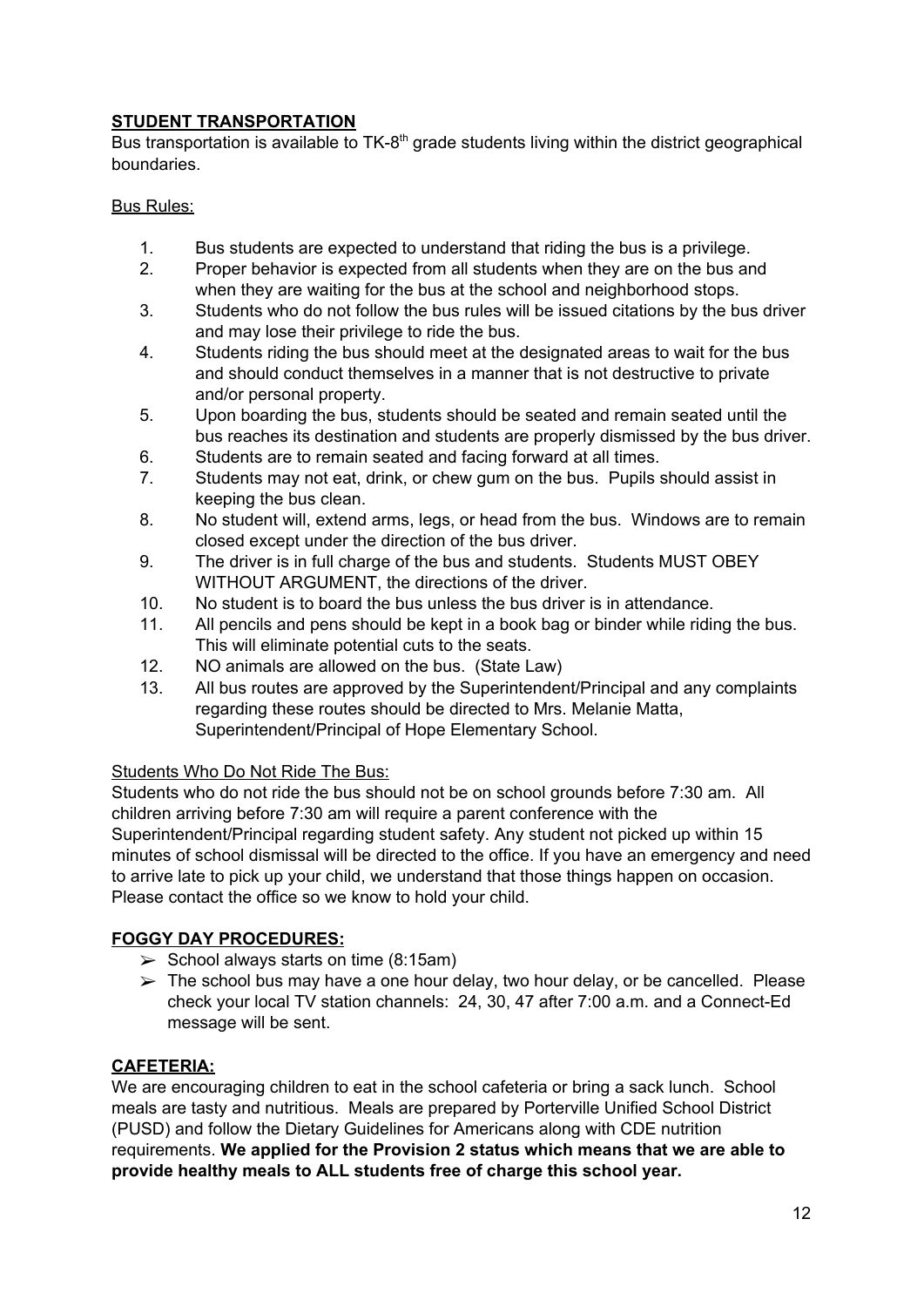#### Cafeteria Behavior:

Eating in the cafeteria is a privilege, not a right. All students are expected to follow cafeteria rules and behave in an orderly manner. Any child unable to behave responsibly will lose cafeteria privileges and will be asked to make other arrangements for lunch.

- Sit in assigned area.
- Remain seated until dismissed by Instructional Aide
- Upon dismissal remove all trash at your table and deposit in the trash can on your way out.
- Use talking voices in the cafeteria no shouting or screaming
- NO THROWING FOOD.

#### **BUILDINGS AND GROUNDS**

Any damage to the buildings, grounds, furniture or other school property will be corrected at the expense of the student/parent causing the damages.

- CANDY, GUM SEEDS ARE NOT ALLOWED ON THE SCHOOL CAMPUS. Students with these items will have them confiscated.
- $\bullet$  Keep our campus clean do not litter.
- No glass bottles or containers are allowed on campus
- Students are to remain in designated play area only when supervising staff is on duty.

#### **CHOICES AFTER SCHOOL PROGRAM**

The purpose of the CHOICES after school program is to provide your child with a safe and environment after school where they can participate in extra-curricular activities and get their homework completed with the assistance of the staff. CHOICES is run by the Tulare County Office of Education on our campus for students in TK-8<sup>th</sup> grade who attend Hope Elementary School. Please refer to the CHOICES Registration Packet, available in the school office, for further information or contact the office at 559-784-1064 and you will be transferred to the director.

Hours of Operation: Regular Day- 2:45-6:00 Minimum Day - 1:00-6:00

#### **PARENT INVOLVEMENT**

The Governing Board recognizes that parents/guardians are their children's first and most influential teachers and that sustained parent involvement in the education of their children contributes greatly to student achievement and a positive school environment. The Superintendent/Principal or designee shall work with staff and parents/guardians to develop meaningful opportunities at all grade levels for parents/guardians to be involved in district and school activities; advisory, decision-making, and advocacy roles; and activities to support learning at home.

Parents/guardians shall be notified of their rights to be informed about and to participate in their children's education and of the opportunities available to them to do so.

The Superintendent/Principal or designee shall regularly evaluate and report to the Board on the effectiveness of the district's parent involvement efforts, including, but not limited to, input from parents/guardians and school staff on the adequacy of parent involvement opportunities and barriers that may inhibit parent/guardian participation.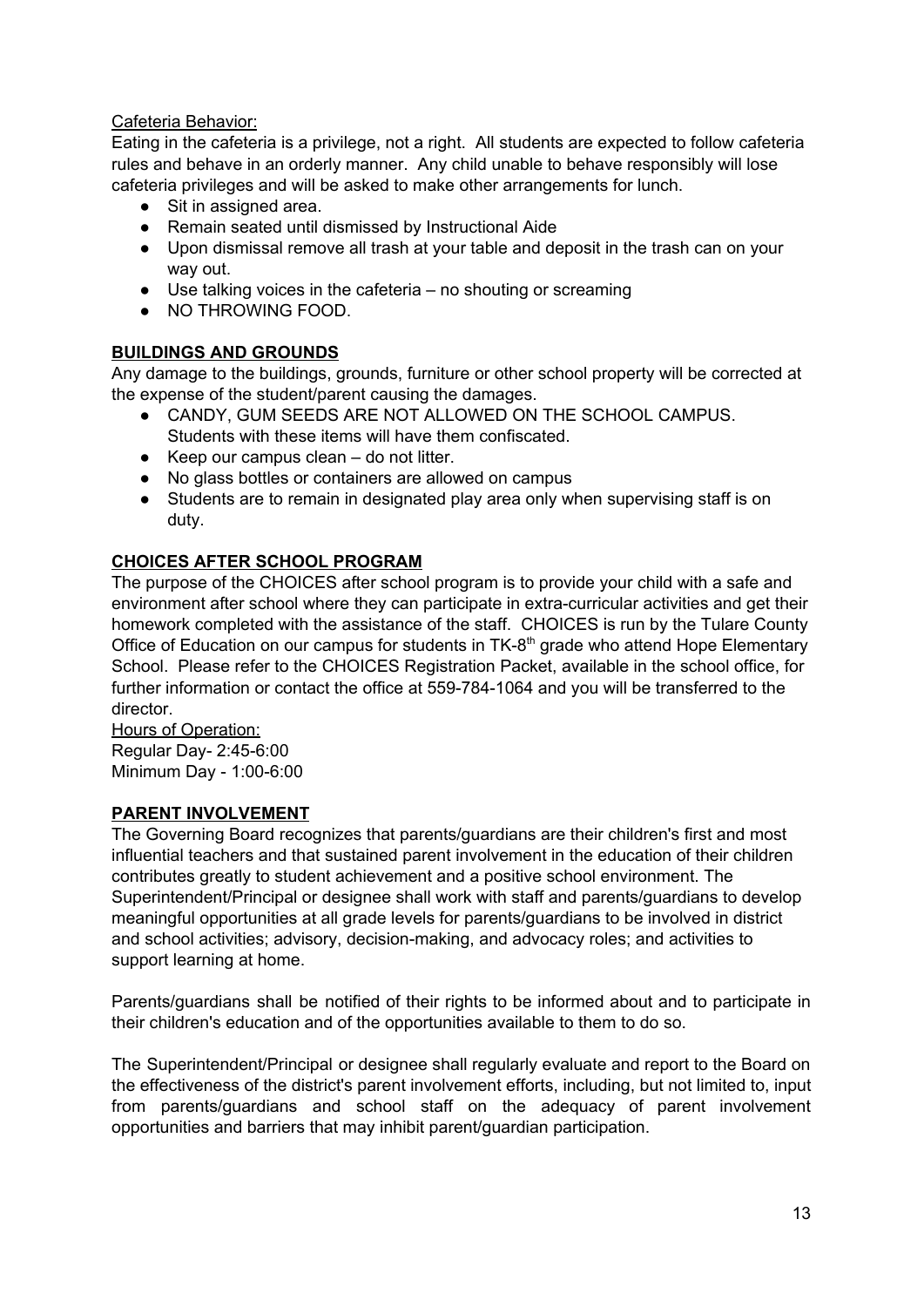#### **HOPE PARENT TEACHER CLUB (HPTC)**

The HPTC is a group of parents, teachers, staff and family members who share a common bond, Hope School and its students. The HPTC meets each month to discuss goals for the school and to come up with fun and exciting ways to reach those goals. All parents, family members, teachers, and staff are welcome to attend the meetings to help make Hope Elementary School a fun, safe, and academically excellent place for our kids. You will be sent home a flier and a Connect-Ed message as to when the meetings will be held for the upcoming school year.

#### **SCHOOL SITE COUNCIL (SSC):**

Hope Elementary School Site Council meets regularly to discuss issues related to the school program. This council is composed of ten voting members, five of which are parents/guardians. Elections are held each year for open positions.

#### **SCHOOL RULES AND DISCIPLINE:**

The purpose of discipline is to provide a safe place for students to learn and grow. It is the goal of Hope Elementary School to help teach our kids to behave responsibly and to demonstrate respect for others as well as to property. Hope students are expected to:

- Be on time and prepared to work
- Show courtesy and respect for themselves and others
- Show respect for school property and the property of others
- Comply with all the Hope Elementary School District rules and regulations as described in the District "Discipline Rules, Regulations & Matrix" available in the school office.

#### **DISCIPLINE RULES AND REGULATIONS**

Rules and regulations are established to maintain an atmosphere conducive to learning. Students who fail to comply with these rules and regulations will be counseled, reprimanded, suspended or expelled and/or arrested as the laws are applied. The Board of Trustees of the Hope Elementary School District has prescribed rules consistent with law or with the rules prescribed by the State Board of Education, for the government and discipline of the schools under its jurisdiction. (E.C. 35291) All pupils shall comply with the regulations, pursue the required course of study, and submit to the authority of the teachers of the schools. (E.C. 48921)

Participation/attendance at extracurricular activities is considered a part of the educational program. Participants/ spectators carry responsibilities as representatives of their schools/communities. All rules of student conduct apply also to extracurricular activities. The Board of Trustees may enforce the provisions of Section 35291 by suspending, or, if necessary, expelling a pupil in any elementary school who refuses or neglects to obey any rules prescribed pursuant to that section. (E.C. 48906)

This publication has been prepared and distributed to assist the Board, the Superintendent/Principal to inform all concerned persons of these policies. (E.C. 35291)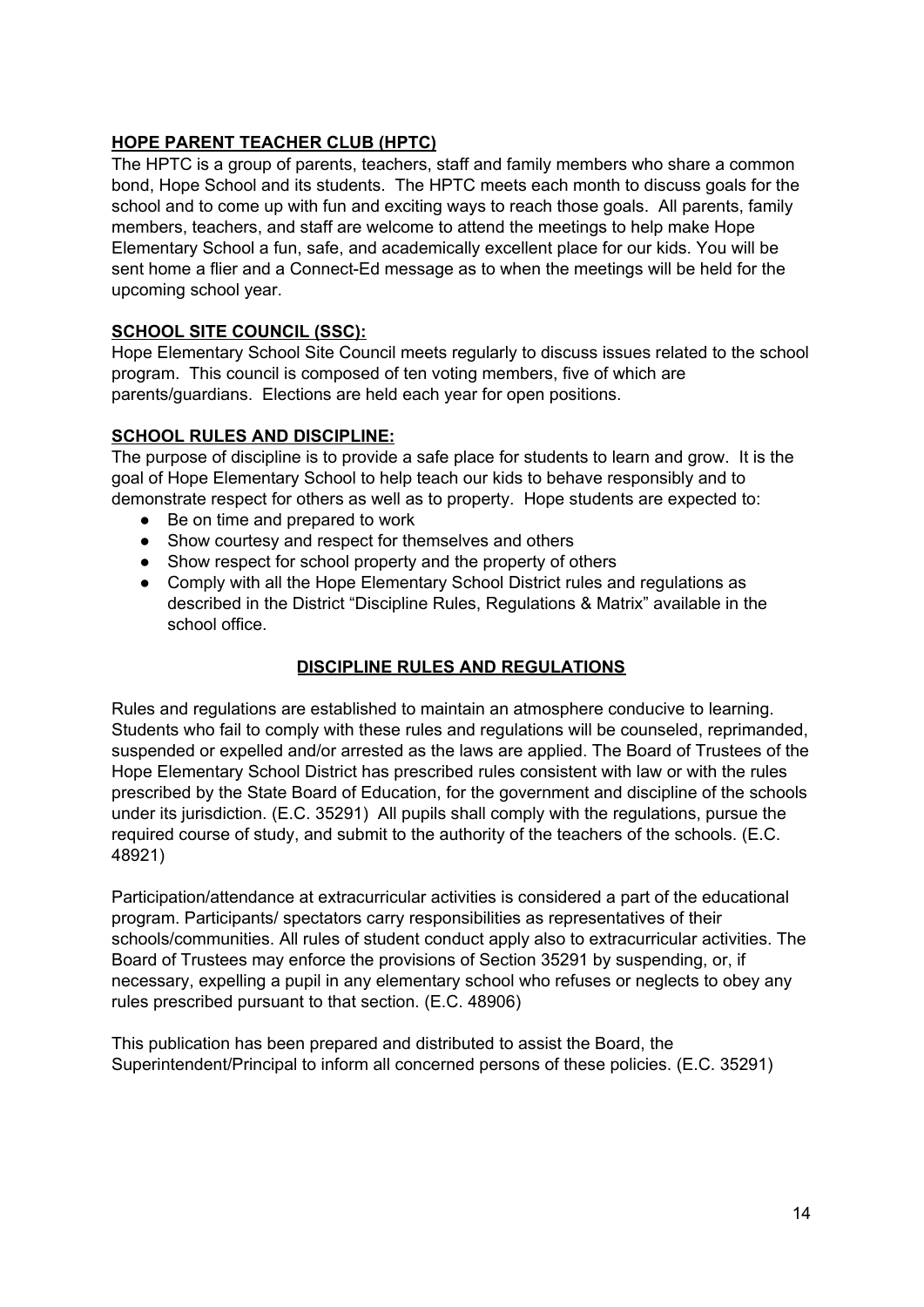#### **RIGHTS AND RESPONSIBILITIES**

#### **RIGHTS OF STUDENTS**

- To attend school unless removed under due process as specified in the Education Code.
- To attend school in a secure academic and social climate, free of fear and violence.
- To enjoy the full benefit of their teachers' efforts undiluted by the disruptive student.
- To have ready access to a designated teacher/advisor.
- To be fully informed of school rules and regulations.
- To be allowed equal access to curriculum.

#### **RESPONSIBILITIES OF STUDENTS**

- To attend school and classes regularly and on time.
- To be prepared for class with appropriate materials and work.
- To know and obey school rules and regulations.
- To respect the rights of school personnel, fellow students and the public in general.
- To demonstrate pride in the appearance of school buildings and grounds.

#### **RIGHTS OF PARENTS**

- To expect that their children will spend their time at school in a safe, wholesome, stimulating atmosphere engaged in productive activity under the care and direction of a dedicated staff.
- To have assurance that school personnel will at no time preempt parental prerogative.
- To be informed of district policy, school rules and regulations.
- To review their child's record with a certificated staff member providing assistance.

#### **RESPONSIBILITIES OF PARENTS**

- To visit school periodically to participate in conferences with teachers, counselors or administrators regarding the academic and behavioral status of their children.
- To provide supportive action by making sure that children have enough sleep, adequate nutrition and appropriate clothing before coming to school.
- To maintain consistent and adequate control over their children and to approve of reasonable control measures as applied by school personnel.
- To cooperate with the school in bringing about improvements designed to enhance the educational program offered students.
- To provide the school with current information regarding legal address, phone, medical data and other facts, which may help the school to serve their children.
- To become familiar with district policies and school rules and regulations.

#### **RIGHTS OF TEACHERS**

- To expect and receive the attention, effort and participation of the students attending their classes.
- To have parental and administrative backing when enforcing rules designed to provide an optimum learning climate.
- To teach with interruptions held to an absolute minimum regardless of the cause or source.
- To enjoy the same level of respect and courteous treatment accorded members of the class individually and collectively.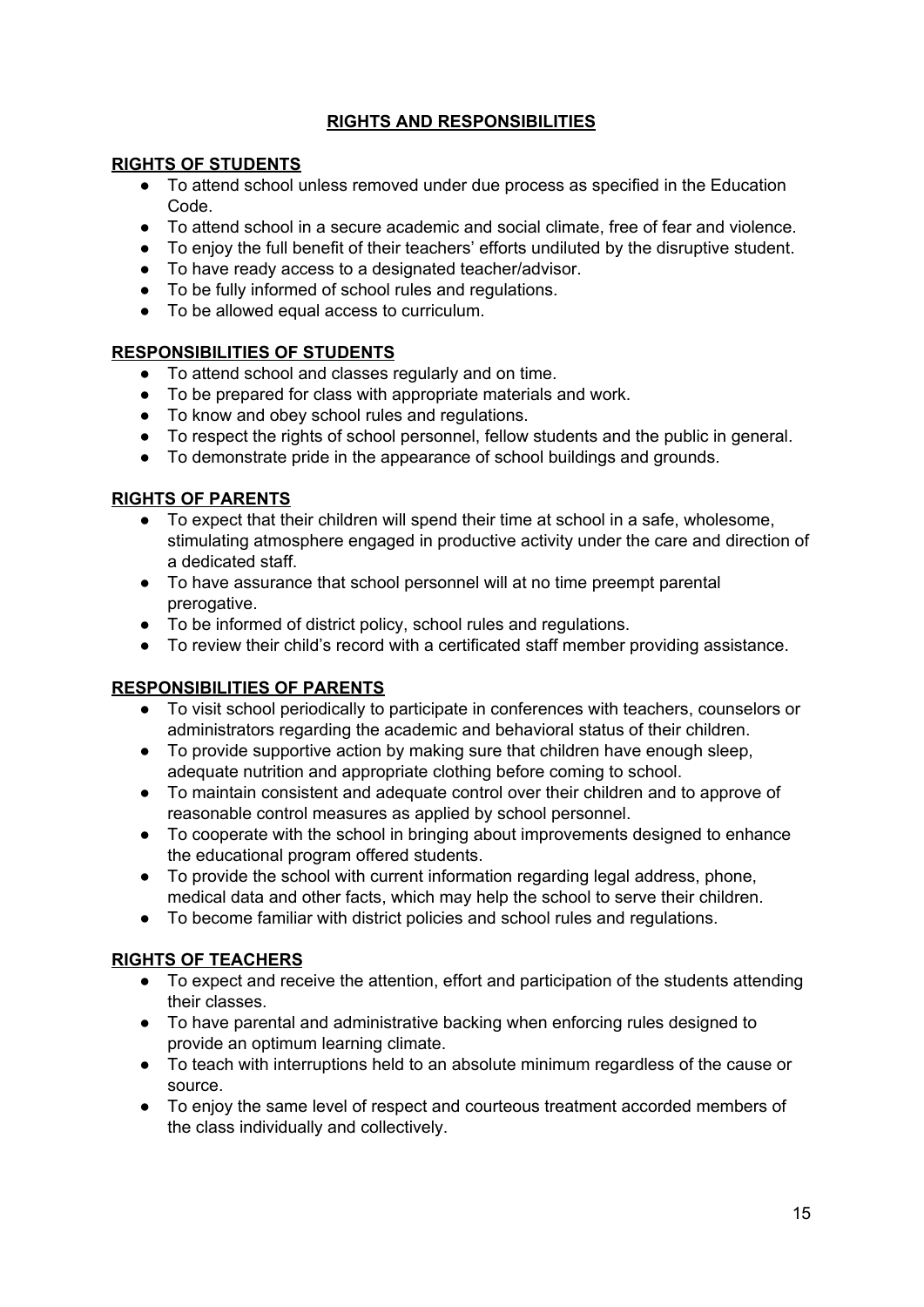#### **RESPONSIBILITIES OF TEACHERS**

- To consider the personal worth of each individual student as a single, unique, important human being.
- To attempt to equip each learner with the knowledge, skills, attitudes and values required for successful living.
- To hold students accountable for their actions at all times.
- To assess divergent ideas, opinions and expression objectively and deal with them in a balanced, unbiased manner.
- To keep parents and students informed with timely or periodic reports, including all pertinent data related to the student's school experience.
- To consistently critique their own performance with the objective of an ever growing professional stature.
- To initiate and enforce individual classroom rules consistent with school and district policies.

#### **RIGHTS OF ADMINISTRATOR**

- To initiate such control measures as needed to establish and maintain an environment in which optimum learning and teaching conditions prevail.
- To make decisions on all issues confronting schools, primarily on the basis of what is best for the students.
- To hold students accountable for their conduct and to take prompt and appropriate action toward those guilty of violations.
- To expect that all school employees recognize and fulfill their role in terms of controlling behavior of students.

### **RESPONSIBILITIES OF ADMINISTRATOR**

- To provide leadership that will establish, encourage and promote good teaching and effective learning.
- To establish, publicize and enforce school rules that facilitate effective learning and promote attitudes and habits of good citizenship among the students.
- To request assistance from the District's support services and community agencies and resources in all cases indicating such action.
- To make a determined effort to stay attuned to expressions of student/staff/parent/community concerns and to react with sensitivity toward them.

### **STUDENT SUPPORT SERVICES**

#### **ATTENDANCE**

The attendance officer will work with students and parents in conjunction with school-site personnel in attempting to resolve attendance and related behavior problems.

#### **GUIDANCE**

School psychologists and counselors will work with school-site personnel and parents in the evaluation of students with emotional or learning problems. Both these departments may refer cases to appropriate community agencies. Among these are:

Social Services School Attendance & Review Board (SARB) Probation Department Health & Mental Health Department Youth Service Bureau Police & Sheriff Departments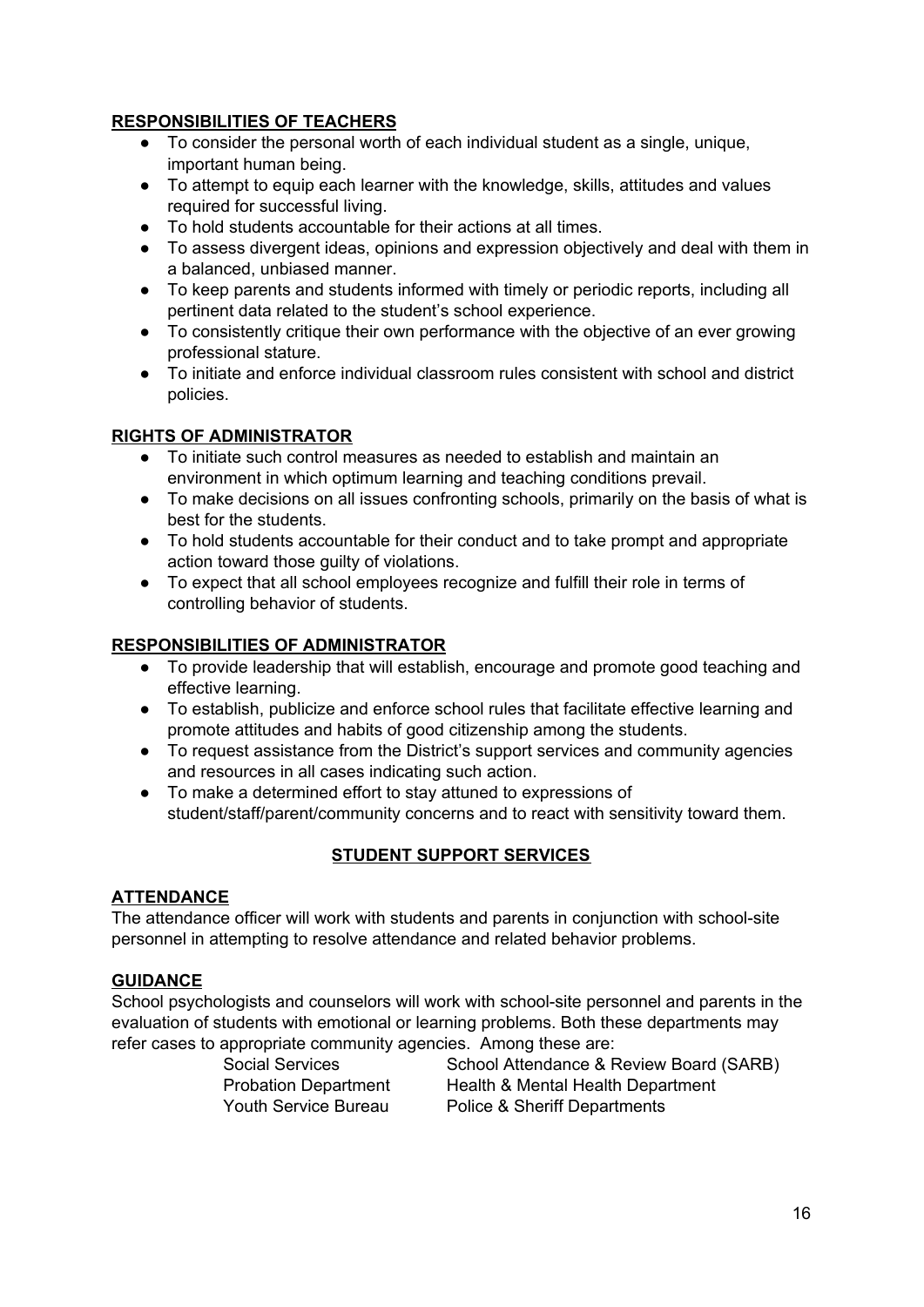#### **SCHOOL ATTENDANCE REVIEW BOARD (SARB)**

This board is staffed by community agency persons and volunteers to deal with students and families prior to being referred to the District Attorney or County Probation. The students are referred after all school resources and services resources have been exhausted. (E.C. 48263, 48320-4)

#### **CAUSES AND PROCEDURES FOR DISCIPLINARY ACTION**

#### **ASSERTIVE DISCIPLINE**

The school and individual teachers have adopted a set of rules for discipline in the classroom and at all other school related activities, in an effort for teachers, pupils, parents and administration to work closer together in bringing about a good school climate for learning.

#### **CONFERENCING**

Students will be counseled regarding appropriate school behavior.

#### **RESTRICTION**

A teacher may restrict for disciplinary purposes the time a pupil under his/her supervision is allowed for recess. (E.C. 44807.5)

#### **DETENTION**

Students may be detained for disciplinary or other reasons up to one hour after the close of the maximum school day.

#### **EXCLUSION**

The Board of Education may exclude students from attending school for any of the following:

- 1. Filthy or vicious habits, contagious or infectious diseases including noncompliance with state immunizations requirements.
- 2. Physical or mental disability determined to be detrimental to the welfare of other pupils.

**SUSPENSION** is the temporary removal of a pupil from regular classroom instruction or from school as initiated by a teacher or administrator for adjustment purposes.

According to E.C. 48900, students may be suspended and/or expelled from school for having committed any of the following:

- (a) Caused, attempted to cause, or threatened to cause physical injury to another person
- (b) Possessed, sold, or otherwise furnished any firearm, knife, explosive, or other dangerous object unless, in the case of possession of any such object, the pupil had obtained written permission from a certificated employee with which the principal or principal's designee concurs.
- (c) Unlawfully possessed, used, sold, or otherwise furnished, or been under the influence of any controlled substance (as defined in the Health and Safety code), alcoholic beverage, or intoxicant of any kind.
- (d) Unlawfully offered or arranged or negotiated to sell any controlled substance and then sold, delivered, or otherwise furnished to any person another substance represented as a controlled substance.
- (e) Committed or attempted to commit robbery or extortion. Students also may be suspended and/or expelled from school for any of the following when:
	- (1) other means of correction have failed, or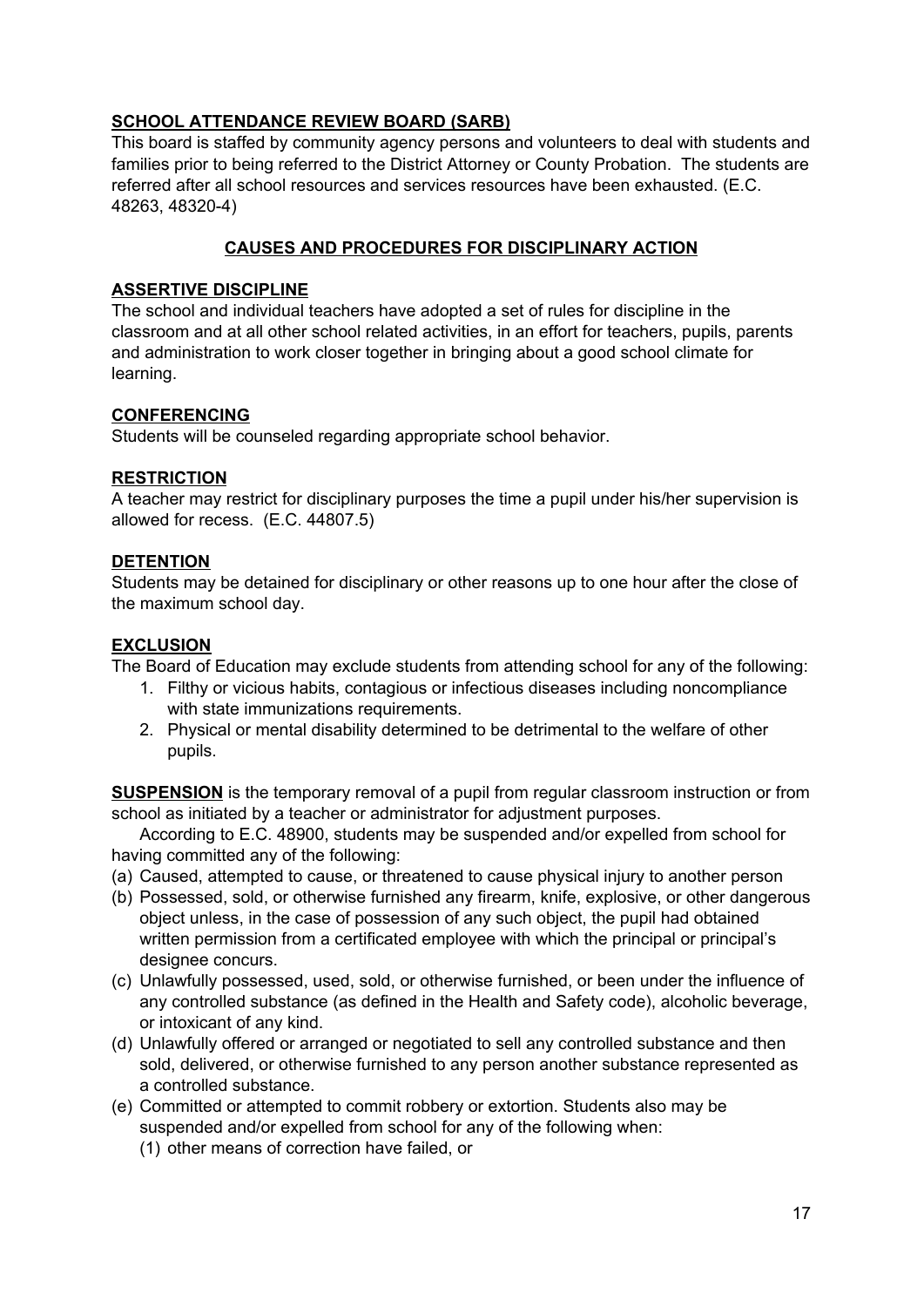- (2) when the student's continued presence is likely to be dangerous or disruptive to others.
- (f) Caused or attempted to cause damage to school property or private property.
- (g) Stolen or attempted to steal school property or private property.
- (h) Possessed or used tobacco, except as provided in Section 48903.6.
- (i) Committed an obscene act or engaged in habitual profanity or vulgarity.
- (j) Had unlawful possession of, unlawfully offered, arranged, or negotiated to sell any drug paraphernalia.
- (k) Disrupted school activities or otherwise willfully defied the valid authority of supervisors, teachers, administrators, other school officials, or other school personnel.
- (l) Knowingly received stolen school property or private property.
- (m)Possessed an imitation firearm. As used in this section, "imitation firearm" means a replica of a firearm that is substantially similar in physical properties to an existing firearm as to lead a reasonable person to conclude that the replica is a firearm.
- (n) Committed or attempted to commit a sexual assault as defined in Section 261, 266c, 286, 288, 288a, or 289 of the Penal Code or committed a sexual battery as defined in Section 243.4 of the Penal Code.
- (o) Harassed, threatened, or intimidated a pupil who is a complaining witness or witness in a school disciplinary proceeding for the purpose of either preventing that pupil from being a witness or retaliating against that pupil for being a witness, or both.
- (p) Unlawfully offered, arranged to sell, negotiated to sell, or sold the prescription drug Soma.

#### **Students in grades 4 through 8 are also subject to suspension or recommendation for expulsion for any of the acts listed below:**

#### **Sexual Harassment (Ed. Code 48900.2)**

Committed sexual harassment as defined in Education Code 212.5. Pursuant to Education Code 48900.2, the conduct constitutes harassment if it would be considered by a reasonable person of the same gender as the victim to be sufficiently severe or pervasive to have a negative impact upon the victim's academic performance or to create an intimidating, hostile, or offensive educational environment.

#### **Hate Violence (Ed. Code 48900.3)**

Caused, attempted to cause, threatened to cause, or participated in an act of hate violence as defined in Education Code 33032.5 (Education Code 48900.3). Education Code 233(e) defines "hate violence" as any act punishable under Penal Code 422.6, 422.7, or 422.75. Such acts include injuring or intimidating another person, interfering with the exercise of a person's civil rights, or damaging a person's property because of the person's race, color, religion, ancestry, national origin, disability, gender or sexual orientation.

#### **Hazing/Bullying/Harassment**

Harassment of students or staff, including bullying, intimidation, hazing, or initiation activity or any other verbal, written or physical conduct that causes or threatens to cause bodily harm or emotional suffering is subject to disciplinary action.

#### **Hostile Educational Environment (Ed. Code 48900.4)**

Intentionally harassed, threatened or intimidated a student or group of students to the extent of having the actual and reasonably expected effect of materially disrupting class work, creating substantial disorder, and invading student rights by creating an intimidating or hostile educational environment.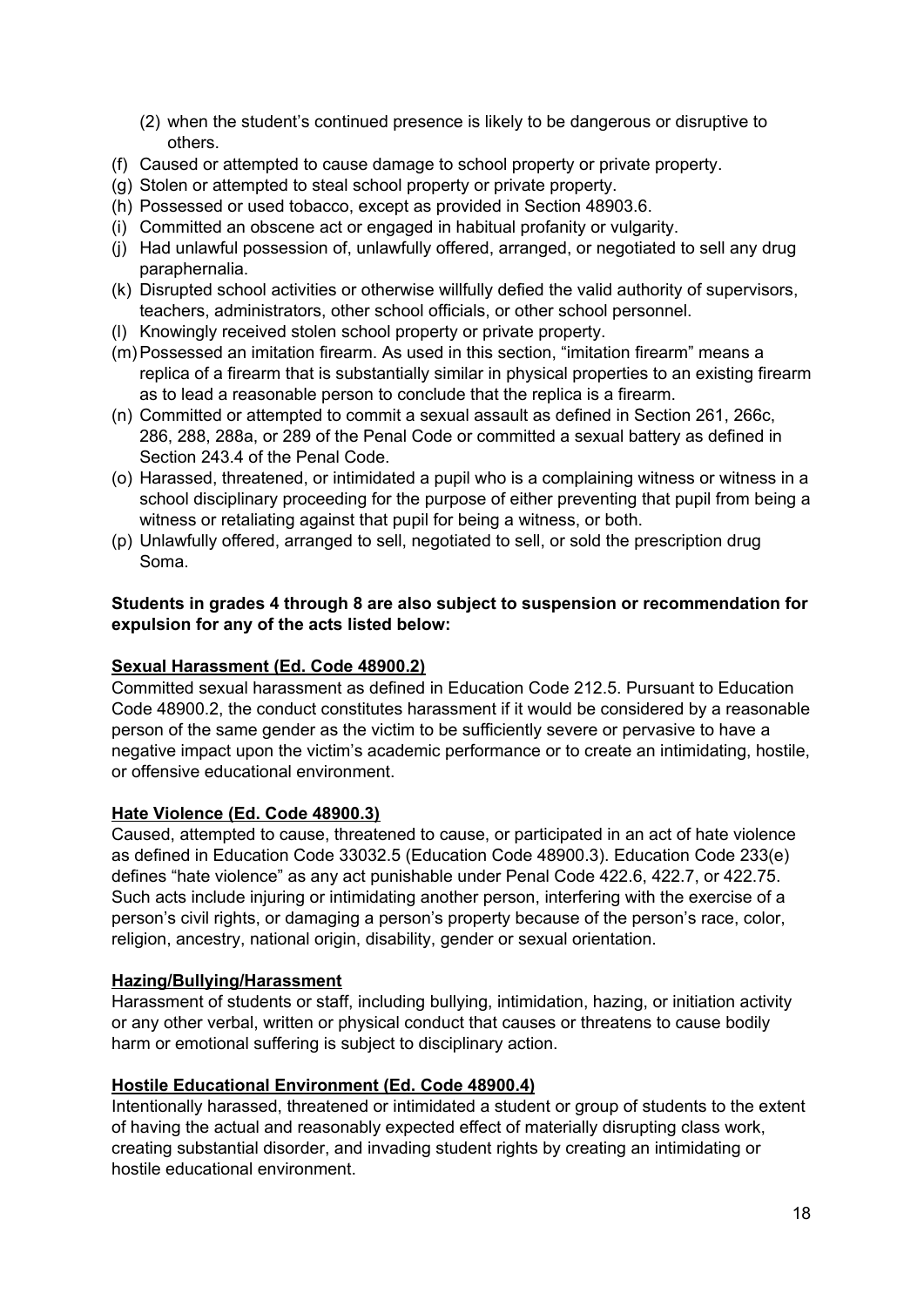A student may be suspended or expelled for any of the acts listed above if the act is related to school activity or school attendance occurring at any district school or within any other school district, including but not limited to the following circumstances: (Ed. Code 48900)

- 1. While on school grounds.
- 2. While going to or coming from school.
- 3. During, or while going to or coming from, a school sponsored activity.

Alternatives to suspension or expulsion will be used with students who are truant, tardy, or otherwise absent from school activities.

All students in grades Kindergarten through 8 are also subject to the following Education Code sections:

#### **Exceptional and Non-Exceptional Needs Students (Ed. Code 48900.5)**

Suspension shall be imposed only when other means of correction fail to bring about proper conduct. However, a pupil, including an individual with exceptional needs, as defined in Section 56026, may be suspended for any reason enumerated in Section 48900 upon a first offense, if the principal or superintendent of schools determines that the pupil violated subdivision (a), (b), (c), (d), or (e) of Section 48900 or that the pupil's presence causes a danger to persons or property or threatens to disrupt the instructional process.

#### **ADMINISTRATIVE SUSPENSION PROCEDURE REQUIRES:**

- (1) An informal conference with the student.
- (2) A reasonable effort shall be made to contact the pupil's parent or guardian in person or by telephone at the time of suspension; a written notice shall follow.
- (3) That parents or guardians respond to the school's request for a conference without delay, as per state law.
- (4) That parents be informed that suspensions may be reviewed by the Superintendent/Principal or her designee.
- (5) That suspended students may remain under parent supervision and are not to be on any school campus or attend school activities for the duration of the suspension.

#### **SUSPENSION BY TEACHER**

A teacher may suspend any pupil from his or her class, for any of the acts enumerated in Section 48900, for the day of the suspension and the day following. (E.C. 48910) A teacher may also refer a pupil, for any of the acts enumerated in Section 48900, to the principal or designee for consideration of a suspension from the school.

#### **SUSPENSION BY THE SUPERINTENDENT/PRINCIPAL, OR PRINCIPAL'S DESIGNEE**

The Superintendent/Principal of the school, the Superintendent/Principal's designee, or the superintendent of schools may suspend a pupil from the school for any of the reasons enumerated in Ed Code Section 48900, and pursuant to Section 48900.5 for no more than five consecutive school days unless the suspension is extended pending expulsion. (Ed. Code 48911)

#### **MANDATORY CLASSROOM ATTENDANCE FOR PARENT/GUARDIAN**

The teacher of any classroom from which a pupil is suspended for reasons specified in subdivision (i) or (k) of Education Code Section 48900 may require the parent/guardian to attend a portion of a school day in his or her child's or ward's classroom. (Ed. Code 48900.1)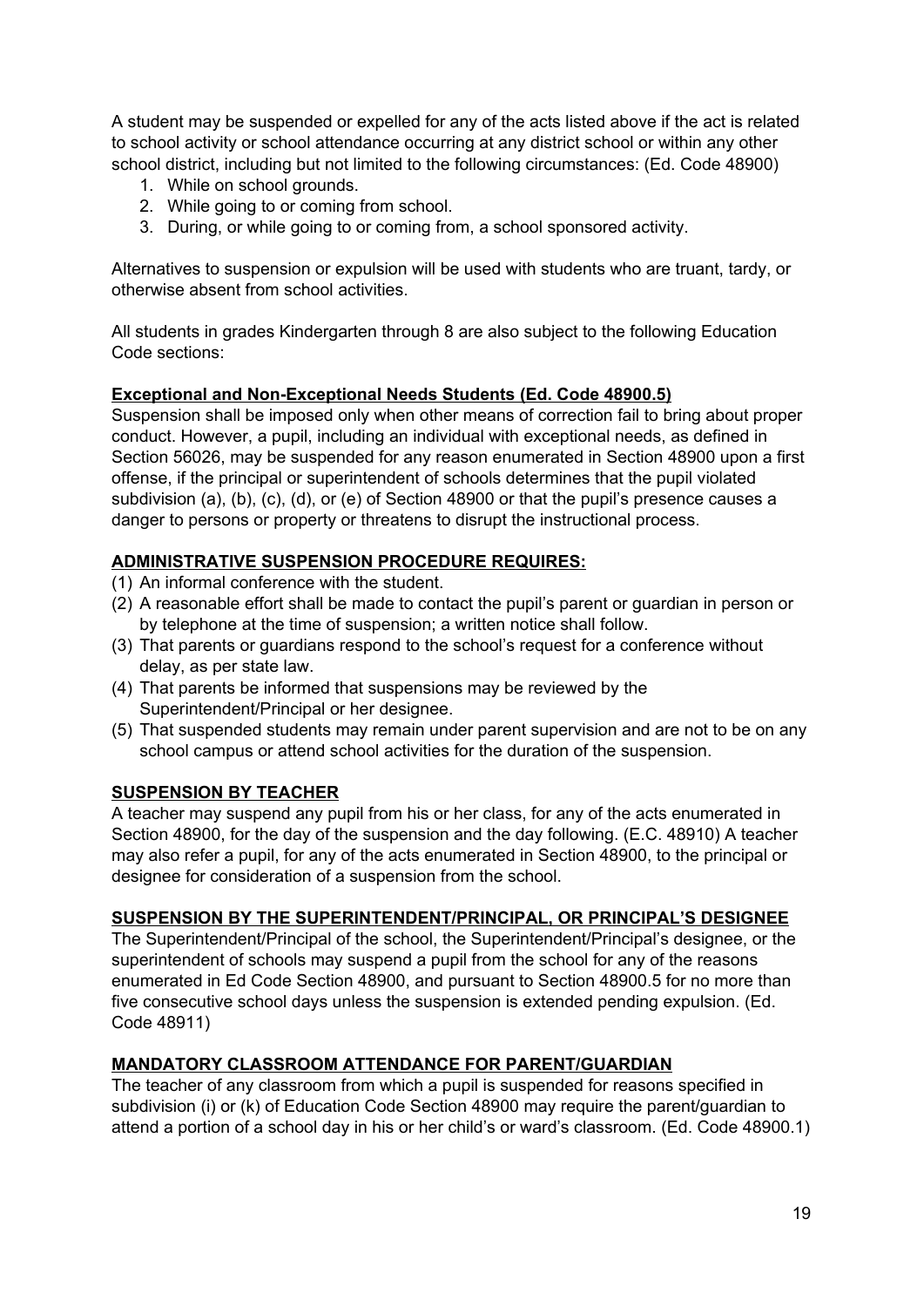**EXPULSION** is the removal of a pupil from enrollment in a school or the district as ordered by the Board of Education. Pupils can be expelled only for those reasons for which they can also be suspended.

**Mandatory Recommendation:** State law requires that the Superintendent/Principal must recommend expulsion if the student has committed any of the following acts at school or at a school activity (Education Code 48915):

- (1) Possessing, selling, or otherwise furnishing a firearm.
- (2) Brandishing a knife at another person.
- (3) Unlawfully selling a specified controlled substance.
- (4) Committing or attempting to commit a sexual assault as defined in subdivision (n) of Section 48900 or committing a sexual battery as defined in subdivision (n) of Section 48900.
- (5) Possession of an explosive.

**Discretionary Recommendation:** The Superintendent/Principal must recommend expulsion if the student has committed any of the following acts at school or at a school activity, UNLESS particular circumstances make expulsion inappropriate (Education Code 48915):

- (1) Causing serious physical injury to another person, except in self-defense.
- (2) Possession of any knife, explosive, or other dangerous object of no reasonable use to the student.
- (3) Unlawful possession of any specified controlled substance, except for the first offense for the possession of not more than one avoirdupois ounce of marijuana, other than concentrated cannabis.
- (4) Robbery or extortion.
- (5) Assault or battery, as defined in Sections 240 and 242 of the Penal Code, upon any school employee.

State law provides for due process and rights to appeal any order of expulsion.

#### **REFERENCE ABBREVIATIONS:**

|  | B. & P.C. = Business & Professions Code |      | H. & S.C. $=$ Health & Safety Code |
|--|-----------------------------------------|------|------------------------------------|
|  | $C.A.C. = CA$ Admin. Code, Title 5      | L.C. | = Labor Code                       |
|  | $C.C. = Civil Code$                     | P.C. | = Penal Code                       |
|  | $E.C. = Education Code$                 | V.C. | = Vehicle Code                     |
|  | G.C. = Government Code                  |      |                                    |
|  |                                         |      |                                    |

#### **ADDITIONAL CAUSES FOR DISCIPLINARY ACTION**

#### **DISRUPTION OF CLASSWORK OR EXTRACURRICULAR ACTIVITIES/PUNISHMENT/EXEMPTIONS**

Any parent, guardian, or other person whose conduct in a place where a school employee is required to be in the course of his or her duties materially disrupts class work or extracurricular activities or involves substantial disorder is guilty of a misdemeanor which is punishable by a fine not exceeding one hundred dollars (\$100), by imprisonment in the county jail for a period of not more than 10 days, or both. This section does not apply to any otherwise lawful employee concerted activity, including, but not limited to, picketing and the distribution of handbills. (Added by Stats. 1988, c. 762, § 2.) (Ed. Code 44811)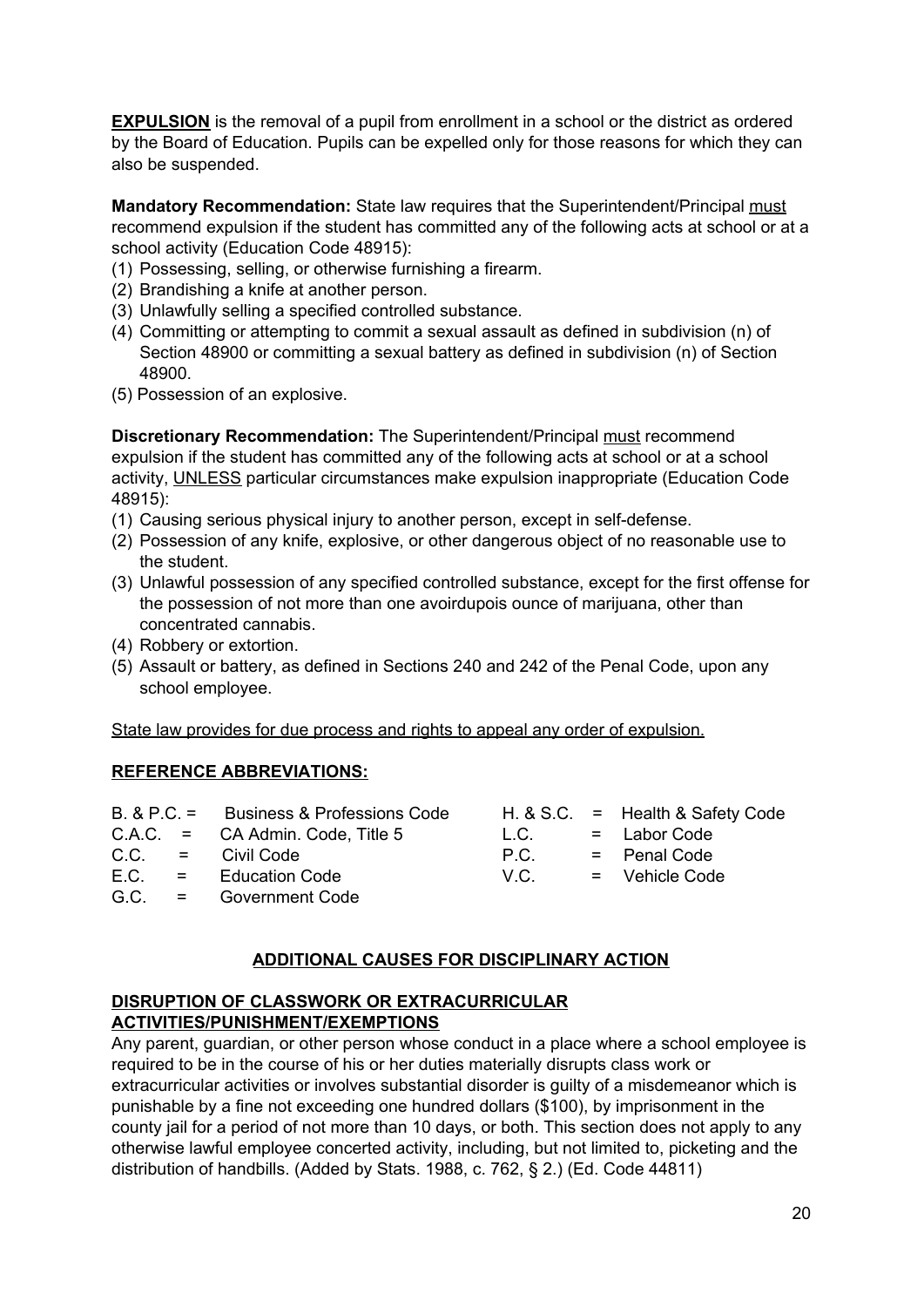#### **BOMB THREATS**

False reports that a bomb or other explosive has been placed in school buildings or on school buildings or on school grounds will be referred to law enforcement agencies. Students involved are also subject to disciplinary action. (L.C. 3367; P.C. 148.1)

#### **FIRES, EXPLOSIVES OR THREAT THEREOF**

Students involved in setting fires or explosives, which threaten or cause damage to human life or property on campus or at school sponsored events are subject to disciplinary action. Parent or guardian is responsible for payment of damages. (H. & S.C. 12304-12306: P.C. 448a, 449a)

#### **FORGING**

Students forging notes, signatures or school documents are subject to disciplinary action. (C.A.C. 306; E.C. 48907)

#### **GROOMING & DRESS POLICIES**

All students are to maintain personal standard of dress and grooming appropriate to class and school activities. Footwear must be worn at all times for reasons of health and safety. A student who comes to school inappropriately dressed will be sent home to prepare properly for school before re-entering. Please refer to the Hope Elementary School Student/Parent Handbook for school dress code.

#### **KEYS**

Possession, unauthorized use or duplication of keys to school buildings or premises is subject to disciplinary action. (P.C. 469)

#### **LOITERING**

Persons on school premises unlawfully will be referred to law enforcement agencies. (P.C. 653g)

#### **PICKETING, SIT-INS, WALK-ONS, ETC.**

Violations of rules governing lawful assemblage on school grounds or at school events will be enforced. Students involved will be subject to disciplinary action. (P.C. 407, 409, 416, 602j, 602p, 626, 626.2, 626.4, 626.6, 626.8)

#### **SCHOOL/CLASSROOM DISRUPTION**

Every minor over sixteen (16) years of age, or any adult who is not a pupil of the school, who comes upon any school ground or into any schoolhouse and there willfully interferes with the discipline, good order, lawful conduct of administration of any school class or activity of the school with the intent to disrupt, obstruct or inflict damage to property or bodily injury upon any person, is guilty of a misdemeanor. (E.C. 44810)

#### **TRANSPORTATION**

Students transported in a school bus and under the authority of the driver are expected to follow Hope Elementary School District Bus Regulations. An infraction of these regulations is cause for disciplinary action. (C.A.C. Title V 14263)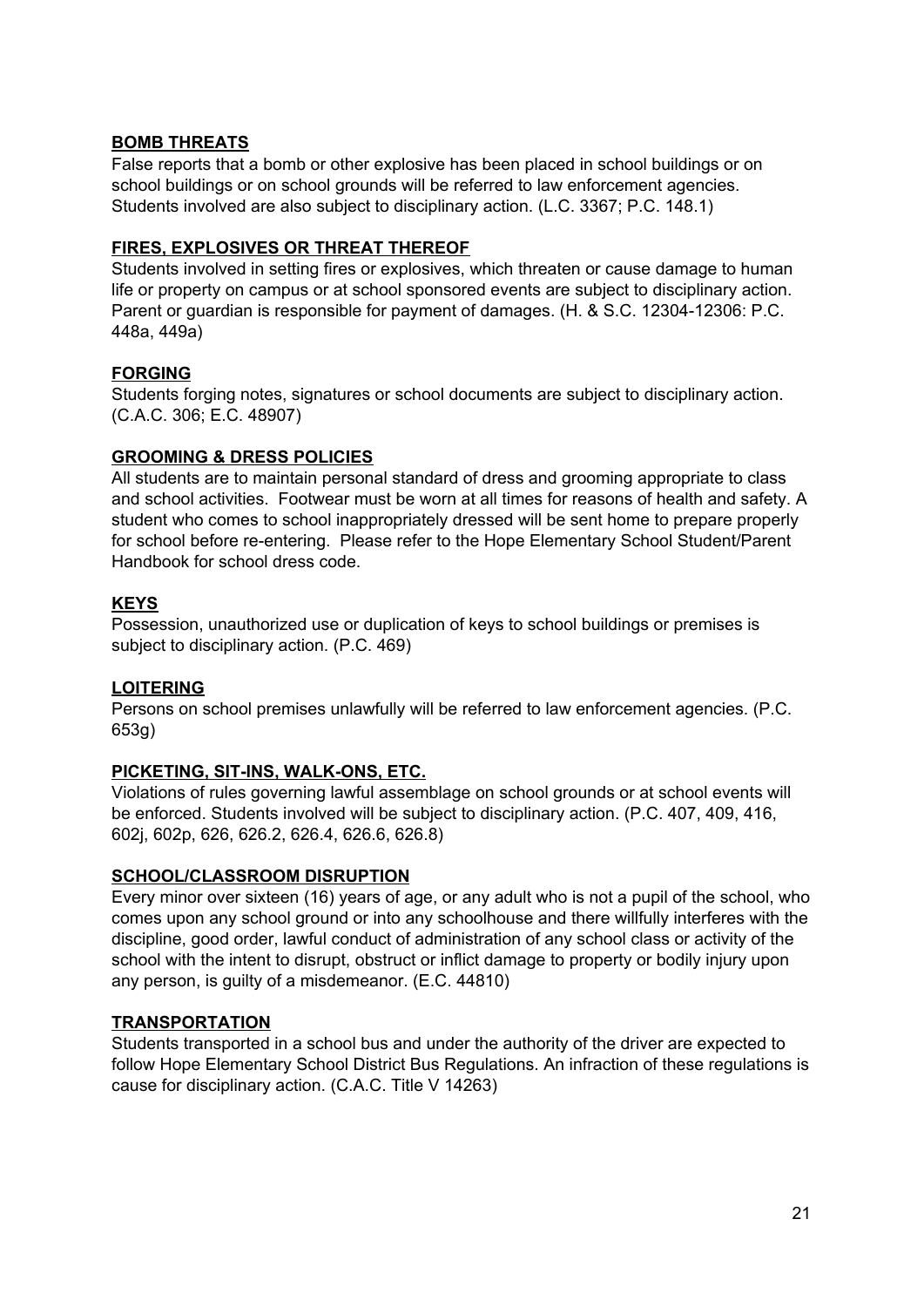#### **UNAUTHORIZED VISITORS**

Persons who come into any school building or onto any school ground or adjacent areas without lawful business thereon will be referred to law enforcement agencies. (E.C. 44810; P.C. 626.8, 647b, 653g)

#### **TRESPASSING/FORCED ENTRY**

Persons trespassing or forcing entry into school buildings or school events will be referred to law enforcement agencies. (E.C. 32210, 44810; P.C. 602p, 626.8)

#### **VANDALISM**

Disciplinary action will be taken against students whose acts endanger the life of students, employees, or visitors or result in damage to school buildings, school property or possessions of students, staff members or visitors; parent or guardian is responsible for payment of damages. (C.A.C. 305; C.C. 171.1; E.C. 19910, 44806, 44810, 48904, 48907, 48909; G.C. 6201, 53069.5, 53069.6; P.C. 448a, 449a, 594, 594.5, 602)

#### **TRUANCY**

Any pupil subject to compulsory full-time education or to compulsory continuation education who is absent from school without valid excuse three full days in one school year or tardy or absent for more than any 30 minute period during the school day without a valid excuse on three occasions in one school year, or any combination thereof, is a truant and shall be reported to the attendance supervisor or to the Superintendent/Principal of the school district. (E.C. 48260 (a))

#### **NOTIFICATION OF TRUANCY**

Upon a pupil's initial classification as a truant, the school district shall notify the pupil's parent or guardian, by first-class mail or other reasonable means, of the following:

- (a) That the pupil is truant.
- (b) That the parent or guardian is obligated to compel attendance of the pupil at school.
- (c) That parents or guardians who fail to meet this obligation may be guilty of an infraction and subject to prosecution pursuant to Article 6 (commencing with Section 48290) of Chapter 2 of Part 27.
- (d) That the parent or guardian has the right to meet with appropriate school personnel to discuss solutions to the pupil's truancy.
- (e) That the pupil may be subject to prosecution under Section 48264.
- (f) That the pupil may be subject to suspension, restriction, or delay of the pupil's driving privilege pursuant to Section 13202.7 of the Vehicle Code.
- (g) That it is recommended that the parent or guardian accompany the pupil to school and attend classes with the pupil for one day. (E.C. 48260.5)

#### **ATTENDANCE SUPERVISION**

Once a pupil accumulates fifteen (15) days absences (excused or unexcused) during one (1) school year, they may be placed on Attendance Supervision, which imposes a requirement that additional absences must be verified by a licensed medical practitioner.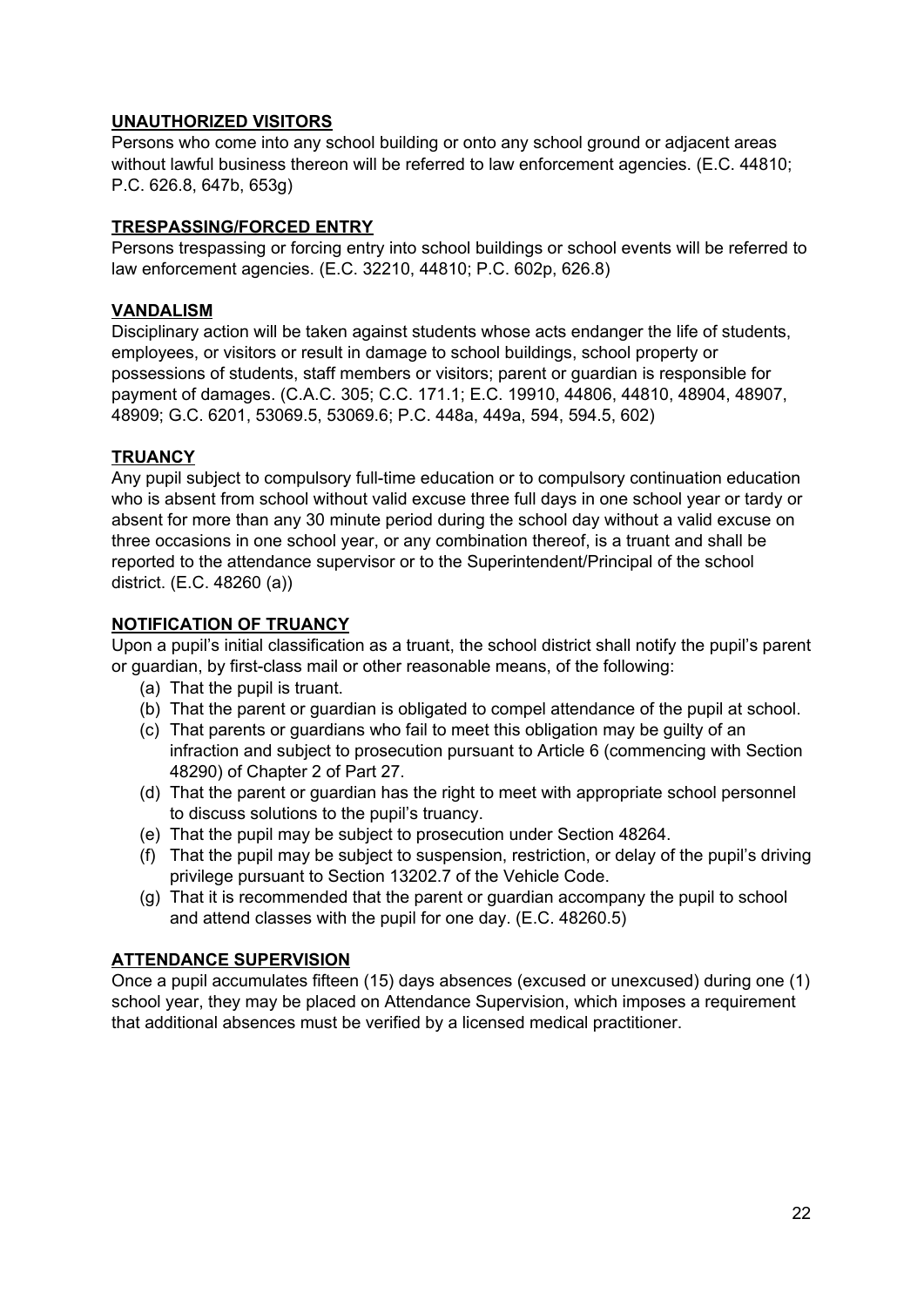# Hope Elementary School District

## 2020-2021 Discipline Matrix

**The Discipline Matrix serves as a conduct guideline for site administrators. When a student should be considered for suspension, the principal may use his/her discretion to impose alternative consequences that are comparable in magnitude. The number of violations occurring in one (1) year determines the consequences.**

#### Definitions:

**SUSPENSION – Suspension means removal of a pupil from ongoing instruction for adjustment purposes. Suspension also means the student is not to be on or about any school campus nor attend or participate in any school-sponsored activities for the duration of the suspension. Abbreviations: ISS = In School Suspension and OCS = Off Campus Suspension.**

**EXPULSION – The maximum penalty for any disciplinary violation may be expulsion. A student who is expelled shall not attend any regular school or alternative instructional program within the Hope Elementary School District for the duration of the expulsion. The student must enroll with Tulare County Court and Community School.**

**ASSAULT – Assault is specifically defined as an unlawful attempt, coupled with present ability, to commit a violent injury to someone.**

**BATTERY – Battery is defined as willful and unlawful use of force or violence upon another.**

**FIGHTING – A physical confrontation between two or more students. Mutual fighting.**

**OBSCENE – A detestable act, offensive to current accepted standards of morality, modesty or decency.**

\*\*ISS=In School Suspension

\*\*OCS=Off Campus Suspension

| <b>Offense</b>                                                         | <b>Definition</b>                                                                                                                                               | <b>First Offense</b><br>Minimum                            | <b>First Offense</b><br>Maximum                                                             | <b>Second Offense</b><br>Minimum                                          | <b>Second Offense</b><br>Maximum                                                                |
|------------------------------------------------------------------------|-----------------------------------------------------------------------------------------------------------------------------------------------------------------|------------------------------------------------------------|---------------------------------------------------------------------------------------------|---------------------------------------------------------------------------|-------------------------------------------------------------------------------------------------|
| Abusive Slurs, (racial,<br>ethnic, religious,<br>handicapped, abusing) | To insult, revile, malign, or<br>disparage in speech.                                                                                                           | Work detail or detention<br>Parent conference              | 2 day suspension.<br><b>Parent conference</b>                                               | 1 day suspension<br><b>Parent conference</b>                              | 5 day suspension,<br>referral to appropriate<br>program.<br><b>Parent conference</b>            |
| Arson                                                                  | To purposely-set fire to<br>another's real or personal<br>property.                                                                                             | 1 day OCS<br>Parent conference<br><b>Notify police</b>     | 5 day OCS<br><b>Recommend expulsion</b><br>Parent conference<br><b>Notify Police</b>        | 5 day OCS<br>Recommend<br>expulsion Parent<br>conference Notify<br>Police | 5 day OCS<br><b>Recommend expulsion</b><br><b>Parent conference</b><br><b>Notify Police</b>     |
| <b>Assault</b>                                                         | An offer, coupled with an<br>apparent present intent and<br>ability, to inflict immediate<br>injury to another (Mere words<br><b>NEVER</b> constitute assault). | 1 day ISS/OCS<br>Parent conference<br><b>Notify police</b> | 5 day ISS/OCS<br><b>Parent conference</b><br><b>Notify police</b>                           | 5 day ISS/OCS<br><b>Parent conference</b><br><b>Notify police</b>         | 5 day ISS/OCS<br><b>Recommend expulsion</b><br><b>Parent conference</b><br><b>Notify police</b> |
| <b>Battery</b>                                                         | The willful and unlawful use of<br>force or violence upon another<br>person.                                                                                    | 1 day ISS/OCS<br>Parent conference<br><b>Notify police</b> | 5 day OCS<br><b>Recommend expulsion</b><br><b>Parent conference</b><br><b>Notify police</b> | 5 day OCS<br><b>Parent conference</b><br><b>Notify police</b>             | 5 day OCS<br><b>Recommend expulsion</b><br><b>Parent conference</b><br><b>Notify Police</b>     |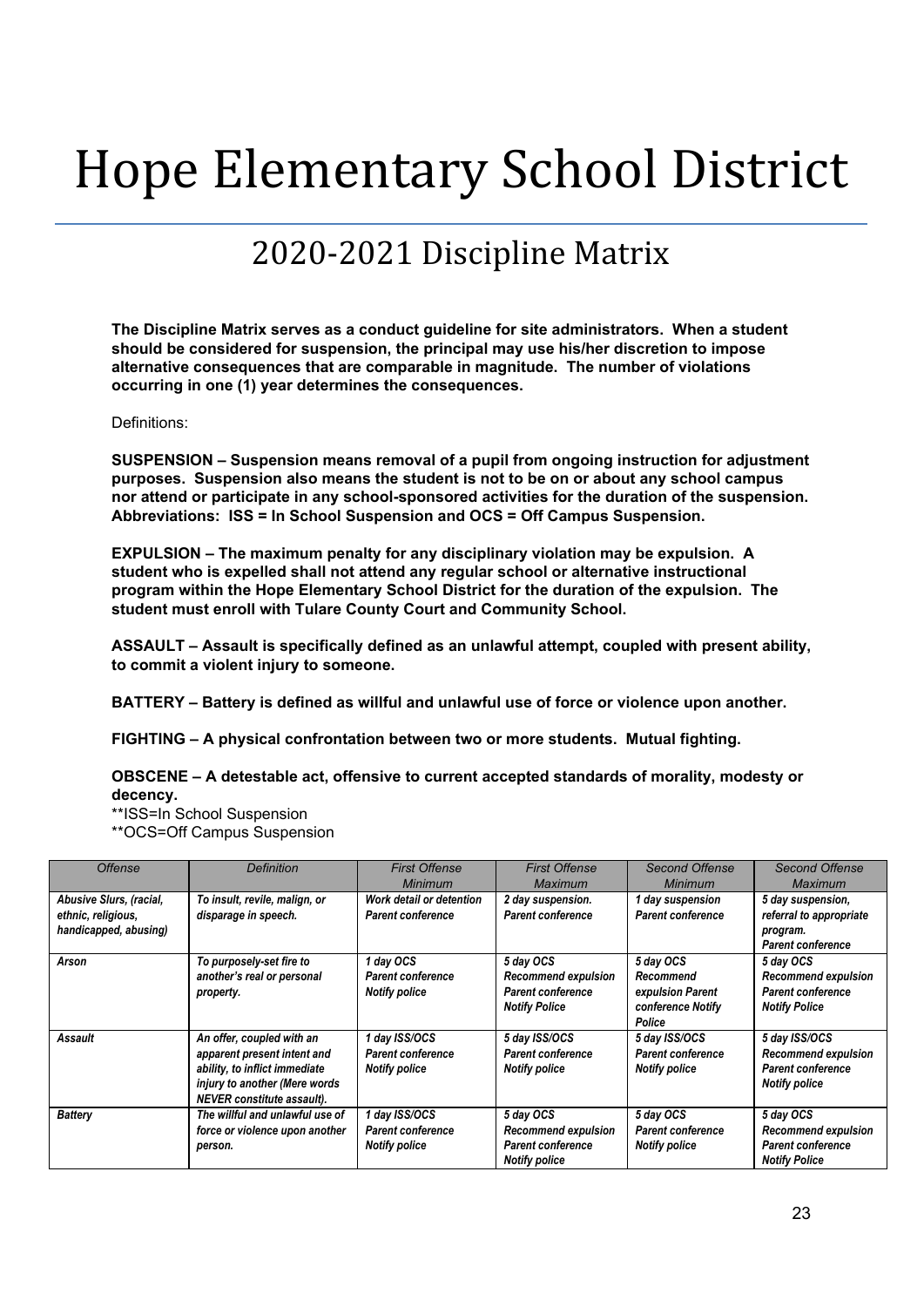| Bikes/skates/skateboard<br>s/roller blades                       | Riding on school grounds.                                                                                                                     | <b>Written Warning</b>                                                                         | Work detail or<br>detention                                                                                                  | <b>Confiscation and</b><br>parent conference                                               | <b>Confiscation for</b><br>duration of semester.<br><b>Parent conference</b>                        |
|------------------------------------------------------------------|-----------------------------------------------------------------------------------------------------------------------------------------------|------------------------------------------------------------------------------------------------|------------------------------------------------------------------------------------------------------------------------------|--------------------------------------------------------------------------------------------|-----------------------------------------------------------------------------------------------------|
| <b>Bomb/Explosives</b>                                           | Possession of/threat to use<br>explosives.                                                                                                    | 5 day OCS<br><b>Recommend Expulsion</b><br>Parent conference<br><b>Notify police</b>           | 5 day OCS<br><b>Recommend Expulsion</b><br>Parent conference<br><b>Notify police</b>                                         | 5 day OCS<br>Recommend<br><b>Expulsion Parent</b><br>conference<br><b>Notify police</b>    | 5 day OCS<br><b>Recommend Expulsion</b><br>Parent conference<br><b>Notify police</b>                |
| <b>Breaking &amp; Entering</b>                                   | To forcibly enter secured<br>school areas or vehicles.                                                                                        | 3 day OCS<br><b>Notify police</b><br>Parent contact                                            | 5 day OCS<br><b>Recommend expulsion</b><br><b>Notify police</b>                                                              | 5 day OCS<br><b>Notify police</b><br>Parent conference                                     | 5 day OCS<br><b>Recommend expulsion</b><br><b>Notify police</b>                                     |
| <b>Bullying</b>                                                  | Activity of repeated aggressive<br>behavior intended to hurt<br>another person physically or<br>verbally.                                     | Warning and/or<br>detention.<br><b>Parent conference</b>                                       | 1 day OCS<br>Parent conference                                                                                               | 3 day OCS<br>Parent conference                                                             | 5 day OCS<br>Parent conference                                                                      |
| <b>Bus Referral</b>                                              | Misbehavior while on bus to or<br>from school.                                                                                                | Warning and/or<br>detention.                                                                   | 3 day bus suspension<br><b>Parent notification</b>                                                                           | 2 week bus<br>suspension Parent<br>conference                                              | Up to 1 year bus<br>suspension<br>Parent conference                                                 |
| <b>Cheating</b>                                                  | Dishonesty while taking a<br>test/completing an assignment.<br><b>Using prohibited materials</b><br>during a test.                            | Detention<br>Zero grade on the<br>assignment, test, or<br>project.<br><b>Parent conference</b> | Zero grade on the<br>assignment, test or<br>project, and all related<br>course work for the<br>quarter.<br>Parent conference | Same as first offense<br>maximum.                                                          | 1 day ISS<br>Failing grade in the<br>course.                                                        |
| Cutting                                                          | Leaving class without a valid<br>pass/not attending class<br>without a valid excuse.                                                          | Detention or work detail<br>Parent contact                                                     | 3 day ISS/OCS<br>Parent conference<br><b>Contact law</b><br>enforcement                                                      | 2 day ISS/OCS<br>Parent conference                                                         | 5 day OCS<br>Parent conference<br><b>Contact law</b><br>enforcement                                 |
| <b>Dangerous Object</b>                                          | Using any item that is able or<br>likely to inflict injury or harm to<br>self or others.                                                      | 1 day ISS/OCS<br>Parent conference<br><b>Notify Police</b>                                     | 5 day ISS/OCS<br>May recommend<br>expulsion.<br><b>Parent conference</b><br><b>Notify police</b>                             | 5 day OCS<br><b>Notify police</b><br><b>Parent conference</b>                              | 5 day OCS<br><b>Recommend expulsion</b><br><b>Notify police</b>                                     |
| <b>False Fire Alarm</b>                                          | Pulling, tampering, or causing<br>fire alarm to sound needlessly.                                                                             | 3 day OCS<br>Parent conference                                                                 | 5 day OCS<br><b>Parent conference</b><br><b>Notify Police</b>                                                                | 5 day OCS<br>Recommend<br>expulsion Parent<br>conference                                   | 5 day OCS<br>Recommend expulsion<br><b>Parent conference</b>                                        |
| <b>Fighting</b>                                                  | Mutual combat with both<br>parties involved in physical<br>confiict.                                                                          | 1 day ISS/OCS<br><b>Parent conference</b>                                                      | 5 day ISS/OCS<br>Parent conference<br><b>Notify Police</b>                                                                   | 3 day ISS/OCS<br><b>Parent conference</b>                                                  | 5 day OCS<br>Parent conference<br>Possible<br>recommendation for<br>expulsion.                      |
| Fire Threat and/or<br><b>Incendiary Device</b>                   | Possession of fireworks,<br>lighters, matches or fire to<br>cause alarm, injury, or damage.                                                   | 1 day ISS/OCS<br><b>Parent Conference</b><br><b>Notify Police</b>                              | 5 day ISS/OCS<br><b>Parent Conference</b><br>May recommend<br>expulsion.<br><b>Notify police</b>                             | 5 day OCS<br><b>Parent Conference</b><br><b>Notify Police</b>                              | 5 day OCS<br>May recommend<br>expulsion.<br><b>Notify Police</b>                                    |
| Forgery, false I.D.,<br>Altering legal document<br>(i.e. grades) | To imitate/alter a signature or<br>use an identification belonging<br>to another.                                                             | Detention or work detail<br>Parent conference                                                  | 3 day ISS/OCS<br><b>Parent conference</b>                                                                                    | 2 day ISS/OCS<br><b>Parent conference</b>                                                  | 5 day OCS<br>Parent conference                                                                      |
| Gambling                                                         | To play a game of chance for<br>money or other stakes.                                                                                        | Detention or work detail                                                                       | 2 day ISS/OCS<br><b>Parent conference</b><br><b>Notify police</b>                                                            | 1 day ISS/OCS<br><b>Parent conference</b>                                                  | 3 day ISS/OCS<br><b>Parent conference</b><br><b>Notify police</b>                                   |
| Gang related activity                                            | Displaying symbols, graffiti,<br>hand signals associated with<br>gangs, wearing apparel,<br>colored accessory items<br>associated with gangs. | <b>Confiscation of</b><br>materials.<br>Parent conference                                      | <b>Contact Tulare County</b><br>Gang Unit.<br>1-3 day ISS/OCS                                                                | <b>Contact Tulare County</b><br><b>Gang Unit.</b><br>1-3 day ISS/OCS                       | <b>Contact Tulare County</b><br><b>Gang Unit.</b><br>5 day OCS<br><b>Recommend expulsion</b>        |
| <b>Gang Violence</b>                                             | An act, or attempted act,<br>motivated by hostility towards<br>a victim's real or perceived<br>gang affiliation.                              | 1 day ISS/OCS<br>Parent conference<br><b>Contact Tulare County</b><br><b>Gang Unit.</b>        | 5 day OCS<br>May recommend<br>expulsion<br><b>Parent conference</b><br><b>Contact Tulare County</b><br><b>Gang Unit.</b>     | 5 day OCS<br><b>Parent Conference</b><br><b>Contact Tulare County</b><br><b>Gang Unit.</b> | 5 day OCS<br>Recommend expulsion<br>Parent conference<br><b>Contact Tulare County</b><br>Gang Unit. |
| Harassment                                                       | Verbally or physically<br>intimidating or threatening to<br>cause harm to another person.                                                     | <b>Detention</b><br>Parent conference                                                          | 2 day ISS/OCS<br><b>Parent conference</b>                                                                                    | 1 day ISS<br>Parent conference                                                             | 5 day ISS/OCS<br>Referral to appropriate<br>program.<br><b>Parent conference</b>                    |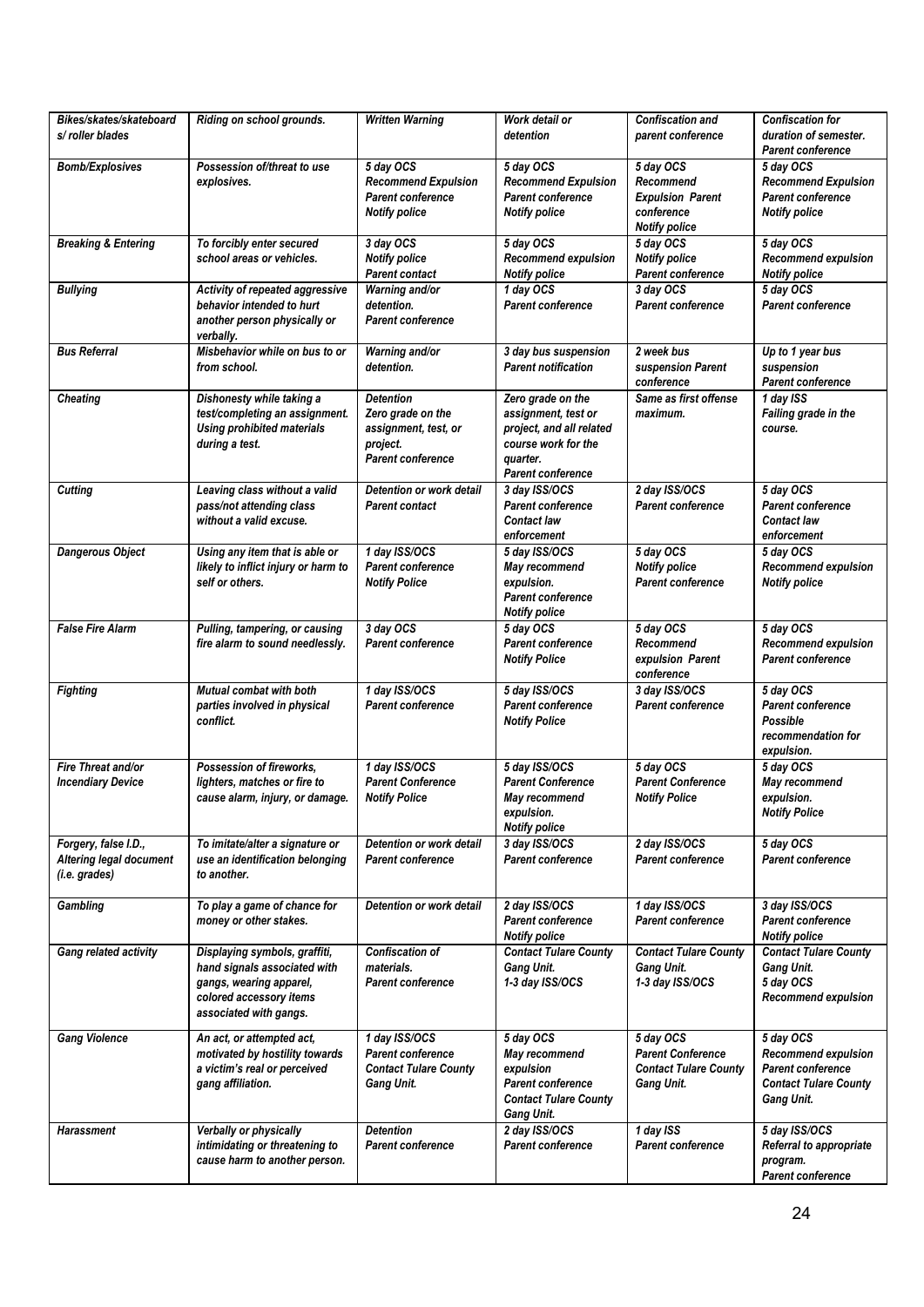| <b>Hate Violence</b>                                                                   | An act, or attempted act,<br>motivated by hostility towards<br>a victim's real or perceived<br>ethnicity, national origin,<br>immigrant status, gender,<br>sexual orientation, religious<br>belief, age, disability, or any<br>other physical or cultural<br>characteristic. | 1 day ISS/OCS<br>Parent conference<br><b>Notify police</b>                                                                        | 5 day OCS<br><b>Recommend expulsion</b><br><b>Parent conference</b><br><b>Notify police</b>                                            | 5 day OCS<br>Parent conference<br><b>Notify police</b>                                                                             | 5 day OCS<br><b>Recommend expulsion</b><br><b>Parent conference</b><br><b>Notify police</b>                                        |
|----------------------------------------------------------------------------------------|------------------------------------------------------------------------------------------------------------------------------------------------------------------------------------------------------------------------------------------------------------------------------|-----------------------------------------------------------------------------------------------------------------------------------|----------------------------------------------------------------------------------------------------------------------------------------|------------------------------------------------------------------------------------------------------------------------------------|------------------------------------------------------------------------------------------------------------------------------------|
| Hats                                                                                   | Wearing of a hat in any<br>classroom, office, or school<br>building.                                                                                                                                                                                                         | Written warning and/or<br>detention                                                                                               | 1 day ISS                                                                                                                              | <b>ISS</b><br>Parent conference.                                                                                                   | Loss of hat<br><b>Parent conference</b>                                                                                            |
| <b>Hazing</b>                                                                          | To engage in any act that<br>causes bodily danger, physical<br>harm or personal degradation<br>or disgrace.                                                                                                                                                                  | 1 day ISS/OCS<br>Parent conference                                                                                                | 5 day ISS/OC<br>Parent conference                                                                                                      | 3 day ISS/OCS<br>Parent conference                                                                                                 | 5 day OCS<br><b>Parent conference</b><br>Possible<br>recommendation for<br>expulsion.                                              |
| <b>Insubordination</b>                                                                 | A contemptuous refusal to<br>comply with reasonable<br>request or open disregard<br>expressed in words or action.                                                                                                                                                            | Work detail or detention<br>Parent conference                                                                                     | 3 day ISS<br><b>Parent conference</b>                                                                                                  | 1 day ISS<br><b>Parent conference</b>                                                                                              | 5 day ISS<br><b>Parent conference</b>                                                                                              |
| <b>Imitation Firearm</b>                                                               | A replica of a firearm that is<br>substantially similar in<br>physical properties to an<br>existing firearm as to lead a<br>reasonable person to conclude<br>that the replica is a firearm.                                                                                  | 1 day ISS/OCS<br>Parent conference<br><b>Notify police</b>                                                                        | 5 day ISS/OCS<br>May recommend<br>expulsion.<br><b>Notify police</b><br><b>Parent conference</b>                                       | 5 day OCS<br><b>Notify police</b><br><b>Parent conference</b>                                                                      | 5 day OCS<br>May recommend<br>expulsion.<br><b>Notify police</b><br><b>Parent conference</b>                                       |
| Loitering in parking lots,<br>in cars, or on or about<br>school campus.                | Waiting or loitering in or<br>around cars, playing car<br>radios, or eating in cars, or on<br>any school campus.                                                                                                                                                             | <b>Written Warning</b>                                                                                                            | 1 day ISS/OCS                                                                                                                          | <b>Parent conference</b>                                                                                                           | <b>Parent conference</b>                                                                                                           |
| Missed formal detention                                                                | <b>Failure to attend assigned</b><br>formal detention.                                                                                                                                                                                                                       | <b>Double detention</b><br>assigned                                                                                               | Work detail                                                                                                                            | 1 day ISS<br>Parent conference                                                                                                     | 2 day ISS/OCS<br>Parent conference                                                                                                 |
| <b>Obscene Acts</b>                                                                    | A detestable act, offensive to<br>current accepted standards of<br>morality, modesty or decency.                                                                                                                                                                             | 1 day ISS/OCS<br><b>Parent conference</b>                                                                                         | 3 day ISS/OCS<br><b>Parent conference</b>                                                                                              | 3 day ISS/OCS<br><b>Parent conference</b>                                                                                          | 5 day OCS<br>May recommend<br>expulsion.<br><b>Notify police</b><br><b>Parent conference</b>                                       |
| Possession of stolen<br>goods                                                          | To be in possession,<br>knowingly or unknowingly, of<br>items obtained by theft.                                                                                                                                                                                             | 1 day ISS/OCS<br><b>Parent conference</b>                                                                                         | 5 day ISS/OCS<br><b>Parent conference</b><br><b>Notify police</b>                                                                      | 3 day ISS/OCS<br>Parent conference<br><b>Notify police</b>                                                                         | 5 day ISS/OCS<br><b>Parent conference</b><br><b>Recommend expulsion</b>                                                            |
| Possession or use of a<br>controlled<br>substance/paraphernalia<br>(Ed. Code 48915.3a) | To be under the influence or of<br>or in possession, of drugs or<br>alcohol (a substantiated<br>offense).                                                                                                                                                                    | 3-5 day ISS/OCS<br>May recommend<br>expulsion.<br><b>Notify police</b><br>Parent conference<br>Referral to appropriate<br>agency. | 5 day ISS/OCS<br>May recommend<br>expulsion.<br><b>Notify police</b><br><b>Parent conference</b><br>Referral to appropriate<br>agency. | 5 day OCS<br>May recommend<br>expulsion.<br><b>Notify police</b><br><b>Parent conference</b><br>Referral to appropriate<br>agency. | 5 day OCS<br>May recommend<br>expulsion.<br><b>Notify police</b><br><b>Parent conference</b><br>Referral to appropriate<br>agency. |
| Profanity/Obscene<br>Gestures                                                          | Language or acts offensive to<br>current accepted standards of<br>morality, modesty, or decency.                                                                                                                                                                             | 1 day ISS/OCS<br>Parent conference                                                                                                | 3 day ISS/OCS<br><b>Parent conference</b>                                                                                              | 3 day ISS/OCS<br><b>Parent conference</b>                                                                                          | 5 day OCS<br>May recommend<br>expulsion.<br><b>Notify police</b><br><b>Parent conference</b>                                       |
| <b>Public Display of</b><br><b>Affection</b>                                           | Inappropriate groping,<br>fondling, necking, and/or<br>kissing.                                                                                                                                                                                                              | <b>Written Warning</b><br>Conference with<br>students and parents                                                                 | Conference with<br>students and parents<br>Detention                                                                                   | <b>Conference with</b><br>students and parents<br><b>Detention</b>                                                                 | 1 day ISS/OCS<br><b>Parent conference</b>                                                                                          |
| Rape                                                                                   | To have forced sexual contact<br>with another without their<br>consent.                                                                                                                                                                                                      | 5 day OCS. Recommend<br>expulsion<br><b>Notify police</b><br><b>Parent conference</b>                                             | 5 day OCS.<br><b>Recommend expulsion</b><br><b>Notify police</b><br>Parent conference                                                  | 5 day OCS.<br>Recommend<br>expulsion<br><b>Notify police</b><br><b>Parent conference</b>                                           | 5 day OCS.<br><b>Recommend expulsion</b><br><b>Notify police</b><br><b>Parent conference</b>                                       |
| Robbery/Extortion                                                                      | To take another's property<br>from their desk, or their person<br>in their immediate presence by<br>the use of violence or<br>intimidation.                                                                                                                                  | 1 day ISS/OCS<br>Parent conference<br><b>Notify police</b>                                                                        | 5 day ISS/OCS<br><b>Recommend expulsion</b><br><b>Notify police</b><br><b>Parent conference</b>                                        | 5 day OCS<br><b>Notify police</b><br>Parent conference                                                                             | 5 day OCS<br><b>Recommend expulsion</b><br><b>Notify policy</b><br><b>Parent conference</b>                                        |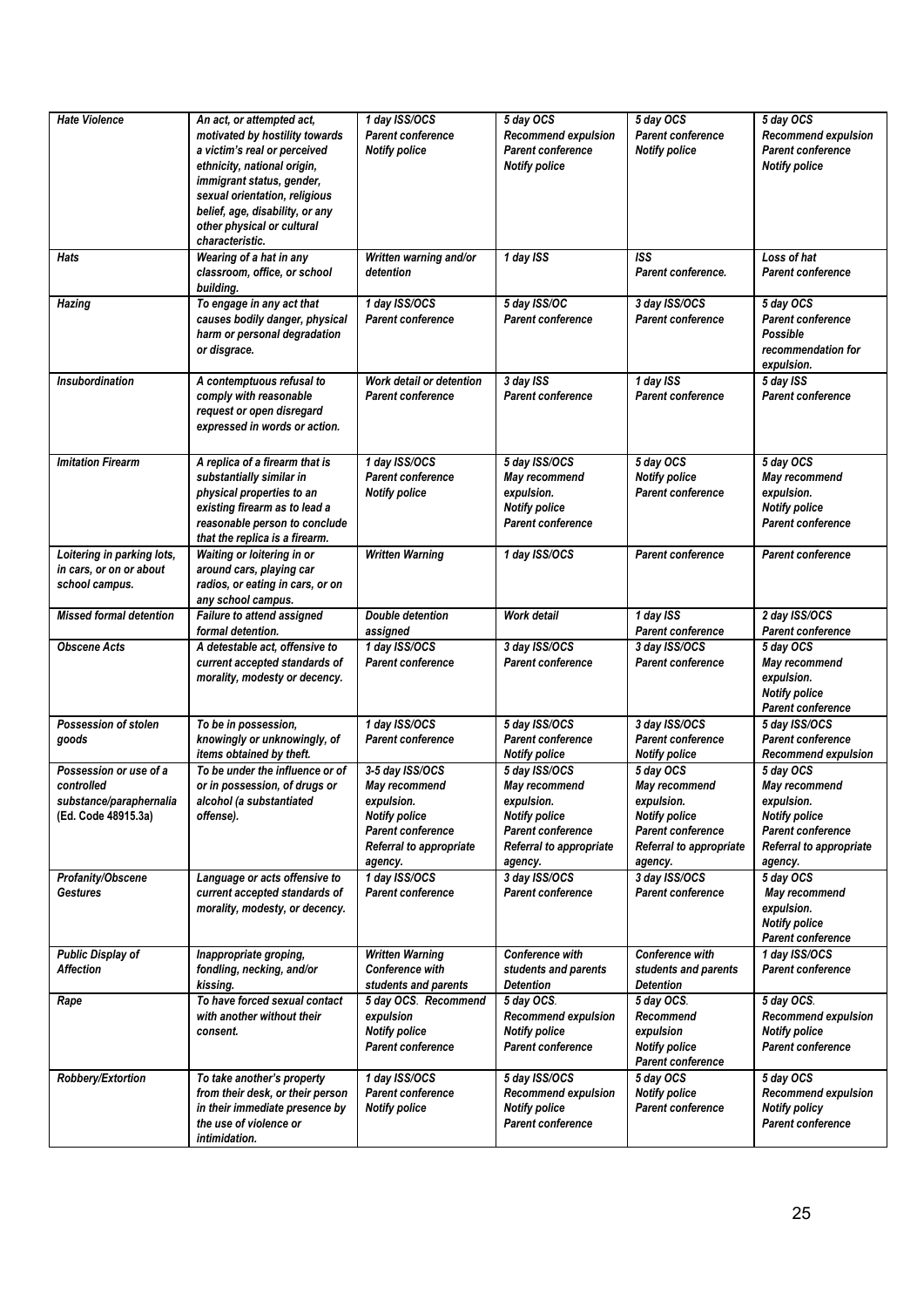| Sale or furnishing a<br>controlled substance.                                                             | To sell or furnish drugs or<br>alcohol (a substantiated<br>offense).                                                                                                                                                                                                                                                | 5 day OCS<br><b>Recommend expulsion</b><br><b>Notify police</b><br>Parent conference<br>Referral to appropriate<br>agency. | 5 day OCS<br><b>Recommend expulsion</b><br><b>Notify police</b><br><b>Parent conference</b><br>Referral to appropriate<br>agency. | 5 day OCS<br>Recommend<br>expulsion Notify<br>police<br><b>Parent conference</b><br>Referral to appropriate<br>agency.       | 5 day OCS<br><b>Recommend expulsion</b><br><b>Notify police</b><br><b>Parent conference</b><br>Referral to appropriate<br>agency.       |
|-----------------------------------------------------------------------------------------------------------|---------------------------------------------------------------------------------------------------------------------------------------------------------------------------------------------------------------------------------------------------------------------------------------------------------------------|----------------------------------------------------------------------------------------------------------------------------|-----------------------------------------------------------------------------------------------------------------------------------|------------------------------------------------------------------------------------------------------------------------------|-----------------------------------------------------------------------------------------------------------------------------------------|
| <b>Sexual Assault/Battery</b>                                                                             | Act of rape, unlawful sexual<br>intercourse, sexual<br>penetration, oral copulation, or<br>sodomy, or lewd and<br>lascivious acts.                                                                                                                                                                                  | 5 day OCS<br>Recommend expulsion<br><b>Notify police</b><br>Parent conference<br>Referral for sexual abuse<br>counseling.  | 5 day OCS<br><b>Recommend expulsion</b><br><b>Notify police</b><br>Parent conference<br>Referral for sexual<br>abuse counseling.  | 5 day OCS<br>Recommend<br>expulsion Notify<br>police<br><b>Parent conference</b><br>Referral for sexual<br>abuse counseling. | 5 day OCS<br><b>Recommend expulsion</b><br><b>Notify police</b><br>Parent conference<br><b>Referral for sexual</b><br>abuse counseling. |
| <b>Sexual Harassment</b>                                                                                  | Sexual harassment includes,<br>but is not limited to;<br>unwelcome sexual advances,<br>requests for sexual favors and<br>other verbal, visual or physical<br>conduct of sexual nature.                                                                                                                              | 1 day ISS/OCS<br><b>Detention</b><br><b>Parent conference</b>                                                              | 5 day ISS/OCS<br><b>Detention</b><br><b>Parent conference</b>                                                                     | 3 day ISS/OCS<br><b>Detention</b><br><b>Parent conference</b>                                                                | 3 day ISS/OCS<br><b>Detention</b><br>Recommend expulsion.<br><b>Parent conference</b>                                                   |
| Smoking and/or<br>possession of tobacco<br>products                                                       | The possession or use of<br>cigarettes, other forms of<br>tobacco, or tobacco related<br>items.                                                                                                                                                                                                                     | 1 day ISS/OCS<br>Parent conference                                                                                         | 1 day ISS/OCS<br><b>Parent conference</b>                                                                                         | 3 day ISS/OCS<br><b>Parent conference</b>                                                                                    | 5 day OCS<br><b>Parent conference</b>                                                                                                   |
| <b>Theft</b>                                                                                              | Taking property belonging to<br>another.                                                                                                                                                                                                                                                                            | 2 day ISS/OCS<br><b>Restitution</b><br><b>Parent conference</b>                                                            | 4 day ISS/OCS<br><b>Notify police</b><br><b>Restitution</b><br><b>Parent conference</b>                                           | 4 day ISS/OCS<br><b>Notify police</b><br><b>Restitution</b><br><b>Parent conference</b>                                      | 5 day OCS<br><b>Notify police</b><br><b>Restitution</b><br><b>Parent conference</b>                                                     |
| Threatening, striking,<br>menacing a staff<br>member/attempted or<br>actual physical assault<br>on staff. | An offer, coupled with an<br>apparent present intent and<br>ability, to inflict immediate<br>injury to staff member and/or<br>the unlawful touching or<br>striking of a staff member by a<br>student or any substance put<br>in motion by him and/or verbal<br>threats or harassment of staff<br>member by student. | 3-5 ISS/OCS<br>Possible expulsion<br><b>Notify police</b><br>Parent conference                                             | 5 day OCS<br><b>Recommend expulsion</b><br><b>Notify police</b><br><b>Parent conference</b>                                       | 5 day OCS<br>Recommend<br>expulsion Notify<br>police<br><b>Parent conference</b>                                             | 5 day OCS<br><b>Recommend expulsion</b><br><b>Notify police</b><br><b>Parent conference</b>                                             |
| <b>Vandalism/Destruction of</b><br><b>School Property</b>                                                 | The willful or malicious<br>destruction of any real or<br>personal property belonging to<br>another or the school district.                                                                                                                                                                                         | 1 day ISS/OCS<br><b>Restitution</b><br>Parent conference                                                                   | 5 day ISS/OCS<br><b>Restitution</b><br><b>Parent conference</b>                                                                   | 3 day ISS/OCS<br><b>Restitution</b><br><b>Parent conference</b>                                                              | 5 day OCS<br><b>Recommend expulsion</b><br><b>Restitution</b><br>Parent conference                                                      |
| Violation of standards of<br>dress                                                                        | Violating the established dress<br>code.                                                                                                                                                                                                                                                                            | Refer to office for<br>change of attire.<br><b>Parent notified</b>                                                         | Change of attire.<br><b>Parent conference</b>                                                                                     | Change of attire.<br><b>Parent conference</b>                                                                                | Change of attire.<br><b>Parent conference</b><br>1 day ISS                                                                              |
| Electronic devices and or<br>Cell Phones                                                                  | Possession of such items in<br>use during school hours.                                                                                                                                                                                                                                                             | <b>Temporary confiscation</b><br>and turn into Principal<br>with name.                                                     | <b>Confiscation</b><br><b>Parent conference</b>                                                                                   | 2 week confiscation<br><b>Parent conference</b>                                                                              | 1 day ISS<br><b>Parent conference</b>                                                                                                   |
| Weapons                                                                                                   | The possession of firearm,<br>knife or any variety of other<br>weapons deemed dangerous.                                                                                                                                                                                                                            | 5 day ISS/OCS<br><b>Notify police</b><br>Recommend expulsion                                                               | 5 day OCS<br><b>Recommend expulsion</b><br><b>Notify police</b>                                                                   | 5 day OCS<br>Recommend<br>expulsion<br><b>Notify police</b>                                                                  | 5 day OCS<br><b>Recommend expulsion</b><br><b>Notify police</b>                                                                         |
| Willful<br>Disobedience/disrupting<br>school activities.                                                  | Open defiance, a<br>contemptuous refusal to<br>comply with reasonable<br>requests and school rules,<br>causing disorder.                                                                                                                                                                                            | 1 day ISS/OCS. Parent<br>conference.                                                                                       | 5 day ISS/OCS. Parent<br>conference.                                                                                              | 3 day ISS/OCS. Parent<br>conference.                                                                                         | 5 day OCS. Parent<br>conference. Possible<br>recommendation for<br>expulsion.                                                           |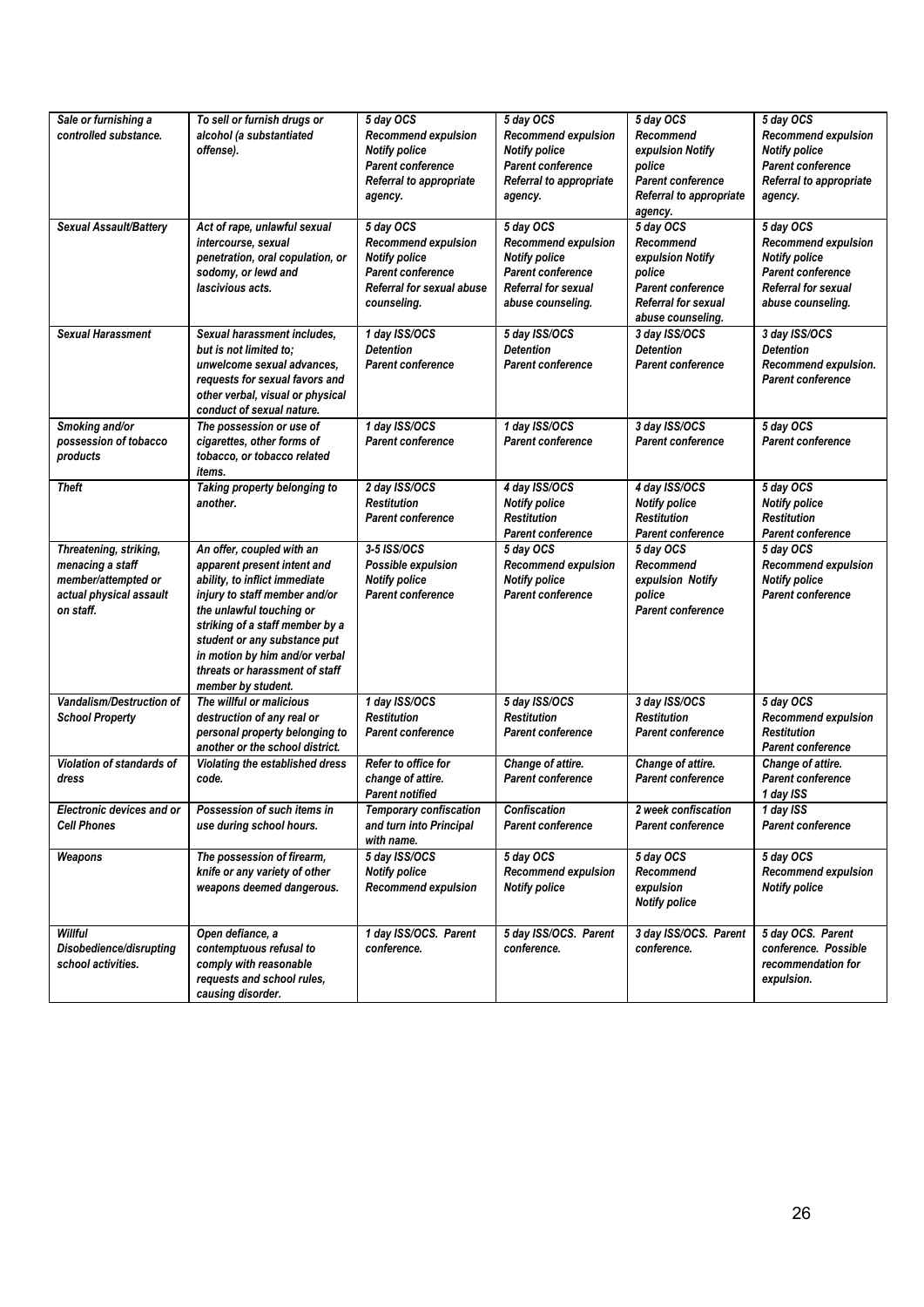# Hope Elementary School District

## 2020-2021 Annual Notifications

#### *ABSENCES*

#### *Excused Absences (Ed. Code §§ 46010.1, 48200, 48205, 48980)*

*Except when attendance is excused, students between the ages of 6 and 18 years are required by* law to attend school and parents must compel their students to do so. Students will be excused from *school for the following reasons:*

- *(1) Illness of the student.*
- *(2) Quarantine under the direction of a county or city health officer.*
- *(3) Securing medical, dental, optometric, or chiropractic services.*

*(4) Attendance at the funeral services of a member of the student's immediate family, so long as the absence is not more than one day if the service is conducted in California, and not more than three days if the service is conducted outside California.*

*(5) Jury duty.*

*(6) Illness or medical appointment during school hours of a child of whom the student is the custodial parent, including absences to care for a sick child for which the school staff shall not require a note from a doctor.*

*(7) For justifiable personal reasons, including, but not limited to, an appearance in court, attendance at a funeral service, observance of a holiday or ceremony of the student's religion, attendance at religious retreats, attendance at an employment conference, or attendance at an educational conference on the legislative or judicial process offered by a nonprofit organization when the student's absence is requested in writing by the parent and approved by the principal or a designated representative. Attendance at religious retreats cannot exceed four hours per semester.*

*(8) Service as a member of a precinct board for an election.*

*(9) Spending time with a member of the student's immediate family, who is an active duty member of the uniformed services, and has been called to duty for, is on leave from, or has immediately returned from, deployment to a combat zone or combat support position; such absences will be granted for a period of time to be determined at the discretion of the Superintendent.*

*(10) Attendance of the student's naturalization ceremony to become a United States citizen.*

*(11) Obtaining confidential medical services without parental consent.*

*A student may not have their grade reduced or lose academic credit for any excused absence(s) if missed assignments and tests that can reasonably be provided are satisfactorily completed within a reasonable period of time.*

*Absences for Religious Purposes (Ed. Code § 46014)*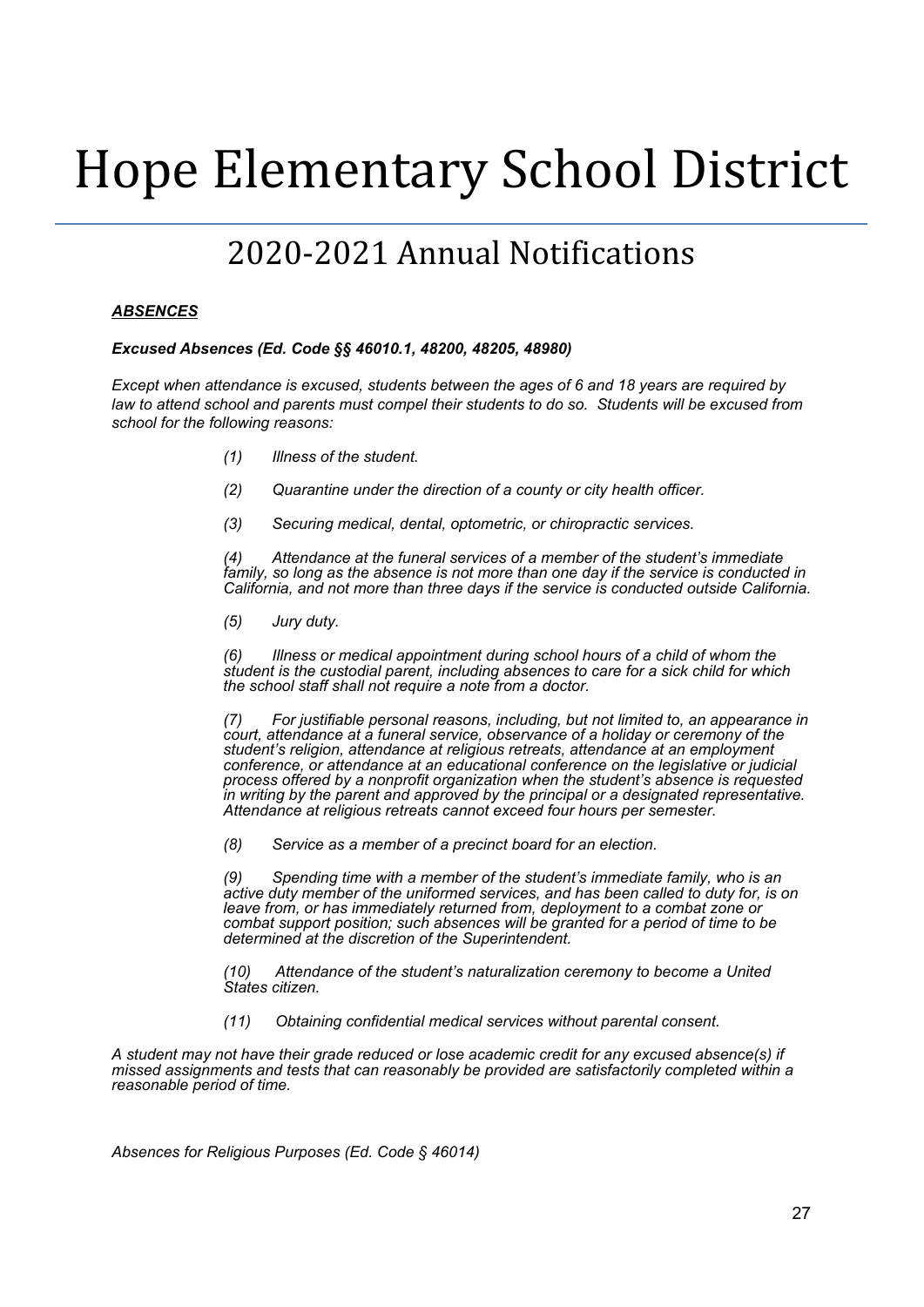*With parent written consent, a student may be excused from school to attend religious exercises or classes away from school. Such absences may not exceed four days per month. An excused student must nevertheless maintain his or her attendance at the minimum level of school days required for his or her grade.*

#### *ATTENDANCE*

*Attendance Options (Ed. Code §§ 35160.5, 46600 et seq., 48350 et seq., 48980)*

*California law requires all school boards to inform parents of all existing statutory attendance options and local attendance options available in the District. Students who attend schools other than those assigned by the District are referred to as "transfer students" throughout this Notice.*

*Open Enrollment. Whenever a student is attending a District school on the Open Enrollment List, as identified by the Superintendent of Public Instruction, he or she may apply to transfer to another* school within or outside of the District, if the school to which he or she is transferring has a higher *Academic Performance Index. Districts with a school on the Open Enrollment List must notify the* parents at that school on or before the first day of the school year of their option to transfer to another *public school. Information regarding the application process and applicable deadlines can be obtained from the District office. See Appendix for the District's policy on Open Enrollment (BP 5118, AR 5118).*

*Interdistrict Transfers. California law allows two or more school districts to enter into an agreement for the transfer of one or more students for a period of up to five years. New agreements may be entered into for additional periods of up to five years each. The agreement must specify the terms and conditions under which transfers are permitted or denied. Districts of residence may not deny a transfer of a student whose parent is active duty military where the district of proposed enrollment approves the application. No district is required to provide transportation to a student who transfers into the district. If either district denies a transfer request, a parent may appeal that decision to the county board of education within 30 calendar days from the date of the final denial. There are specified timelines in the law for the county board of education to make a decision. See Appendix for the District's policy on Interdistrict Transfers (BP 5117, AR 5117).*

*Residency Requirements (Ed. Code §§ 48200, 48204, 48204.3, 48204.4, 48206.3, 48207, 48208, 48853.5, 48980)*

*The District desires to admit all students who reside within the District boundaries or who fulfill the District residency requirements through other means as allowed by law. A student shall be deemed to have complied with the District's residency requirements if any of the following are met:*

*Residency. The student's parent or legal guardian resides within the District's boundaries.*

*Children of Military Service Members. The student's parent or legal guardian is transferred or* is pending transfer to a military installation within the state while on active military duty pursuant to an *official military order. The District must accept applications by electronic means for enrollment, including enrollment in a specific school or program within the District, and for course registration. The parent must provide proof of residency in the District within 10 days after the published arrival date provided on official documentation.*

*Licensed Children's Institution, Foster Home, or Family Home. The student is placed within the District's boundaries in a regularly established licensed children's institution, a licensed foster home, or a family home pursuant to court order.*

*Foster Children. The student is a foster child who remains in his or her school of origin. When a student's foster student status is terminated by the juvenile court during the school year,* former foster students in grades K through eighth must be allowed to finish the school year in his or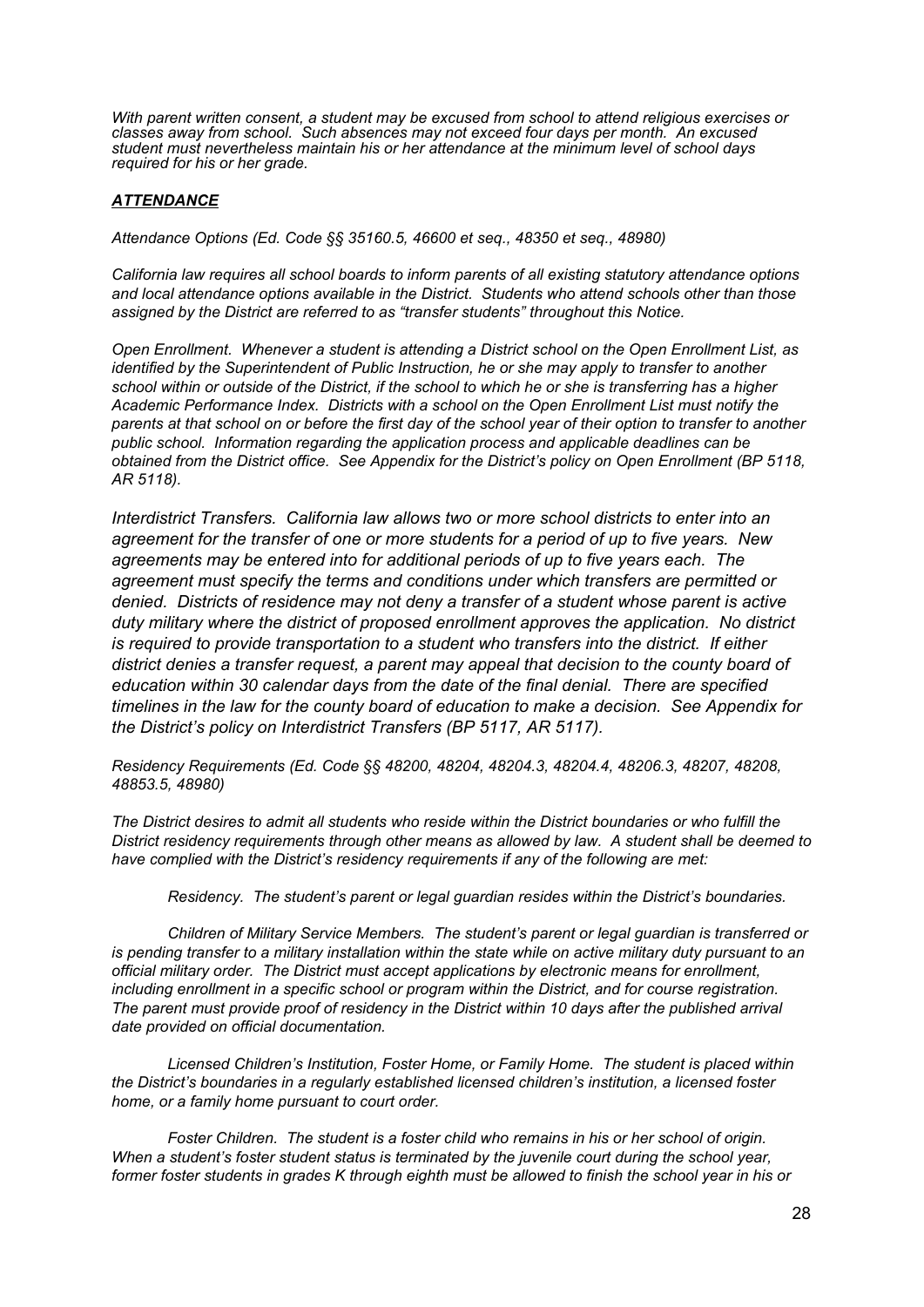*her school of origin. Former foster students in grades ninth through twelfth must be allowed to continue attending their schools of origin through graduation.*

*Interdistrict Attendance. The student has been admitting through an interdistrict attendance option, such as an interdistrict attendance agreement, or Open Enrollment Act transfer*

*Emancipated Minor. The student resides within the District's boundaries and whose parent or legal guardian has been relieved of responsibility, control, and authority through emancipation.*

*Caregiving Adult. The student lives with a caregiving adult within the District's boundaries and the caregiving adult submits an affidavit to that effect.*

*State Hospital. The student resides in a state hospital located within the District's boundaries.*

*Parent's Employment. The student's parent or legal guardian resides outside of the District's boundaries but is employed within the District's boundaries and lives with the student at the place of employment for a minimum of three days during the school week.*

*Students of Detained or Deported Parents. The student's parent has departed California against his or her will, and the student can provide official documentation evidencing the departure;* and the student moved outside of California as a result of his or her parent leaving the state against *his or her will, and the student lived in California immediately before moving outside the state. The student must provide evidence of enrollment in a California public school immediately before moving outside the state. Deported parents may designate another adult to attend school meetings and to serve as an emergency contact. No charges or fees of any kind may be required for admission or attendance in these circumstances. This law applies to parents who were: (1) in the custody of a government agency and were transferred to another state; (2) subject to a lawful removal order and who were removed or were permitted to leave California voluntarily before being removed; and (3) subject to any additional circumstances consistent with these purposes, as determined by the District.*

*The District may deem a student to have met residency requirements for school attendance if at least one parent or legal guardian of the student is physically employed within the boundaries of* that district for a minimum of 10 hours during the school week, subject to the right of the district of *residence or the district of employment to prohibit the transfer on various grounds provided for in Education Code section 48204(b), paragraphs (2) to (6). The District is not required to admit the* student to its school based on the employment of the parent, but it may not refuse to admit the *student on the basis of race, ethnicity, sex, parental income, scholastic achievement, or any other arbitrary consideration. Once a student has been deemed to have residency and is enrolled in the* District on this basis, the student does not have to reapply in the next school year to attend a school *within the District, and the governing board shall allow the student to attend school through the 12th* grade in the District if the parent so chooses and if at least one parent continues to be physically *employed in the District.*

*Temporary Disability (Ed. Code §§ 48206.3, 48207, 48207.3, 48208, 48980)*

*A student whose temporary disability makes school attendance impossible or inadvisable must receive individual instruction either at home provided by the school district in which the student resides or in a hospital or other residential health facility, excluding state hospitals, provided by the school district in which the hospital or residential facility is located. "Temporary disability" means a physical, mental or emotional disability incurred while a student is enrolled in regular day classes or an alternative education program to which the student can reasonably be expected to return. "Temporary disability" does not include a disability that would qualify a student as a "student with exceptional needs" under Education Code section 56026.*

A student with a temporary disability, who is in a hospital or other residential health facility, excluding a state hospital, located outside of the district in which the student's parent resides, complies with the *school district's residency requirements for school attendance in the school district in which the* hospital is located. Once the parent has notified the district in which the hospital is located of the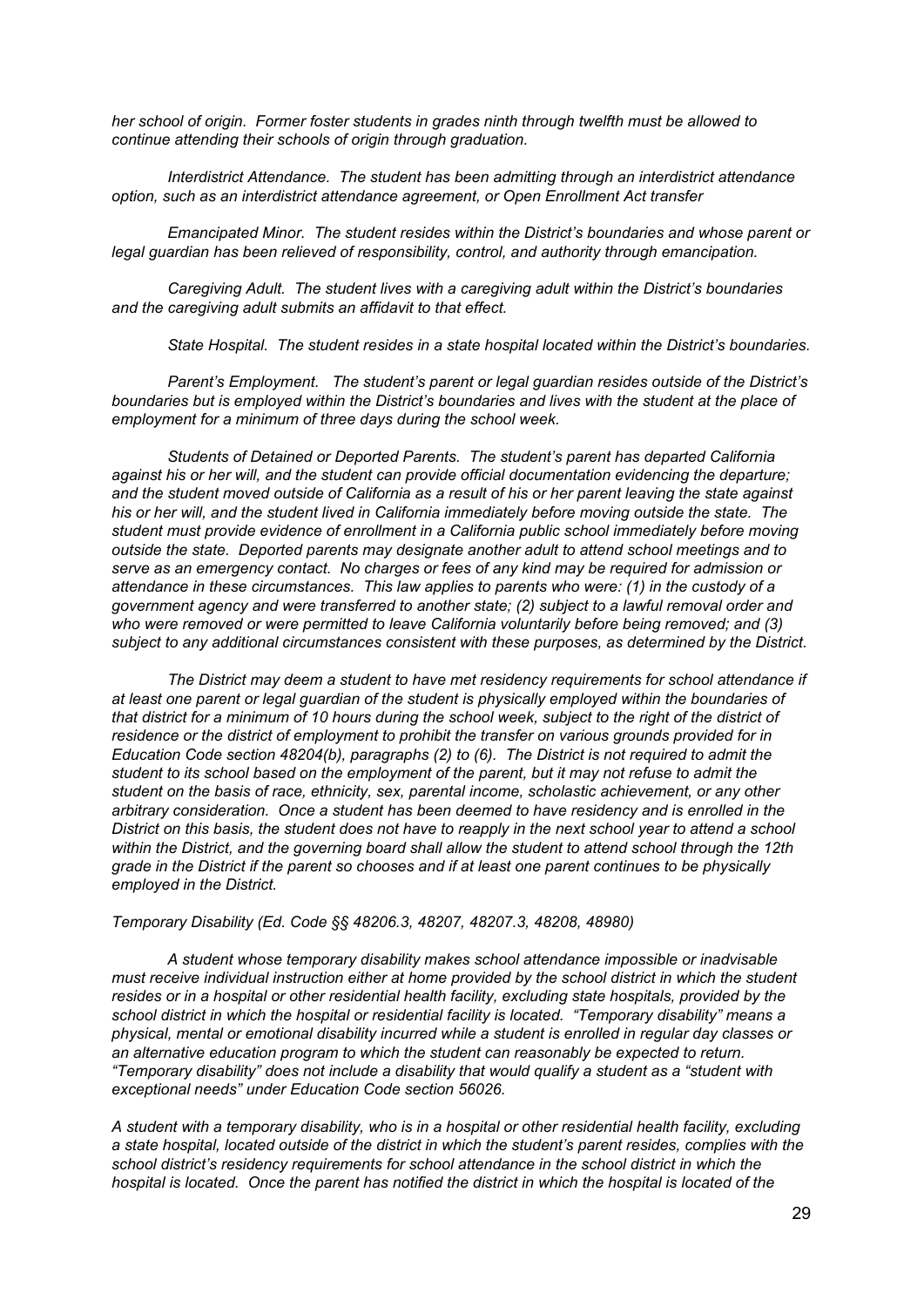*student's presence in the qualifying hospital, the district has five working days to notify the parent if individualized instruction shall be made available. If the determination is positive, individualized instruction will begin within five working days.*

*Students enrolled in individual instruction in a hospital or other residential health facility for a partial* week, are entitled to attend school in his or her school district of residence, or to receive individual instruction provided by the school district of residence in the student's home, on days in which he or she is not receiving individual instruction in a hospital or other residential health facility, if he or she is *well enough to do so.*

When a student receiving individual instruction is well enough to return to school, he or she must be *allowed to return to the school that he or she attended immediately before receiving individual instruction was initiated. Absences from the student's regular school program due to the student's temporary disability are excused until the student is able to return to the regular school program.*

*Students in Active Military Families - Residency Retention and Matriculation (Ed. Code §§ 48204.6, 48980)*

*A student living in the household of an active duty military service member must be allowed to continue attending the student's school of origin for the remainder of the school year if the family moves.*

*A student from an active duty military family who is transitioning between school grade levels must be* allowed to continue in the school district of origin and in the same attendance area of his/her school of *origin. If the student is transitioning to middle school or high school, and the school designated for matriculation is in another school district, the local educational agency must allow the student to continue to the school designated for matriculation in that school district. The new school must immediately enroll the student, even if the child has outstanding fees, fines, textbooks, or other items* or moneys due to the school last attended, or if the student is unable to produce clothing or records *normally required for enrollment.*

*If the parent or legal guardian's military service ends during the school year, then the student is* allowed to stay in his or her school of origin for the remainder of the school year if he or she is in *grades 1-8, or through graduation if the student is in high school.*

*Migratory Children - Residency Retention and Matriculation (Ed. Code §§ 48204.7, 54441)*

A currently migratory child is a child who has moved from one school district to another in order that *the child, parent, or immediate family member might secure temporary or seasonal employment in an agricultural or fishing activity.*

*A currently migratory child must be allowed to continue attending the student's school of origin, regardless of any change of resident during that school year, for the duration of the student's status as a currently migratory child.*

*A currently migratory child who is transitioning between school grade levels must be allowed to* continue in the school district of origin and in the same attendance area of his/her school of origin. If *the student is transitioning to middle school or high school, and the school designated for matriculation is in another school district, the local educational agency must allow the student to continue to the school designated for matriculation in that school district. The new school must immediately enroll the student, even if the child has outstanding fees, fines, textbooks, or other items* or moneys due to the school last attended, or if the student is unable to produce clothing or records *normally required for enrollment.*

If the student's status as a currently migratory child ends during the school year, then the student is allowed to stay in his or her school of origin for the remainder of the school year if he or she is in *grades 1-8, or through graduation if the student is in high school.*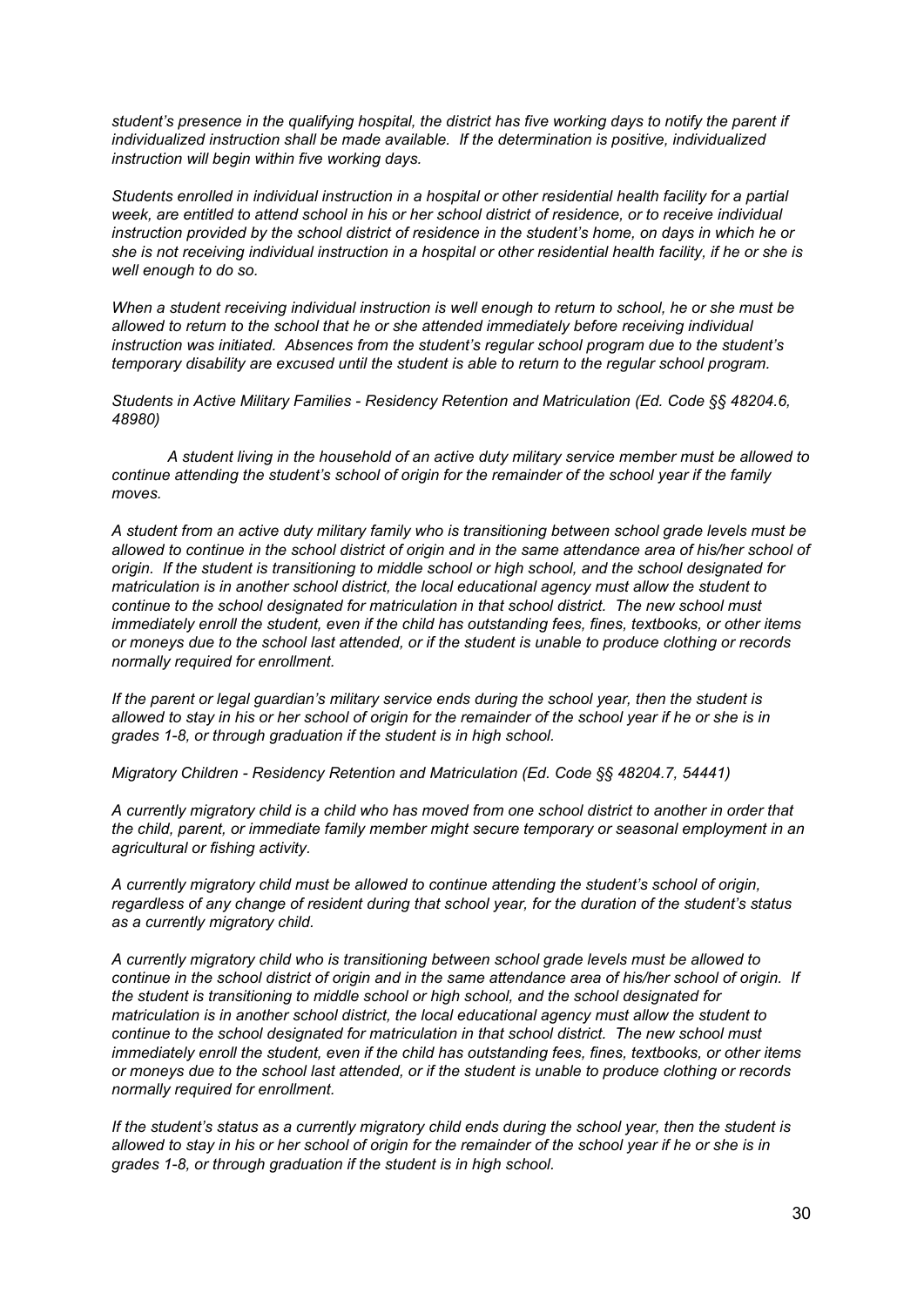*Immigration Enforcement - "Know Your Rights" (Ed. Code § 234.7)*

*All students have the right to a free public education, regardless of immigration status or religious beliefs. For more information, please see the resources developed by the California Attorney General a[t](https://www.oag.ca.gov/immigrant/rights) <https://www.oag.ca.gov/immigrant/rights>.*

*Notice of Alternative Schools (Ed. Code § 58501)*

*California state law authorizes all school districts to provide for alternative schools. Section 58500 of the Education Code defines alternative school as a school or separate class group within a school which is operated in a manner designed to:*

> *(1) Maximize the opportunity for students to develop the positive values of self-reliance, initiative, kindness, spontaneity, resourcefulness, courage, creativity, responsibility, and joy.*

*(2) Recognize that the best learning takes place when the student learns because of his desire to learn.*

*(3) Maintain a learning situation maximizing student self-motivation and encouraging the student in his own time to follow his own interests. These interests may be conceived by him totally and independently or may result in whole or in part from a presentation by his teachers of choices of learning projects.*

*(4) Maximize the opportunity for teachers, parents and students to cooperatively develop the learning process and its subject matter. This opportunity shall be a continuous, permanent process.*

*(5) Maximize the opportunity for the students, teachers, and parents to continuously react to the changing world, including but not limited to the community in which the school is located.*

*In the event any parent, student, or teacher is interested in further information concerning alternative schools, the county superintendent of schools, the administrative office of this district, and the principal's office in each attendance unit have copies of the law available for your information. This law particularly authorizes interested persons to request the governing board of the district to establish alternative school programs in each district.*

*Transfer of Student Convicted of Violent Felony or Misdemeanor (Ed. Code §§ 48929, 48980)*

*The District's governing board has adopted Board Policy 5116.2 that allows for the transfer of students who have been convicted of violent felonies and designated misdemeanors to another* school within the District if the offending student and the victim of the crime are enrolled at the same *school, if certain requirements are satisfied.*

#### *COMPLAINTS*

*Uniform Complaint Procedures (Ed. Code §§ 262.3, 33315; 5 C.C.R. §§ 4610, 4622, 4632)*

*The District has established Uniform Complaint Procedures ("UCP") to address allegations of unlawful discrimination, harassment, intimidation, and bullying, and complaints alleging violation of state or federal laws governing educational programs, the charging of unlawful pupil fees, and the non-compliance of the District's Local Control and Accountability Plan. See Appendix for the District's UCP (BP 1312.3, AR 1312.3).*

*The UCP addresses all allegations of unlawful discrimination, harassment, intimidation, or bullying against any protected group as identified in Education Code section 200 and 200, and Government Code section 11135, including any actual or perceived characteristics as set forth in Penal Code*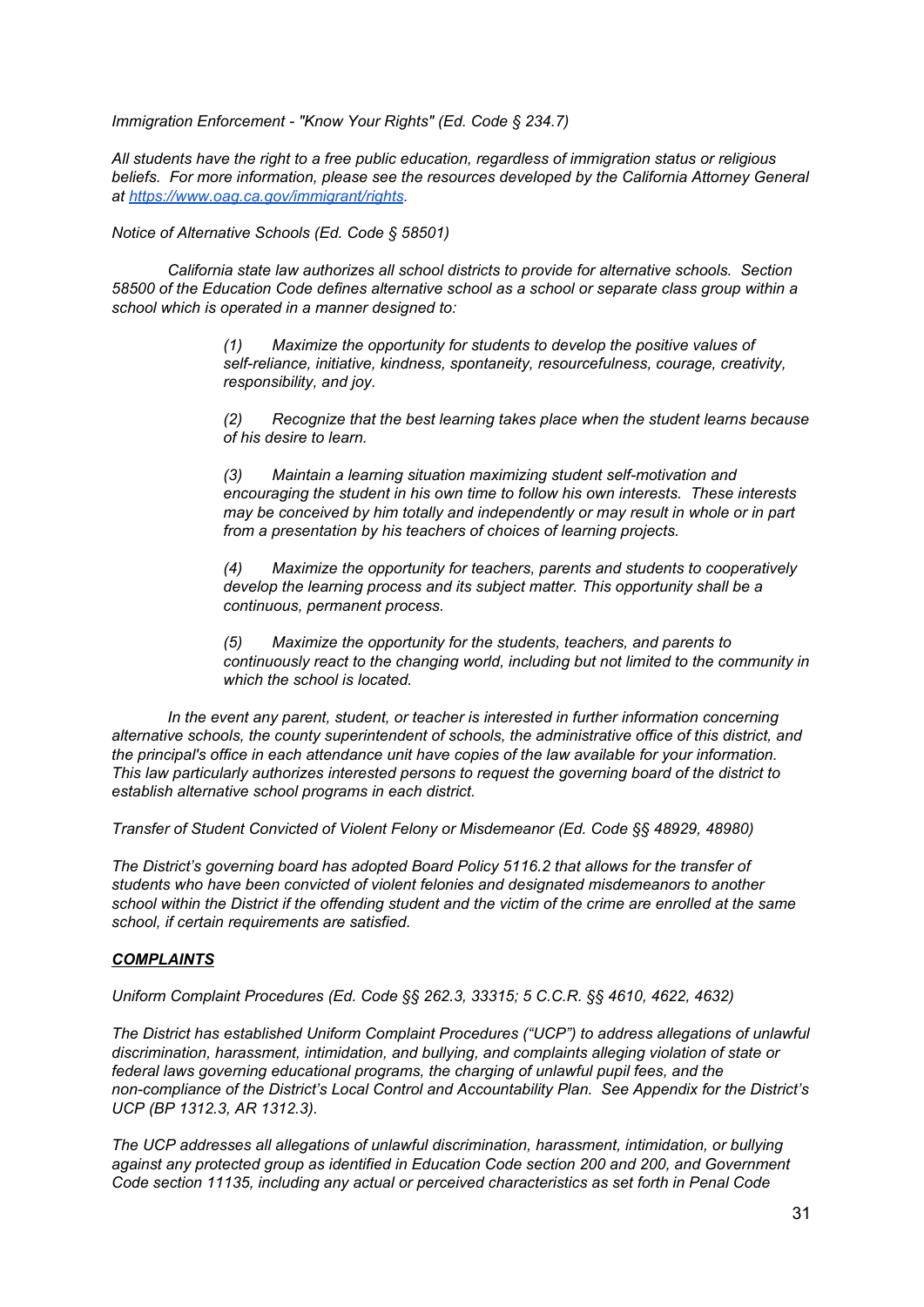section 422.55 or on the basis or a person's association with a person or group with one or more of *these actual or perceived characteristics in any program or activity conducted by the District that if funded directly by, or that receives or benefits from any state financial assistance. The UCP shall also be used when addressing complaints alleging failure to comply with state and/or federal laws in:*

- *· Adult Education*
- *· After School Education and Safety*
- *· Agricultural Career Technical Education*
- *· American Indian Education Centers and Early Childhood Education Program Assessments*
- *· Bilingual Education*
- *· California Peer Assistance and Review Programs for Teachers*
- *· Career Technical and Technical Education; Career Technical; Technical Training*
- *· Career Technical Education*
- *· Child Care and Development*
- *· Compensatory Education*
- *· Consolidated Categorical Aid*
- *· Course Periods Without Educational Content*
- *· Economic Impact Aid*
- *· Education of Students in Foster Care, Students Who Are Homeless, Former Juvenile Court Students Now Enrolled in a School District, and Children of Military Families*
- *· Every Student Succeeds/No Child Left Behind*
- *· Local Control Accountability Plans*
- *· Migrant Education*
- *· Physical Education Instructional Minutes*
- *· Pupil Fees*
- *· Reasonable Accommodations to a Lactating Student*
- *· Regional Occupational Centers and Programs*
- *· School Safety Plans*
- *· State Preschool Health and Safety Issues*
- *· Tobacco-Use Prevention Education*

*The Superintendent shall receive and investigate complaints submitted under the District's UCP and ensure District compliance with the law. For more information concerning the filing of uniform complaints, copies of the Board Policies and Administrative Regulations pertaining to the District's UCP are available free of charge upon request at the school office.*

*Except for complaints submitted under the District's Williams Uniform Complaint Procedures, a complainant may appeal a decision made under the District's UCP to the California Department of Education by filing a written appeal within 15 days of receiving the decision. The appeal must be* accompanied by a copy of the complaint filed with the District and a copy of the District's decision.

*A complainant may pursue available civil law remedies outside of the District's UCP. Civil law remedies that may be imposed by a court include, but are not limited to, injunctions, restraining orders, or other remedies or orders that may be available under state or federal discrimination, harassment, intimidation, or bullying laws, if applicable.*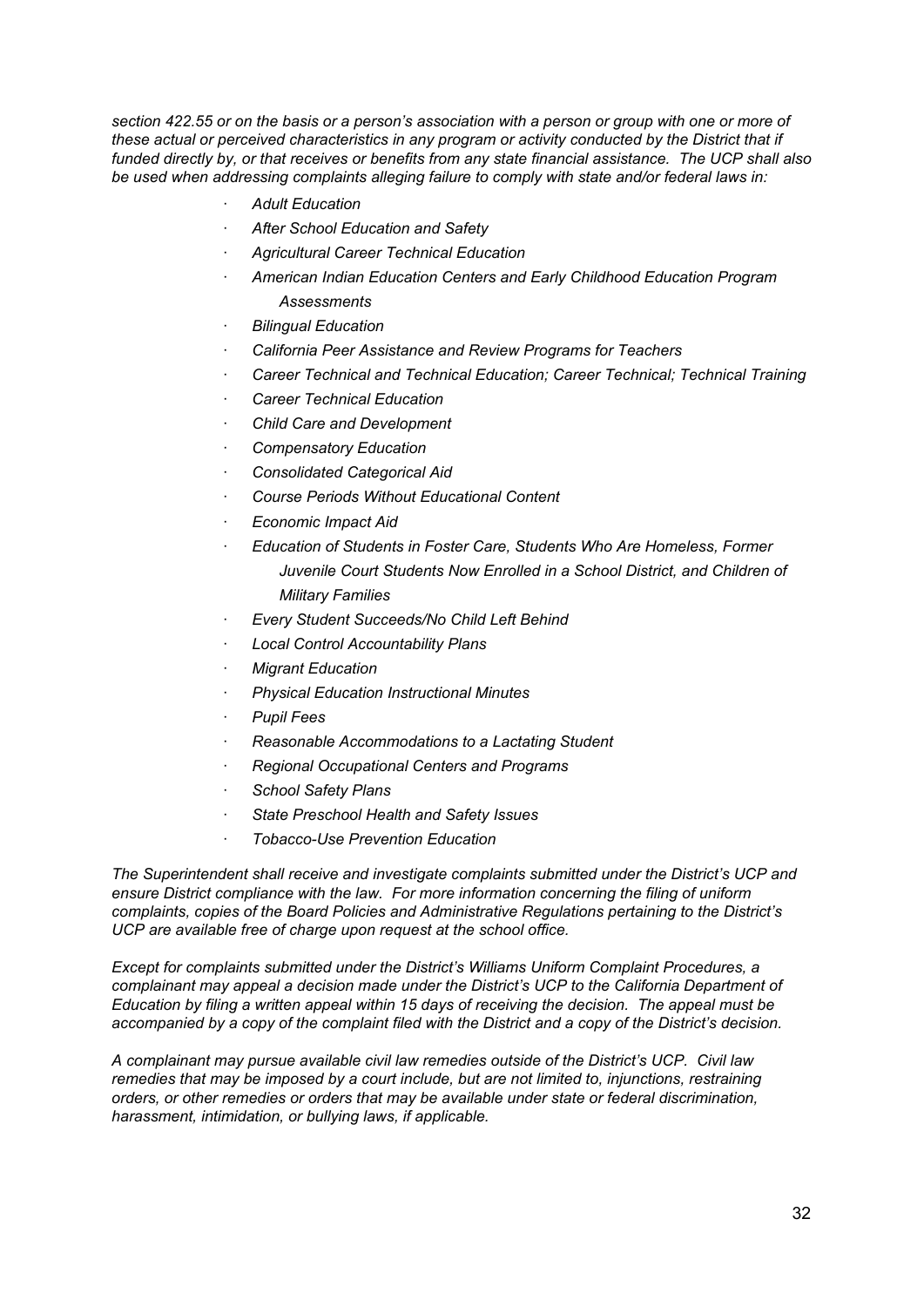*Uniform Complaint Procedures - Specific Complaints (Ed. Code §§ 48853, 48853.5, 49010, 49011, 49013, 49069.5, 51225.2, 52075; 5 C.C.R. § 4630)*

*Complaints alleging non-compliance with specific state laws identified below may be submitted under the District's UCP. If a complainant is not satisfied with the District's decision, the complainant may appeal to the California Department of Education and will receive a written decision within 60 days.*

Pupil Fees. A pupil enrolled in a public school shall not be required to pay a pupil fee for participation in an educational activity. A pupil fee includes, but is not limited to, all of the following: (1) a fee charged to a pupil as a condition for registering for school or classes, or as a condition for *participation in a class or an extracurricular activity, regardless of whether the class or activity is* elective or compulsory, or is for credit; (2) a security deposit, or other payment, that a pupil is required *to make to obtain a lock, locker, book, class apparatus, musical instrument, clothes, or other materials or equipment; and (3) a purchase that a pupil is required to make to obtain materials, supplies, equipment, or clothes associated with an educational activity. A complaint alleging the imposition of pupil fees for participation in educational activities may be filed with the school's principal under the UCP not later than one year from the date the alleged violation occurred. A complaint may be filed anonymously if the complainant provides evidence or information leading to evidence to support the complaint.*

*Local Control Accountability Plan. School districts, charter schools and county offices of education are required to adopt and annually update their Local Control Accountability Plans ("LCAPs"). A complaint alleging noncompliance with the LCAP may be filed under the District's UCP and may be filed anonymously. A complaint may be filed anonymously if the complainant provides evidence or information leading to evidence to support the complaint.*

*Graduation and Coursework Requirements for Foster Youth, Homeless Students, Former Juvenile Court Students, Students Living in Active Duty Military Households, and Migratory and Newly Arrived Immigrant Students Participating in a "Newcomer Program." State law outlines the rights afforded to students in foster care, who are homeless, who are former juvenile court school students, students* living in the household of a parent who is an active duty member of the military, and migratory and *newly arrived immigrant students participating in a "Newcomer Program," which is a program designed to meet the academic and transitional needs of newly arrived immigrant students including, but not limited to, rights regarding a student's school of origin, enrollment, credits, graduation, college, discipline, records, and/or certain non-educational rights. A notice summarizing the rights of foster youth is available online through the California Department of Education at http://www.cde.ca.gov/ls/pf/fy/documents/fosteryouthrights.pdf.*

*Lactation Accommodations for Parenting Students (Ed. Code § 222)*

*A school operated by a school district or a county office of education, the California School for the Deaf, the California School for the Blind, and a charter school must provide reasonable accommodations to a lactating student on a school campus to express milk, breast-feed an infant child, or address other needs related to breastfeeding. Reasonable accommodations under this section include, but are not limited to, all of the following:*

> *· Access to a private and secure room, other than a restroom, to express breast milk or breast-feed an infant child.*

*· Permission to bring onto a school campus a breast pump and any other equipment used to express breast milk.*

*· Access to a power source for a breast pump or any other equipment used to express breast milk.*

*· Access to a place to store expressed breast milk safely.*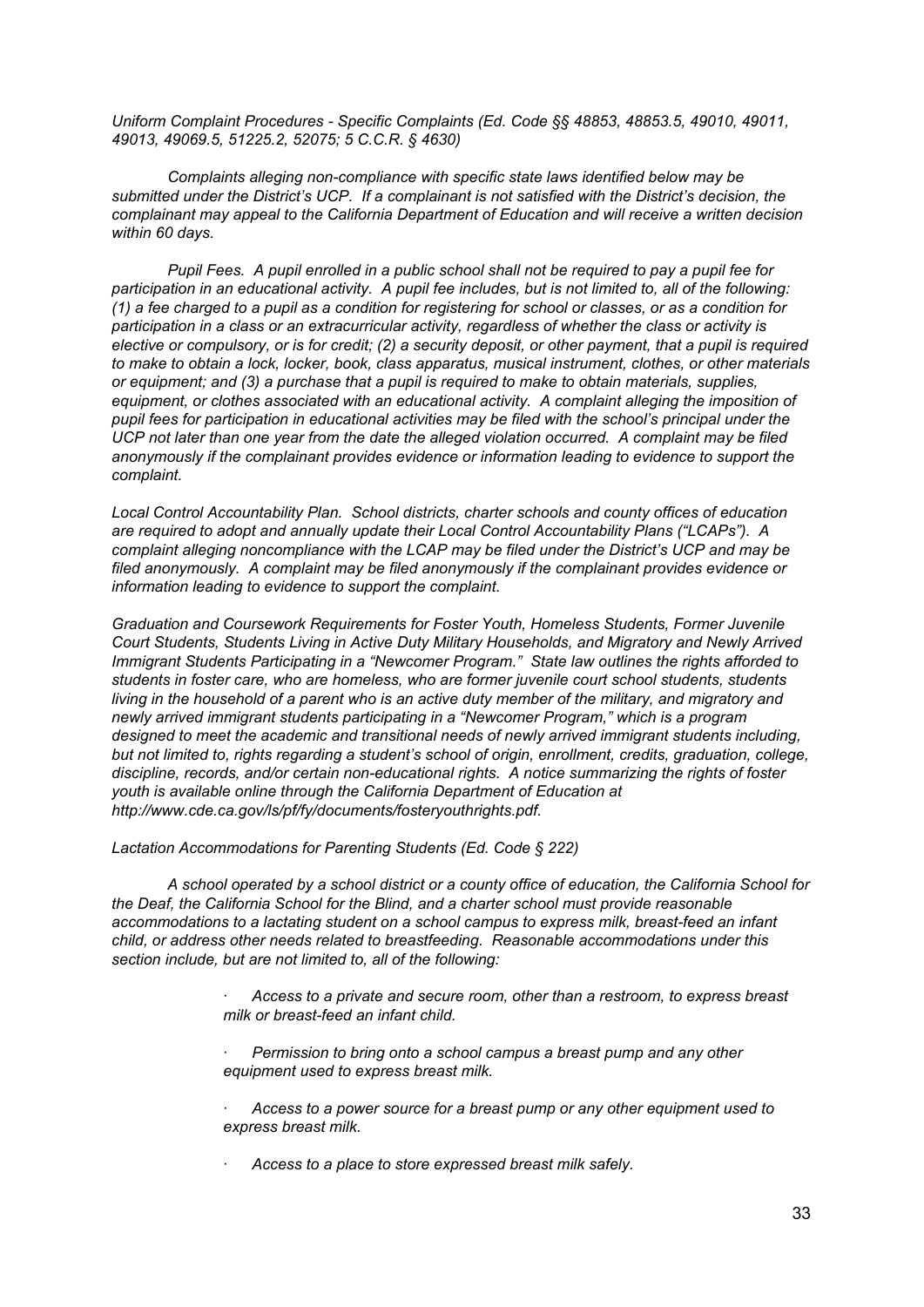*· A reasonable amount of time to accommodate the need to express breast milk or breast-feed an infant child.*

*A student may not incur an academic penalty as a result of her use of reasonable lactation accommodations and must be provided an opportunity to make up any work missed due to such use.*

*A complaint of noncompliance with the requirements of this provision may be filed under the District's Uniform Complaint Procedures. Complainants not satisfied with the District's decision may appeal the decision to the California Department of Education and receive a written decision within 60 days. If* the District finds merit in a complaint, or if the Superintendent finds merit in an appeal, the District will *provide a remedy to the affected student.*

*Pregnant and Parenting Student Rights (Ed. Code §§ 221.51, 46015)*

*The District cannot apply any rule concerning a student's actual or potential parental, family, or marital status that treats students differently on the basis of sex. The District cannot exclude or deny any student from any educational program or activity, including class or extracurricular activity, solely on the basis of the student's pregnancy, childbirth, false pregnancy, termination of pregnancy, or recovery therefrom.*

*The District may require any student to obtain the certification of a physician or nurse practitioner that the student is physically and emotionally able to continue participation in the regular education program or activity.*

*Pregnant or parenting students cannot be required to participate in pregnant minor programs or alternative education programs. Pregnant or parenting students who voluntarily participate in alternative education programs will be given educational programs, activities, and courses equal to those they would have been in if participating in the regular education program.*

*The District must treat pregnancy, childbirth, false pregnancy, termination of pregnancy, and recovery therefrom in the same manner and under the same policies as any other temporary disabling condition.*

*Pregnant or parenting students are entitled to eight weeks of parental leave, which the student may* take before the birth of the student's infant if there is a medical necessity and after childbirth during *the school year in which the birth takes place, inclusive of any mandatory summer instruction, in order* to protect the health of the student who gives or expects to give birth and the infant, and to allow the pregnant or parenting student to care for and bond with the infant. The student, if the student is 18 years of age or older, or, if the student is under 18 years of age, the person holding the right to make *educational decisions for the student, shall notify the school of the student's intent to exercise this right. Failure to notify the school shall not reduce these rights. A pregnant or parenting student who* does not wish to take all or part of the parental leave to which he or she is entitled shall not be *required to do so. A pregnant or parenting student is entitled to receive more than eight weeks of parental leave if deemed medically necessary by the student's physician.*

*When a student takes parental leave, the supervisor of attendance shall ensure that absences from the student's regular school program are excused until the student is able to return to the regular school program or an alternative education program. During parental leave, the District shall not require a pregnant or parenting student to complete academic work or other school requirements.*

A pregnant or parenting student may return to the school and the course of study in which he or she *was enrolled before taking parental leave. Upon return to school after taking parental leave, a pregnant or parenting student is entitled to opportunities to make up work missed during his or her leave, including, but not limited to, makeup work plans and re-enrollment in courses.*

*Notwithstanding any other law, a pregnant or parenting student may remain enrolled for a fifth year of* instruction in the school in which the student was previously enrolled when it is necessary in order for *the student to be able to complete state and any local graduation requirements, unless the District*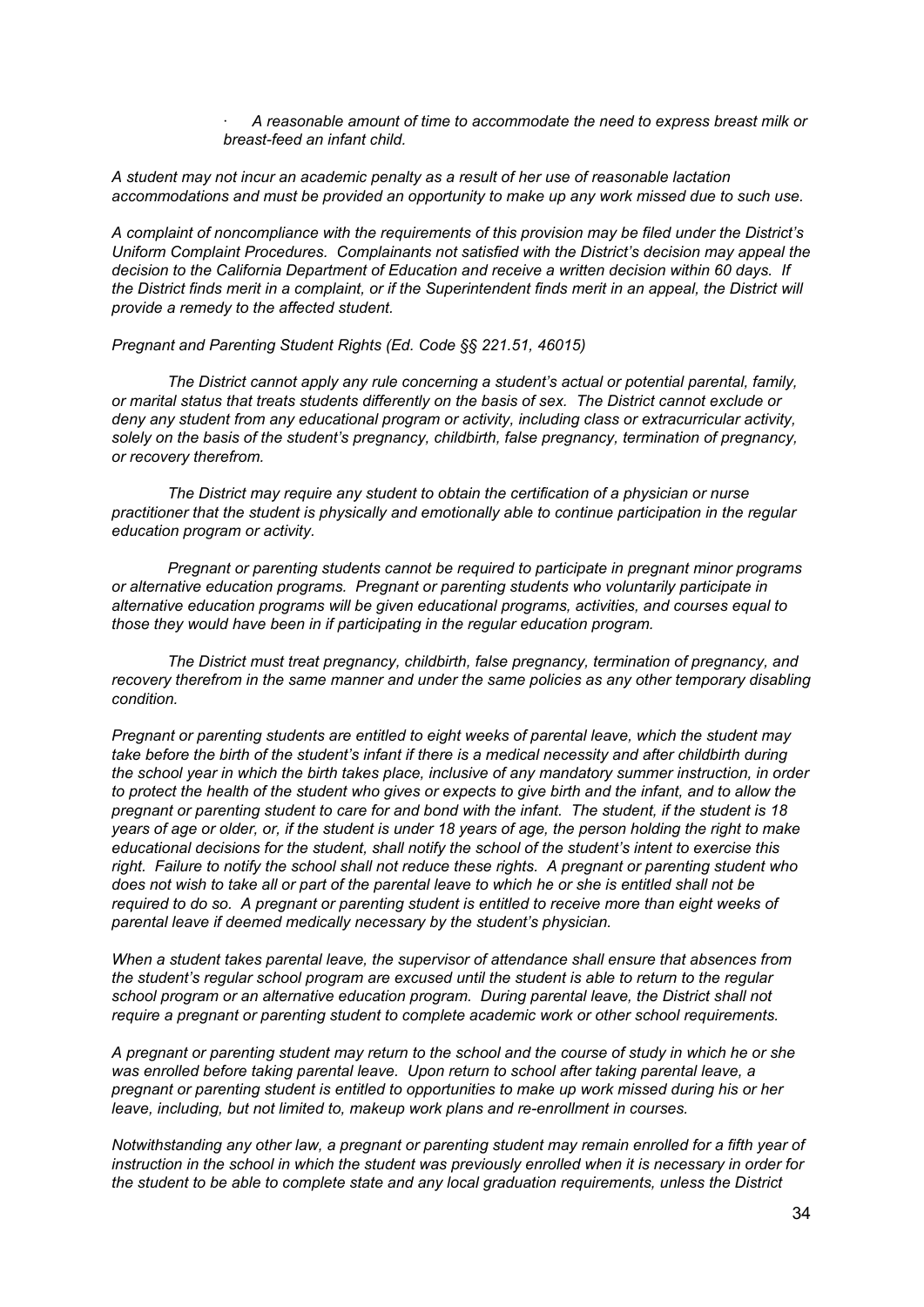*makes a finding that the student is reasonably able to complete the District's graduation requirements in time to graduate from high school by the end of the student's fourth year of high school.*

A student who chooses not to return to the school in which he or she was enrolled before taking *parental leave is entitled to alternative education options offered by the District. A pregnant or parenting student who participates in an alternative education program shall be given educational* programs, activities, and courses equal to those he or she would have been in if participating in the *regular education program.*

A student shall not incur an academic penalty as a result of his or her use of these accommodations. *A complaint of noncompliance with these requirements by be filed with the District under its UCP.*

#### *Williams Uniform Complaint Procedures (Ed. Code § 35186; 5 C.C.R. §§ 4680, 4681)*

*The District's Williams Uniform Complaint Procedures address the sufficiency of instructional materials, emergency or urgent facilities conditions that pose a threat to the health and safety of students or staff, and teacher vacancies or misassignments. See Appendix for the District's Williams Uniform Complaint Procedures (AR 1312.4). The School Principal, or the designee of the Superintendent, shall make all reasonable efforts to investigate complaints submitted under the District's Williams Uniform Complaint Procedures*

*Nondiscrimination (Ed. Code § 200, 220, 234.1, 48985; 20 U.S.C. §§ 1681-1688, 6311-6312; 29 U.S.C. § 794; 42 U.S.C. §§ 2000d-d7, 12101-12213; 28 C.F.R. § 35.106; 34 C.F.R. §§ 104.8, 106.8, 106.9)*

*State and/or federal law prohibit discrimination in the basis of race, color, national origin, or sex in federally financed education programs or activities. District programs and activities shall be free from discrimination, including harassment, intimidation, and bullying, based on any of the following actual or perceived characteristics:*

- *· Age*
- *· Ancestry*
- *· Color*
- *· Ethnicity*
- *· Ethnic group identification*

*· Gender, including a person's gender identity and gender expression, which is a person's gender-related appearance and behavior whether or not stereotypically associated with a person's assigned sex at birth*

- *· Genetic information*
- *· Immigration status*
- *· Lack of English skills*
- *· Marital, family, or parental status*
- *· Nationality or national origin*
- *· Physical or mental disability*
- *· Race*

*· Religion or religious creed, including agnosticism, atheism, and all aspects of religious belief, observance, and practice*

*· Sex, including discrimination against a student based on pregnancy, childbirth, false pregnancy, termination of pregnancy or recovery from pregnancy or childbirth-related conditions, or denial of lactation accommodations for lactating students*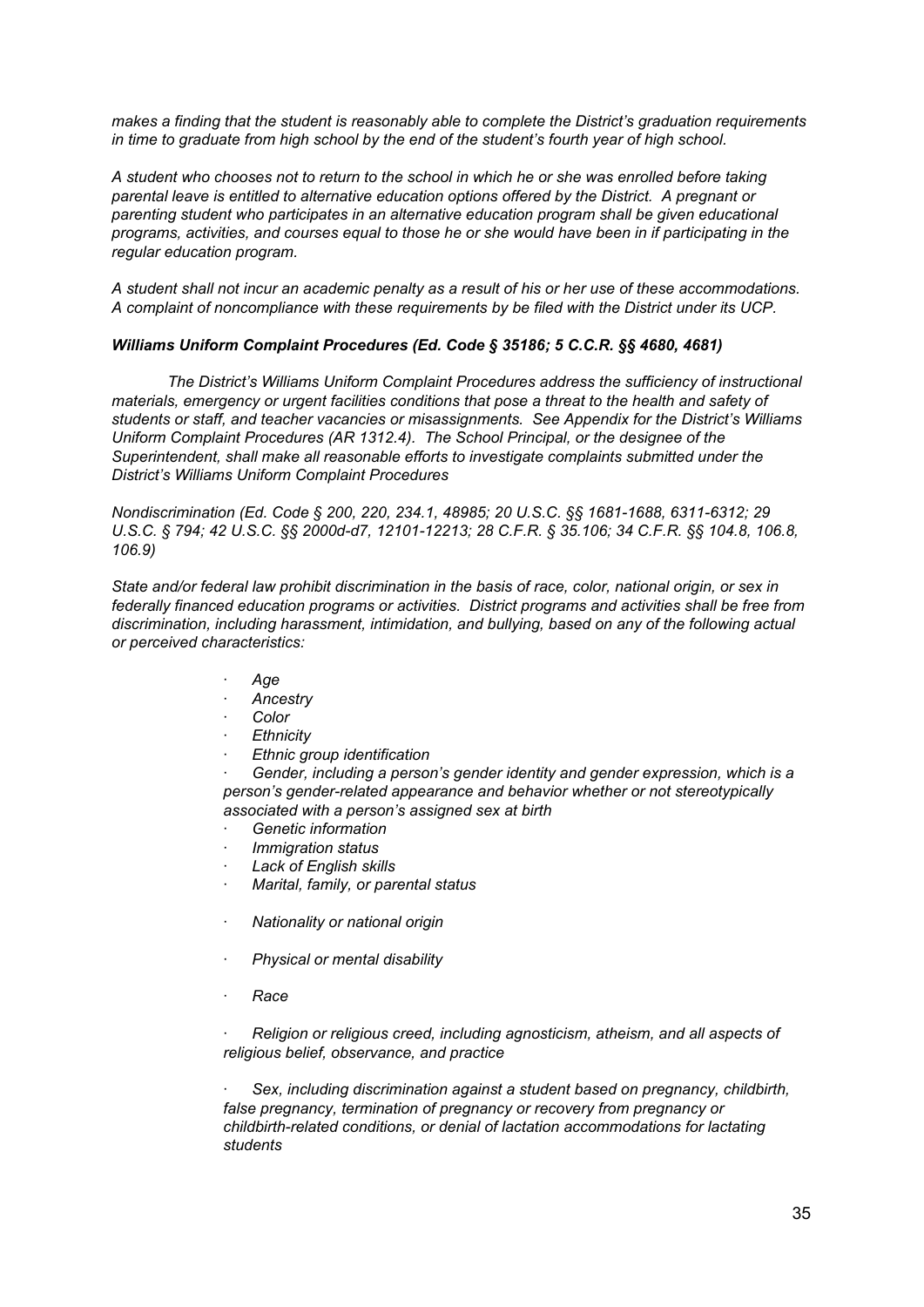*· Sexual orientation, including heterosexuality, homosexuality, and bisexuality*

*Harassment, intimidation, or bullying based upon a person's association with a person or group with one or more of these actual or perceived characteristics is also prohibited. Any questions or concerns about noncompliance can be directed to Keri Montoya, Superintendent, 1771 E. Pacific Ave. Tulare, CA 93274, 559-686-1675. See Appendix for the District's policy on Nondiscrimination/Harassment (BP 5145.3).*

*Section 504 of the Rehabilitation Act of 1973 and the Americans with Disabilities Act prohibit discrimination against qualified disabilities individuals in federally financed education programs or activities. The District does not discrimination in admission or access to its programs or activities. In the event of a complaint regarding discrimination based upon an actual or perceived mental or physical disability, please contact the District's Superintendent, 1771 E. Pacific Ave. Tulare, CA 93274, 559-686-1675.*

*Sexual Harassment Policy (Ed. Code § 231.5, 48980; 5 C.C.R. § 4917)*

*See Appendix for the District's policy on sexual harassment (BP 5145.7).*

# *DISCIPLINE*

*Rules; School Discipline (Ed. Code §§ 35291, 48980)*

*The District's Governing Board has adopted rules and regulations pertaining to student discipline, including Board Policy 5144 and 5144.1, and Administrative Regulations 5144, 5144.1 and 5144.2. Parents may request a copy of such rules and regulations.*

*Required Parental Attendance (Ed. Code §§ 48900.1, 48914)*

*Parents may be required to attend their student's class if he or she is suspended for unruly or disruptive conduct.*

# *FACILITIES AND SAFETY*

*Management Plan for Asbestos-Containing Material (40 C.F.R. §§ 763.84, 763.93)*

*The District has, available upon request, a complete and updated management plan for asbestos-containing material.*

*Use of Pesticide Products (Ed. Code §§ 48980.3, 17611.5, 17612)*

*All schools are required to provide parents with annual notice of expected pesticide use at schools. See Appendix for a List of Pesticide Products, including name of each pesticide product, active ingredient(s) and the Internet address for further information. Please contact the Superintendent at the District Office at 559-686-1675 if you wish to receive written notification at least* 72 hours prior to the application of an individual pesticide at your school. Each school will maintain a *list of parents who want to be notified before individual pesticide applications are made. Prior to the* application of any pesticide, the District will post a warning sign at the area to be treated at least 24 hours prior to the pesticide application and such sign will remain posted for at least 72 hours after the *application. In the event of an emergency condition, advance notification and prior sign posting may not be feasible, but a warning sign will be posted immediately upon application of the pesticide.*

*For additional information regarding pesticides and pesticide use, please visit the Department of Pesticide Regulation's website at www.cdpr.ca.gov.*

# *HEALTH & IMMUNIZATIONS*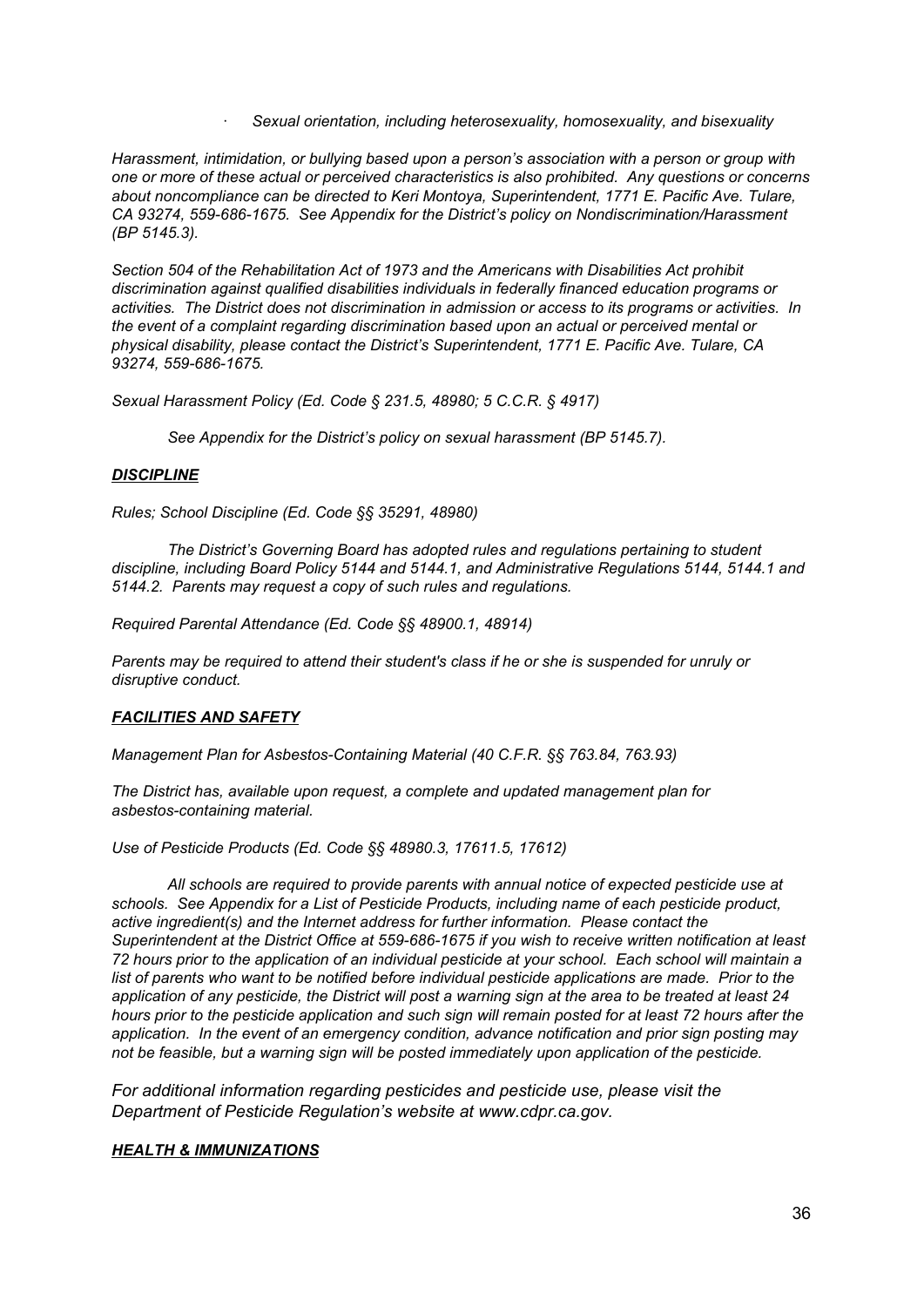#### *Administration of Prescribed Medication (Ed. Code §§ 48980, 49423, 49480)*

*Any student who is required to take, during the regular school day, medication prescribed for* him or her by a physician and surgeon or ordered for him or her by a physician assistant, may be *assisted by the school nurse or other designated school personnel if the District receives the following: (1) a written statement from the physician and surgeon or physician assistant detailing the name of the medication, method, amount, and time schedules by which the medication is to be taken, and (2) a written statement from the student's parent, indicating the desire that the District assist the student in the matters set forth in the statement of the physician and surgeon or physician assistant. These written statements must be provided at least annually and more frequently if the medication, dosage, frequency of administration, or reason for administration changes.*

*Any student who is required to take, during the regular school day, medication prescribed for* him or her by a physician and surgeon or ordered for him or her by a physician assistant, may carry *and self-administer prescription auto-injectable epinephrine if the District receives the following: (1) a written statement from the physician and surgeon or physician assistant detailing the name of the medication, method, amount, and time schedules by which the medication is to be taken, and confirming that the student is able to self-administer auto-injectable epinephrine, and (2) parent written consent to the self-administration, a release for the school nurse or other designated school personnel to consult with the health care provider of the student regarding any questions that may arise with regard to the medication, and an agreement to release the District and school personnel from civil liability if the self-administering student suffers an adverse reaction as a result of self-administering medication. These written statements must be provided at least annually and more frequently if the medication, dosage, frequency of administration, or reason for administration changes. Students may be subject to disciplinary action pursuant to Education Code section 48900 for using auto-injectable epinephrine in a manner other than as prescribed.*

*Parents of any student on continuing medication for a non-episodic condition must inform the school nurse or other designated certificated school employee of the medication being taken, the current dosage and the name of the supervising physician. With parent consent, the school nurse may communicate with the student's physician and may counsel school personnel regarding the possible effects of the drug, as well as possible behavioral signs and symptoms of adverse side effects, omission, or overdose.*

#### *Inhaled Asthma Medication (Ed. Code § 49423.1)*

*Any student who is required to take, during the regular school day, medication prescribed for him or her by a physician or surgeon, may be assisted by the school nurse or other designated personnel if the District receives the following: (1) a written statement from the physician or surgeon detailing the medication name, method, amount, and time schedules by which the medication is to be taken, and (2) a written statement from the student's parent requesting that the District assist the student in the administration of medication set forth in the physician or surgeon's written statement. These written statements must be provided at least annually and more frequently if the medication, dosage, frequency of administration, or reason for administration changes.*

*Any student who is required to take, during the regular school day, medication prescribed for her or her by a physician or surgeon, may carry and self-administer inhaled asthma medication if the District receives the following: (1) a physician or surgeon's written statement confirming that the child is able to self-administer the medication and detailing the name of the medication, the method, amount and time schedules for administration, and (2) parent written consent to the self-administration, a release for the school nurse or other designated school personnel allowing them to consult with the student's physician, and an agreement to release the District and school personnel from civil liability in the event of an adverse reaction as a result of self-administering medication. These written statements must be provided to the school at least annually or more frequently if the medication, dosage, frequency of, or reason for, the administration changes. Students may be subject to disciplinary action pursuant to Education Code section 48900 for using inhaled asthma medication in a non-prescribed manner.*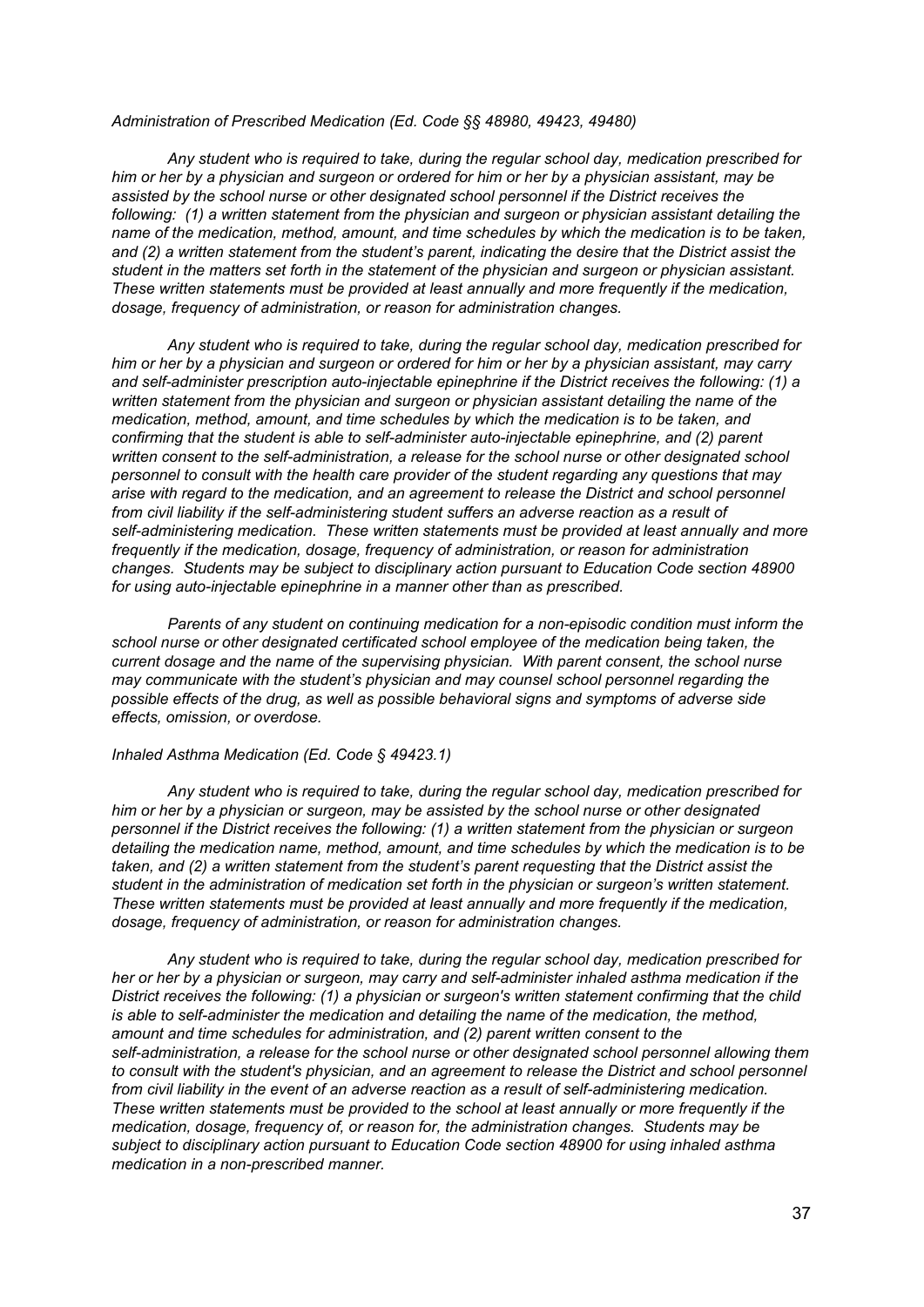*Physical Examination Exemptions (Ed. Code §§ 48980, 49451)*

*Parents may exempt their student from physical examinations at school by annually filing a written statement with the school principal refusing such an exam. However, when there is a good reason to believe that a student exempted from physical examination is suffering from a recognized* contagious or infectious disease, he or she will be sent home and will not be permitted to return to *school until school authorities are satisfied that any contagious or infectious disease does not exist.*

#### *Medical & Hospital Services for Students (Ed. Code § 49472)*

*The District does not provide or make available medical and/or hospital services for students injured on school grounds, or while being transported to or from any school activity or event.*

*Mental Health Services for Students (Ed. Code § 49428)*

*Student mental health services are available through the Tulare Youth Services Bureau by contacting: TYSB at 559-688-2043 or Tulare County Psychiatric Emergency Team (after hours crisis intervention) at 559-730-9922.*

*Immunizations and Control of Communicable Disease (Ed. Code §§ 49403, 48216, 48980; H. & S. Code §§ 120335, 120370, 120372)*

*The District cooperates with the local health officer in the control and prevention of communicable diseases in school-age children. If a parent consents in writing, the District may permit any person licensed as a physician and surgeon, or a health care practitioner (including a physician assistant, nurse practitioner, registered nurse, licensed vocation nurse, or nursing student who is acting under the supervision of a registered nurse as provided by law) who is acting under the direction of a supervising physician and surgeon, to administer an immunizing agent to his/her student.*

*Students must be immunized against certain diseases before being admitted to school, unless exempted for medical reasons. Students who had a signed waiver based on religious or personal beliefs on file by January 1, 2016 are exempt from the immunizations requirement until they complete the "grade span" they were in as of January 1, 2016. Grade spans are: (1) birth through preschool, (2) Kindergarten through 6th grade, and (3) 7th through 12th grade. Students entering the District for the first time or advancing to 7th grade after January 1, 2016 are no longer exempt from immunizations based on their religious or personal beliefs. Students who had a medical exemption issued before January 1, 2021 will be allowed continued enrollment until they enroll in the next grade span. The District must exclude from school any student who does not supply evidence of inoculation* (for any of the diseases listed in Health & Safety Code section 120335), and will notify the parent that *he/she has two weeks to supply evidence that the student is immunized.*

*Students who have a medical exemption issued before December 31, 2020 will be allowed continued* enrollment until they enroll in the next grade span. As of January 1, 2021, the District will only accept *medical exemptions that are submitted on the California Department of Public Health's standardized, statewide medical exemption certification form.*

*Child Nutrition; School Meals (Ed. Code §§ 49510-49520, 48980)*

*Parents may apply for participation in the Free and Reduced Lunch Program offered by the District to provide nutritious meals to students whose parents qualify, based on annual household income. Information and applications are available through the school office.*

#### *INSTRUCTION*

*Minimum and Staff Development Days (Ed. Code § 48980)*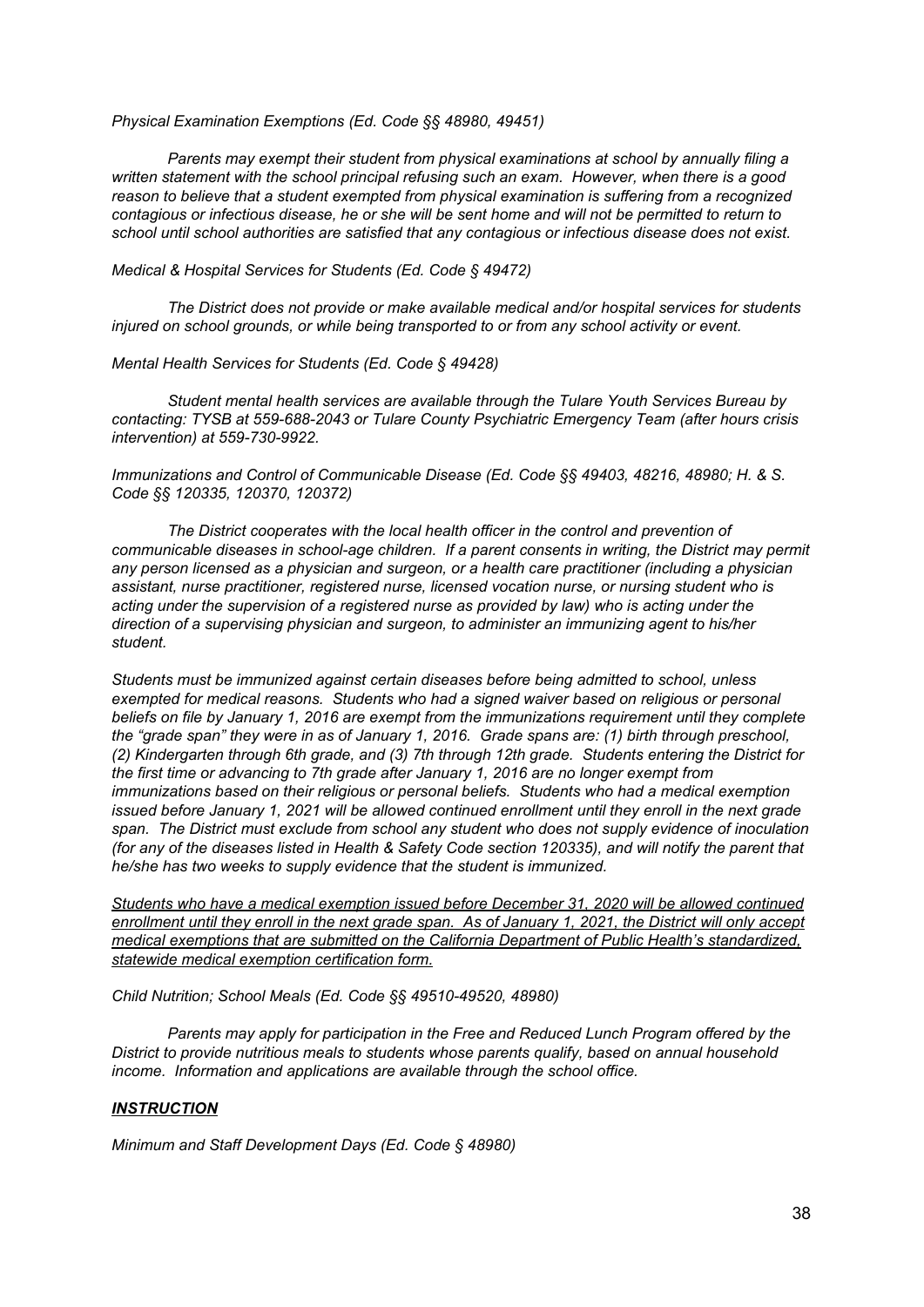*See Appendix for the District's pupil-free staff development day and minimum day schedule. A student's parent will be notified during the school year of any additional minimum days or pupil-free staff development days no later than one month before the actual date.*

*Career Counseling and Course Selection (Ed. Code § 221.5)*

*Counselors, teachers, instructors, administrators, and aides may not, on the basis of a student's sex, offer vocational or school program guidance to the student that is different from that offered to a student of the opposite sex in counseling, nor may a counselor differentiate career, vocational, or higher education opportunities on the basis of the sex of the student counseled. Any District personnel acting in a career counseling or course selection capacity shall affirmatively explore* with the student the possibility of careers or courses leading to careers that are nontraditional for that *student's sex.*

*Right to Refrain From the Harmful or Destructive Use of Animals (Ed. Code § 32255 et seq.)*

*Any student with a moral objection to dissecting, harming, or destroying animals shall notify his/her teacher regarding this objection. An alternative education project may be arranged if the teacher believes the alternative education project can provide the course of study in question. The alternative requires a comparable amount of time and effort, but must not be more arduous than the original project. The District requires a signed note from a parent indicating their child's objection.*

*Special Education (Ed. Code § 56000 et seq.; 20 U.S.C. § 1412; 35 C.F.R. § 300.111)*

*Students with exceptional needs have a right to a free appropriate public education in the least restrictive environment. The District wants to locate, identify, and assess all children with disabilities whether homeless, wards of the state or enrolled in public or private schools. Parents* should inform school officials if they have reason to believe their child has a disability requiring special *services or accommodations. The child will be evaluated to determine whether he/she is eligible for free special instruction or services.*

*Excuse from Health Instruction Based on Religious and Moral Grounds (Ed. Code § 51240)*

Upon written request of a parent, a student shall be excused from any part of health instruction that *conflicts with his/her religious training and beliefs (including personal moral convictions).*

*Comprehensive Sexual Health Education and HIV/AIDS Prevention (Ed. Code §§ 51938, 51939, 48980)*

A parent has the right to excuse his or her child from all or part of comprehensive sexual health *education, HIV/AIDS prevention education, and assessments related to that education, as follows:*

*A parent may request in writing that his/her student be excused from participating in HIV/AIDS prevention or comprehensive sexual health education. Students so excused by their parent shall be given an alternative educational activity.*

*Parents may inspect the written and audio visual educational materials used in comprehensive sexual health education and HIV/AIDS prevention education. Parents have a right to request that the District provide them a copy of Education Code sections 51930-51939.*

*Every student's parent will be notified prior to the commencement of any comprehensive sexual health education and HIV/AIDS prevention education instruction as to the date of such instruction and whether the instruction will be taught by District personnel or by outside consultants. If outside consultants are used, the name of the organization of each guest speaker will be identified. Parents have a right to request that the District provide them a copy of Education Code sections 51933, 51934, and 51938.*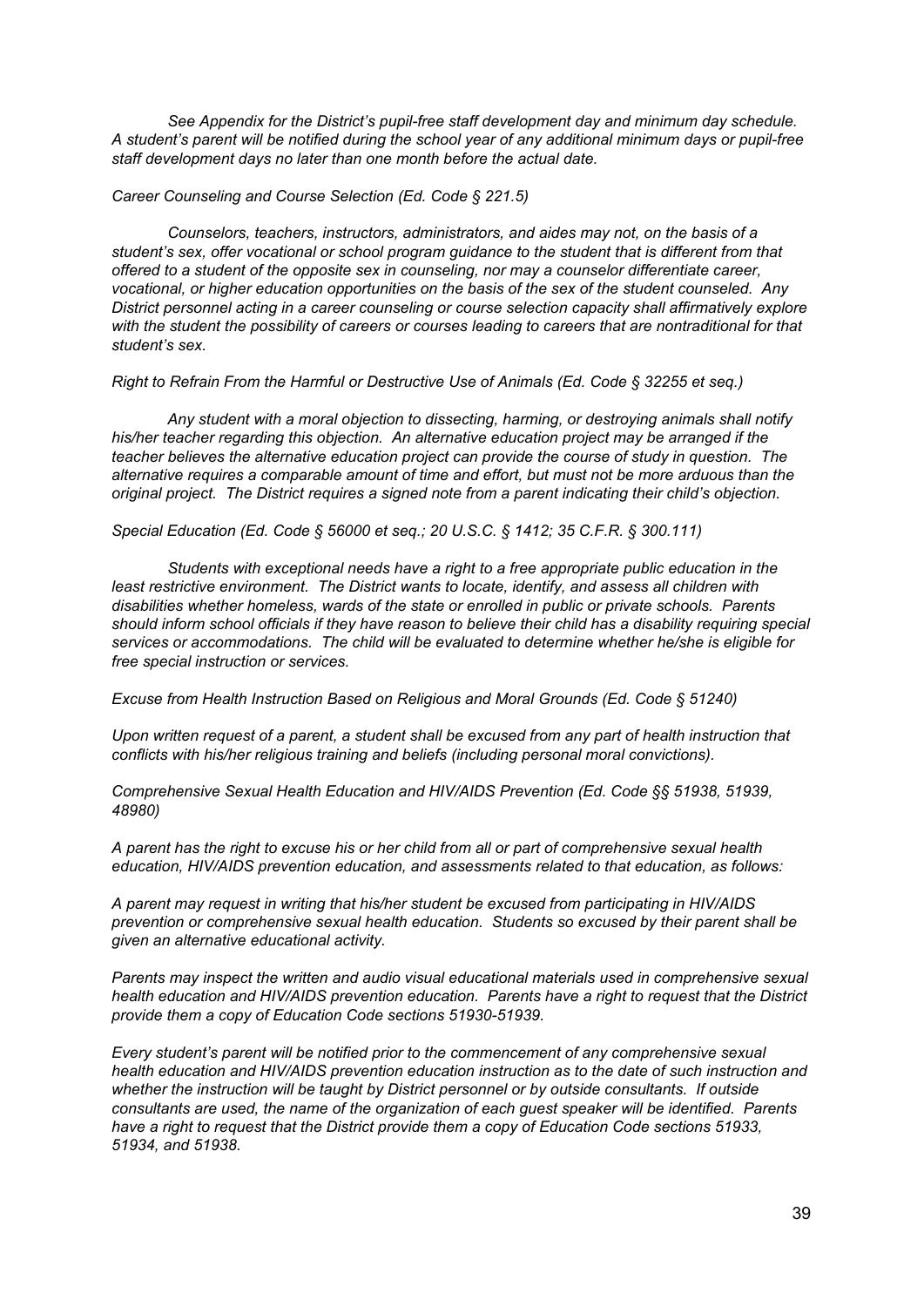*Anonymous, voluntary and confidential research and evaluation tools to measure students' health behaviors and risks, including tests, questionnaires, and surveys containing age-appropriate questions about the students' attitudes concerning or practices relating to sex may be administered to pupils in grades 7-12. Parents will be notified in writing and given the opportunity to review such tests, questionnaires and surveys and be informed that in order to excuse their student, they must* state their request in writing. If a school receives a written request from a parent excusing a student *from this activity, the student may not be subject to disciplinary action, academic penalty or other sanction and an alternative educational activity must be made available to the student.*

*Student Surveys, Tests, and Questionnaires Regarding Beliefs and Practices (Ed. Code §§ 51513, 60614; 20 U.S.C. § 1232h)*

*No test, questionnaire, survey, or examination which has questions about a student's or his/her parents' beliefs and practices in sex, family life, morality, religion, political affiliations or beliefs, illegal, anti-social, self-incriminating, or demeaning behavior, mental or psychological problems, legally recognized privileged relationships (such as lawyer, physician, or minister), critical appraisals of individuals with whom you have close family relationships, or income (except as required by law to determine eligibility for participation in a program or for receiving financial assistance under such program) shall be administered without prior notification and written permission of the parent. Parents may inspect all instructional materials, including teacher's manuals, films, tapes or other supplementary material to be used in connection with any survey, analysis or evaluation.*

*California Assessment of Student Performance & Progress (CAASPP) (Ed. Code §§ 60604, 60615, 60640; 5 C.C.R. § 852.)*

*Each year, parents will be notified regarding their student's participation in the CAASPP assessment system. Parents wanting to excuse their students from any or all parts of the CAASPP must submit a written request. Such written requests must be submitted to the school on an annual basis.*

*Notification of Potential Failing Grade (Ed. Code §§ 49063, 49067)*

*Parents will be notified when a teacher has determined that your student is in danger of failing a course.*

*Teacher and Paraprofessional Qualifications (20 U.S.C. § 6312)*

*Upon request, parents have a right to request information regarding the professional qualifications of the classroom teachers who instruct their student. Federal law allows parents to request the following information: (1) If the student's teacher has met the state credential or license criteria for grade level and subject matter taught; (2) If the student's teacher is teaching under an emergency or other provisional status because of special circumstances; (3) If the teacher is teaching* in the field of discipline of the certification of the teacher; and (4) If the student is receiving services *from paraprofessional and, if so, their qualifications.*

## *RECORDS*

*Student Records Policy (Ed. Code §§ 49063, 49064; 5 C.C.R. § 432)*

*The District maintains mandatory permanent (kept indefinitely) and interim (may be destroyed after a stipulated length of time) student records. Mandatory permanent student records include the student's legal name; date of birth; method of verification of birth date; sex of student; name and* address of parent of minor student; entering and leaving date of each school year and for any summer *session or other extra session; subjects taken during each year, half-year, summer session, or* quarter; if marks or credit are given, the mark or number of credits toward graduation allows for work *taken; verification of or exemption from required immunizations; and date of high school graduation or equivalent Mandatory interim student records include a log or record identifying those persons (except authorized school personnel) or organizations requesting or receiving information from the record; health information, including Child Health Developmental Disabilities Prevention Program verification*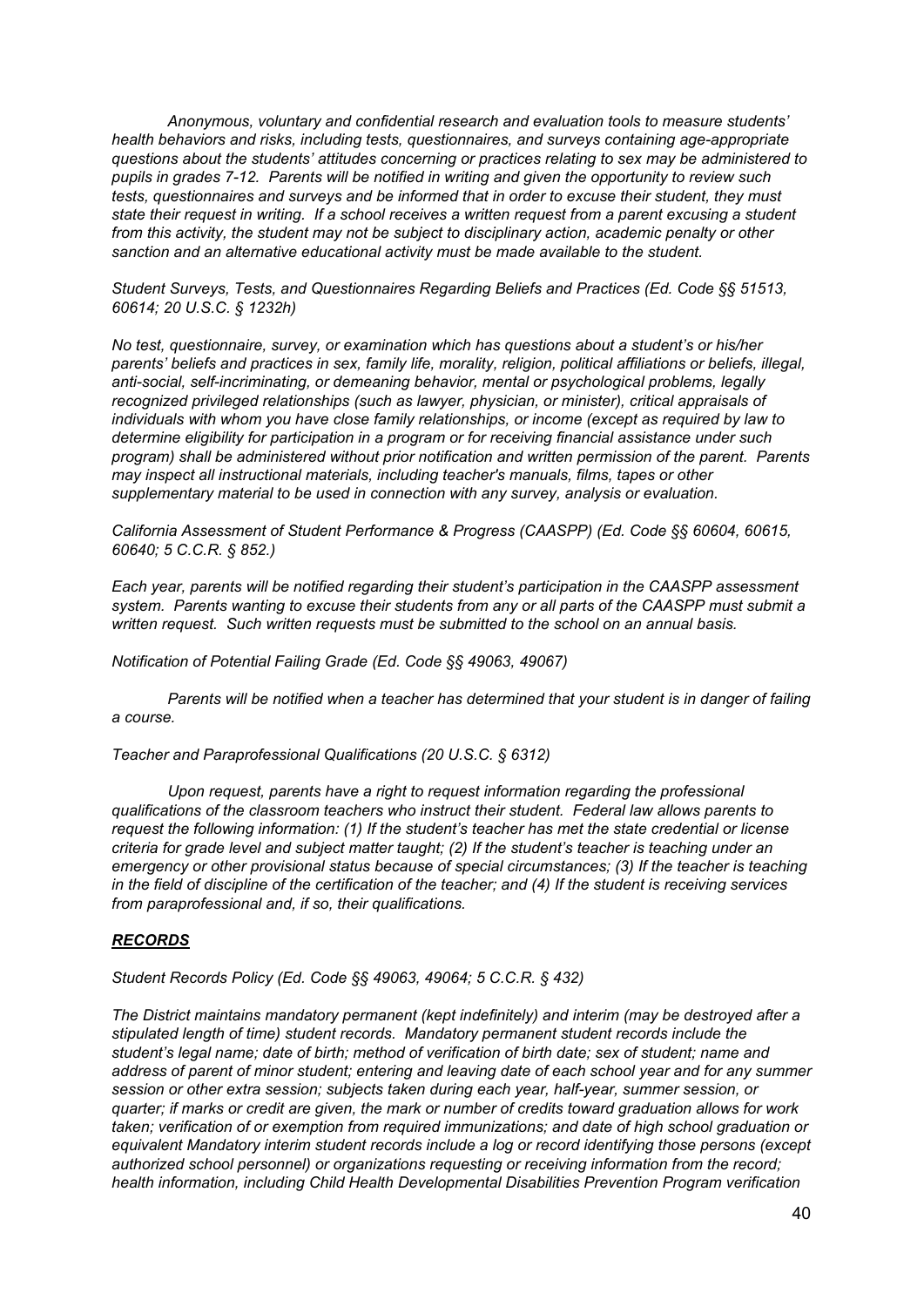*or waiver; participation in special education programs including required tests, case studies, authorizations, and actions necessary to establish eligibility for admission or discharge; language training records; progress slips and/or notices; parental restrictions regarding access to directory information or related stipulations; parent or adult student rejoinders to challenged records and to disciplinary action; parental authorizations or prohibitions of student participation in specific programs; and results of standardized tests administered within the preceding three years. In addition, permitted student records (may be destroyed when no longer useful) are kept. Permitted student records include objective counselor and/or teacher ratings, standardized test results older than three years, routine discipline data, verified reports of relevant behavioral patterns, all disciplinary notices, and attendance records. The following position is responsible for maintaining all student records:*

#### *Custodian of Records*

*An access log or record of who has requested or received information from a student's records is kept in the student's cumulative folder in the office. The Education Code and the District's Administrative Regulation 5125 set forth the criteria under which school officials and employees may access, change, or delete information in a student's records.*

*Parent Access to Records (Ed. Code §§ 49063, 49065, 49069, 49070, 56504; 34 C.F.R. § 99.7)*

*Parents of currently enrolled or former students have an absolute right of access to any and all student records related to their children that are maintained by the District. Parents have the right to inspect and review their children's student records during regular school hours within five business* days of a request. The District may charge parents a reasonable fee not to exceed the actual copying *cost for reproducing copies of student records.*

*Parents may challenge the content of a student record if there is an inaccuracy, an unsubstantiated personal conclusion or inference, a conclusion or inference outside of the observer's area of competence, a comment not based on the personal observation of a named person with the time and place of the observation noted, or if the student record includes misleading information or violates the student's privacy or other rights. The Superintendent or designee will meet with the parent and the certificated employee who recorded the information in question, if any, and presently employed by the District, within 30 days. The Superintendent will determine whether to sustain or deny the allegations. If the challenge is sustained, the changes will be made. If the challenge is denied, the parent may appeal the decision in writing to the District's governing board within 30 days of the refusal. The District's governing board will determine whether to sustain or deny the allegations* within 30 days of receipt of an appeal. The decision of the District's governing board is final. The *Superintendent and the District's governing board cannot order a student's grade to be changed unless the teacher who determined the grade is given an opportunity to state the reasons for which the grade was given and is included in all discussions relating to changing the grade.*

## *Curriculum Review (Ed. Code §§ 49063, 49091.14)*

*A prospectus of curriculum, including titles, descriptions, and instructions aims of every course offered, is available at the school site for parent review upon request. Copies are available for a reasonable fee not to exceed the actual copying cost.*

*Student Records Review (Ed. Code §§ 49063, 49064, 49076; 34 C.F.R. §§ 99.7, 99.31)*

*The District may share student records with school officials and employees who have a legitimate educational interest. "School officials and employees" and "legitimate educational interest" are defined in the attached Administrative Regulation 5125.*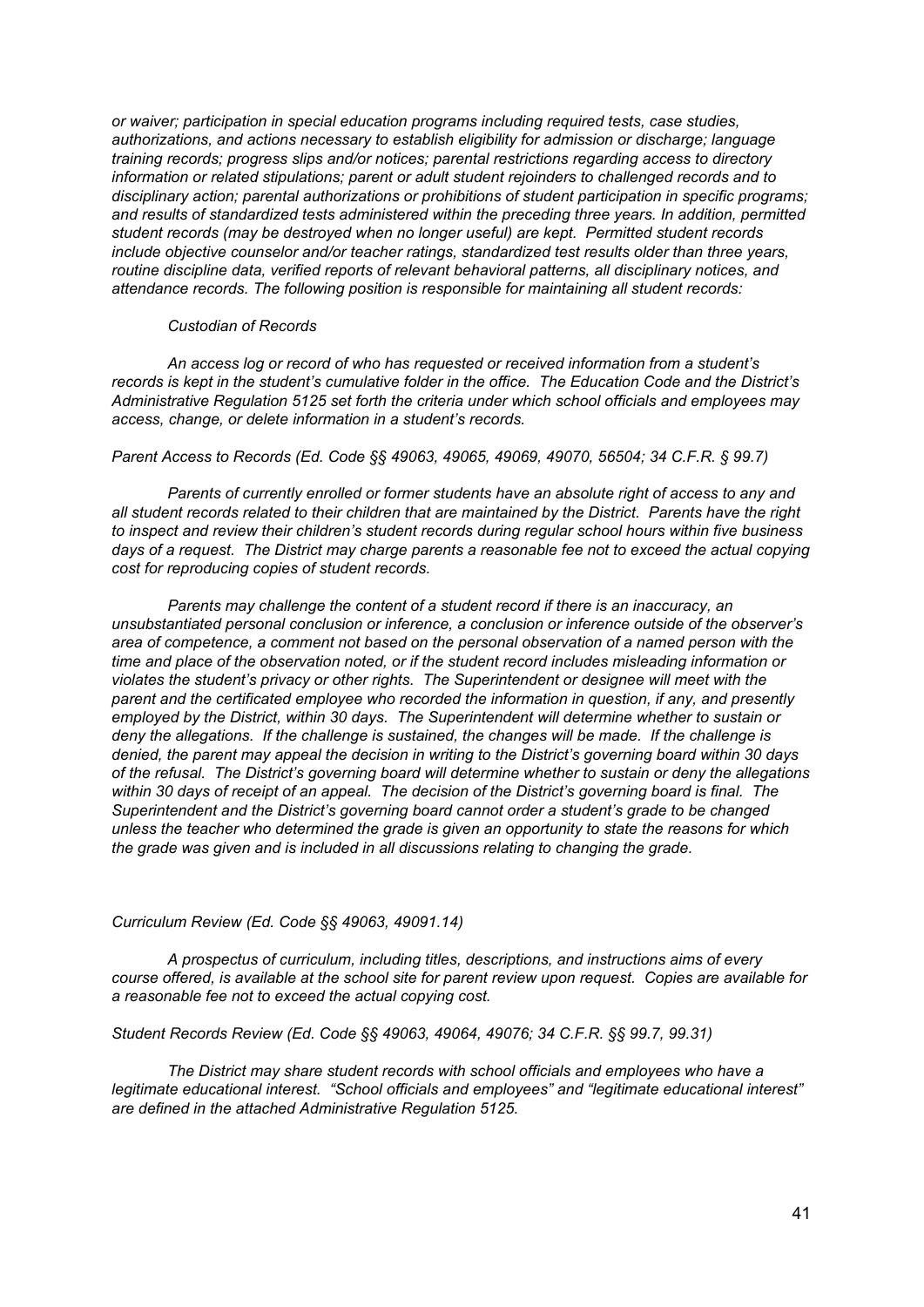*Parental Consent to Release Student Information; No Parental Consent to Release Directory Information (Ed. Code §§ 49061(c), 49063, 49073, 49076, 49077; 10 U.S.C. § 503; 20 U.S.C. §§ 1232g, 7908; 34 C.F.R. § 99.37)*

*Federal and state law require that the District obtain parent written consent prior to the disclosure of personally identifiable information contained in a student's records, except to the extent disclosure without consent is permitted by law (e.g. subpoena or court order). However, the District may disclose directory information without parental consent to certain entities. Directory information released to law enforcement agencies, employers and prospective employers, news media may include student's name, address, telephone number, date of birth, email address, major field of study, participation in officially recognized activities and sports, weight and height of members of athletic teams, dates of attendance, degrees and awards received, most recent educational agency or institution attended. Upon request by a military recruiter or an institution of higher education, the District must give the requester the names, addresses, and telephone numbers of its secondary students.*

*If you do not want the District to disclose directory information from your student's education records* without your prior written consent, you must notify the District in writing by 10 days from this notice *using the attached Directory Information Opt-Out Form.*

*The District will not release directory information pertaining to a homeless student, unless a parent or student accorded parental rights has provided written consent that the directory information may be released.*

*Transfer of Student Records (Ed. Code § 49068; 34 C.F.R. §§ 99.7, 99.34)*

*The District will forward student records, including transcripts, immunization records, and, when applicable, suspension notices, expulsion records, and individualized education programs, to other school districts that have requested the records and in which the student seeks or intends to enroll or is already enrolled so long as the disclosure is for purposes related to the student's enrollment or transfer.*

*Student Records Complaints (Ed. Code § 49063; 20 U.S.C. § 1232g; 34 C.F.R. §§ 99.7, 99.63)*

*Parents have the right to file a complaint with the U.S. Department of Education concerning an alleged failure by the District to comply with the requirements of the General Education Provisions Act or FERPA. The name and address of the office that administers FERPA are:*

> *Student Policy Compliance Office U.S. Department of Education 400 Maryland Avenue, SW Washington, DC 20202*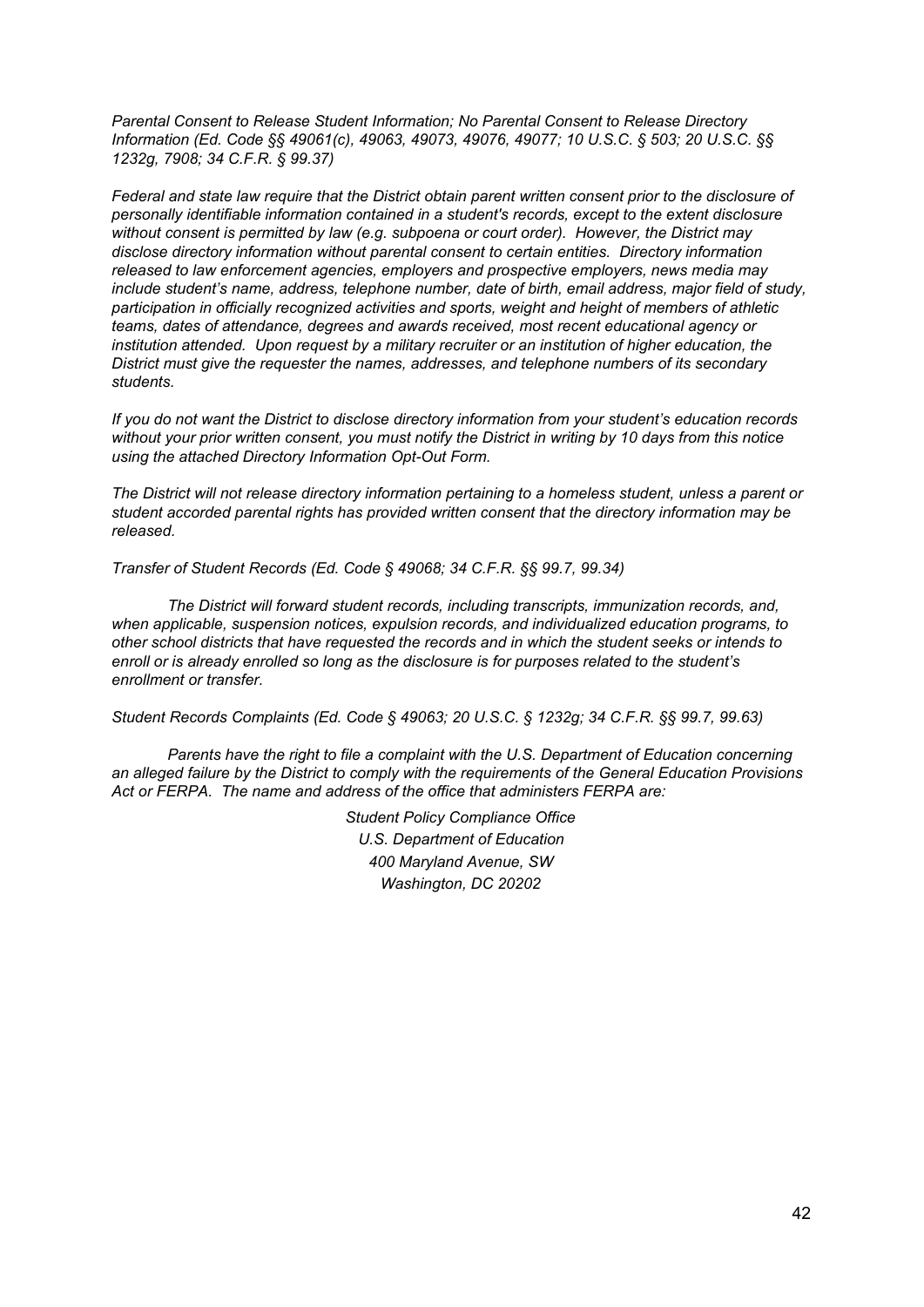# *APPENDIX*

*Open Enrollment Act Transfers*

*BP 5118*

*The Board of Trustees desires to offer enrollment options in order to provide children with opportunities for academic achievement that meet their diverse needs. Such options shall also be provided to children who reside within another district's boundaries in accordance with law, Board policy, and administrative regulation.*

*Whenever the district school is identified by the Superintendent of Public Instruction as a school on the Open Enrollment List, a student may transfer to another school as long as the school to which he/she is transferring has a higher Academic Performance Index. (Education Code 48354, 48356)*

*In order to ensure that priorities for enrollment in the district school are implemented in accordance with law, the Board hereby waives the January 1 deadline in Education Code 48354 for all applications for transfer from nonresident parents/guardians of children attending a school on the Open Enrollment List in another district. Transfer applications shall be submitted between January 1 and March 1 of the preceding school year for which the transfer is requested.*

*(cf. 5111.1 - District Residency)*

*(cf. 5111.12 - Residency Based on Parent/Guardian Employment)*

*Standards for Rejection of Transfer Applications*

*Pursuant to Education Code 48356, the Board has adopted the following standards for acceptance and rejection of transfer applications submitted by a parent/guardian of a student attending a school in another district on the Open Enrollment List. The Superintendent/Principal or designee shall apply these standards in accordance with Board policy and administrative regulation and shall ensure that the standards are applied uniformly and consistently.*

*As applicable, the Superintendent/Principal or designee may deny a transfer application under any of the following circumstances:*

*1. Upon a determination that approval of the transfer application would negatively impact the capacity of a program, class, or grade level, including:*

*a. The school, classroom, or program exceeding the maximum student-teacher ratio specified in the district's collective bargaining agreement*

*b. The school or classroom exceeding the physical capacity of the facility pursuant to the district's facilities master plan or other facility planning document*

*(cf. 6151 - Class Size)*

*(cf. 7110 - Facilities Master Plan)*

*2. Upon a determination that approval of the transfer application would have an adverse financial impact on the district, including:*

- *a. The hiring of additional certificated or classified staff*
- *b. The operation of additional classrooms or instructional facilities*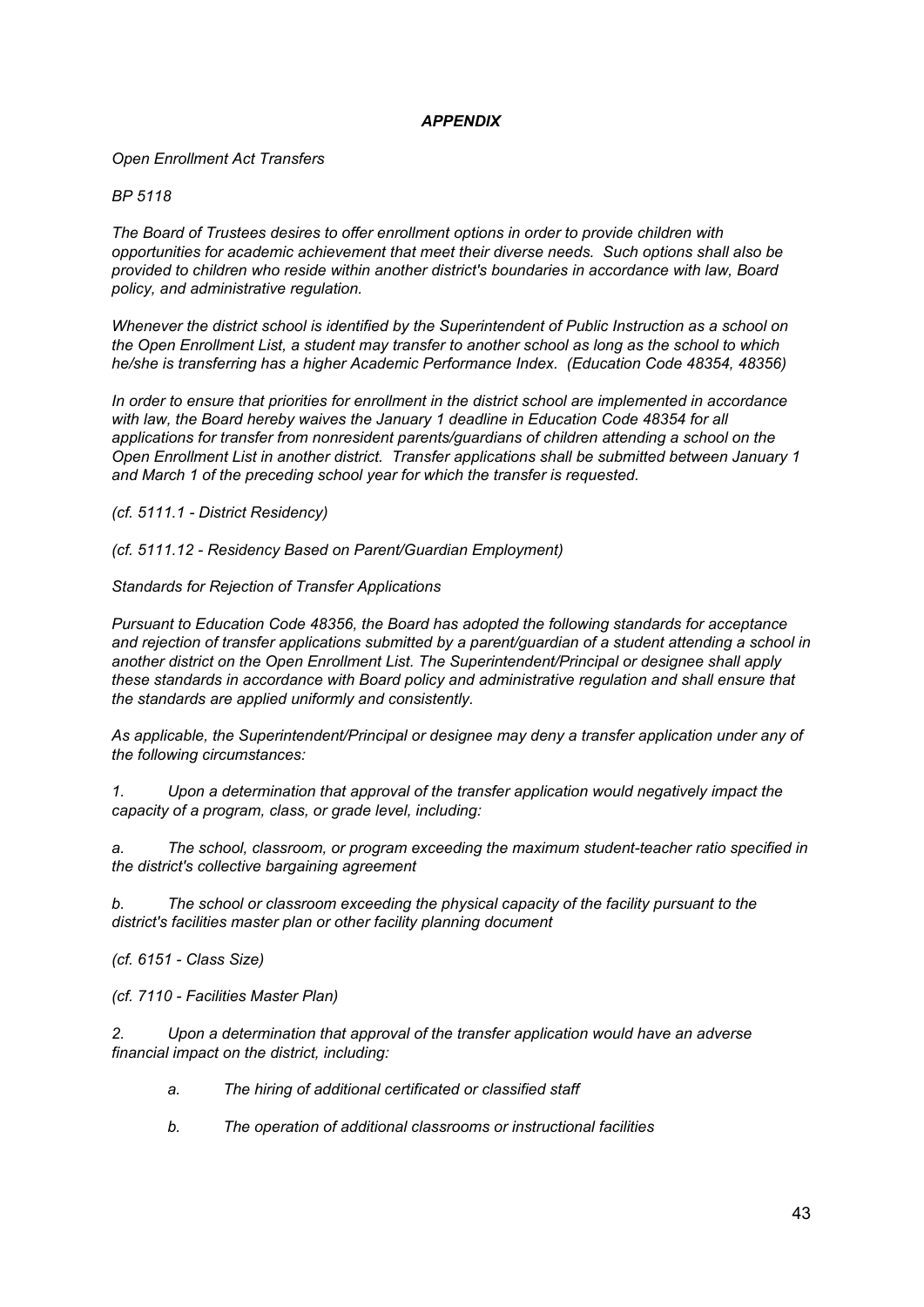*c. Expenses incurred by the district that would not be covered by the apportionment of funds received from the state resulting in a reduction of the resources available to resident students*

## *Appeal Process for Denials of Transfer Applications*

*A parent/guardian may appeal the district's denial of a transfer application to the Board by filing a written request of appeal with the Superintendent/Principal or designee within 10 days of the receipt of the written notification of denial. In addition, a parent/guardian who believes he/she has been subject to discrimination may file an appeal using the district's Uniform Complaint Procedures.*

## *(cf. 1312.3 - Uniform Complaint Procedures)*

The Board shall schedule an appeal hearing as soon as practicable at a regular or special meeting of *the Board. At the hearing, the parent/guardian shall have the right to present oral or written evidence, rebut district evidence, and question any district witnesses. Unless the parent/guardian requests that* the hearing be held in open session, the hearing shall be held in closed session in order to protect the *privacy of students in accordance with law.*

*(cf. 9321 - Closed Session Purposes and Agendas)*

*The Board shall make its decision by the next regularly scheduled meeting and shall send its decision to all concerned parties. The Board's decision shall be final.*

## *Program Evaluation*

*The Superintendent/Principal or designee shall collect data regarding the number of students who transfer out of the district pursuant to the Open Enrollment Act. He/she also shall collect data regarding the number of students who apply to transfer into the district, and the number of requests granted, denied, or withdrawn.*

*The Superintendent/Principal or designee shall regularly report to the Board regarding the implementation of this program.*

*Open Enrollment Act Transfers*

*AR 5118*

*District of enrollment means the district, other than the district in which the student's parent/guardian resides, in which the parent/guardian intends to enroll his/her child. (Education Code 48352)*

*District of residence means the district in which the parent/guardian of a student resides and in which the student would otherwise be required to enroll pursuant to Education Code 48200. (Education Code 48352)*

*(cf. 5111.1 - District Residency)*

*Open enrollment school means a "low-achieving" school identified by the Superintendent of Public Instruction (SPI) pursuant to Education Code 48352 and 5 CCR 4701. (Education Code 48352; 5 CCR 4701)*

*Transfer Applications into the District School*

*Enrollment priority shall be available to students who reside within this district. No student who resides* within the district or who is currently enrolled in the district school shall be displaced by a student who *is transferring pursuant Education Code 48350-48361 or 5 CCR 4700-4703. (Education Code 48354, 48356)*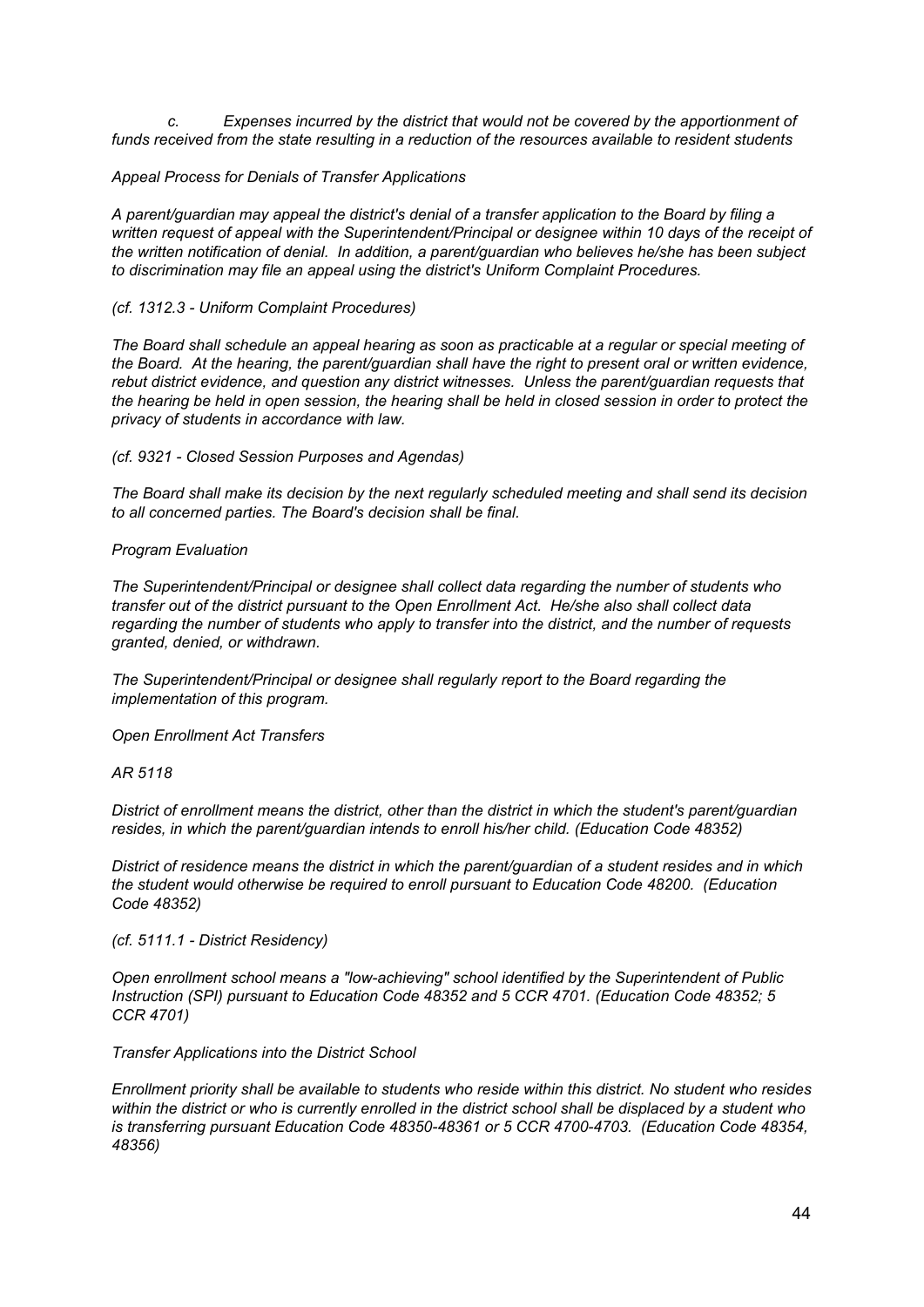*Applications shall be submitted within the deadlines established by Board policy.*

*However, the application deadline shall not apply to an application requesting a transfer if the parent/guardian with whom the student resides is enlisted in the military and was relocated by the military within 90 days prior to submitting the application. (Education Code 48354)*

## *(cf. 6173.2 - Education of Children of Military Families)*

*The Superintendent/Principal or designee shall not consider the student's previous academic achievement, athletic performance, physical condition, English language proficiency, family income, or any of the prohibited bases for discrimination listed in Education Code 200. (Education Code 48354, 48356)*

*(cf. 0410 - Nondiscrimination in District Programs and Activities)*

## *(cf. 6172 - Gifted and Talented Student Program)*

*Students applying for open enrollment transfers shall be assigned priority for approval as follows: (Education Code 48356)*

*1. First priority for the siblings of students who already attend the district school*

*2. Second priority for students transferring from a program improvement school ranked in decile 1 on the Academic Performance Index (API)*

*If the number of students who request the district school exceeds the number of spaces available at the school, the Superintendent/Principal or designee shall conduct a lottery, in the group priority order* identified in items #1 and #2 above, to select students at random until all of the available spaces are *filled. (Education Code 48356)*

*Within 60 days of receiving the application, the Superintendent/Principal or designee shall provide written notification to the parent/guardian and the student's district of residence as to whether the application has been accepted or rejected. If the application has been rejected, the notice shall state the reasons for the rejection. If the application has been approved, the notification shall specify the school's address. (Education Code 48357; 5 CCR 4702)*

## *Terms of Approval*

*The Superintendent/Principal or designee shall ensure that the district school has a higher API than the school in which the student was previously enrolled. (Education Code 48356)*

*The parent/guardian shall enroll his/her child on or before the first day of instruction or within 14* calendar days of receipt of the district's notice of approval of the application, whichever is later. If the *parent/guardian fails to enroll his/her child within this timeframe, the district may decline to enroll the student. (5 CCR 4703)*

*Upon enrollment, the district shall grant the student any credits toward graduation that he/she received from his/her district of residence. The student shall be eligible for graduation from the district school upon completion of state and district graduation requirements. (Education Code 48358)*

*(cf. 6143 - Courses of Study)*

- *(cf. 6146.1 - High School Graduation Requirements)*
- *(cf. 6146.5 - Elementary/Middle School Graduation Requirements)*
- *(cf. 6162.52 - High School Exit Examination)*

*A student admitted to the district school through this process shall be deemed to have fulfilled district residency requirements pursuant to Education Code 48204 and shall not be required to reapply for*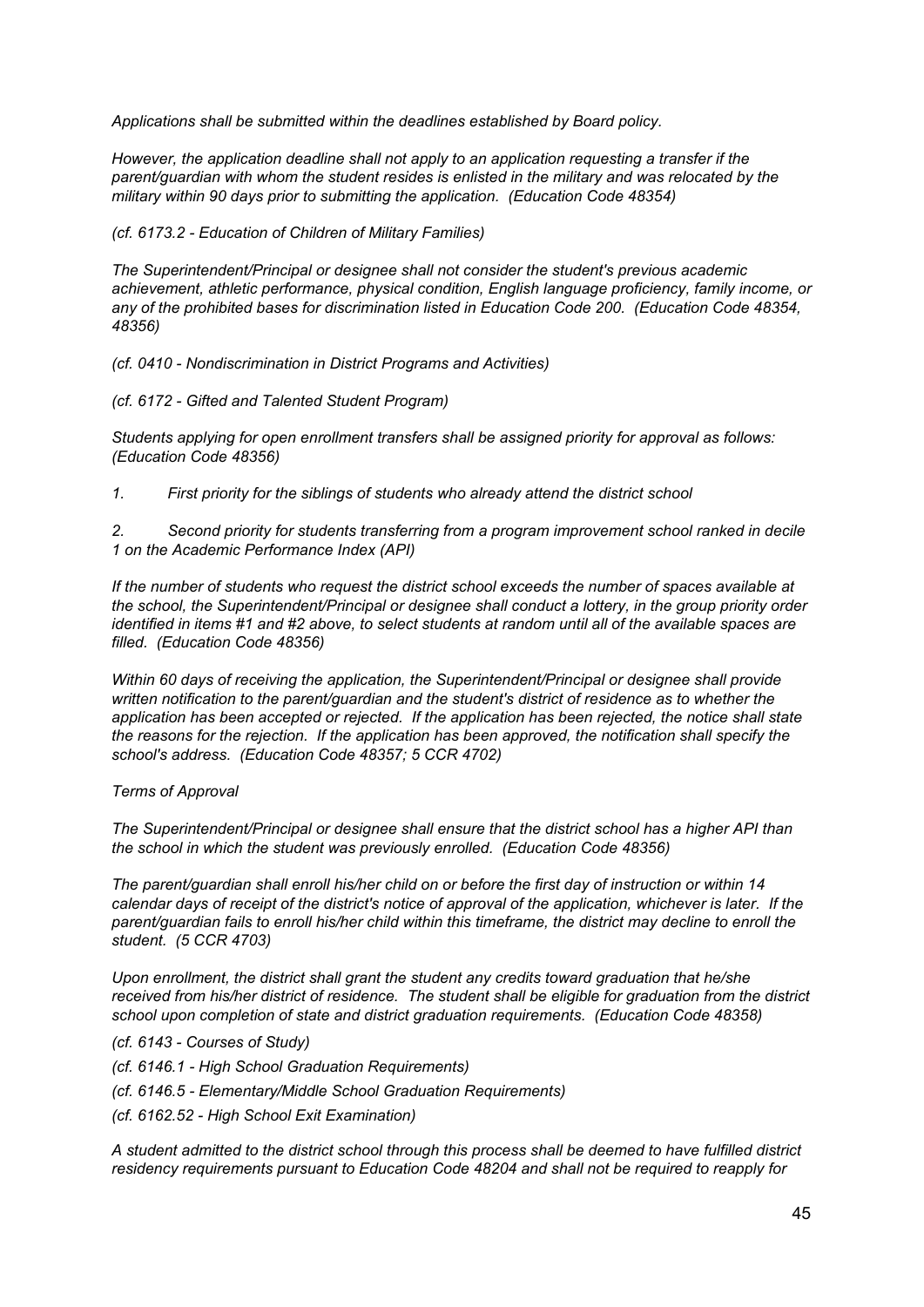*enrollment, regardless of whether his/her school of residence remains on the Open Enrollment List. (Education Code 48356; 5 CCR 4702)*

*Parents/guardians are responsible for transporting their children to school.*

*Transfers out of the District School*

*Upon identification by the California Department of Education (CDE) that the district school is on the Open Enrollment List, the Superintendent/Principal or designee shall notify the parents/guardians of* each student of the option to transfer. This notice shall be provided by the first day of instruction. However, if the CDE has not notified the district whether the school is on the list by the first day of *instruction, the notification shall be provided no later than 14 calendar days after the Open Enrollment List is posted on the CDE's web site. (Education Code 48354; 5 CCR 4702)*

*(cf. 0520.2 - Title I Program Improvement Schools)*

*(cf. 5145.6 - Parental Notifications)*

*BP 5117*

*The Board of Trustees recognizes that parents/guardians of students who reside within the* geographic boundaries of one district may, for a variety of reasons, desire to enroll their children in a *school in another district.*

*(cf. 5111.1 - District Residency) (cf. 5116.1 - Intradistrict Open Enrollment)*

The Board may enter into an agreement with any other school district, for a term not to exceed five *school years, for the interdistrict attendance of students who are residents of the districts. (Education Code 46600)*

*The agreement shall specify the terms and conditions under which interdistrict attendance shall be permitted or denied. It also may contain standards agreed to by both districts for reapplication and/or revocation of the student's permit. (Education Code 46600)*

Upon receiving a permit for transfer into the district that has been approved by the student's district of *residence, or upon receiving a written request from the parent/guardian of a district student who wishes to enroll in another district, the Superintendent/Principal or designee shall review the request and may approve or deny the permit subject to the terms and conditions of the interdistrict attendance agreement.*

## *Transportation*

*The district shall not provide transportation beyond any school attendance area. Upon request of a student's parent/guardian, the Superintendent/Principal or designee may authorize transportation for an interdistrict transfer student to and from designated bus stops within the attendance area of the school that the student attends if space is available.*

*Interdistrict Attendance*

*AR 5117*

## *Interdistrict Attendance Agreements and Permits*

*In accordance with an agreement between the Board of Trustees and the board of another district, a* permit authorizing a student of either district to enroll in the other district may be issued upon approval *of both districts, insofar as facilities permit.*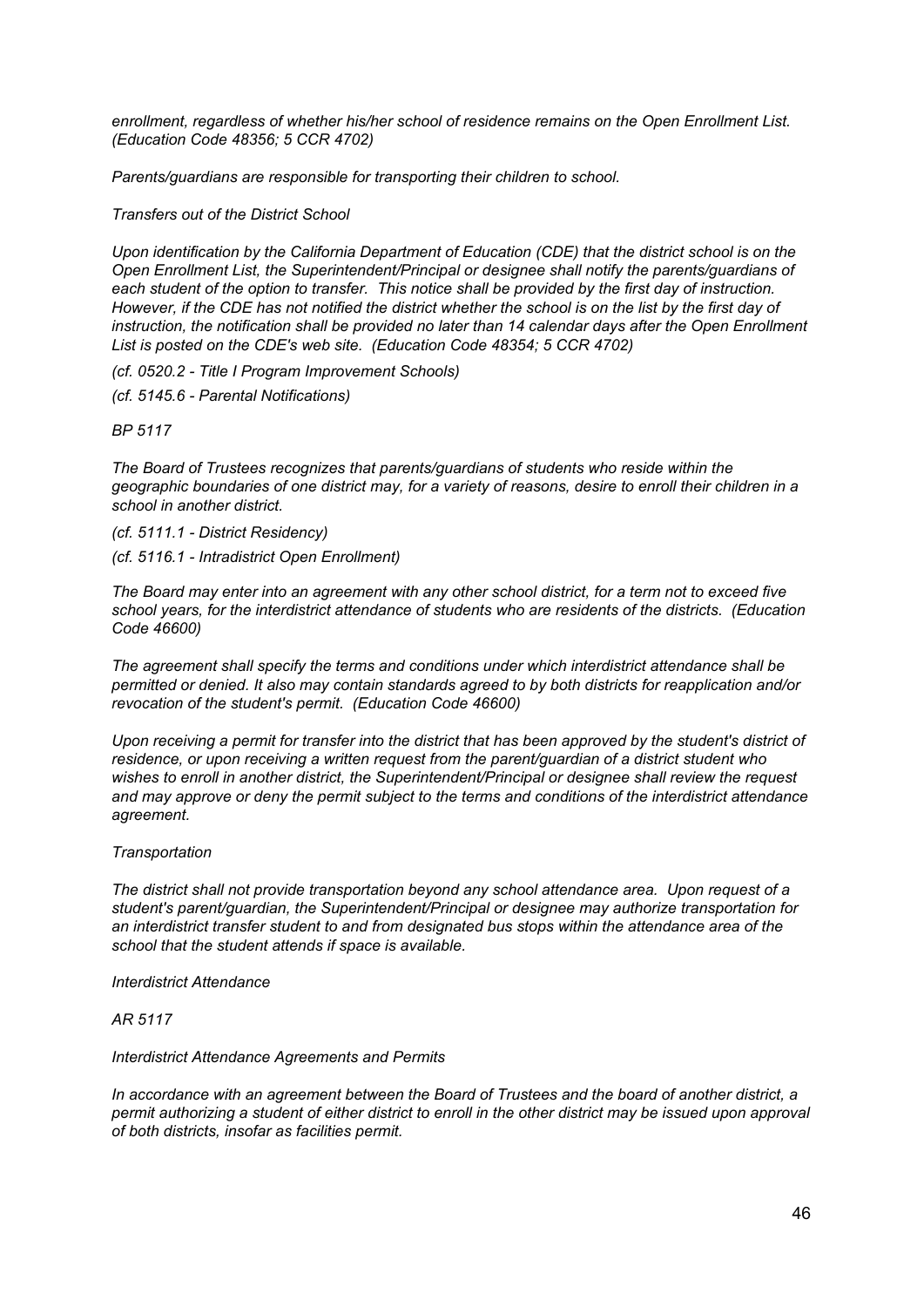*The district shall post on its web site the procedures and timelines for requesting an interdistrict transfer permit, including a link to BP/AR 5117 - Interdistrict Attendance. The posted information shall include, but is not limited to: (Education Code 46600.1, 46600.2)*

*1. The date upon which the district will begin accepting and processing interdistrict transfer requests for the following school year*

*2. The reasons for which the district may approve or deny a request, and any information or documents that must be submitted as supporting evidence*

*3. If applicable, the process and timelines by which a denial of a request may be appealed within the district before the district renders a final decision*

*4. A statement that failure of a parent/guardian to meet any timelines established by the district shall be deemed an abandonment of the request*

*5. Applicable timelines for processing a request, including the following statements:*

*a. For an interdistrict transfer request received by the district 15 or fewer calendar days before the commencement of instruction in the school year for which the transfer is sought, the district will notify the parent/guardian of its final decision within 30 calendar days from the date the request was received.*

*b. For an interdistrict transfer request received by the district more than 15 days before the commencement of instruction in the school year for which the interdistrict transfer is sought, the* district will notify the parent/guardian of its final decision as soon as possible, but no later than 14 *calendar days after the commencement of instruction in the school year for which transfer is sought.*

*6. The conditions under which an existing interdistrict transfer permit may be revoked or rescinded.*

# *Case-by-Case Basis*

*The Hope Elementary School District will consider each interdistrict permit request on a case-by-case basis. The Hope Elementary School District shall review every request for interdistrict attendance, whether the student is transferring into or out of the district.*

## *Selection Process*

Hope will allow interdistrict transfers into the district to meet the enrollment needs of each grade level. *Priority will be given to children or grandchildren of Hope School staff and board members, students with siblings that meet enrollment needs at more than one grade level. All things being equal,* students will be allowed into the district on a first come-first serve basis providing that they meet all *the requirements for interdistrict enrollment and have completed the initial requirements for consideration as specified by the Board and the Superintendent/Principal. In addition, the Board of Trustees always reserves the right to make special exceptions to the interdistrict selection procedure.*

At the request of the parent, a student who has been determined by staff of either the district of *residence or district of proposed enrollment to be a victim of an act of bullying, as defined in Education Code section 489000(r) committed by a student of the district of residence, shall be given priority for interdistrict attendance. (Education Code 46600).*

## *Interdistrict Permit Approval*

*The Superintendent/Principal or designee may approve an interdistrict attendance permit for a student for any of the following reasons when stipulated in the agreement:*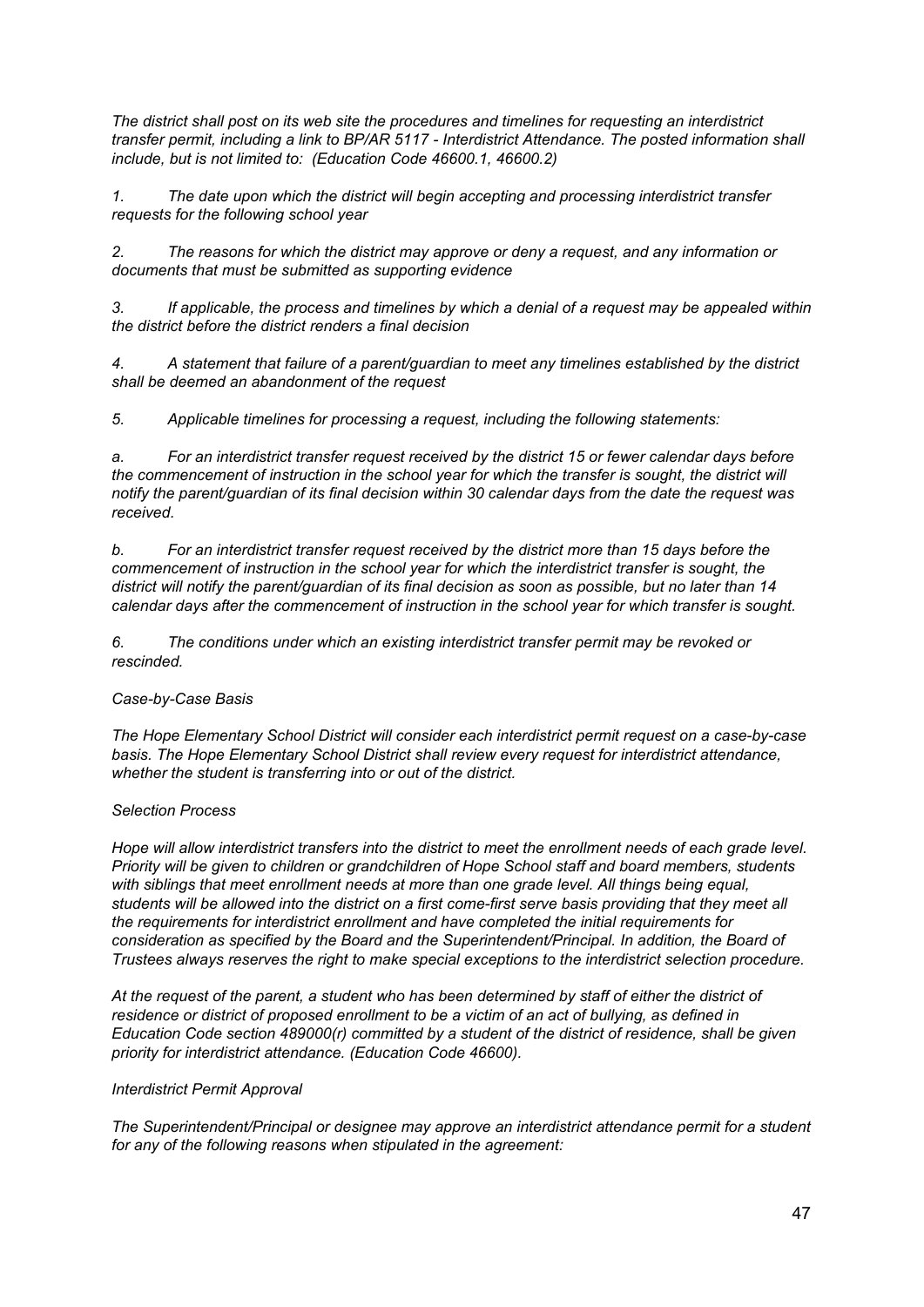*a. Parent/guardian in district. When child care needs of the student are met by a parent/guardian, relative or sitter in the receiving district.*

*b. Sibling attending school in district: When the student has a sibling attending school in a receiving district, to avoid splitting the family attendance.*

*c. Moved during school year: To complete a school year when the parents/guardians have moved out of the district during the year, as long as the student attended Hope Elementary School District for one year (180 consecutive school days) prior to the move.*

*d. Remain with class: To allow students to remain with a class that is graduating that year from the Hope Elementary School District*

*e. Personal and social adjustment: To provide a change in school environment for reasons of personal and social adjustment.*

*f. Educational Program: When a valid interest is a particular educational program not offered in the district of residence.*

*Behavioral Performance and Attendance*

*The Superintendent/Principal or designee, prior to approving an interdistrict attendance request to transfer into the district, may contact the student's district of residence to determine whether the child meets the Hope Elementary School District standards of behavioral performance and attendance. If a child is determined to be experiencing difficulties in these areas, the Superintendent/Principal or designee may recommend to the Board that the interdistrict attendance request be denied.*

*1. District right to deny agreement: The Hope Elementary School District reserves the right to deny any interdistrict attendance agreement request before the child is enrolled in this district for the following reasons:*

*a. Behavioral standards: The student is failing to maintain behavioral standards established by his/her district of residence.*

*b. Attendance: The student has experienced difficulty in regularly attending and/or arriving on time for his/her district of residence.*

*c. Classes overcrowded: Classes in this district are determined to be overcrowded and space is needed to permit the enrollment of additional students who reside in this district.*

*d. Class size limit: The Hope Elementary School District may invoke a class size limit for individual grades at any time during the school year.*

*e. Academic standards: The Hope Elementary School District may not accept any student that is not working up to the student's individual ability level.*

*f. Interdistrict contract: All parents of interdistrict students will be required to sign a contract outlining the requirements for being granted an interdistrict permit. Any violation of the contract may result in the interdistrict being revoked and/or the interdistrict agreement not being granted in subsequent years.*

*2. District right to revoke agreement: The Hope Elementary School District reserves the right to revoke any interdistrict attendance permit at any time during the school year for the following reasons:*

*a. Failure to maintain behavioral standards: The student is failing to maintain behavioral standards established by the district.*

*b. Attendance/tardy problems: The student has been tardy or truant without valid excuse in excess of 10% of the instructional days that a student is enrolled.*

*c. Academic achievement: If the district feels that the student is not working up to his/her potential, including if the student is not completing the assigned work in the classroom to the satisfaction of the classroom teacher.*

*3. Transportation: The Hope Elementary School District shall not provide transportation for student on an interdistrict permit.*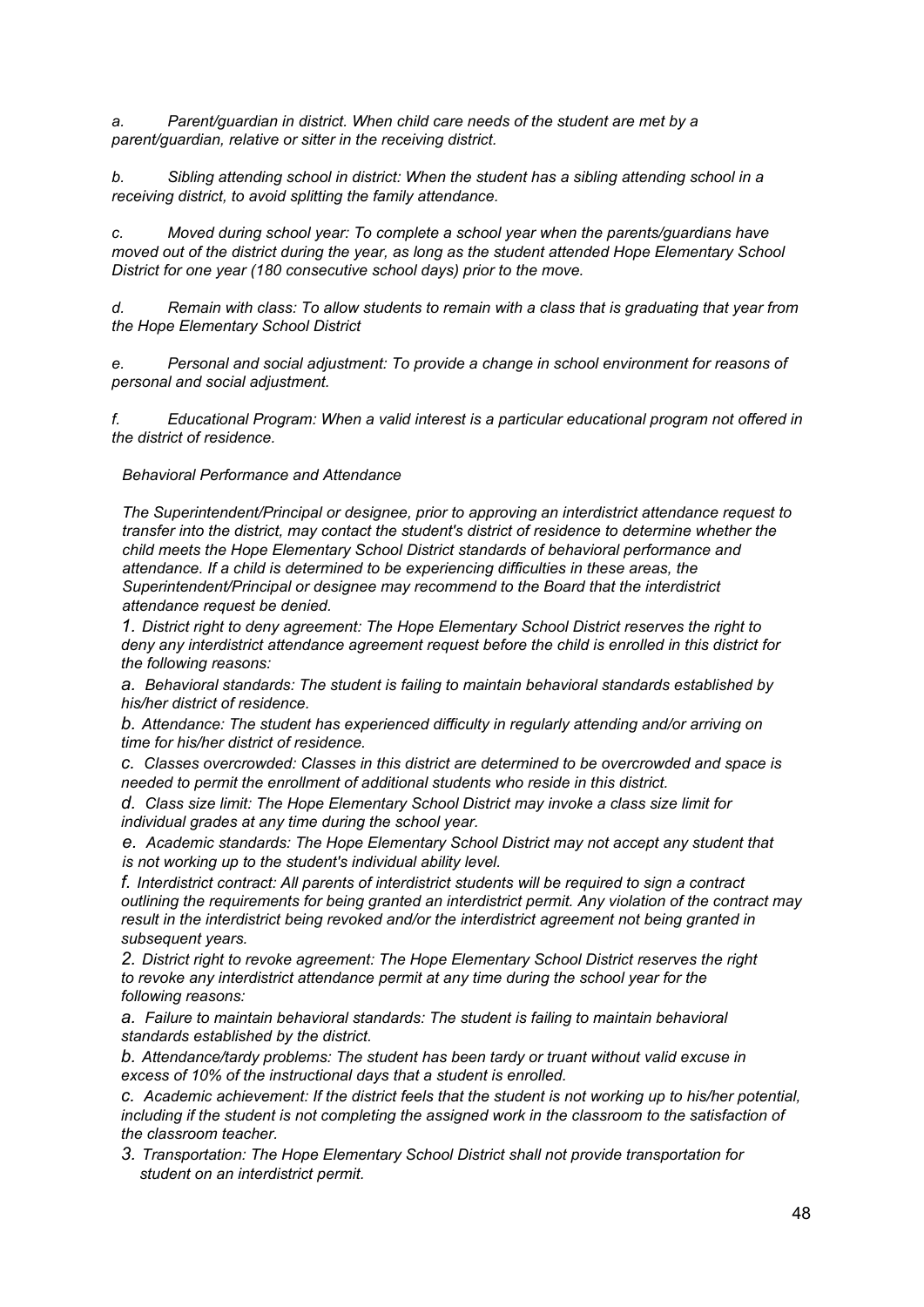*4. Timely Notice: The parent/guardian of a student who is denied a transfer permit pursuant to Education Code 46600-46611 shall receive notice from the district in accordance with the law, of the district's final decision. (Education Code 4660.2 (a)(5).*

*If a student's interdistrict transfer request is denied, the Superintendent/Principal or designee shall, in writing, notify the parents/guardians of their right to appeal to the County Board of Education within 30 calendar days from the date of the final decision. (Education Code 46600.2 (b))*

## *(cf. 5145.6 - Parental Notifications)*

*All notices to parents/guardians regarding the district's decision on any request for interdistrict transfer shall conform to the translation requirements of Education Code 48985, and may be provided by regular mail, electronic format if the parent/guardian provides an email address, or by any other method normally used to communicate with parents/guardians in writing. (Education Code 46600.2)*

*Pending a decision by the two districts or by the County Board on appeal, the Superintendent/Principal or designee may provisionally admit a student who resides in another district for a period not to exceed two school months, (Education Code 44603). If the decision has not been rendered by the conclusion of two school months and the districts or County Board is still operating within the prescribed timelines, the student shall not be allowed to continue attending the district school to which the student was provisionally admitted. (Education Code 46603)*

*Students who are under consideration for expulsion or who have been expelled may not appeal interdistrict attendance denials or rescissions while expulsion proceedings are pending or during the term of the expulsion. (Education Code 46601)*

*(cf. 5119 - Students Expelled from Other Districts)*

*(cf. 5144.1 - Suspension and Expulsion/Due Process)*

Once a student is admitted to the district school on the basis of an interdistrict attendance permit, the *student shall be required to reapply for an interdistrict transfer every year. (Education Code 46600)*

## *Williams Uniform Complaint Procedures*

*BP 1312.3*

## *Community Relations*

*The Board of Trustees recognizes that the district has the primary responsibility to ensure compliance with applicable state and federal laws and regulations governing educational programs. The Board encourages early resolution of complaints whenever possible. To resolve complaints which may require a more formal process, the Board adopts the uniform system of complaint processes specified in 5 CCR 4600-4670 and the accompanying administrative regulation.*

## *Complaints Subject to UCP*

*The district's uniform complaint procedures (UCP) shall be used to investigate and resolve the following complaints:*

*1. Any complaint alleging district violation of applicable state or federal laws or regulations governing any program subject to the UCP which is offered by the district, including adult education programs; After School Education and Safety programs; agricultural career technical education; American Indian education centers and early childhood education program assessments; bilingual education; California Peer Assistance and Review programs for teachers; state career technical and technical education, career technical, and technical training programs; federal career technical education; child care and development programs; child nutrition programs; compensatory education; consolidated categorical aid programs;*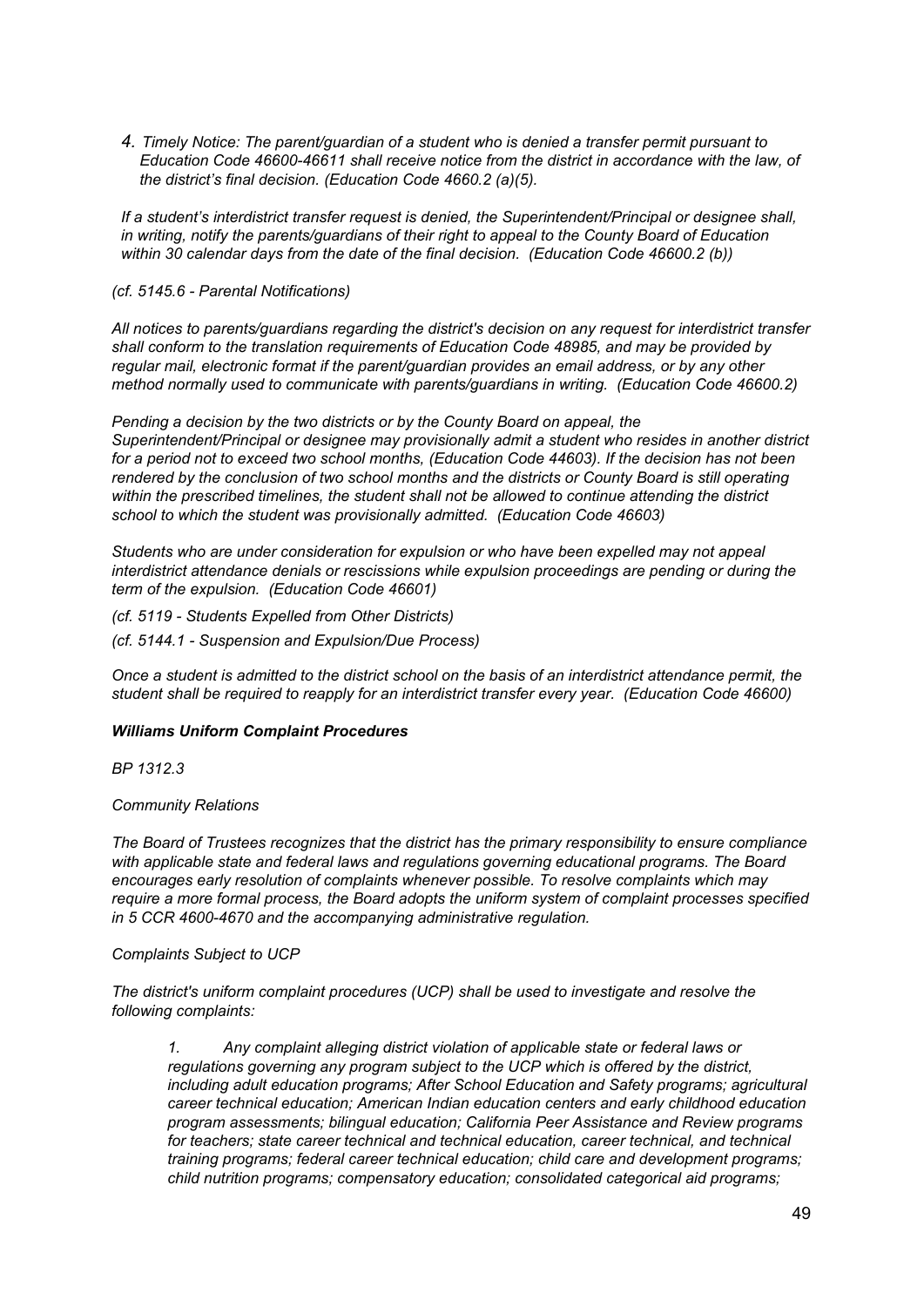*Economic Impact Aid; the federal Every Student Succeeds Act; migrant education; Regional Occupational Centers and Programs; school safety plans; special education programs; California State Preschool Programs; Tobacco-Use Prevention Education programs; and any other district-implemented state categorical program that is not funded through the local control funding formula pursuant to Education Code 64000*

- *(cf. 3553 - Free and Reduced Price Meals)*
- *(cf. 3555 - Nutrition Program Compliance)*
- *(cf. 5131.62 - Tobacco)*
- *(cf. 5148 - Child Care and Development)*
- *(cf. 5148.2 - Before/After School Programs)*
- *(cf. 5148.3 - Preschool/Early Childhood Education)*
- *(cf. 6159 - Individualized Education Program)*
- *(cf. 6171 - Title I Programs)*
- *(cf. 6174 - Education for English Learners)*
- *(cf. 6175 - Migrant Education Program)*
- *(cf. 6178 - Career Technical Education)*
- *(cf. 6178.1 - Work-Based Learning)*
- *(cf. 6178.2 - Regional Occupational Center/Program)*
- *(cf. 6200 - Adult Education)*

*2. Any complaint, by a student, employee, or other person participating in a district program or activity, alleging the occurrence of unlawful discrimination (such as discriminatory harassment, intimidation, or bullying) in district programs and activities, including in those programs or activities funded directly by or that receive or benefit from any state financial assistance, based on the person's actual or perceived characteristics of race or ethnicity, color, ancestry, nationality, national origin, immigration status, ethnic group identification, age, religion, marital status, pregnancy, parental status, physical or mental disability, sex, sexual orientation, gender, gender identity, gender expression, or genetic information, or any other characteristic identified in Education Code 200 or 220, Government Code 11135, or Penal Code 422.55, or based on the person's association with a person or group with one or more of these actual or perceived characteristics (5 CCR 4610)*

- *(cf. 0410 - Nondiscrimination in District Programs and Activities)*
- *(cf. 5145.3 - Nondiscrimination/Harassment)*
- *(cf. 5145.7 - Sexual Harassment)*

*3. Any complaint alleging district noncompliance with the requirement to provide reasonable accommodation to a lactating student on school campus to express breast milk, breastfeed an infant child, or address other breastfeeding-related needs of the student (Education Code 222)*

*(cf. 5146 - Married/Pregnant/Parenting Students)*

*4. Any complaint alleging district noncompliance with requirements to provide a pregnant or parenting student the accommodations specified in Education Code 46015, including those related to the provision of parental leave, right of return to the school of previous enrollment or to an alternative education program, if desired, and possible enrollment in school for a fifth year of instruction to enable the student to complete state and Board-imposed graduation requirements (Education Code 46015)*

*5. Any complaint alleging district noncompliance with the prohibition against requiring students to pay fees, deposits, or other charges for participation in educational activities (5 CCR 4610)*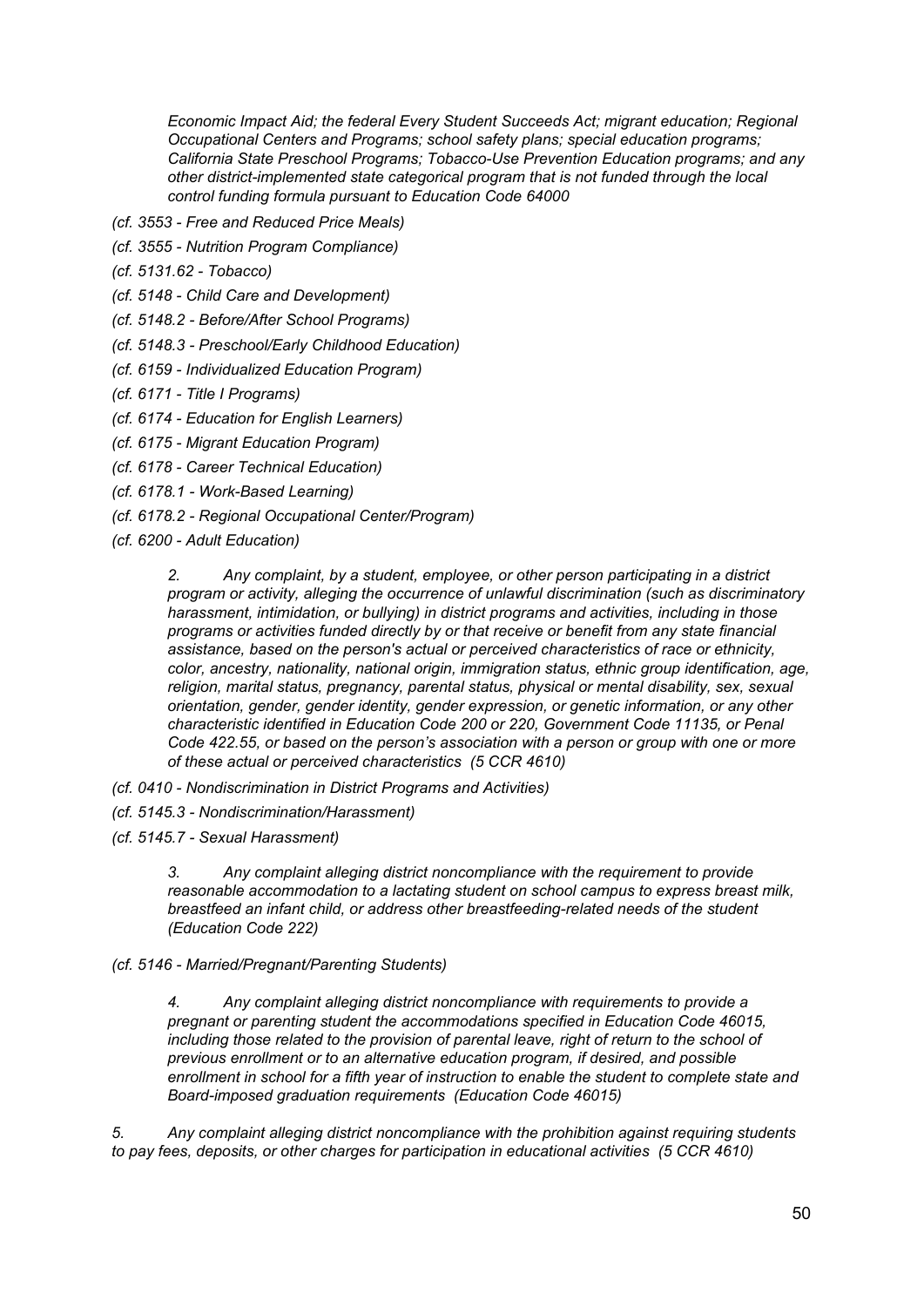- *(cf. 3260 - Fees and Charges)*
- *(cf. 3320 - Claims and Actions Against the District)*

*6. Any complaint alleging district noncompliance with applicable requirements of Education Code 52060-52077 related to the implementation of the local control and accountability plan, including the development of a local control funding formula budget overview for parents/guardians (Education Code 52075)*

- *(cf. 0460 - Local Control and Accountability Plan)*
- *(cf. 3100 – Budget)*

*7. Any complaint alleging noncompliance with requirements related to the development of a school plan for student achievement or the establishment of a school site council, as required for the consolidated application for specified federal and/or state categorical funding (Education Code 64000-64001, 65000-65001)*

*(cf. 0420 – School Plans/Site Councils)*

*8. Any complaint, by or on behalf of student who is a foster youth as defined in Education Code 51225.2, alleging district noncompliance with any requirement applicable to the student regarding placement decisions; the responsibilities of the district's educational liaison to the student; the award of credit for coursework satisfactorily completed in another school, district, or country; school or records transfer; or the grant of an exemption from Board-imposed graduation requirements (Education Code 48853, 48853.5, 49069.5, 51225.1, 51225.2)*

*(cf. 6173.1 - Education for Foster Youth)*

*9. Any complaint, by or on behalf of a homeless student as defined in 42 USC 11434a, alleging district noncompliance with any requirement applicable to the student regarding the award of credit for coursework satisfactorily completed in another district or the grant of an exemption from Board-imposed graduation requirements (Education Code 51225.1, 51225.2)*

*(cf. 6173 - Education for Homeless Children)*

*10. Any complaint alleging district noncompliance with the physical education instructional minutes requirement for students in elementary school (Education Code 51210, 51223)*

*(cf. 6142.7 - Physical Education and Activity)*

*11. Any complaint alleging retaliation against a complainant or other participant in the complaint process or anyone who has acted to uncover or report a violation subject to this policy*

*12. Any other complaint as specified in a district policy*

*The Board recognizes that alternative dispute resolution (ADR) can, depending on the nature of the* allegations, offer a process to reach a resolution to the complaint that is acceptable to all parties. ADR *such as mediation may be offered to resolve complaints that involve more than one student and no adult. However, mediation shall not be offered or used to resolve any complaint involving sexual assault or where there is a reasonable risk that a party to the mediation would feel compelled to participate. The Superintendent or designee shall ensure that the use of ADR is consistent with state and federal laws and regulations.*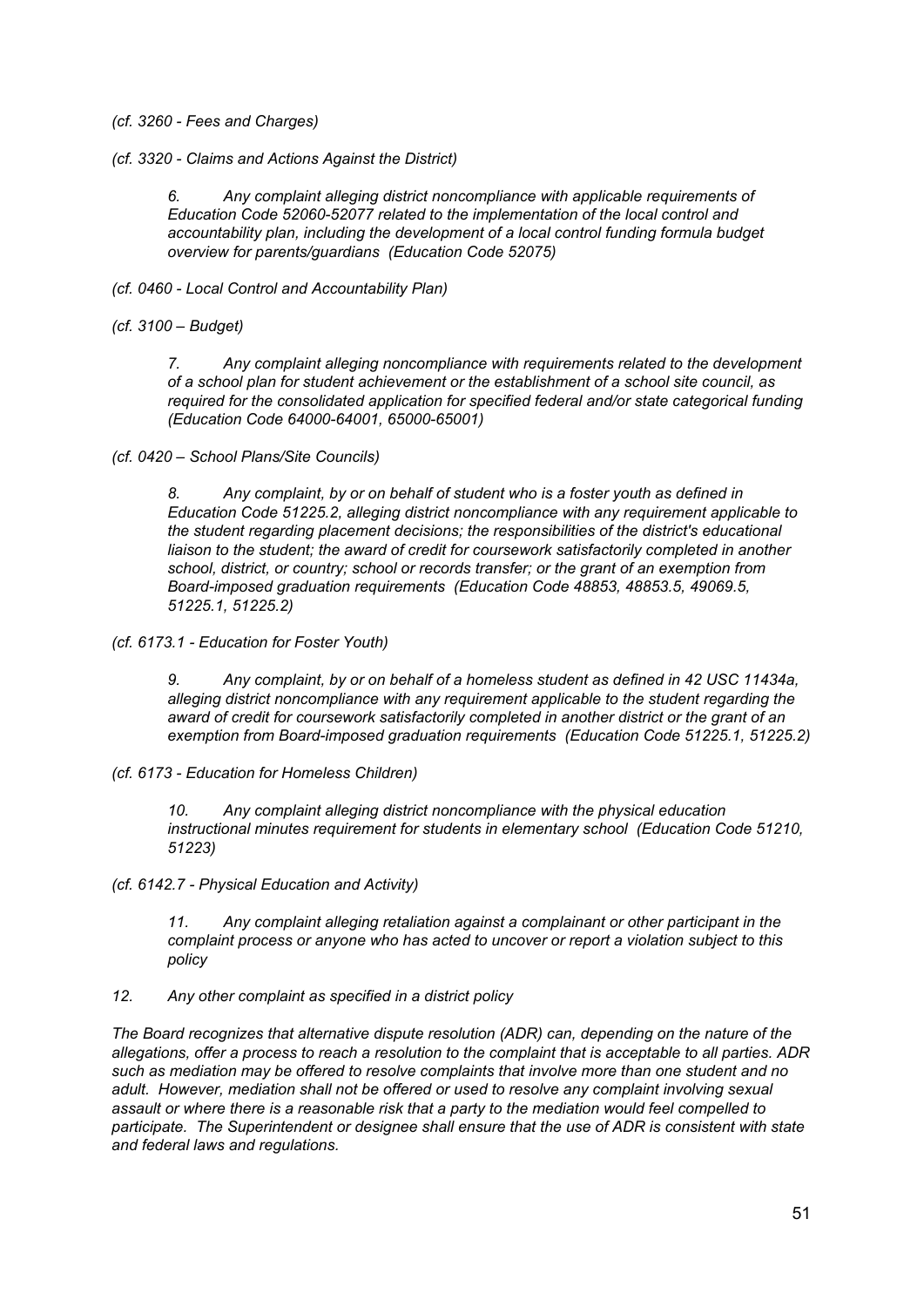*The district shall protect all complainants from retaliation. In investigating complaints, the confidentiality of the parties involved shall be protected as required by law. As appropriate for any complaint alleging retaliation or unlawful discrimination (such as discriminatory harassment, intimidation, or bullying), the Superintendent or designee shall keep confidential the identity of the complainant and/or the subject of the complaint if different from the complainant, as long as the integrity of the complaint process is maintained.*

*(cf. 4119.23/4219.23/4319.23 - Unauthorized Release of Confidential/Privileged Information)*

*(cf. 5125 - Student Records)*

*(cf. 9011 - Disclosure of Confidential/Privileged Information)*

When an allegation that is not subject to UCP is included in a UCP complaint, the district shall refer *the non-UCP allegation to the appropriate staff or agency and shall investigate and, if appropriate, resolve the UCP-related allegation(s) through the district's UCP.*

*The Superintendent/Principal or designee shall provide training to district staff to ensure awareness and knowledge of current law and requirements related to UCP, including the steps and timelines specified in this policy and the accompanying administrative regulation.*

*(cf. 4131 - Staff Development)*

*(cf. 4231 - Staff Development)*

*(cf. 4331 - Staff Development)*

*The Superintendent/Principal or designee shall maintain a record of each complaint and subsequent related actions, including steps taken during the investigation and all information required for compliance with 5 CCR 4631 and 4633.*

*(cf. 3580 - District Records)*

*Non-UCP Complaints*

The following complaints shall not be subject to the district's UCP but shall be referred to the specified *agency: (5 CCR 4611)*

*1. Any complaint alleging child abuse or neglect shall be referred to the County Department of Social Services, Protective Services Division and the appropriate law enforcement agency.*

*(cf. 5141.4 - Child Abuse Prevention and Reporting)*

*2. Any complaint alleging health and safety violations by a child development program shall, for licensed facilities, be referred to Department of Social Services and shall, for licensing-exempt facilities, be referred to the appropriate Child Development regional administrator.*

*3. Any complaint alleging fraud shall be referred to the Legal, Audits and Compliance Branch of the California Department of Education.*

*Any complaint alleging employment discrimination or harassment shall be investigated and resolved by the district in accordance with the procedures specified in AR 4030 - Nondiscrimination in Employment, including the right to file the complaint with the California Department of Fair Employment and Housing.*

*Any complaint related to sufficiency of textbooks or instructional materials, emergency or urgent* facilities conditions that pose a threat to the health or safety of students or staff, or teacher vacancies *and misassignments, or health and safety violations in any license-exempt California State Preschool*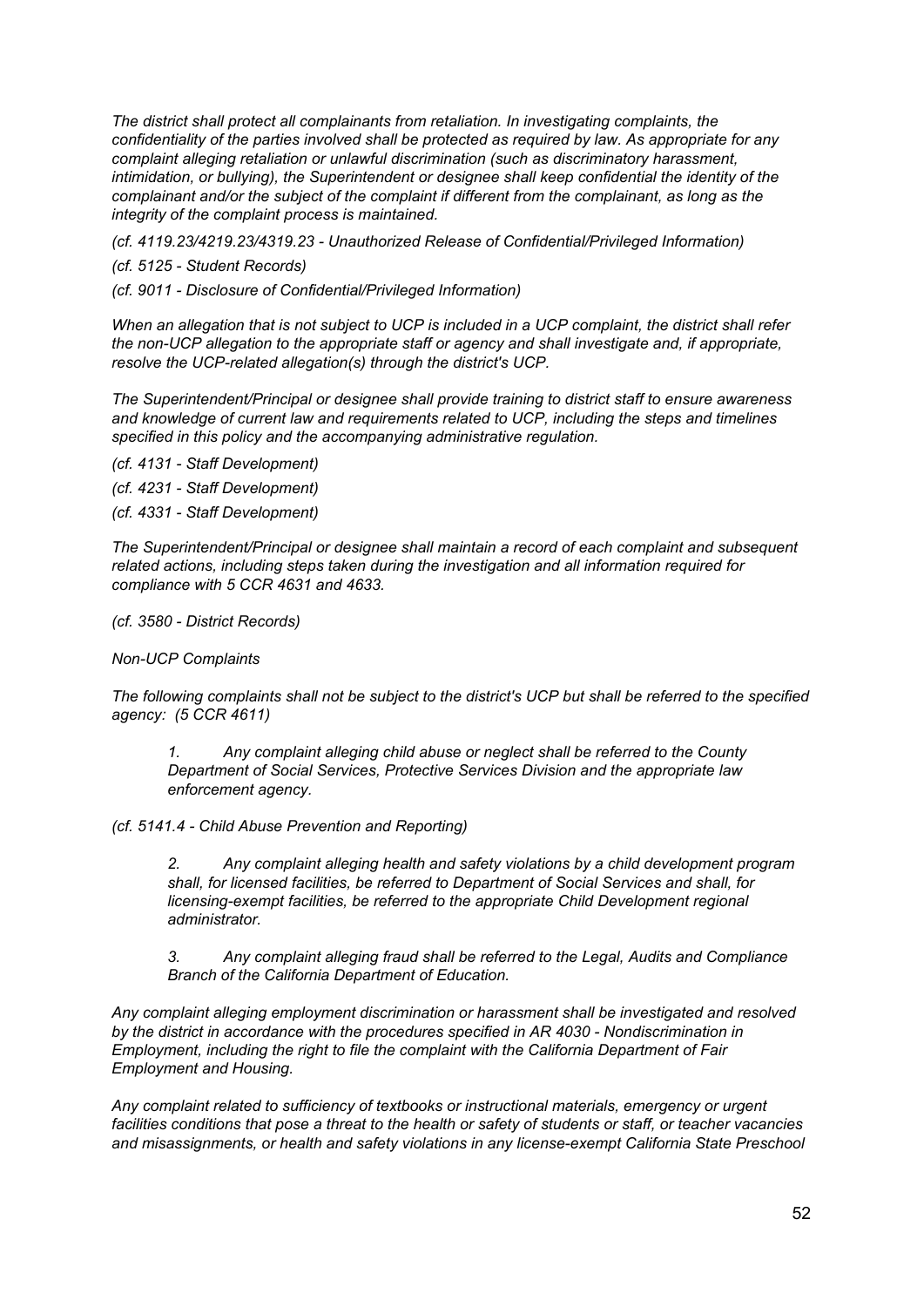*Program shall be investigated and resolved in accordance with the procedures in AR 1312.4-Williams Uniform Complaint Procedures. (Education Code 8235.5,35186)*

*(cf. 1312.4 - Williams Uniform Complaint Procedures)*

## *Uniform Complaint Procedures*

*AR 1312.3*

*Community Relations*

*Except as the Board of Trustees may otherwise specifically provide in other district policies, these uniform complaint procedures (UCP) shall be used to investigate and resolve only the complaints specified in BP 1312.3.*

*(cf. 1312.1 - Complaints Concerning District Employees)*

*(cf. 1312.2 - Complaints Concerning Instructional Materials)*

*(cf. 1312.4 - Williams Uniform Complaint Procedures)*

*(cf. 4030 - Nondiscrimination in Employment)*

## *Compliance Officers*

*The district designates the individual(s), position(s), or unit(s) identified below as responsible for coordinating the district's response to complaints and for complying with state and federal civil rights laws. The individual(s), position(s), or unit(s) also serve as the compliance officer(s) specified in AR 5145.3 - Nondiscrimination/Harassment responsible for handling complaints regarding unlawful discrimination (such as discriminatory harassment, intimidation, or bullying). The compliance officer(s) shall receive and coordinate the investigation of complaints and shall ensure district compliance with law.*

*(cf. 5145.3 - Nondiscrimination/Harassment) (cf. 5145.7 - Sexual Harassment)*

*Superintendent/Principal 613 W. Teapot Dome Ave. Porterville, CA 93257 (559) 784-1064*

*The compliance officer who receives a complaint may assign another compliance officer to investigate and resolve the complaint. The compliance officer shall promptly notify the complainant and respondent, if applicable, if another compliance officer is assigned to the complaint.*

*In no instance shall a compliance officer be assigned to a complaint in which the compliance officer* has a bias or conflict of interest that would prohibit the fair investigation or resolution of the complaint. *Any complaint against a compliance officer or that raises a concern about the compliance officer's ability to investigate the complaint fairly and without bias shall be filed with the Superintendent or designee who shall determine how the complaint will be investigated.*

*The Superintendent or designee shall ensure that employees assigned to investigate and resolve complaints receive training and are knowledgeable about the laws and programs at issue in the complaints to which they are assigned. Training provided to such employees shall include current state and federal laws and regulations governing the program, applicable processes for investigating and resolving complaints, including those alleging unlawful discrimination (such as discriminatory harassment, intimidation, or bullying), applicable standards for reaching decisions on complaints, and*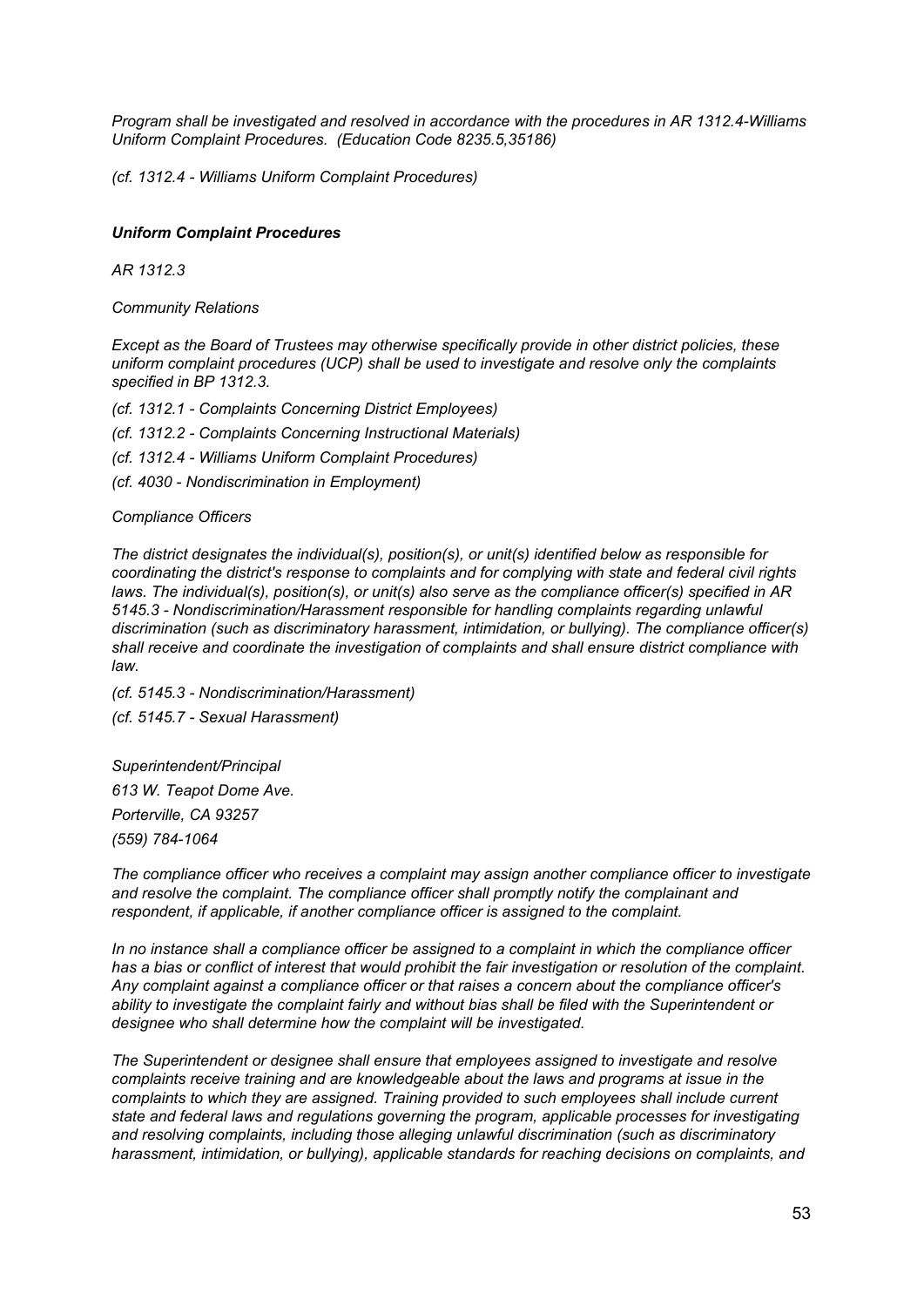*appropriate corrective measures. Assigned employees may have access to legal counsel as determined by the Superintendent or designee.*

*(cf. 4331 - Staff Development)*

*(cf. 9124 - Attorney)*

*The compliance officer or, if necessary, any appropriate administrator shall determine whether interim measures are necessary during and pending the result of an investigation. If interim measures are determined to be necessary, the compliance officer or the administrator shall consult with the Superintendent, the Superintendent's designee, or, if appropriate, the site principal to implement one or more interim measures. The interim measures shall remain in place until the compliance officer determines that they are no longer necessary or until the district issues its final written decision, whichever occurs first.*

## *Notifications*

*The district's UCP policy and administrative regulation shall be posted at the school site and in all district and school offices, including staff lounges and student government meeting rooms. (Education Code 234.1)*

*In addition, the Superintendent/Principal or designee shall annually provide written notification of the district's UCP to students, employees, parents/guardians of district students, district advisory committee members, school advisory committee members, appropriate private school officials or representatives, and other interested parties. 5 CCR 4622*

*(cf. 0420 - School Plans/Site Councils)*

*(cf. 1220 - Citizen Advisory Committees)*

*(cf. 4112.9/4212.9/4312.9 - Employee Notifications)*

*(cf. 5145.6 - Parental Notifications)*

*The notice shall include:*

*1. A statement that the district is primarily responsible for compliance with federal and state laws and regulations, including those related to prohibition of unlawful discrimination, harassment, intimidation, or bullying against any protected group and all programs and activities that are subject to UCP as identified in the section "Complaints Subject to UCP" in the accompanying Board policy*

*2. A statement that a complaint regarding student fees or the local control and accountability plan (LCAP) may be filed anonymously if the complainant provides evidence or information leading to evidence to support the complaint*

*(cf. 0460 - Local Control and Accountability Plan)*

*(cf. 3260 - Fees and Charges)*

*3. A statement that a student enrolled in a public school shall not be required to pay a fee for participation in an educational activity that constitutes an integral fundamental part of the district's educational program, including curricular and extracurricular activities*

*4. A statement that a complaint regarding student fees must be filed no later than one year from the date the alleged violation occurred*

*5. A statement that the district will post a standardized notice of the educational rights of foster youth, homeless students, former juvenile court school students now enrolled in the district, children of military families, migrant students, and immigrant students enrolled in a newcomer program, as specified in Education Code 48853, 48853.5, 49069.5, 51225.1, and 51225.2, and the complaint process*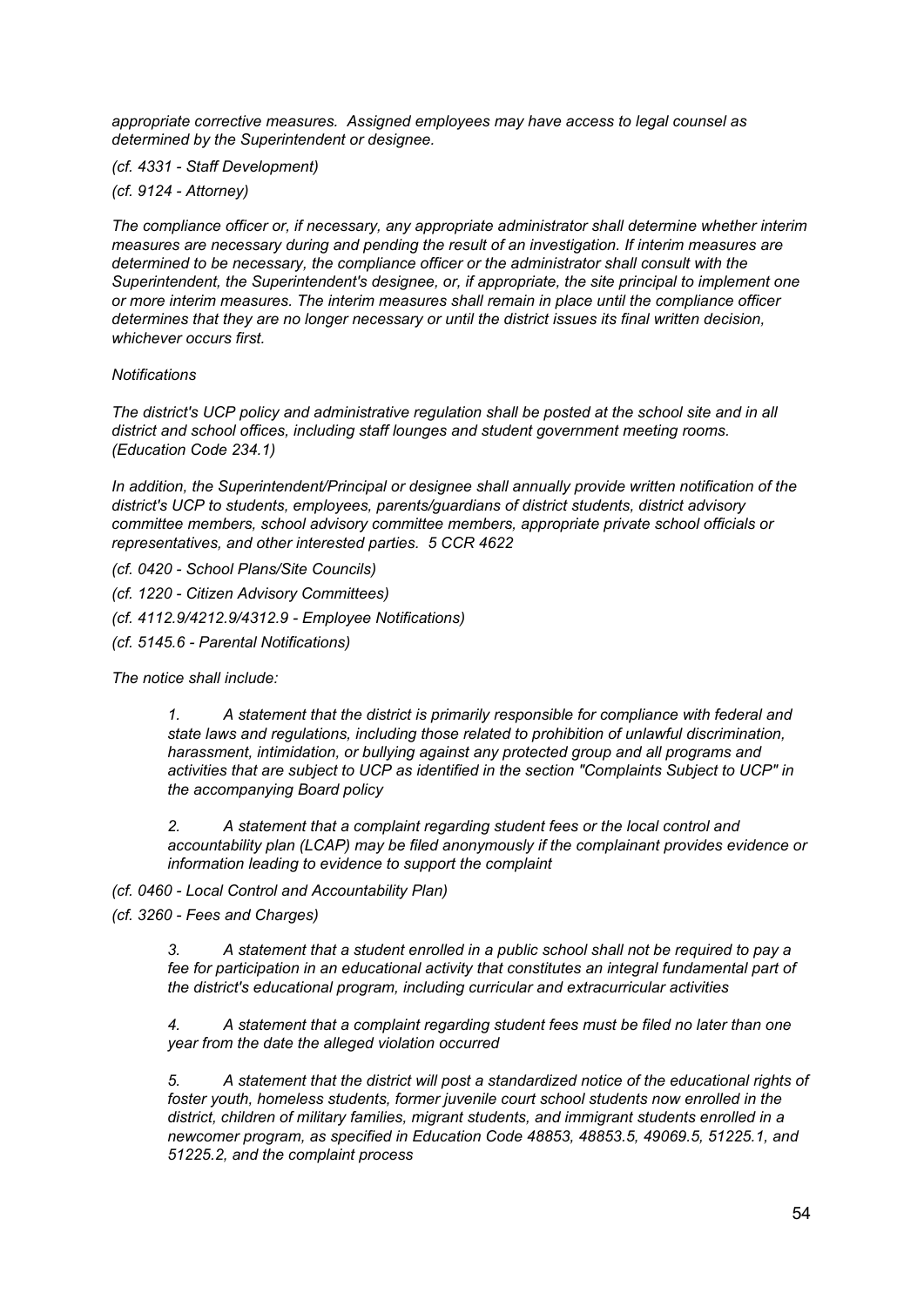- *(cf. 6173 - Education for Homeless Children)*
- *(cf. 6173.1 - Education for Foster Youth)*
- *(cf. 6173.2 - Education of Children of Military Families)*
- *(cf. 6173.3 - Education for Juvenile Court School Students)*

*(cf. 6175 - Migrant Education Program)*

*6. Identification of the responsible staff member(s), position(s), or unit(s) designated to receive complaints*

*7. A statement that complaints will be investigated in accordance with the district's UCP and a written decision will be sent to the complainant within 60 days from the receipt of the complaint, unless this time period is extended by written agreement of the complainant*

*8. A statement that the complainant has a right to appeal the district's decision to CDE by filing a written appeal, including a copy of the original complaint and the district's decision, within 15 days of receiving the district's decision*

*9. A statement advising the complainant of any civil law remedies, including, but not limited to, injunctions, restraining orders, or other remedies or orders that may be available under state or federal antidiscrimination laws, if applicable*

*10. A statement that copies of the district's UCP are available free of charge*

*The annual notification, complete contact information of the compliance officer(s), and information* related to Title IX as required pursuant to Education Code 221.61 shall be posted on the district web *site and may be provided through district-supported social media, if available.*

*The Superintendent or designee shall ensure that all students and parents/guardians, including students and parents/guardians with limited English proficiency, have access to the relevant information provided in the district's policy, regulation, forms, and notices concerning the UCP.*

*If 15 percent or more of students enrolled in a particular district school speak a single primary language other than English, the district's policy, regulation, forms, and notices concerning the UCP shall be translated into that language, in accordance with Education Code 234.1 and 48985. In all other instances, the district shall ensure meaningful access to all relevant UCP information for parents/guardians with limited English proficiency.*

## *Filing of Complaints*

*The complaint shall be presented to the compliance officer who shall maintain a log of complaints received, providing each with a code number and a date stamp.*

All complaints shall be filed in writing and signed by the complainant. If a complainant is unable to put a complaint in writing due to conditions such as a disability or illiteracy, district staff shall assist in the *filing of the complaint. (5 CCR 4600)*

*Complaints shall also be filed in accordance with the following rules, as applicable:*

*1. A complaint alleging district violation of applicable state or federal law or regulations governing the programs specified in the accompanying Board policy (item #1 of the section "Complaints Subject to UCP") may be filed by any individual, public agency, or organization. (5 CCR 4630)*

*2. Any complaint alleging noncompliance with law regarding the prohibition against student fees, deposits, and charges or any requirement related to the LCAP may be filed anonymously if the complaint provides evidence, or information leading to evidence, to support an allegation of noncompliance. A complaint about a violation of the prohibition*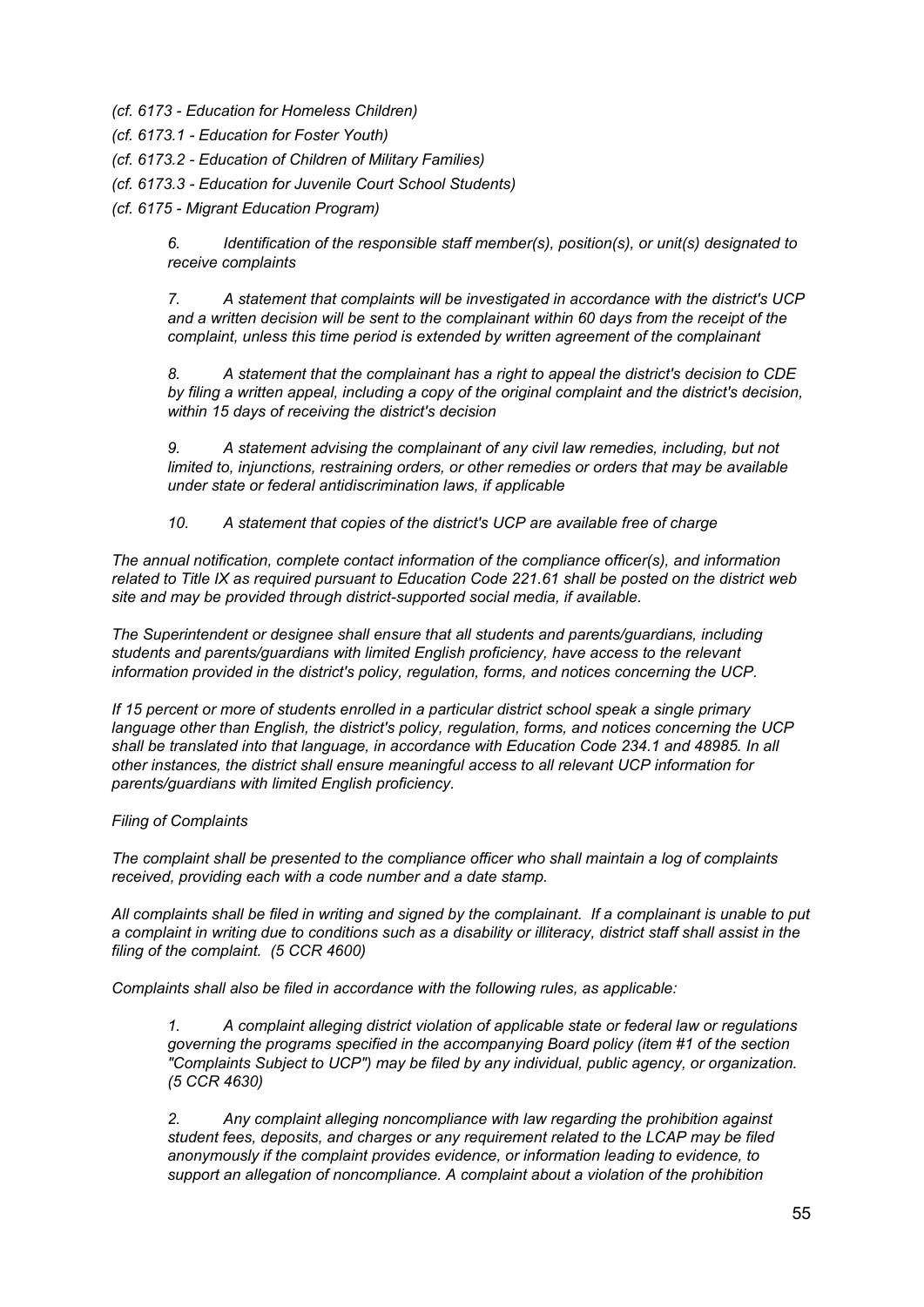*against the charging of unlawful student fees may be filed with the principal of the school or with the Superintendent or designee. However, any such complaint shall be filed no later than one year from the date the alleged violation occurred. (Education Code 49013, 52075; 5 CCR 4630)*

*3. A complaint alleging unlawful discrimination (such as discriminatory harassment, intimidation, or bullying) may be filed only by persons who allege that they have personally suffered unlawful discrimination or who believe that an individual or any specific class of individuals has been subjected to unlawful discrimination. The complaint shall be initiated no later than six months from the date that the alleged unlawful discrimination occurred, or six months from the date that the complainant first obtained knowledge of the facts of the alleged unlawful discrimination. The time for filing may be extended for up to 90 days by the Superintendent or designee for good cause upon written request by the complainant setting forth the reasons for the extension. (5 CCR 4630)*

*4. When a complaint alleging unlawful discrimination (such as discriminatory harassment, intimidation, or bullying) is filed anonymously, the compliance officer shall pursue an investigation or other response as appropriate, depending on the specificity and reliability of the information provided and the seriousness of the allegation.*

*5. When the complainant of unlawful discrimination (such as discriminatory harassment, intimidation, or bullying) or the alleged victim, when not the complainant, requests confidentiality, the compliance officer shall inform the complainant or victim that the request may limit the district's ability to investigate the conduct or take other necessary action. When honoring a request for confidentiality, the district shall nevertheless take all reasonable steps to investigate and resolve/respond to the complaint consistent with the request.*

## *Mediation*

*Within three business days after receiving the complaint, the compliance officer may informally discuss with all the parties the possibility of using mediation. Mediation shall be offered to resolve complaints that involve more than one student and no adult. However, mediation shall not be offered or used to resolve any complaint involving an allegation of sexual assault or where there is a* reasonable risk that a party to the mediation would feel compelled to participate. If the parties agree to *mediation, the compliance officer shall make all arrangements for this process.*

*Before initiating the mediation of a complaint alleging retaliation or unlawful discrimination (such as discriminatory harassment, intimidation, or bullying), the compliance officer shall ensure that all parties agree to make the mediator a party to relevant confidential information. The compliance officer shall also notify all parties of the right to end the informal process at any time.*

*If the mediation process does not resolve the problem within the parameters of law, the compliance officer shall proceed with an investigation of the complaint.*

*The use of mediation shall not extend the district's timelines for investigating and resolving the complaint unless the complainant agrees in writing to such an extension of time. If mediation is successful and the complaint is withdrawn, then the district shall take only the actions agreed upon through the mediation. If mediation is unsuccessful, the district shall then continue with subsequent steps specified in this administrative regulation.*

## *Investigation of Complaint*

*Within 5 business days after the compliance officer receives the complaint, the compliance officer shall begin an investigation into the complaint.*

*Within one business day of initiating the investigation, the compliance officer shall provide the complainant and/or the complainant's representative with the opportunity to present the information contained in the complaint to the compliance officer and shall notify the complainant and/or*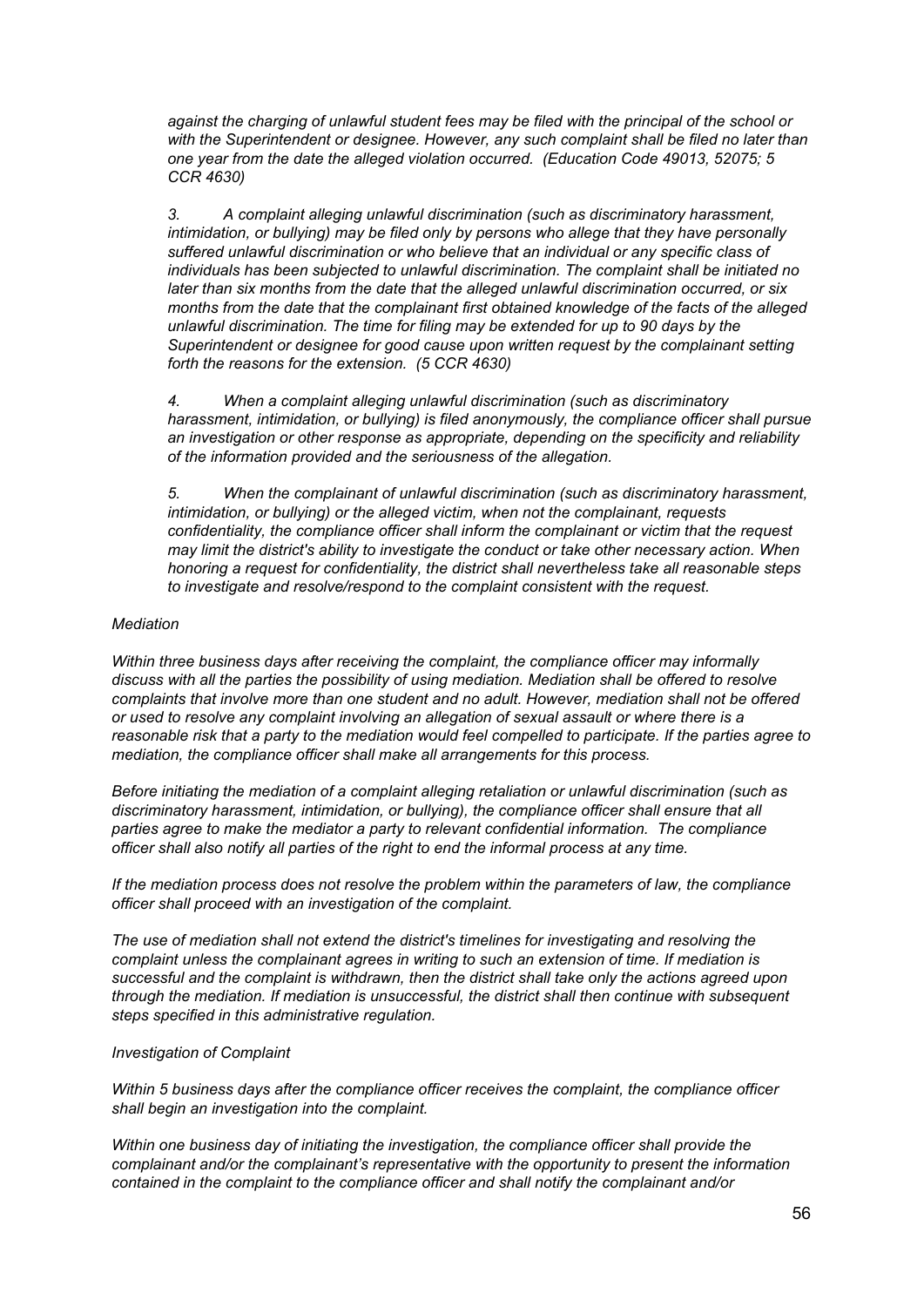*representative of the opportunity to present the compliance officer with any evidence, or information leading to evidence, to support the allegations in the complaint. Such evidence or information may be presented at any time during the investigation.*

*In conducting the investigation, the compliance officer shall collect all available documents and review all available records, notes, or statements related to the complaint, including any additional evidence or information received from the parties during the course of the investigation. The compliance officer shall individually interview all available witnesses with information pertinent to the complaint, and may visit any reasonably accessible location where the relevant actions are alleged to have taken place. At appropriate intervals, the compliance officer shall inform both parties of the status of the investigation.*

*To investigate a complaint alleging retaliation or unlawful discrimination (such as discriminatory harassment, intimidation, or bullying), the compliance officer shall interview the alleged victim(s), any alleged offenders, and other relevant witnesses privately, separately, and in a confidential manner. As necessary, additional staff or legal counsel may conduct or support the investigation.*

*A complainant's refusal to provide the district's investigator with documents or other evidence related to the allegations in the complaint, failure or refusal to cooperate in the investigation, or engagement* in any other obstruction of the investigation may result in the dismissal of the complaint because of a *lack of evidence to support the allegation. Similarly, a respondent's refusal to provide the district's investigator with documents or other evidence related to the allegations in the complaint, failure or refusal to cooperate in the investigation, or engagement in any other obstruction of the investigation may result in a finding, based on evidence collected, that a violation has occurred and in the imposition of a remedy in favor of the complainant. (5 CCR 4631)*

*In accordance with law, the district shall provide the investigator with access to records and other information related to the allegation in the complaint and shall not in any way obstruct the* investigation. Failure or refusal of the district to cooperate in the investigation may result in a finding based on evidence collected that a violation has occurred and in the imposition of a remedy in favor of *the complainant. (5 CCR 4631)*

## *Timeline for Final Decision*

*Unless extended by written agreement with the complainant, the compliance officer shall prepare and send to the complainant a written report, as described in the section "Final Written Decision" below, within 60 calendar days of the district's receipt of the complaint. (5 CCR 4631)*

*For any complaint alleging unlawful discrimination (such as discriminatory harassment, intimidation, and bullying), the respondent shall be informed of any extension of the timeline agreed to by the complainant. The respondent also shall be sent the district's final written decision at the same time it is provided to the complainant.*

*For any complaint alleging unlawful discrimination (such as discriminatory harassment, intimidation, and bullying), the respondent shall be informed of any extension of the timeline agreed to by the complainant, shall be sent the district's final written decision and, in the same manner as the complainant, may file a complaint with the Board if dissatisfied with the decision.*

## *Final Written Decision*

*For all complaints, the district's final written decision shall include: (5 CCR 4631)*

- *1. The findings of fact based on the evidence gathered. In reaching a factual determination, the following factors may be taken into account:*
- *a. Statements made by any witnesses*
- *b. The relative credibility of the individuals involved*
- *c. How the complaining individual reacted to the incident*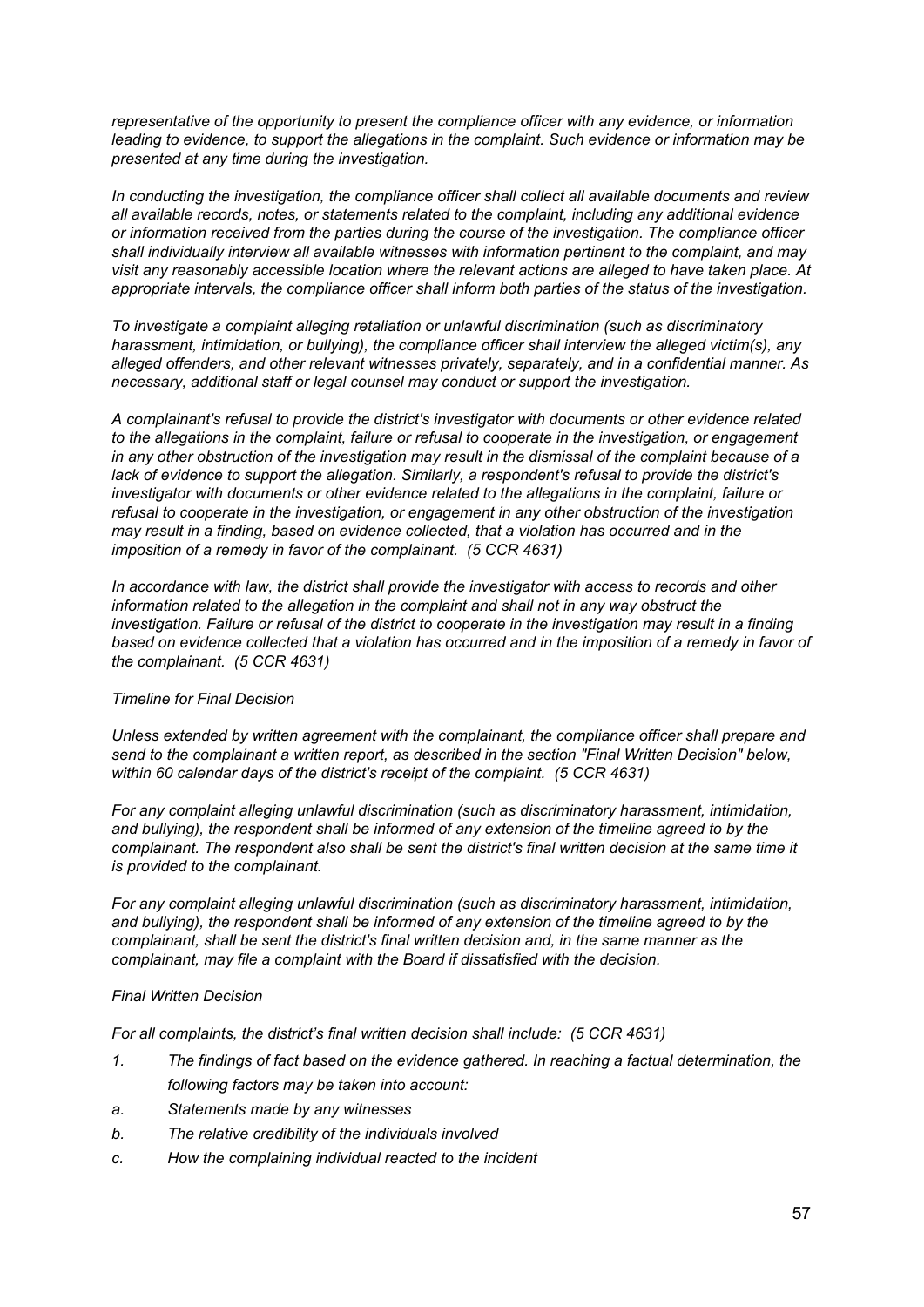- *d. Any documentary or other evidence relating to the alleged conduct*
- *e. Past instances of similar conduct by any alleged offenders*
- *f. Past false allegations made by the complainant*
- *2. The conclusion(s) of law*
- *3. Disposition of the complaint*
- *4. Rationale for such disposition*

*For complaints of retaliation or unlawful discrimination (such as discriminatory harassment, intimidation, or bullying), the disposition of the complaint shall include a determination for each allegation as to whether retaliation or unlawful discrimination has occurred.*

*The determination of whether a hostile environment exists may involve consideration of the following:*

- *a. The manner in which the misconduct affected one or more students' education*
- *b. The type, frequency, and duration of the misconduct*
- *c. The relationship between the alleged victim(s) and offender(s)*
- *d. The number of persons engaged in the conduct and at whom the conduct was directed*
- *e. The size of the school, location of the incidents, and context in which they occurred*
- *f. Other incidents at the school involving different individuals*

*5. Corrective action(s), including any actions that have been taken or will be taken to address the allegations in the complaint and including, with respect to a student fees complaint, a remedy that comports with Education Code 49013 and 5 CCR 4600*

*For complaints of unlawful discrimination (such as discriminatory harassment, intimidation, or bullying), the decision may, as required by law, include:*

*a. The corrective actions imposed on the respondent*

*b. Individual remedies offered or provided to the complainant or another person who was the subject of the complaint, but this information should not be shared with the respondent.*

*c. Systemic measures the school has taken to eliminate a hostile environment and prevent recurrence*

*6. Notice of the complainant's and respondent's right to appeal the district's decision to CDE within 15 calendar days, and procedures to be followed for initiating such an appeal*

*The decision may also include follow-up procedures to prevent recurrence or retaliation and for reporting any subsequent problems.*

*In consultation with district legal counsel, information about the relevant part of a decision may be communicated to a victim who is not the complainant and to other parties who may be involved in* implementing the decision or are affected by the complaint, as long as the privacy of the parties is *protected. In a complaint alleging unlawful discrimination (such as discriminatory harassment, intimidation, and bullying), notice of the district's decision to the alleged victim shall include information about any sanction to be imposed upon the respondent that relates directly to the alleged victim.*

*If the complaint involves a limited-English-proficient student or parent/guardian and the student* involved is enrolled in a school at which 15 percent or more of the students speak a single primary *language other than English, then the decision shall also be translated into that language pursuant to Education Code 48985. In all other instances, the district shall ensure meaningful access to all relevant information for parents/guardians with limited English proficiency.*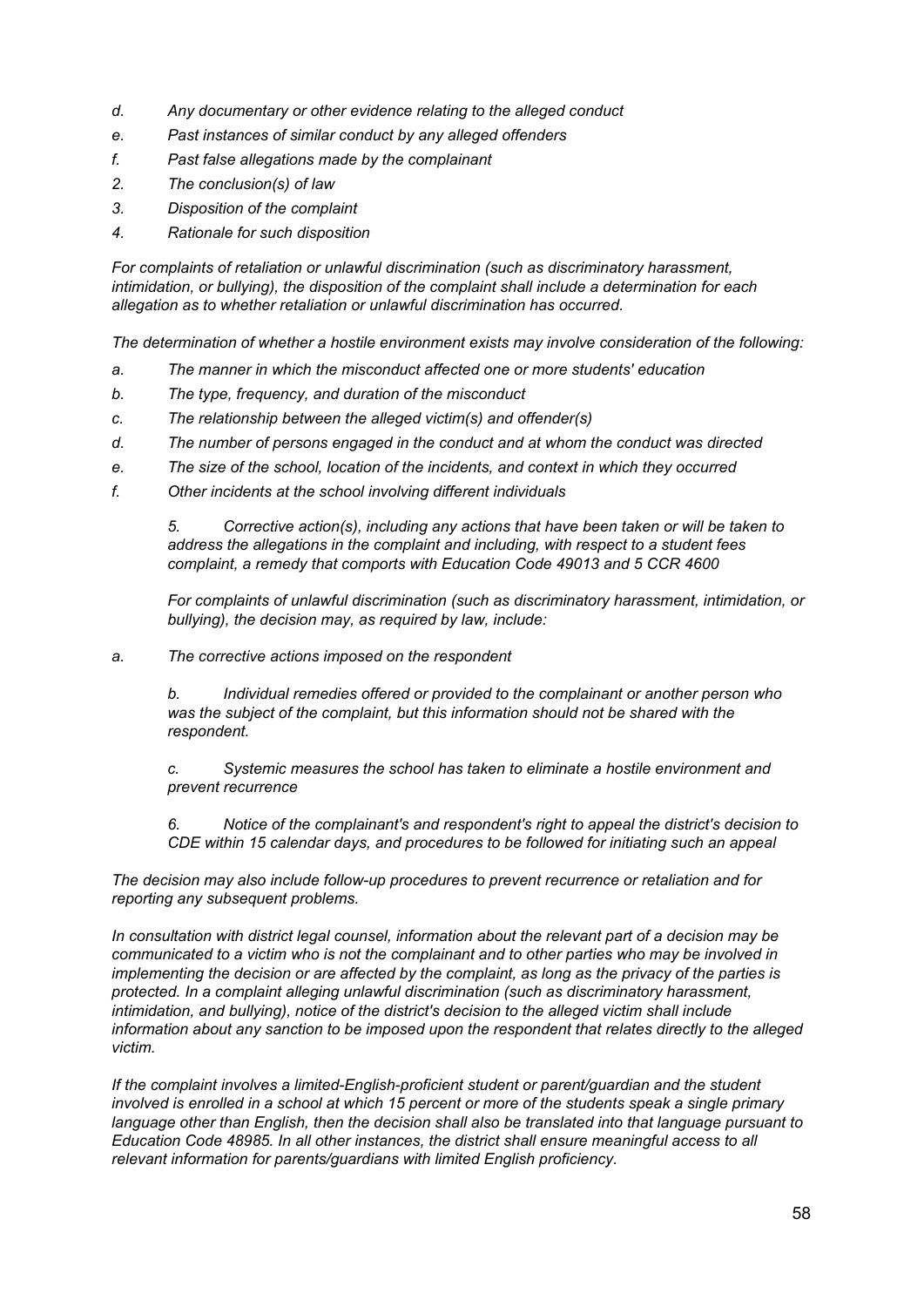*For complaints alleging unlawful discrimination based on state law (such as discriminatory harassment, intimidation, and bullying), the decision shall also include a notice to the complainant that:*

*1. The complainant may pursue available civil law remedies outside of the district's complaint procedures, including seeking assistance from mediation centers or public/private interest attorneys, 60 calendar days after the filing of an appeal with CDE. (Education Code 262.3)*

*2. The 60 days moratorium does not apply to complaints seeking injunctive relief in state courts or to discrimination complaints based on federal law. (Education Code 262.3)*

*3. Complaints alleging discrimination based on race, color, national origin, sex, gender, disability, or age may also be filed with the U.S. Department of Education, Office for Civil Rights at www.ed.gov/ocr within 180 days of the alleged discrimination.*

# *Corrective Actions*

*When a complaint is found to have merit, the compliance officer shall adopt any appropriate corrective action permitted by law. Appropriate corrective actions that focus on the larger school environment* may include, but are not limited to, actions to reinforce district policies; training for faculty, staff, and *students; updates to district policies; or school climate surveys.*

# *(cf. 5137 – Positive School Climate)*

*For complaints involving retaliation or unlawful discrimination (such as discriminatory harassment, intimidation, or bullying), appropriate remedies that may be offered to the victim but not communicated to the respondent may include, but are not limited to, the following:*

- *1. Counseling*
- *(cf. 6164.2 – Guidance/Counseling Services)*
- *2. Academic support*
- *3. Health services*
- *4. Assignment of an escort to allow the victim to move safely about campus*
- *5. Information regarding available resources and how to report similar incidents or retaliation*
- *6. Separation of the victim from any other individuals involved, provided the separation does not penalize the victim*
- *7. Restorative justice*
- *8. Follow-up inquiries to ensure that the conduct has stopped and there has been no retaliation*

*For complaints involving retaliation or unlawful discrimination (such as discriminatory harassment, intimidation, or bullying), appropriate corrective actions that focus on a student offender may include, but are not limited to, the following:*

- *1. Transfer from a class or school as permitted by law*
- *2. Parent/guardian conference*
- *3. Education regarding the impact of the conduct on others*
- *4. Positive behavior support*
- *5. Referral to a student success team*
- *(cf. 6164.5 – Student Success Team)*
- *6. Denial of participation in extracurricular or co-curricular activities or other privileges as permitted by law*
- *(cf. 6145 – Extracurricular and Cocurricular Activities)*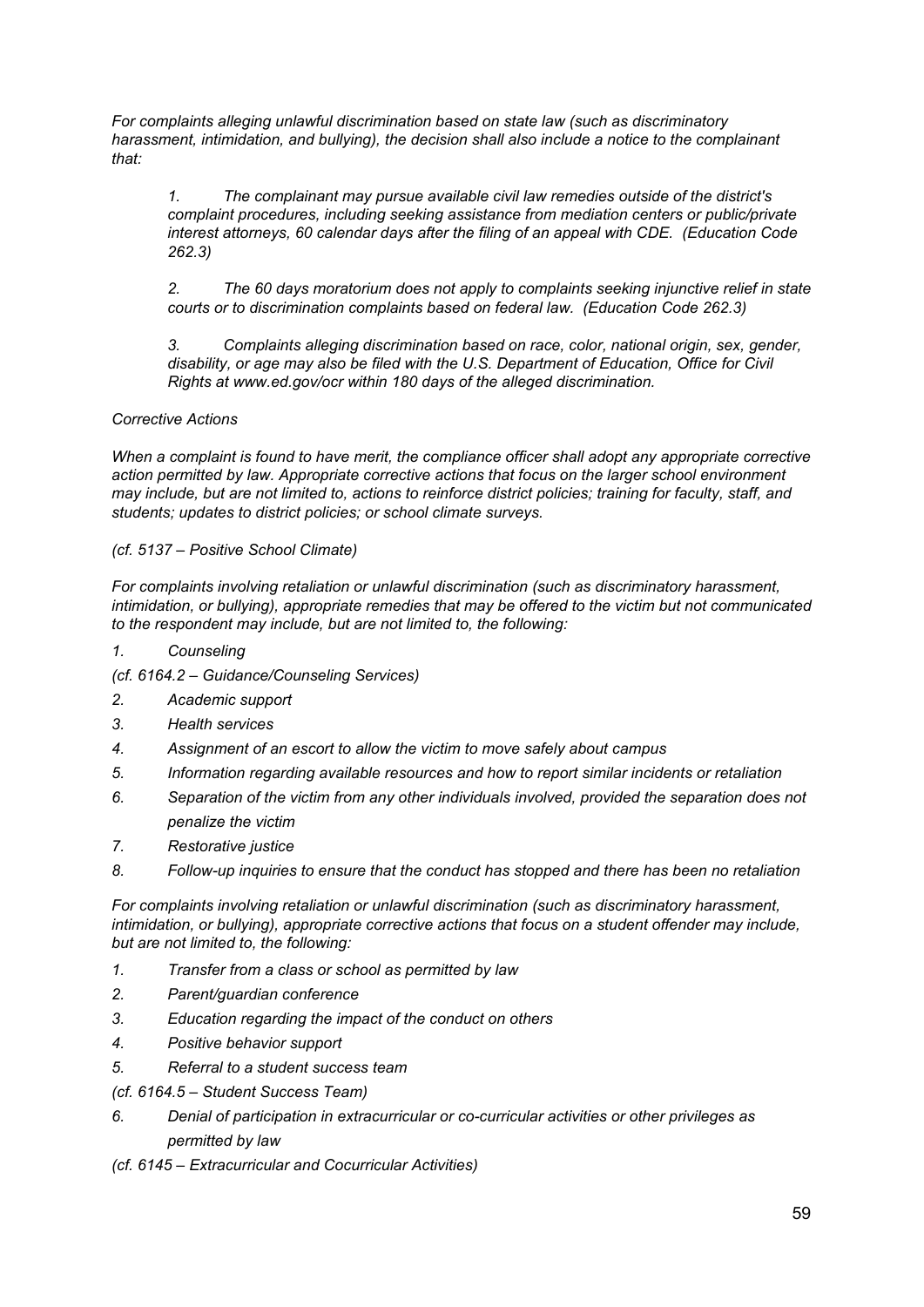- *7. Disciplinary action, such as suspension or expulsion, as permitted by law*
- *(cf. 5144 – Discipline)*
- *(cf. 5144.1 – Suspension and Expulsion/Due Process)*

*When an employee is found to have committed retaliation or unlawful discrimination (such as discriminatory harassment, intimidation, or bullying), the district shall take appropriate disciplinary action, up to and including dismissal, in accordance with applicable law and collective bargaining agreement.*

- *(cf. 4118 – Dismissal/Suspension/Disciplinary Action)*
- *(cf. 4218 – Dismissal/Suspension/Disciplinary Action)*

*The district may also consider training and other interventions for the larger school community to ensure that students, staff, and parents/guardians understand the types of behavior that constitute unlawful discrimination (such as discriminatory harassment, intimidation, or bullying), that the district does not tolerate it, and how to report and respond to it.*

*When a complaint is found to have merit, an appropriate remedy shall be provided to the complainant or other affected person.*

*However, if a complaint alleging noncompliance with the laws regarding student fees, deposits, and other charges, physical education instructional minutes for students in elementary school, or any requirement related to the LCAP is found to have merit, the district shall provide a remedy to all affected students and parents/guardians subject to procedures established by regulation of the State Board of Education. (Education Code 49013, 51223, 52075)*

*For complaints alleging noncompliance with the laws regarding student fees, the district shall attempt in good faith, by engaging in reasonable efforts, to identify and fully reimburse all affected students and parents/guardians who paid the unlawful student fees within one year prior to the filing of the complaint. (Education Code 49013; 5 CCR 4600)*

## *Appeals to the California Department of Education*

*Any complainant who is dissatisfied with the district's final written decision on a complaint regarding any specified federal or state educational program subject to UCP may file an appeal in writing with CDE within 15 calendar days of receiving the district's decision. (5 CCR 4632)*

*The complainant shall specify the basis for the appeal of the decision and how the facts of the district's decision are incorrect and/or the law has been misapplied. The appeal shall be sent to CDE* with a copy of the original locally filed complaint and a copy of the district's decision in that complaint. *(5 CCR 4632)*

*When a respondent in any complaint alleging unlawful discrimination (such as discriminatory harassment, intimidation, and bullying) is dissatisfied with the district's final written decision, the respondent, in the same manner as the complainant, may file an appeal with CDE.*

*Upon notification by CDE that the district's decision has been appealed, the Superintendent or designee shall forward the following documents to CDE: (5 CCR 4633)*

- *1. A copy of the original complaint*
- *2. A copy of the written decision*
- *3. A summary of the nature and extent of the investigation conducted by the district, if not covered by the decision*
- *4. A copy of the investigation file including, but not limited to, all notes, interviews, and documents submitted by the parties and gathered by the investigator*
- *5. A report of any action taken to resolve the complaint*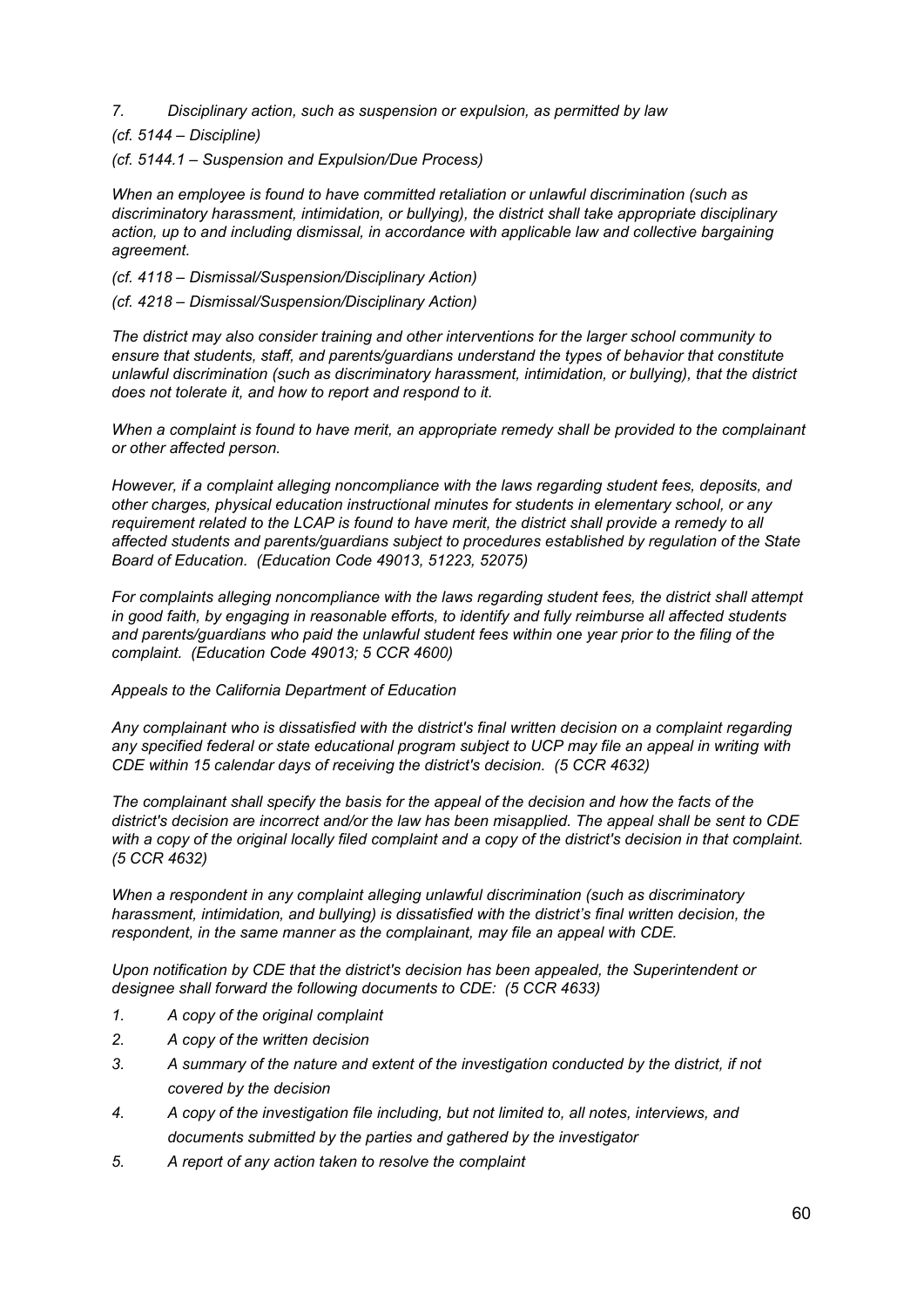- *6. A copy of the district's UCP*
- *7. Other relevant information requested by CDE*

*Williams Uniform Complaint Procedures*

*AR 1312.4*

*Community Relations*

*Types of Complaints*

*The district shall use the procedures described in this administrative regulation only to investigate and resolve the following:*

*1. Complaints regarding the insufficiency of textbooks and instructional materials, including any complaint alleging that: (Education Code 35186; 5 CCR 4681)*

*a. A student, including an English learner, does not have standards-aligned textbooks or instructional materials or state- or district-adopted textbooks or other required instructional materials to use in class.*

*b. A student does not have access to textbooks or instructional materials to use at home or after school. This does not require two sets of textbooks or instructional materials for each student.*

*c. Textbooks or instructional materials are in poor or unusable condition, have missing pages, or are unreadable due to damage.*

*d. A student was provided photocopied sheets from only a portion of a textbook or instructional materials to address a shortage of textbooks or instructional materials.*

*(cf. 6161.1 - Selection and Evaluation of Instructional Materials)*

*2. Complaints regarding teacher vacancy or misassignment, including any complaint alleging that: (Education Code 35186; 5 CCR 4682)*

*a. A semester begins and a teacher vacancy exists.*

*b. A teacher who lacks credentials or training to teach English learners is assigned to teach a class with more than 20 percent English learners in the class.*

*(cf. 4112.22 - Staff Teaching English Language Learners)*

*c. A teacher is assigned to teach a class for which the teacher lacks subject matter competency.*

*Teacher vacancy means a position to which a single designated certificated employee has not been* assigned at the beginning of the year for an entire year or, if the position is for a one-semester course, *a position to which a single designated certificated employee has not been assigned at the beginning of the semester for an entire semester. (Education Code 35186; 5 CCR 4600)*

*Beginning of the year or semester means the first day classes necessary to serve all the students enrolled are established with a single designated certificated employee assigned for the duration of the class, but not later than 20 working days after the first day students attend classes for that semester. (5 CCR 4600)*

*Misassignment means the placement of a certificated employee in a teaching or services position for which the employee does not hold a legally recognized certificate or credential or the placement of a*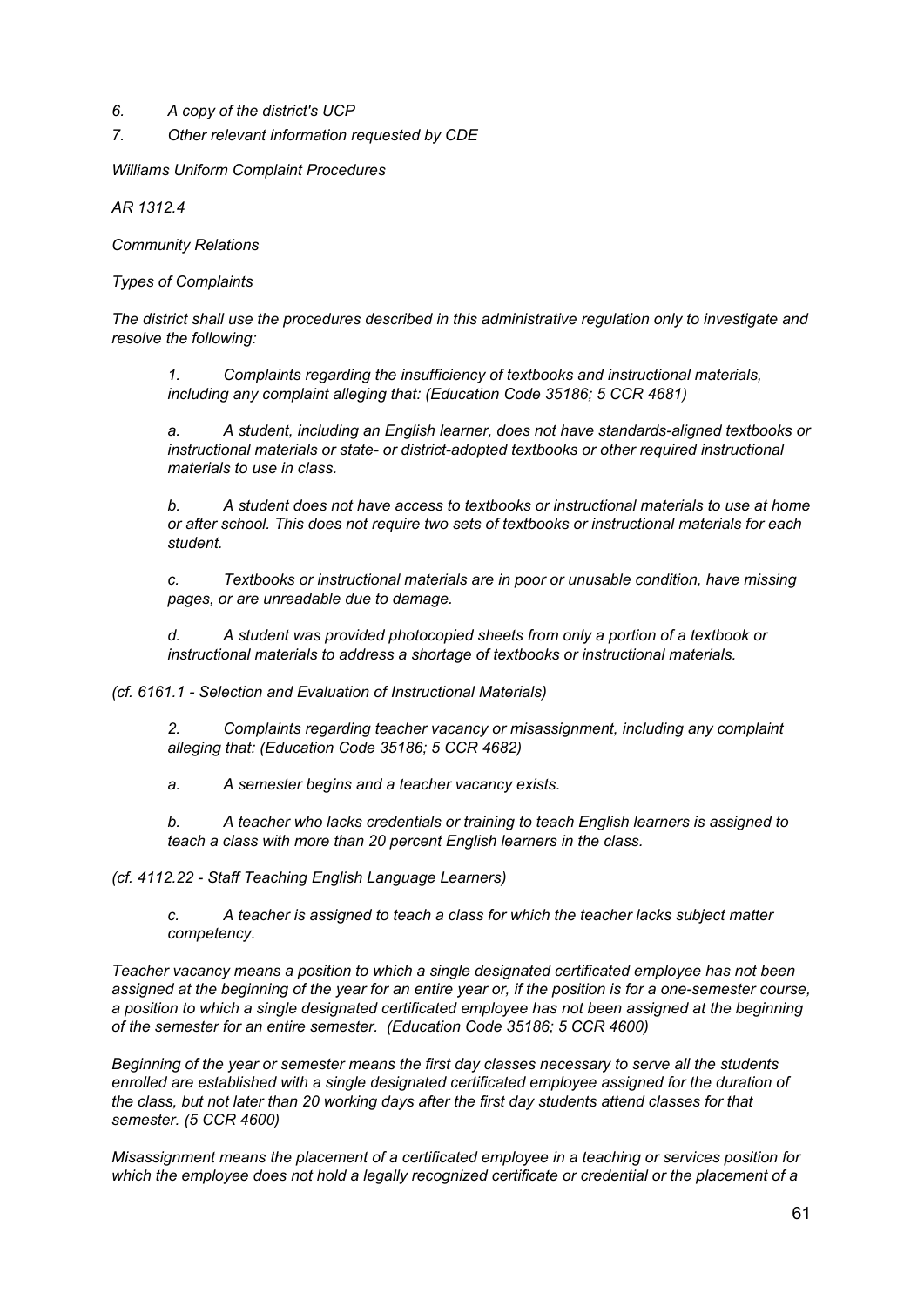*certificated employee in a teaching or services position that the employee is not otherwise authorized by statute to hold. (Education Code 35186; 5 CCR 4600)*

*(cf. 4112.2 - Certification)*

*(cf. 4113 - Assignment)*

*3. Complaints regarding the condition of school facilities, including any complaint alleging that: (Education Code 35186; 5 CCR 4683)*

*a. A condition poses an emergency or urgent threat to the health or safety of students or staff.*

Emergency or urgent threat means structures or systems that are in a condition that poses a threat to the health and safety of students or staff while at school, including, but not limited to, gas leaks; *nonfunctioning heating, ventilation, fire sprinklers, or air-conditioning systems; electrical power failure; major sewer line stoppage; major pest or vermin infestation; broken windows or exterior doors or gates that will not lock and that pose a security risk; abatement of hazardous materials previously undiscovered that pose an immediate threat to students or staff; structural damage creating a hazardous or uninhabitable condition; or any other condition deemed appropriate. (Education Code 17592.72)*

*b. A school restroom has not been cleaned, maintained, or kept open in accordance with Education Code 35292.5.*

*Clean or maintained school restroom means a school restroom has been cleaned or maintained* regularly, is fully operational, or has been stocked at all times with toilet paper, soap, or paper towels *or functional hand dryers. (Education Code 35292.5)*

*Open restroom means the school has kept all restrooms open during school hours when students are not in classes and has kept a sufficient number of restrooms open during school hours when students are in classes. This does not apply when the temporary closing of the restroom is necessary for student safety or to make repairs. (Education Code 35292.5)*

In any district school serving any of grades 6-12 in which 40 percent or more of the students in the *school or school attendance area are from low-income families, as defined in 20 USC 6314, a complaint may be filed alleging noncompliance with the requirement of Education Code 35292.6 to* stock, at all times, at least half of the restrooms in the school with feminine hygiene products and to *not charge students for the use of such products.*

*(cf. 3514 - Environmental Safety)*

*(cf. 3517 - Facilities Inspection)*

*Forms and Notices*

*The Superintendent or designee shall ensure a Williams complaint form is available at each school. However, complainants need not use the district's complaint form in order to file a complaint. (Education Code 35186; 5 CCR 4680)*

*The Superintendent/Principal or designee shall ensure that the district's complaint form specifies the location for filing a complaint and contains a space to indicate whether the complainant desires a response to the complaint. A complainant may add as much text to explain the complaint as desired. (Education Code 8235.5, 35186; 5 CCR 4680)*

*The Superintendent/Principal or designee shall post in each K-8 classroom in each school a notice containing the components specified in Education Code 35186. (Education Code 8235.5, 35186)*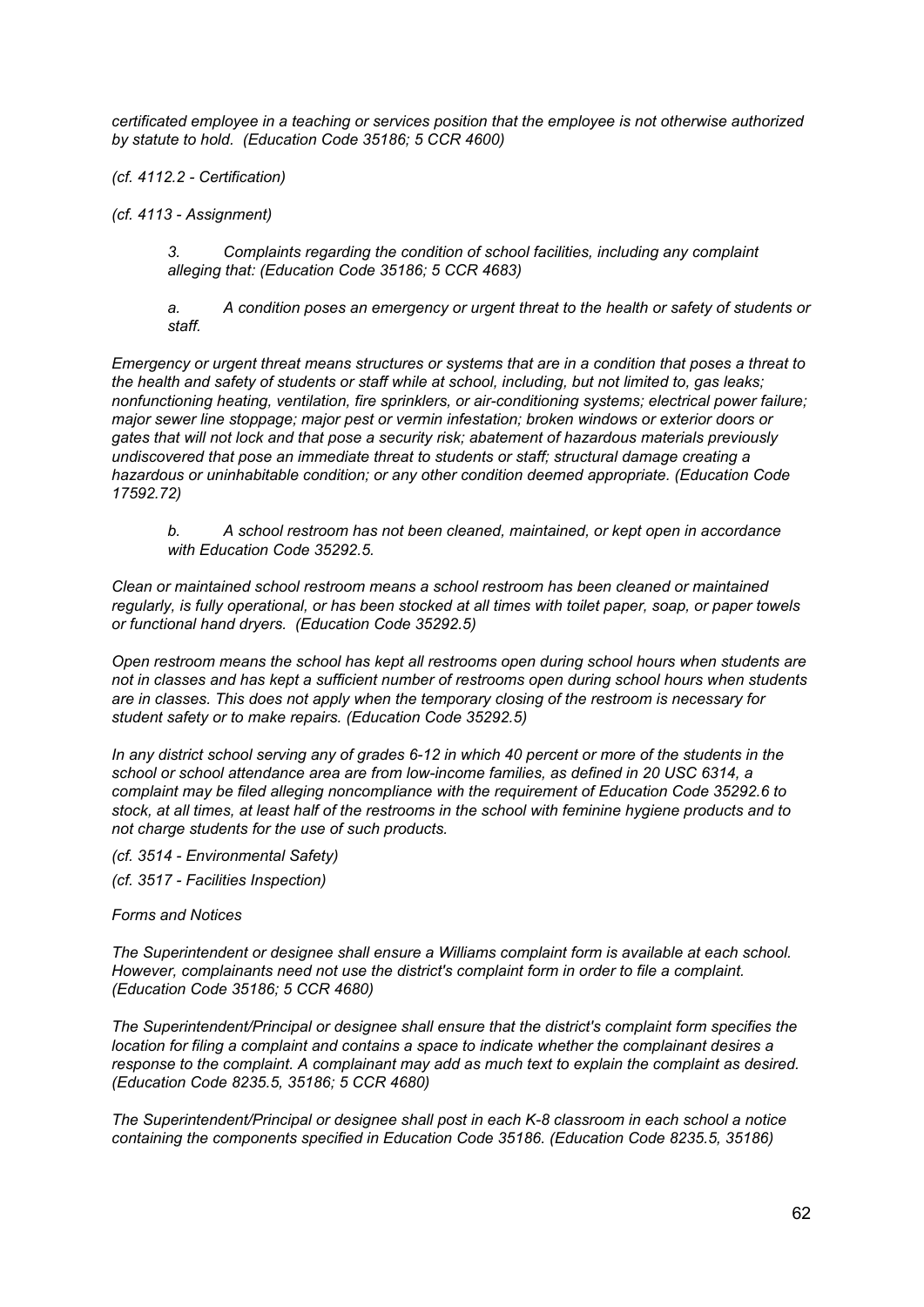## *Filing of Complaint*

*A complaint alleging any condition(s) specified in the section "Types of Complaints" above shall be filed with the Superintendent/Principal or designee. Complaints may be filed anonymously. (Education Code 8235.5, 35186; 5 CCR 4680)*

#### *Investigation and Response*

*The Superintendent/Principal or a designee shall make all reasonable efforts to investigate any problem within his/her authority. (Education Code 8235.5, 35186; 5 CCR 4685)*

*Investigation of a complaint regarding preschool health or safety issues shall begin within 10 calendar days of receipt of the complaint. (Education Code 8235.5)*

*He/she shall remedy a valid complaint within a reasonable time period not to exceed 30 working days from the date the complaint was received. (Education Code 8235.5, 35186; 5 CCR 4685)*

*If the complainant has indicated on the complaint form a desire to receive a response to the complaint, the Superintendent/Principal or a designee shall report the resolution of the complaint to the complainant within 45 working days of the initial filing of the complaint. If the Superintendent/Principal makes this report, the information shall be reported at the same time to the Superintendent or designee. (Education Code 8235.5, 35186; 5 CCR 4680, 4685)*

*When Education Code 48985 is applicable and the complainant has requested a response, the response shall be written in English and in the primary language in which the complaint was filed. (Education Code 8235.5, 35186)*

If a complainant is not satisfied with the resolution of a complaint, the complainant has the right to *describe the complaint to the Governing Board at a regularly scheduled meeting. (Education Code 8235.5, 35186; 5 CCR 4686)*

*For any complaint concerning a facilities condition that poses an emergency or urgent threat to the* health or safety of students or staff as described in item #3a or #4 in the section "Types of *Complaints" above, a complainant who is not satisfied with the resolution proffered by the*

*Superintendent/Principal or designee may file an appeal to the Superintendent of Public Instruction within 15 days of receiving the district's response. The complainant shall comply with the appeal requirements specified in 5 CCR 4632. (Education Code 8235.5, 35186; 5 CCR 4687)*

*All complaints and written responses shall be public records. (Education Code 8235.5, 35186; 5 CCR 4686)*

*(cf. 1340 - Access to District Records)*

#### *Reports*

*On a quarterly basis, the Superintendent/Principal or designee shall report, to the Board at a regularly scheduled public Board meeting and to the County Superintendent/Principal of Schools, summarized data on the nature and resolution of all complaints. The report shall include the number of complaints by general subject area with the number of resolved and unresolved complaints. (Education Code 8235.5, 35186; 5 CCR 4686)*

#### *Nondiscrimination/Harassment*

## *BP 5145.3*

*The Board of Trustees desires to provide a safe school environment that allows all students equal access and opportunities in the district's academic, extracurricular, and other educational support*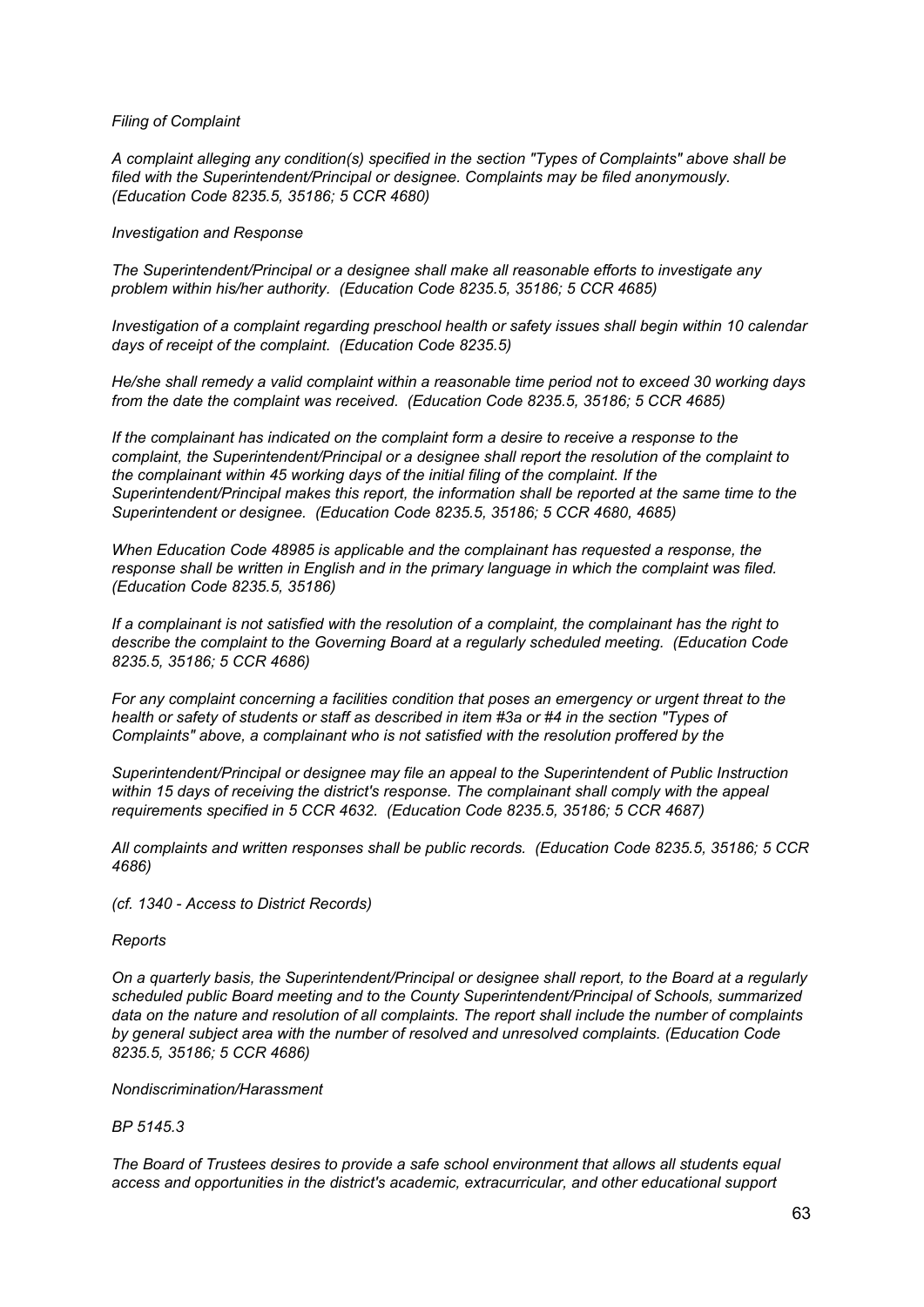*programs, services, and activities. The Board prohibits, at any district or school activity, unlawful discrimination, including discriminatory harassment, intimidation, and bullying, targeted at any student by anyone, based on the student's actual or perceived race, color, ancestry, nationality, national origin, immigration status, ethnic group identification, ethnicity, age, religion, marital status, pregnancy, parental status, physical or mental disability, sex, sexual orientation, gender, gender* identity, gender expression or association with a person or group with one or more of these actual or *perceived characteristics.*

- *(cf. 0410 - Nondiscrimination in District Programs and Activities)*
- *(cf. 5131 - Conduct)*
- *(cf. 5131.2 - Bullying)*
- *(cf. 5137 - Positive School Climate)*
- *(cf. 5145.7 – Sexual Harassment)*
- *(cf. 5145.9 - Hate-Motivated Behavior)*
- *(cf. 5146 - Married/Pregnant/Parenting Students)*
- *(cf. 6164.6 - Identification and Education Under Section 504)*

This policy shall apply to all acts related to school activity or to school attendance occurring within the *district school, and to acts which occur off campus or outside of school-related or school-sponsored activities but which may have an impact or create a hostile environment at school.*

*Unlawful discrimination, including discriminatory harassment, intimidation, or bullying, may result from physical, verbal, nonverbal, or written conduct based on any of the categories listed above. Unlawful discrimination also includes the creation of a hostile environment through prohibited conduct that is so severe, persistent, or pervasive that it affects a student's ability to participate in or benefit from an educational program or activity; creates an intimidating, threatening, hostile, or offensive educational environment; has the effect of substantially or unreasonably interfering with a student's academic performance; or otherwise adversely affects a student's educational opportunities.*

*Unlawful discrimination also includes disparate treatment of students based on one of the categories above with respect to the provision of opportunities to participate in school programs or activities or the provision or receipt of educational benefits or services.*

*The Board also prohibits any form of retaliation against any individual who reports or participates in the reporting of unlawful discrimination, files or participates in the filing of a complaint, or investigates or participates in the investigation of a complaint or report alleging unlawful discrimination. Retaliation complaints shall be investigated and resolved in the same manner as a discrimination complaint.*

*The Superintendent/Principal or designee shall facilitate students' access to the educational program by publicizing the district's nondiscrimination policy and related complaint procedures to students, parents/guardians, and employees. He/she shall provide training and information on the scope and use of the policy and complaint procedures and take other measures designed to increase the school community's understanding of the requirements of law related to discrimination. The Superintendent/Principal or designee shall regularly review the implementation of the district's nondiscrimination policies and practices and, as necessary, shall take action to remove any identified barrier to student access to or participation in the district's educational program. He/she shall report his/her findings and recommendations to the Board after each review.*

- *(cf. 1312.3 - Uniform Complaint Procedures)*
- *(cf. 1330 - Use of Facilities)*
- *(cf. 4131 - Staff Development)*
- *(cf. 4231 - Staff Development)*
- *(cf. 4331 - Staff Development)*
- *(cf. 6145 - Extracurricular and Cocurricular Activities)*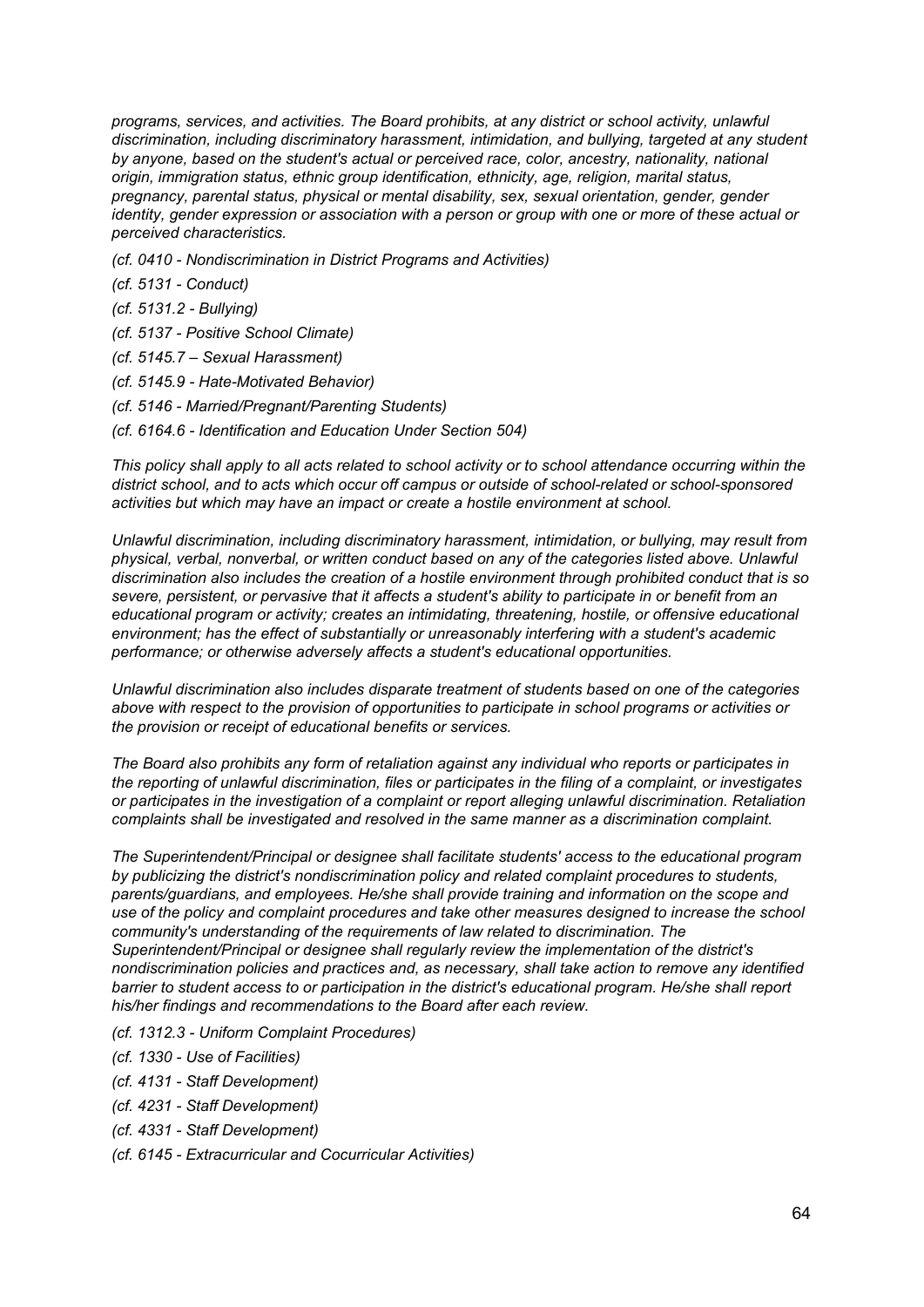*(cf. 6145.2 - Athletic Competition)*

*(cf. 6164.2 - Guidance/Counseling Services)*

*Regardless of whether a complainant complies with the writing, timeline, and/or other formal filing requirements, all complaints alleging unlawful discrimination, including discriminatory harassment, intimidation, or bullying, shall be investigated and prompt action taken to stop the discrimination, prevent recurrence, and address any continuing effect on students.*

*Students who engage in unlawful discrimination, including discriminatory harassment, intimidation, retaliation, or bullying, in violation of law, Board policy, or administrative regulation shall be subject to appropriate consequence or discipline, which may include suspension or expulsion when the behavior is severe or pervasive as defined in Education Code 48900.4. Any employee who permits or engages in prohibited discrimination, including discriminatory harassment, intimidation, retaliation, or bullying, shall be subject to disciplinary action, up to and including dismissal.*

*(cf. 4118 – Dismissal/Suspension/Disciplinary Action)*

*(cf. 4119.21/4219.21/4319.21 - Professional Standards)*

*(cf. 4218 - Dismissal/Suspension/Disciplinary Action)*

*(cf. 5144 - Discipline)*

*(cf. 5144.1 - Suspension and Expulsion/Due Process)*

*(cf. 5144.2 - Suspension and Expulsion/Due Process (Students with Disabilities))*

*(cf. 5145.2 - Freedom of Speech/Expression)*

*Record-Keeping*

*The Superintendent/Principal or designee shall maintain a record of all reported cases of unlawful discrimination, including discriminatory harassment, intimidation, or bullying, to enable the district to monitor, address, and prevent repetitive prohibited behavior in the district school.*

*(cf. 3580 - District Records)*

*Sexual Harassment*

*BP 5145.7*

*The Board of Trustees is committed to maintaining a safe school environment that is free from harassment and discrimination. The Board prohibits, at school or at school-sponsored or school-related activities, sexual harassment targeted at any student by anyone. The Board also prohibits retaliatory behavior or action against any person who reports, files a complaint or testifies about, or otherwise supports a complainant in alleging sexual harassment.*

*The district strongly encourages any student who feels that he/she is being or has been sexually harassed on school grounds or at a school-sponsored or school-related activity by another student or an adult who has experienced off-campus sexual harassment that has a continuing effect on campus to immediately contact his/her teacher, the Superintendent/Principal, or any other available school employee. Any employee who receives a report or observes an incident of sexual harassment shall notify the Superintendent/Principal or a district compliance officer. Once notified, the Superintendent/Principal or compliance officer shall take the steps to investigate and address the allegation, as specified in the accompanying administrative regulation.*

*(cf. 0410 - Nondiscrimination in District Programs and Activities)*

*(cf. 1312.1 - Complaints Concerning District Employees)*

*(cf. 5131 - Conduct)*

*(cf. 5131.2 - Bullying)*

*(cf. 5137 - Positive School Climate)*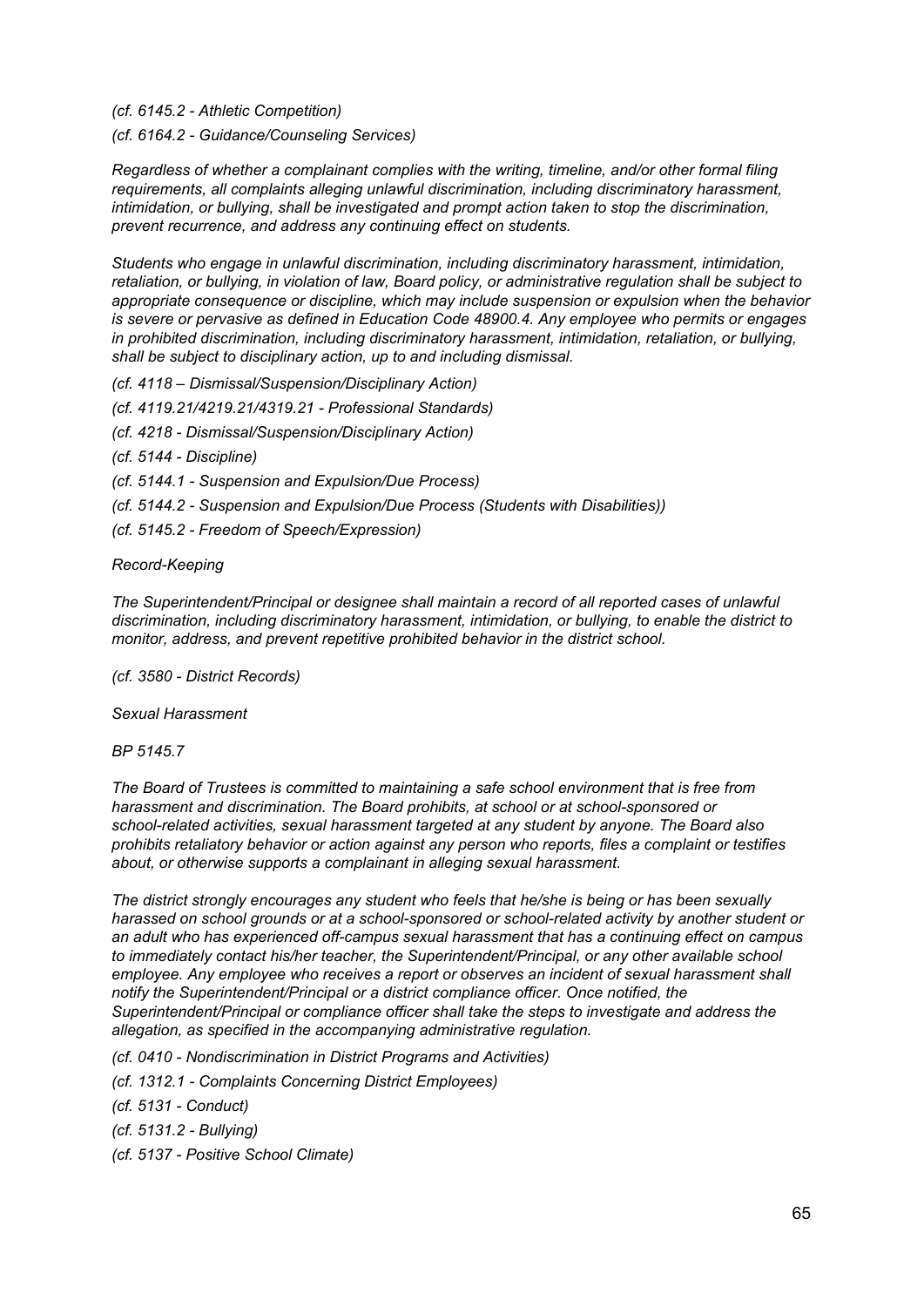*(cf. 5141.4 - Child Abuse Prevention and Reporting)*

*(cf. 5145.3 - Nondiscrimination/Harassment)*

*(cf. 6142.1 - Sexual Health and HIV/AIDS Prevention Instruction)*

*The Superintendent/Principal or designee shall take appropriate actions to reinforce the district's sexual harassment policy.*

# *Instruction/Information*

*The Superintendent/Principal or designee shall ensure that all district students receive age-appropriate information on sexual harassment. Such instruction and information shall include:*

*1. What acts and behavior constitute sexual harassment, including the fact that sexual harassment could occur between people of the same sex and could involve sexual violence*

*2. A clear message that students do not have to endure sexual harassment under any circumstance*

*3. Encouragement to report observed incidents of sexual harassment even where the alleged victim of the harassment has not complained*

*4. A clear message that student safety is the district's primary concern, and that any separate rule violation involving an alleged victim or any other person reporting a sexual harassment incident will be addressed separately and will not affect the manner in which the sexual harassment complaint will be received, investigated, or resolved*

*5. A clear message that, regardless of a complainant's noncompliance with the writing, timeline, or other formal filing requirements, every sexual harassment allegation that involves a student, whether as the complainant, respondent, or victim of the harassment, shall be investigated and prompt action shall be taken to stop any harassment, prevent recurrence, and address any continuing effect on students*

*6. Information about the district's procedure for investigating complaints and the person(s) to whom a report of sexual harassment should be made*

*7. Information about the rights of students and parents/guardians to file a civil or criminal complaint, as applicable, including the right to file a civil or criminal complaint while the district investigation of a sexual harassment complaint continues*

*8. A clear message that, when needed, the district will take interim measures to ensure a safe school environment for a student who is the complainant or victim of sexual harassment and/or other students during an investigation and that, to the extent possible, when such interim measures are taken, they shall not disadvantage the complainant or victim of the alleged harassment*

# *Complaint Process And Disciplinary Actions*

*Sexual harassment complaints by and against students shall be investigated and resolved in accordance with law and district procedures specified in AR 1312.3 - Uniform Complaint Procedures. The principal is responsible for notifying students and parents/guardians that complaints of sexual harassment can be filed under AR 1312.3 and where to obtain a copy of the procedures.*

*(cf. 1312.3 - Uniform Complaint Procedures)*

*Upon investigation of a sexual harassment complaint, any student found to have engaged in sexual harassment or sexual violence in violation of this policy shall be subject to disciplinary action. For*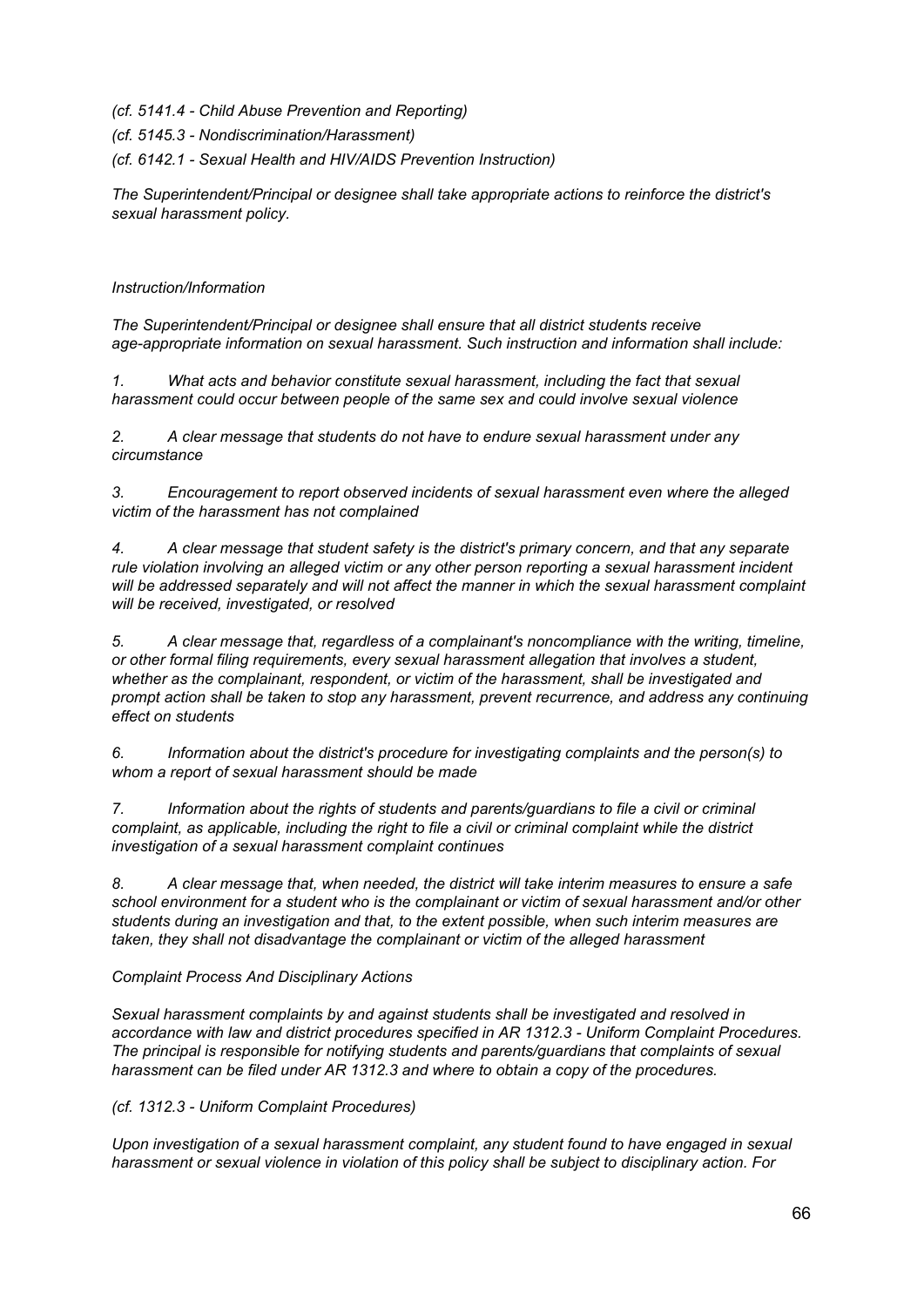*students in grades 4-12, disciplinary action may include suspension and/or expulsion, provided that, in imposing such discipline, the entire circumstances of the incident(s) shall be taken into account.*

*(cf. 5144 - Discipline)*

*(cf. 5144.1 - Suspension and Expulsion/Due Process)*

*(cf. 5144.2 - Suspension and Expulsion/Due Process (Students with Disabilities))*

*Upon investigation of a sexual harassment complaint, any employee found to have engaged in sexual harassment or sexual violence toward any student shall have his/her employment terminated in accordance with law and the applicable collective bargaining agreement.*

*(cf. 4117.7 - Employment Status Report) (cf. 4118 - Dismissal/Suspension/Disciplinary Action) (cf. 4218 - Dismissal/Suspension/Disciplinary Action) (cf. 4119.11/4219.11/4319.11 - Sexual Harassment)*

*Record-Keeping*

*The Superintendent/Principal or designee shall maintain a record of all reported cases of sexual harassment to enable the district to monitor, address, and prevent repetitive harassing behavior in the district school.*

*(cf. 3580 - District Records)*

*Discipline*

*BP 5144*

*The Board of Trustees is committed to providing a safe, supportive, and positive school environment which is conducive to student learning and to preparing students for responsible citizenship by fostering self-discipline and personal responsibility. The Board believes that high expectations for student behavior, use of effective school and classroom management strategies, provision of appropriate intervention and support, and parent involvement can minimize the need for disciplinary measures that exclude students from instruction as a means for correcting student misbehavior.*

*(cf. 5113.1 - Chronic Absence and Truancy)*

*(cf. 5131 - Conduct)*

- *(cf. 5131.1 - Bus Conduct)*
- *(cf. 5131.2 - Bullying)*

*(cf. 5137 - Positive School Climate)*

*(cf. 5138 - Conflict Resolution/Peer Mediation)*

- *(cf. 5145.9 - Hate-Motivated Behavior)*
- *(cf. 6020 - Parent Involvement)*

*The Superintendent/Principal or designee shall develop effective, age-appropriate strategies for maintaining a positive school climate and correcting student misbehavior at the school. The strategies shall focus on providing students with needed supports; communicating clear, appropriate, and consistent expectations and consequences for student conduct; and ensuring equity and continuous improvement in the implementation of district discipline policies and practices.*

*(cf. 5138 - Conflict Resolution/Peer Mediation)*

*(cf. 6164.2 - Guidance/Counseling Services)*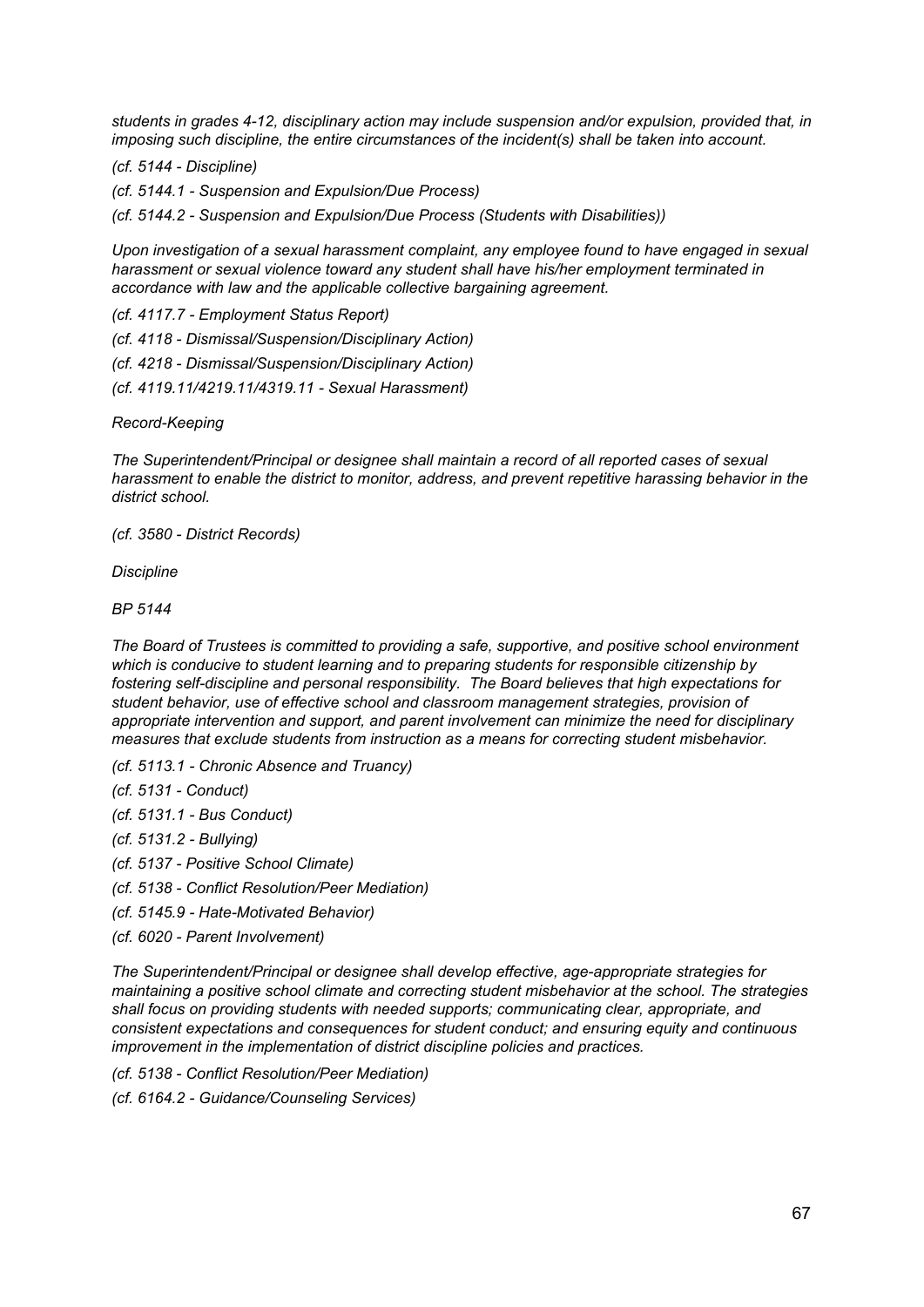*In addition, the Superintendent/Principal or designee's strategies for correcting student misconduct shall reflect the Board's preference for the use of positive interventions and alternative disciplinary measures over exclusionary discipline measures.*

*Disciplinary measures that may result in loss of instructional time or cause students to be disengaged from school, such as detention, suspension, and expulsion, shall be imposed only when required or permitted by law or when other means of correction have been documented to have failed. (Education Code 48900.5)*

*(cf. 5020 - Parent Rights and Responsibilities)*

*(cf. 5144.1 - Suspension and Expulsion/Due Process)*

*(cf. 5144.2 - Suspension and Expulsion/Due Process (Students with Disabilities))*

*(cf. 6159.4 - Behavioral Interventions for Special Education Students)*

*(cf. 6164.5 - Student Success Teams)*

*School personnel and volunteers shall not allow any disciplinary action taken against a student to result in the denial or delay of a school meal. (Education Code 49557.5)*

*(cf. 3550 - Food Service/Child Nutrition Program)*

*(cf. 3551 - Food Service Operations/Cafeteria Fund)*

*(cf. 3553 - Free and Reduced Price Meals)*

*The Superintendent/Principal or designee shall create a model discipline matrix that lists violations and the consequences for each as allowed by law.*

*At all times, the safety of students and staff and the maintenance of an orderly school environment shall be priorities in determining appropriate discipline. When misconduct occurs, staff shall attempt to identify the causes of the student's behavior and implement appropriate discipline. When choosing between different disciplinary strategies, staff shall consider the effect of each option on the student's health, well-being, and opportunity to learn.*

*Staff shall enforce disciplinary rules fairly, consistently, and in accordance with the district's nondiscrimination policies.*

*(cf. 0410 - Nondiscrimination in District Programs and Activities)*

*(cf. 5145.3 - Nondiscrimination/Harassment)*

*(cf. 5145.7 - Sexual Harassment)*

*The Superintendent/Principal or designee shall provide professional development as necessary to assist staff in developing the skills needed to effectively implement the disciplinary strategies adopted for the district school, including, but not limited to, consistent school and classroom management skills, effective accountability and positive intervention techniques, and development of strong, cooperative relationships with parents/guardians.*

*(cf. 4131 - Staff Development)*

*(cf. 4231 - Staff Development)*

*(cf. 4331 - Staff Development)*

*District goals for improving school climate, based on suspension and expulsion rates, surveys of students, staff, and parents/guardians regarding their sense of school safety, and other local measures, shall be included in the district's local control and accountability plan, as required by law.*

*(cf. 0460 - Local Control and Accountability Plan)*

*(cf. 3100 - Budget)*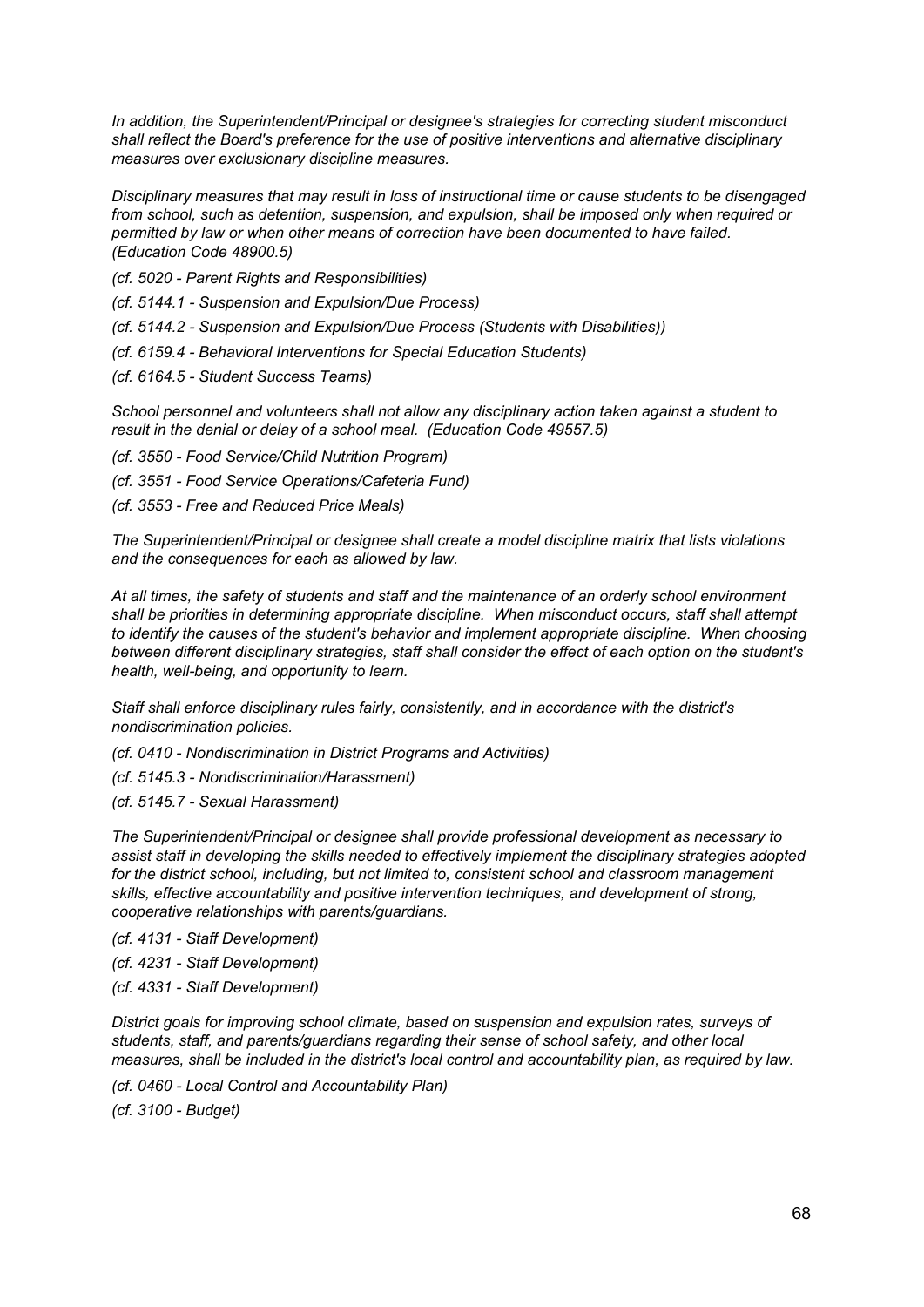*At the beginning of each school year, the Superintendent/Principal or designee shall report to the Board regarding disciplinary strategies used in the district school in the immediately preceding school year and their effect on student learning.*

*Discipline*

*AR 5144*

*Site-Level Rules*

*Site-level rules shall be consistent with district policies and administrative regulations. In developing site-level disciplinary rules, the Superintendent/Principal or designee shall solicit the participation, views, and advice of one representative selected by each of the following groups: (Education Code 35291.5)*

- *1. Parents/guardians*
- *2. Teachers*
- *3. School administrators*
- *4. School security personnel, if any*

*(cf. 3515.3 - District Police/Security Department)*

*5. For junior high students enrolled in the school*

*Annually, discipline rules shall be reviewed and, if necessary, updated to align with any changes in district discipline policies or goals for school safety and climate as specified in the district's local control and accountability plan. A copy of the rules shall be filed with the Superintendent/Principal or designee for inclusion in the comprehensive safety plan.*

*(cf. 0450 - Comprehensive Safety Plan)*

*(cf. 0460 - Local Control and Accountability Plan)*

*School rules shall be communicated to students clearly and in an age-appropriate manner.*

It shall be the duty of each employee of the school to enforce the school rules on student discipline. *(Education Code 35291)*

## *Disciplinary Strategies*

*To the extent possible, staff shall use disciplinary strategies that keep students in school and participating in the instructional program. Except when a student's presence causes a danger to himself/herself or others or he/she commits a single act of a grave nature or an offense for which suspension or expulsion is required by law, suspension or expulsion shall be used only when other means of correction have failed to bring about proper conduct. Disciplinary strategies may include, but are not limited to:*

*1. Discussion or conference between school staff and the student and his/her parents/guardians*

*(cf. 5020 - Parent Rights and Responsibilities)*

*(cf. 6020 - Parent Involvement)*

*2. Referral of the student to the school psychologist or other school support service personnel for case management and counseling*

*(cf. 5138 - Conflict Resolution/Peer Mediation)*

*(cf. 6164.2 - Guidance/Counseling Services)*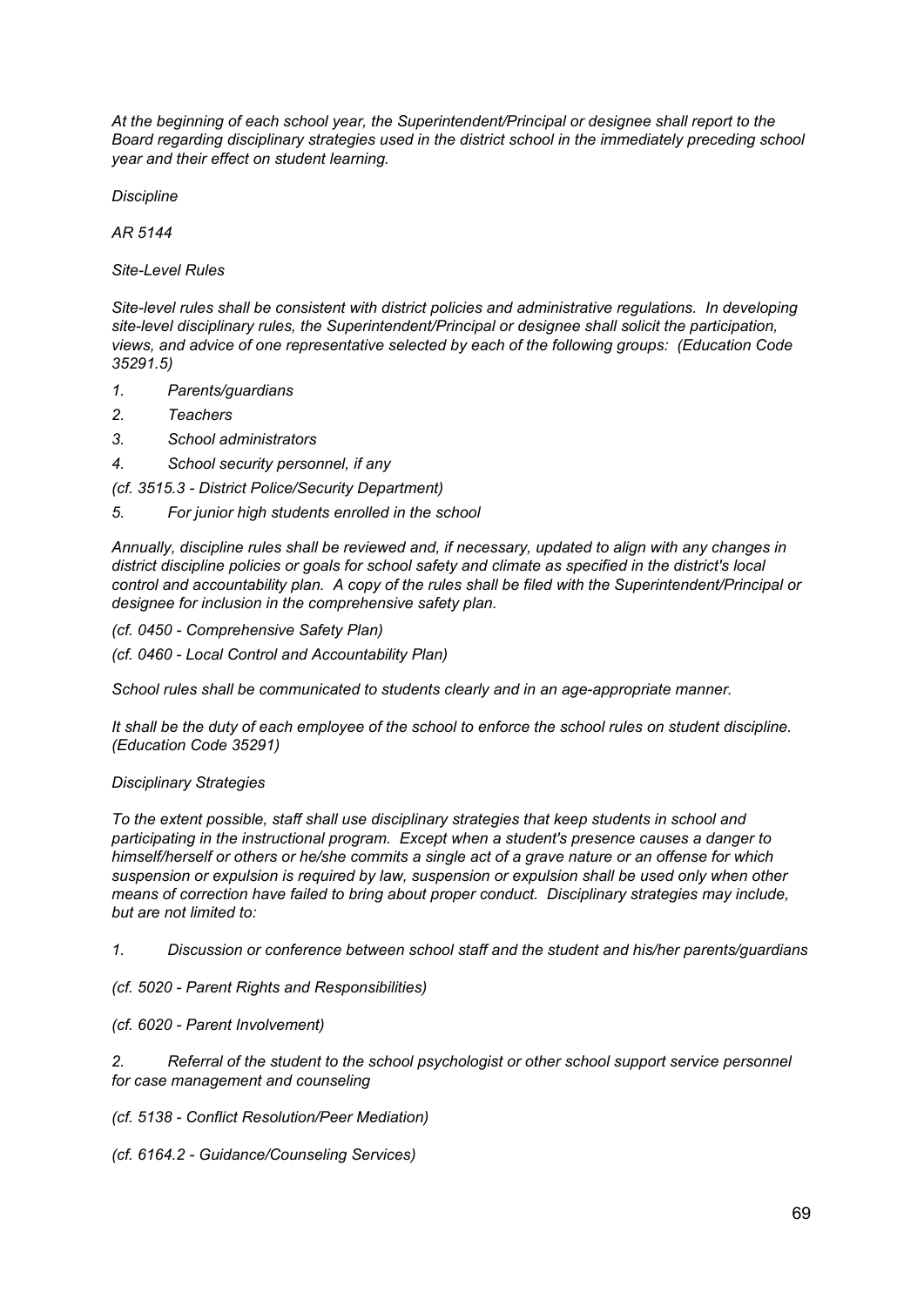*3. Convening of a study team, guidance team, resource panel, or other intervention-related team to assess the behavior and develop and implement an individual plan to address the behavior in partnership with the student and his/her parents/guardians*

*(cf. 6164.5 - Student Success Teams)*

*4. When applicable, referral for a comprehensive psychosocial or psychoeducational assessment, including for purposes of creating an individualized education program or a Section 504 plan*

*(cf. 6159 - Individualized Education Program)*

*(cf. 6164.6 - Identification and Education under Section 504)*

*5. Enrollment in a program for teaching prosocial behavior or anger management*

*6. Participation in a restorative justice program*

*7. A positive behavior support approach with tiered interventions that occur during the school day on campus*

*8. Participation in a social and emotional learning program that teaches students the ability to understand and manage emotions, develop caring and concern for others, make responsible decisions, establish positive relationships, and handle challenging situations capably*

*9. Participation in a program that is sensitive to the traumas experienced by students, focuses on students' behavioral health needs, and addresses those needs in a proactive manner*

*10. Recess restriction as provided in the section below entitled "Recess Restriction"*

*11. Lunch Detention as provided in the section below entitled "Detention"*

*12. Community service as provided in the section below entitled "Community Service"*

*13. In accordance with Board policy and administrative regulation, restriction or disqualification from participation in extracurricular activities*

*(cf. 6145 - Extracurricular/Cocurricular Activities)*

*14. Reassignment to an alternative educational environment*

*(cf. 6158 - Independent Study)*

*(cf. 6181 - Alternative Schools/Programs of Choice)*

- *(cf. 6184 - Continuation Education)*
- *(cf. 6185 - Community Day School)*

*15. Suspension and expulsion in accordance with law, Board policy, and administrative regulation*

*(cf. 5144.1 - Suspension and Expulsion/Due Process)*

*(cf. 5144.2 - Suspension and Expulsion/Due Process (Students with Disabilities))*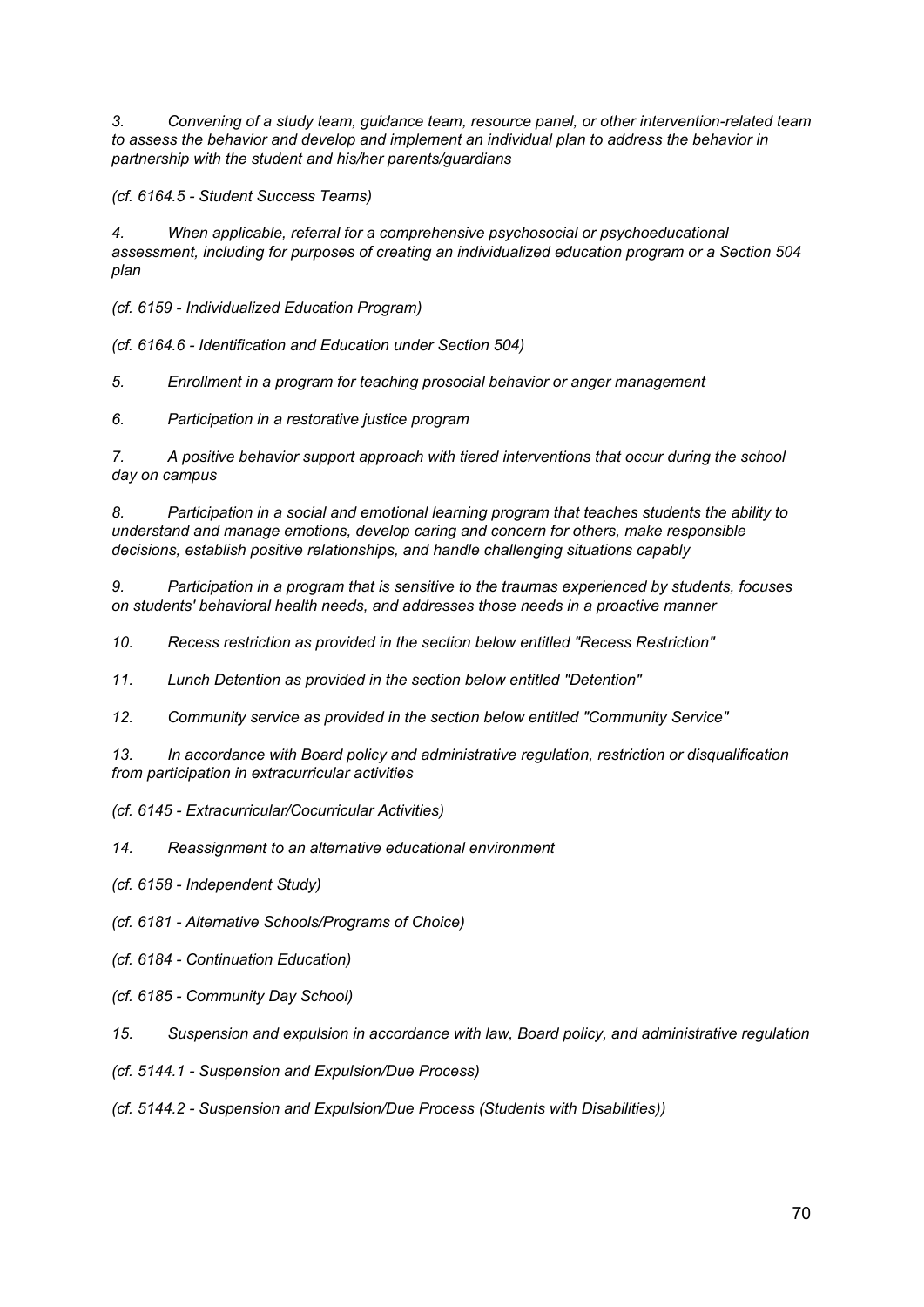*When, by law or district policy, other means of correction are required to be implemented before a student could be suspended or expelled, any other means of correction implemented shall be documented and retained in the student's records. (Education Code 48900.5)*

*(cf. 5125 - Student Records)*

*Recess Restriction*

A teacher may restrict a student's recess time only when he/she believes that this action is the most *effective way to bring about improved behavior. When recess restriction may involve the withholding of physical activity from a student, the teacher shall try other disciplinary measures before imposing the restriction. Recess restriction shall be subject to the following conditions:*

1. The student shall be given adequate time to use the restroom and get a drink or eat lunch, as *appropriate.*

*2. The student shall remain under a certificated employee's supervision during the period of restriction.*

*3. Teachers shall inform the Superintendent/Principal or designee of any recess restrictions they impose.*

*(cf. 5030 - Student Wellness)*

*(cf. 6142.7 - Physical Education and Activity)*

*Detention*

*Students may be detained for disciplinary reasons during lunch recess. (5 CCR 353)*

## *Community Service*

*As part of or instead of disciplinary action, the Board, Superintendent/Principal or designee may, at his/her discretion, require a student to perform community service during nonschool hours on school grounds or, with written permission of the student's parent/guardian, off school grounds. Such service may include, but is not limited to, community or school outdoor beautification, campus betterment, and teacher, peer, or youth assistance programs. (Education Code 48900.6)*

*This community service option is not available for a student who has been suspended, pending expulsion, pursuant to Education Code 48915. However, if the recommended expulsion is not implemented or the expulsion itself is suspended, then the student may be required to perform community service for the resulting suspension. (Education Code 48900.6)*

*Notice to Parents/Guardians and Students*

*At the beginning of the school year, the Superintendent/Principal or designee shall notify parents/guardians, in writing, about the availability of district rules related to discipline. (Education Code 35291, 48980)*

*(cf. 5145.6 - Parental Notifications)*

*The Superintendent/Principal or designee shall also provide written notice of disciplinary rules to transfer students at the time of their enrollment in the district.*

*Suspension And Expulsion/Due Process*

*BP 5144.1*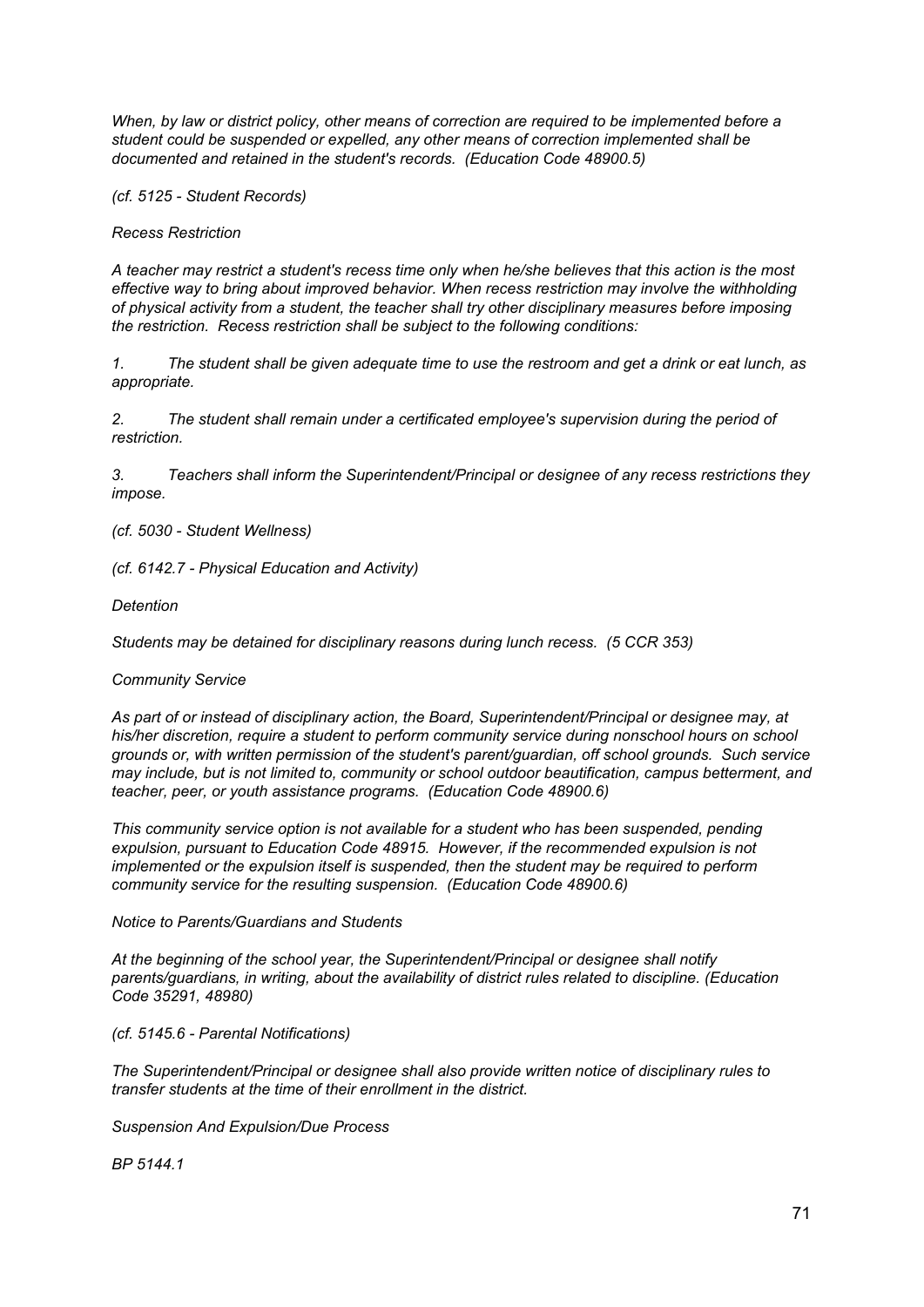*The Board of Trustees desires to provide district students access to educational opportunities in an orderly school environment that protects their safety and security, ensures their welfare and well-being, and promotes their learning and development. The Board shall develop rules and regulations setting the standards of behavior expected of district students and the disciplinary processes and procedures for addressing violations of those standards, including suspension and/or expulsion.*

*(cf. 5131 - Conduct) (cf. 5131.1 - Bus Conduct)*

*(cf. 5131.2 - Bullying)*

*The grounds for suspension and expulsion and the procedures for considering, recommending, and/or implementing suspension and expulsion shall be only those specified in law, in this policy, and in the accompanying administrative regulation.*

*Except when otherwise permitted by law, a student may be suspended or expelled only when his/her behavior is related to a school activity or school attendance occurring at the district school, regardless of when it occurs, including, but not limited to, the following: (Education Code 48900(s))*

- *1. While on school grounds*
- *2. While going to or coming from school*
- *3. During the lunch period*
- *(cf. 5112.5 - Open/Closed Campus)*
- *4. During, going to, or coming from a school-sponsored activity*

*District staff shall enforce the rules concerning suspension and expulsion of students fairly, consistently, equally, and in accordance with the district's nondiscrimination policies.*

*(cf. 0410 - Nondiscrimination in District Programs and Activities)*

*Appropriate Use of Suspension Authority*

*Except when a student's act violates Education Code 48900(a)-(e), as listed in items #1-5 under "Grounds for Suspension and Expulsion: Grades K-8" of the accompanying administrative regulation, or when his/her presence causes a danger to others, suspension shall be used only when other means of correction have failed to bring about proper conduct. (Education Code 48900.5, 48900.6)*

- *(cf. 5138 - Conflict Resolution/Peer Mediation)*
- *(cf. 5144 - Discipline)*
- *(cf. 6142.4 - Service Learning/Community Service Classes)*
- *(cf. 6164.2 - Guidance/Counseling Services)*
- *(cf. 6164.5 - Student Success Teams)*

*A student's parents/guardians shall be notified as soon as possible when there is an escalating pattern of misbehavior that could lead to on-campus or off-campus suspension.*

*No student in grades K-3 may be suspended for disruption or willful defiance, except by a teacher pursuant to Education Code 48910. (Education Code 48900)*

*Students shall not be suspended or expelled for truancy, tardiness, or absenteeism from assigned school activities.*

*(cf. 5113 - Absences and Excuses)*

*(cf. 5113.1 - Chronic Absence and Truancy)*

*On-Campus Suspension*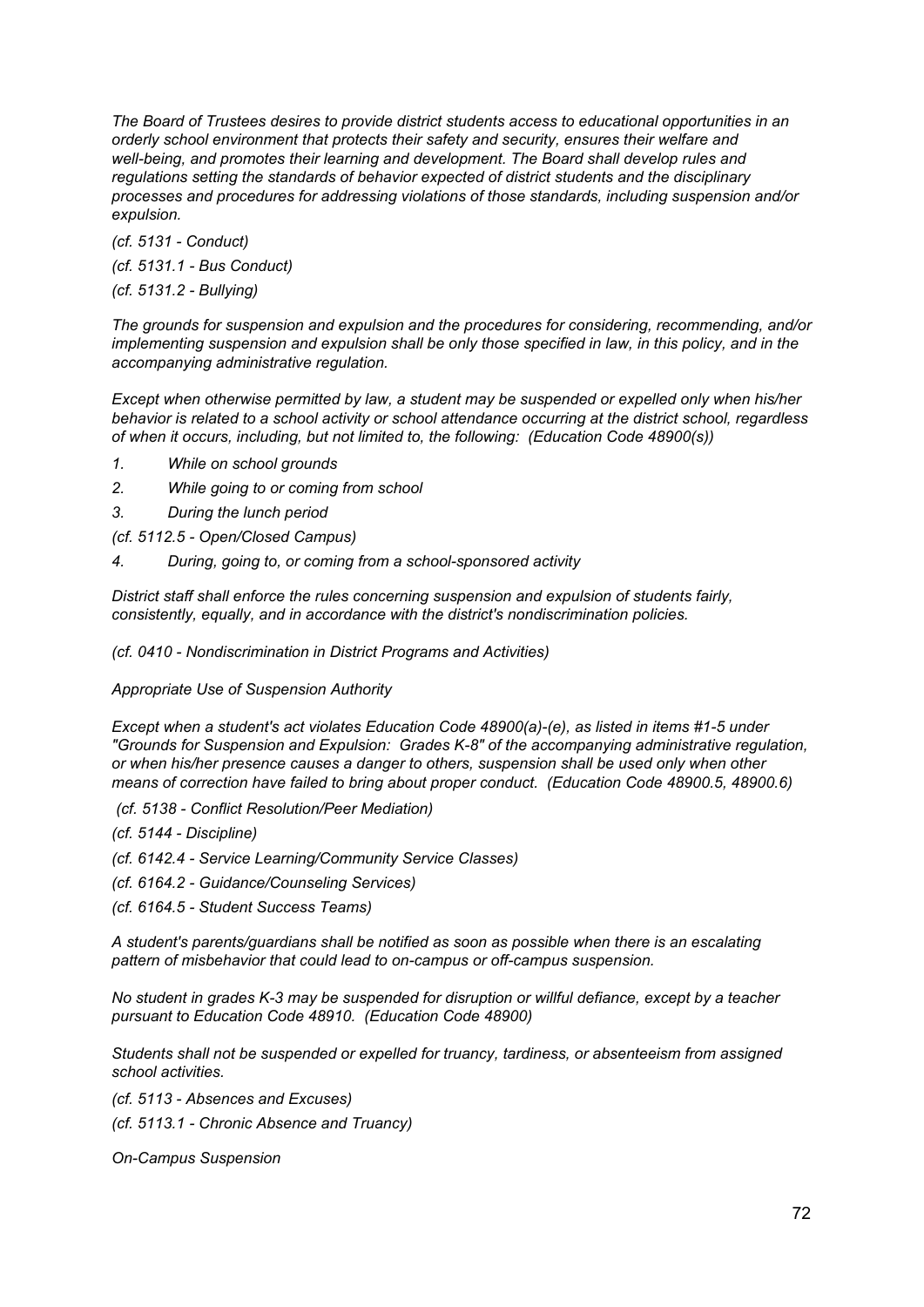*To ensure the proper supervision and ongoing learning of students who are suspended for any of the reasons enumerated in Education Code 48900 and 48900.2, but who pose no imminent danger or threat to anyone at school and for whom expulsion proceedings have not been initiated, the Superintendent/Principal or designee shall establish a supervised suspension classroom program which meets the requirements of law.*

*Except where a supervised suspension is permitted by law for a student's first offense, supervised suspension shall be imposed only when other means of correction have failed to bring about proper conduct. (Education Code 48900.5)*

# *Authority to Expel*

*A student may be expelled only by the Board. (Education Code 48918(j))*

*As required by law, the Superintendent/Principal shall recommend expulsion and the Board shall expel any student found to have committed any of the following "mandatory recommendation and mandatory expulsion" acts at school or at a school activity off school grounds: (Education Code 48915)*

*1. Possessing a firearm which is not an imitation firearm, as verified by a certificated employee, unless the student had obtained prior written permission to possess the item from a certificated school employee, with the principal or designee's concurrence*

*(cf. 5131.7 - Weapons and Dangerous Instruments)*

- *2. Selling or otherwise furnishing a firearm*
- *3. Brandishing a knife at another person*
- *4. Unlawfully selling a controlled substance listed in Health and Safety Code 11053-11058*
- *5. Committing or attempting to commit a sexual assault as defined in Penal Code 261, 266c, 286, 288, 288a, or 289, or committing a sexual battery as defined in Penal Code 243.4*
- *6. Possessing an explosive as defined in 18 USC 921*

*For all other violations listed in the accompanying administrative regulation under "Grounds for Suspension and Expulsion: Grades K-8" and "Additional Grounds for Suspension and Expulsion: Grades 4-8," the Superintendent/Principal shall have the discretion to recommend expulsion of a student. If expulsion is recommended, the Board shall order the student expelled only if it makes a finding of either or both of the following: (Education Code 48915(b) and (e))*

- *1. That other means of correction are not feasible or have repeatedly failed to bring about proper conduct*
- *2. That due to the nature of the violation, the presence of the student causes a continuing danger to the physical safety of the student or others*

*A vote to expel a student shall be taken in an open session of a Board meeting.*

*The Board may vote to suspend the enforcement of the expulsion order pursuant to the requirements of law and the accompanying administrative regulation. (Education Code 48917)*

*No student shall be expelled for disruption or willful defiance. (Education Code 48900)*

# *Due Process*

*The Board shall provide for the fair and equitable treatment of students facing suspension and/or expulsion by affording them their due process rights under the law. The Superintendent/Principal or designee shall comply with procedures for notices, hearings, and appeals as specified in law and administrative regulation. (Education Code 48911, 48915, 48915.5, 48918)*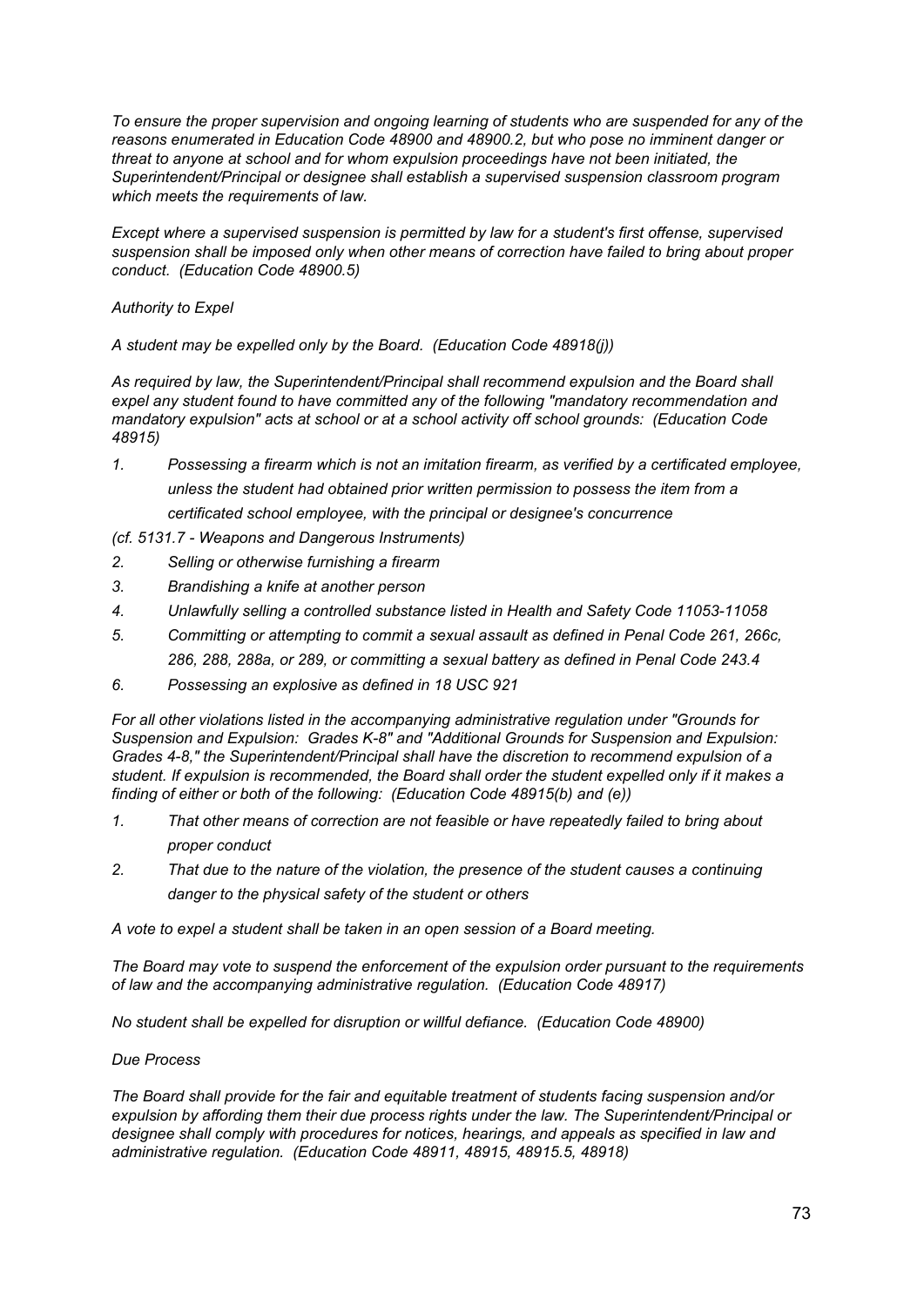*(cf. 5119 - Students Expelled from Other Districts)*

*(cf. 5144.2 - Suspension and Expulsion/Due Process (Students with Disabilities))*

### *Maintenance and Monitoring of Outcome Data*

*The Superintendent/Principal or designee shall maintain outcome data related to student suspensions and expulsions in accordance with Education Code 48900.8 and 48916.1, including, but not limited to, the number of students recommended for expulsion, the grounds for each recommended expulsion,* the actions taken by the Board, the types of referral made after each expulsion, and the disposition of *the students after the expulsion period. For any expulsion that involves the possession of a firearm,* such data shall include the name of the school and the type of firearm involved, as required pursuant *to 20 USC 7961. Suspension and expulsion data shall be reported to the Board annually and to the California Department of Education when so required.*

*In presenting the report to the Board, the Superintendent/Principal or designee shall disaggregate data on suspensions and expulsions by the school's numerically significant student subgroups, including, but not limited to, ethnic subgroups, socioeconomically disadvantaged students, English learners, students with disabilities, foster youth, and homeless students. Based on the data, the Board shall address any identified disparities in the imposition of student discipline and shall determine* whether and how the district is meeting its goals for improving school climate as specified in its local *control and accountability plan.*

*(cf. 0460 - Local Control and Accountability Plan)*

*Suspension And Expulsion/Due Process*

*AR 5144.1*

*Suspension means removal of a student from ongoing instruction for adjustment purposes. However, suspension does not mean any of the following: (Education Code 48925)*

*1. Reassignment to another education program or class at the school where the student will receive continuing instruction for the length of day prescribed by the Board of Trustees for students of the same grade level*

*2. Referral to a certificated employee designated by the Superintendent/Principal to advise students*

*3. Removal from the class, but without reassignment to another class or program, for the remainder of the class period without sending the student to the Superintendent/Principal or designee as provided in Education Code 48910*

*Expulsion means removal of a student from the immediate supervision and control or the general supervision of school personnel. (Education Code 48925)*

### *Notice of Regulations*

*At the beginning of each school year, the Superintendent/Principal of the school shall ensure that all students and parents/guardians are notified in writing of all school rules related to discipline, including suspension and expulsion. (Education Code 35291, 48900.1, 48980)*

*(cf. 5144 - Discipline)*

*(cf. 5145.6 - Parental Notifications)*

*Grounds for Suspension and Expulsion: Grades K-8*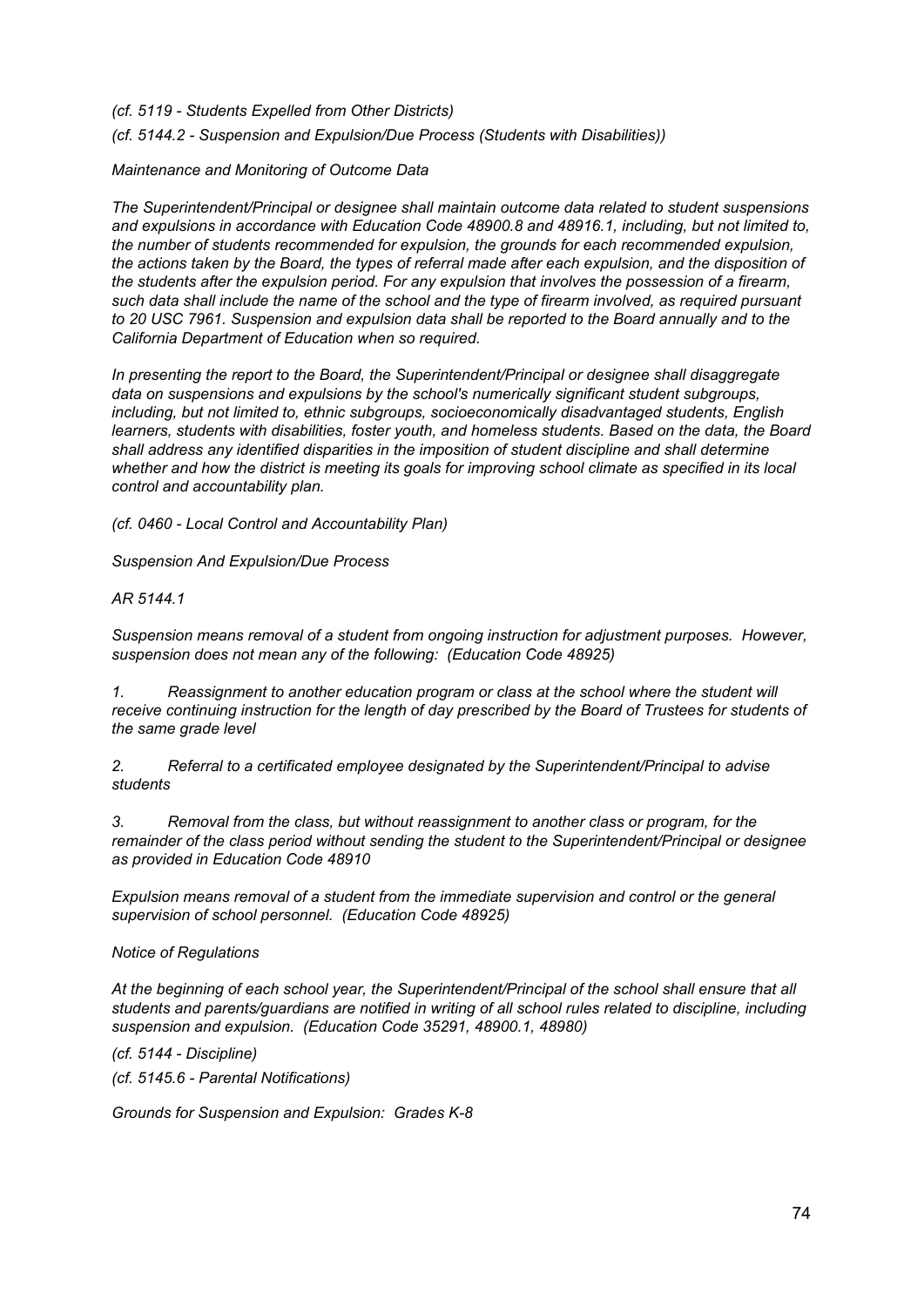*Acts for which a student, including a student with disabilities, may be suspended or expelled shall be only those specified as follows:*

*(cf. 5144.2 - Suspension and Expulsion/Due Process (Students with Disabilities))*

*1. Caused, attempted to cause, or threatened to cause physical injury to another person; willfully used force or violence upon another person, except in self-defense; or committed as an aider or* abettor, as adjudged by a juvenile court, a crime of physical violence in which the victim suffered great *or serious bodily injury (Education Code 48900(a) and (t))*

*2. Possessed, sold, or otherwise furnished any firearm, knife, explosive, or other dangerous* object, unless, in the case of possession of any object of this type, the student had obtained written *permission to possess the item from a certificated school employee, with the principal or designee's concurrence (Education Code 48900(b))*

*(cf. 5131 - Conduct)*

*(cf. 5131.7 - Weapons and Dangerous Instruments)*

*3. Unlawfully possessed, used, sold, otherwise furnished, or was under the influence of any controlled substance as defined in Health and Safety Code 11053-11058, alcoholic beverage, or intoxicant of any kind (Education Code 48900(c))*

*(cf. 3513.4 - Drug and Alcohol Free Schools)*

*(cf. 5131.6 - Alcohol and Other Drugs)*

*4. Unlawfully offered, arranged, or negotiated to sell any controlled substance as defined in Health and Safety Code 11053-11058, alcoholic beverage, or intoxicant of any kind, and then sold, delivered, or otherwise furnished to any person another liquid, substance, or material and represented same as such controlled substance, alcoholic beverage, or intoxicant (Education Code 48900(d))*

*5. Committed or attempted to commit robbery or extortion (Education Code 48900(e))*

*6. Caused or attempted to cause damage to school property or private property (Education Code 48900(f))*

*7. Stole or attempted to steal school property or private property (Education Code 48900(g))*

*8. Possessed or used tobacco or products containing tobacco or nicotine products, including, but not limited to, cigars, cigarettes, miniature cigars, clove cigarettes, smokeless tobacco, snuff, chew packets, and betel, except that this restriction shall not prohibit a student from using or possessing his/her own prescription products (Education Code 48900(h))*

*(cf. 5131.62 - Tobacco)*

*9. Committed an obscene act or engaged in habitual profanity or vulgarity (Education Code 48900(i))*

*10. Unlawfully possessed, offered, arranged, or negotiated to sell any drug paraphernalia, as defined in Health and Safety Code 11014.5 (Education Code 48900(j))*

*11. Knowingly received stolen school property or private property (Education Code 48900(l))*

*12. Possessed an imitation firearm (Education Code 48900(m))*

*Imitation firearm means a replica of a firearm that is so substantially similar in physical properties to an existing firearm as to lead a reasonable person to conclude that the replica is a firearm. (Education Code 48900(m))*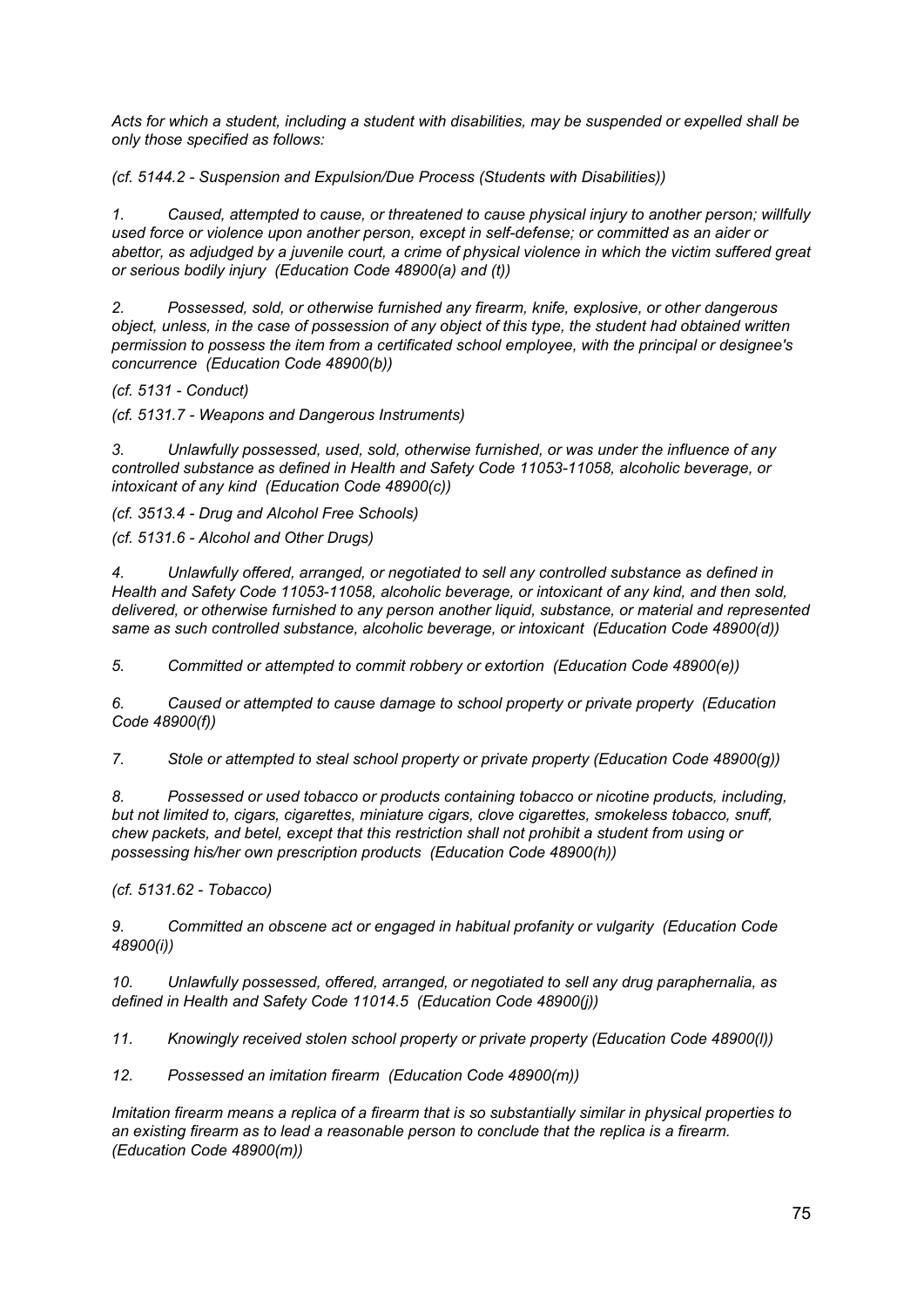*13. Committed or attempted to commit a sexual assault as defined in Penal Code 261, 266c, 286, 288, 288a, or 289, or committed a sexual battery as defined in Penal Code 243.4 (Education Code 48900(n))*

*14. Harassed, threatened, or intimidated a student who is a complaining witness or witness in a school disciplinary proceeding for the purpose of preventing that student from being a witness and/or retaliating against that student for being a witness (Education Code 48900(o))*

*15. Unlawfully offered, arranged to sell, negotiated to sell, or sold the prescription drug Soma (Education Code 48900(p))*

*16. Engaged in, or attempted to engage in, hazing (Education Code 48900(q))*

*Hazing means a method of initiation or pre-initiation into a student organization or body, whether or not the organization or body is officially recognized by an educational institution, which is likely to cause serious bodily injury or personal degradation or disgrace resulting in physical or mental harm to a former, current, or prospective student. Hazing does not include athletic events or school-sanctioned events. (Education Code 48900(q))*

*17. Engaged in an act of bullying (Education Code 48900(r))*

*Bullying means any severe or pervasive physical or verbal act or conduct, including communications* made in writing or by means of an electronic act, directed toward one or more students that has or *can reasonably be predicted to have the effect of placing a reasonable student in fear of harm to himself/herself or his/her property; cause the student to experience a substantially detrimental effect on his/her physical or mental health; or cause the student to experience substantial interferences with his/her academic performance or ability to participate in or benefit from the services, activities, or privileges provided by the school. (Education Code 48900(r))*

*Bullying shall include any act of sexual harassment, hate violence, or harassment, threat, or intimidation, as defined in Education Code 48900.2, 48900.3, or 48900.4 and below in items #1-3 of "Additional Grounds for Suspension and Expulsion: Grades 4-8," that has any of the effects described above on a reasonable student.*

Bullying also includes an act of cyber sexual bullying by a student through the dissemination of, or the *solicitation or incitement to disseminate, a photograph or other visual recording that depicts a nude, semi-nude, or sexually explicit photograph or other visual recording of an identifiable minor, when* such dissemination is to another student or to school personnel by means of an electronic act and has or can be reasonably predicted to have one or more of the effects of bullying described above. Cyber *sexual bullying does not include a depiction, portrayal, or image that has any serious literary, artistic, educational, political, or scientific value or that involves athletic events or school-sanctioned activities.*

Electronic act means the creation or transmission originated on or off the school site by means of an *electronic device, including, but not limited to, a telephone, wireless telephone, or other wireless communication device, computer, or pager, of a communication including, but not limited to: (Education Code 48900(r))*

*a. A message, text, sound, video, or image*

*b. A post on a social network Internet web site, including, but not limited to, posting to or* creating a burn page or creating a credible impersonation or false profile for the purpose of causing a *reasonable student any of the effects of bullying described above.*

*Reasonable student means a student, including, but not limited to, a student who has been identified* as a student with a disability, who exercises average care, skill, and judgment in conduct for a person *of his/her age, or for a person of his/her age with his/her disability. (Education Code 48900(r))*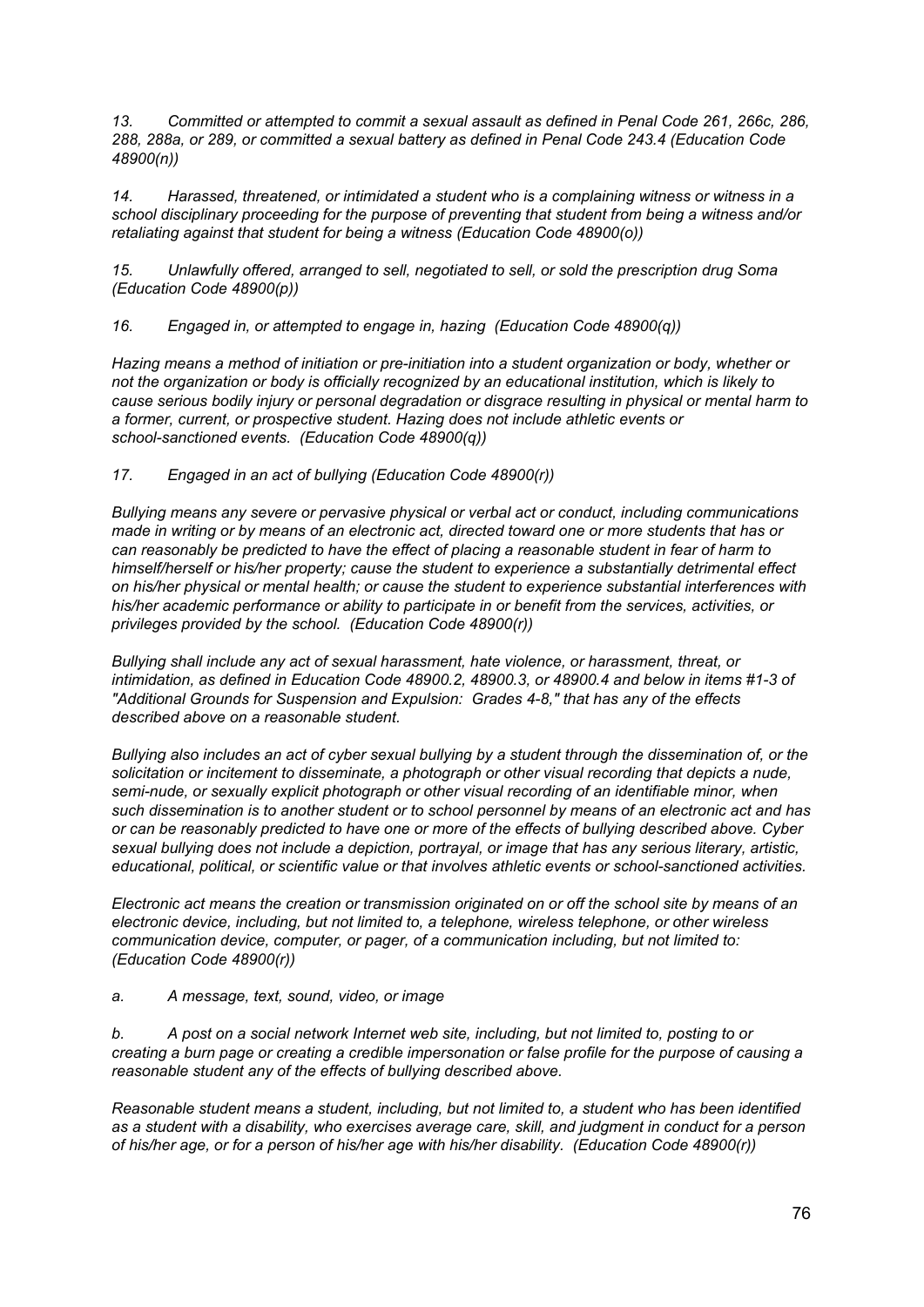*(cf. 1114 - District-Sponsored Social Media)*

*(cf. 5131.2 - Bullying)*

*(cf. 6163.4 - Student Use of Technology)*

*(cf. 6164.4 - Identification and Evaluation of Individuals for Special Education)*

*(cf. 6164.6 - Identification and Education under Section 504)*

*18. Aided or abetted the infliction or attempted infliction of physical injury on another person, as defined in Penal Code 31 (Education Code 48900(t))*

*19. Made terrorist threats against school officials and/or school property (Education Code 48900.7)*

A terrorist threat includes any written or oral statement by a person who willfully threatens to commit a crime which will result in death or great bodily injury to another person or property damage in excess of \$1,000, with the specific intent that the statement is to be taken as a threat, even if there is no *intent of actually carrying it out. (Education Code 48900.7)*

*Additional Grounds for Suspension and Expulsion: Grades 4-8*

*Any student in grades 4-8 may be suspended, but not expelled, for disrupting school activities or otherwise willfully defying the valid authority of supervisors, teachers, administrators, other school officials, or other school personnel engaged in the performance of their duties. (Education Code 48900(k))*

*(cf. 5131.4 - Student Disturbances)*

*A student in grades 4-8 shall be subject to suspension or recommendation for expulsion when it is determined that he/she:*

*1. Committed sexual harassment as defined in Education Code 212.5 (Education Code 48900.2)*

*Sexual harassment means conduct which, when considered from the perspective of a reasonable person of the same gender as the victim, is sufficiently severe or pervasive as to have a negative impact upon the victim's academic performance or to create an intimidating, hostile, or offensive educational environment. (Education Code 212.5, 48900.2)*

*(cf. 5145.7 - Sexual Harassment)*

*2. Caused, attempted to cause, threatened to cause, or participated in an act of hate violence as defined in Education Code 233 (Education Code 48900.3)*

*Hate violence means any act punishable under Penal Code 422.6, 422.7, or 422.75. Such acts include injuring or intimidating a victim, interfering with the exercise of a victim's civil rights, or damaging a victim's property because of the victim's race, ethnicity, religion, nationality, disability, gender, gender identity, gender expression, or sexual orientation; a perception of the presence of any* of those characteristics in the victim; or the victim's association with a person or group with one or *more of those actual or perceived characteristics. (Education Code 233; Penal Code 422.55)*

# *(cf. 5145.9 - Hate-Motivated Behavior)*

*3. Intentionally engaged in harassment, threats, or intimidation against district personnel or students that is sufficiently severe or pervasive to have the actual and reasonably expected effect of materially disrupting classwork, creating substantial disorder, and invading the rights of school personnel or students by creating an intimidating or hostile educational environment (Education Code 48900.4)*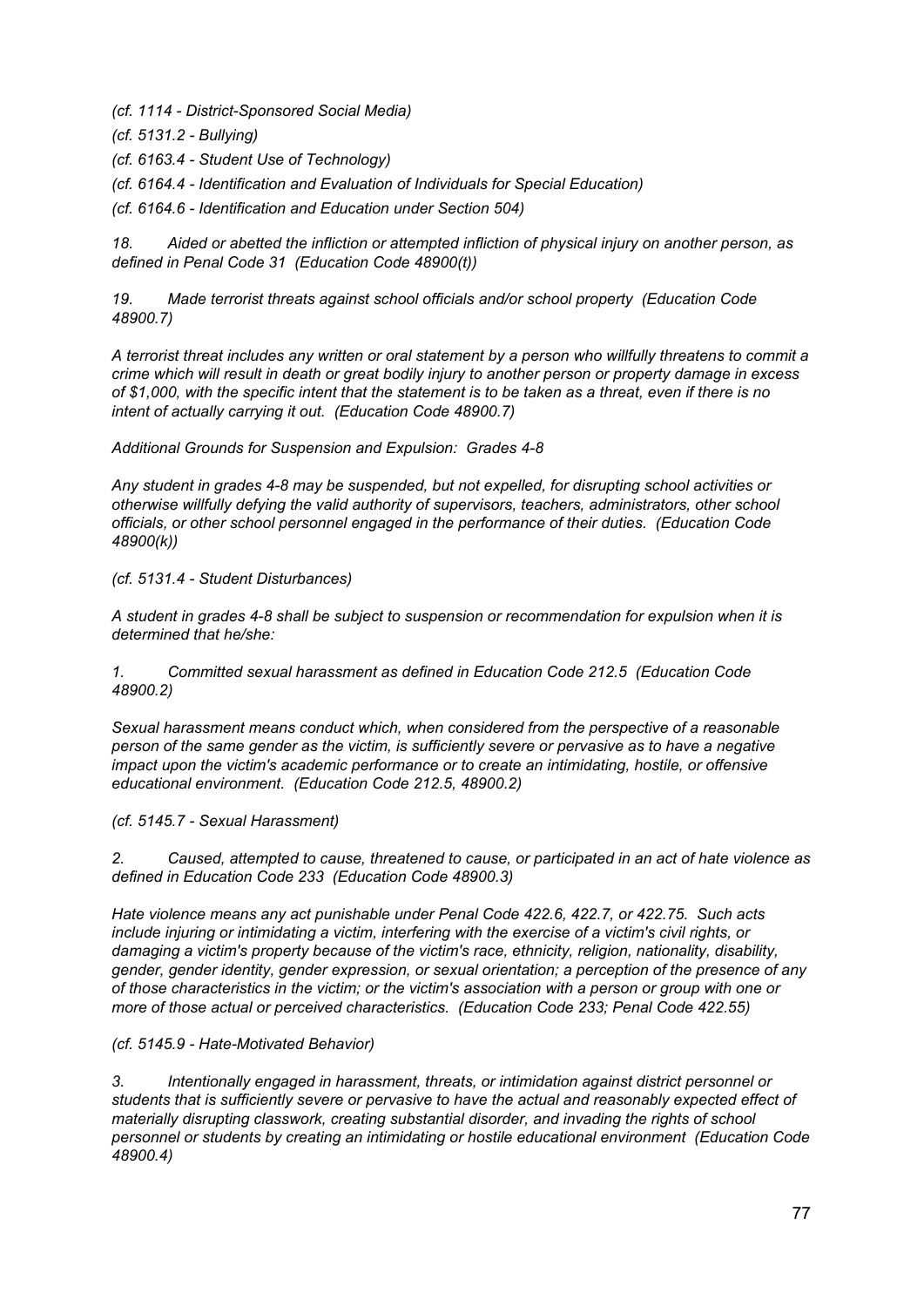#### *(cf. 5145.3 - Nondiscrimination/Harassment)*

*Suspension from Class by a Teacher*

A teacher may suspend a student, including a grade K-3 student, from class for the remainder of the *day and the following day for disruption, willful defiance, or any of the other acts specified in Education Code 48900 and listed as items #1-18 under "Grounds for Suspension and Expulsion: Grades K-8" above. (Education Code 48910)*

*When suspending a student from class, the teacher shall immediately report this action to the Superintendent/Principal or designee and send the student to the Superintendent/Principal or designee for appropriate action. If that action requires the continuing presence of the student at school, he/she shall be appropriately supervised during the class periods from which he/she has been suspended. (Education Code 48910)*

*As soon as possible after the teacher decides to suspend the student, he/she shall ask the student's parent/guardian to attend a parent-teacher conference regarding the suspension. A psychologist may attend the conference if it is practicable, and a school administrator shall attend if either the parent/guardian or teacher so requests. (Education Code 48910)*

*A student suspended from class shall not be returned to class during the period of the suspension without the approval of the teacher of the class and the Superintendent/Principal or designee. (Education Code 48910)*

*A student suspended from class shall not be placed in another regular class during the period of suspension. However, a student assigned to more than one class per day may continue to attend other regular classes except those held at the same time as the class from which he/she was suspended. (Education Code 48910)*

*The teacher of any class from which a student is suspended may require the student to complete any assignments and tests missed during the removal. (Education Code 48913)*

*Suspension by Superintendent/Principal or Designee*

*To implement disciplinary procedures at the school site, the Superintendent/Principal may, in writing, designate the designee or a certificated employee.*

*The Superintendent/Principal or designee shall immediately suspend any student found at school or* at a school activity to have committed any of the acts listed in the Board policy under "Authority to *Expel" and for which he/she is required to recommend expulsion. (Education Code 48915(c))*

*The Superintendent/Principal or designee may impose a suspension for a first offense if he/she determines that the student violated any of items #1-5 listed under "Grounds for Suspension and Expulsion: Grades K-8" above or if the student's presence causes a danger to persons. (Education Code 48900.5)*

*For all other offenses, a student may be suspended only when the Superintendent/Principal or designee has determined that other means of correction have failed to bring about proper conduct. (Education Code 48900.5)*

*When other means of correction are implemented prior to imposing suspension or supervised suspension upon a student, the Superintendent/Principal or designee shall document the other means of correction used and retain the documentation in the student's record. (Education Code 48900.5)*

*(cf. 5125 - Student Records)*

*Length of Suspension*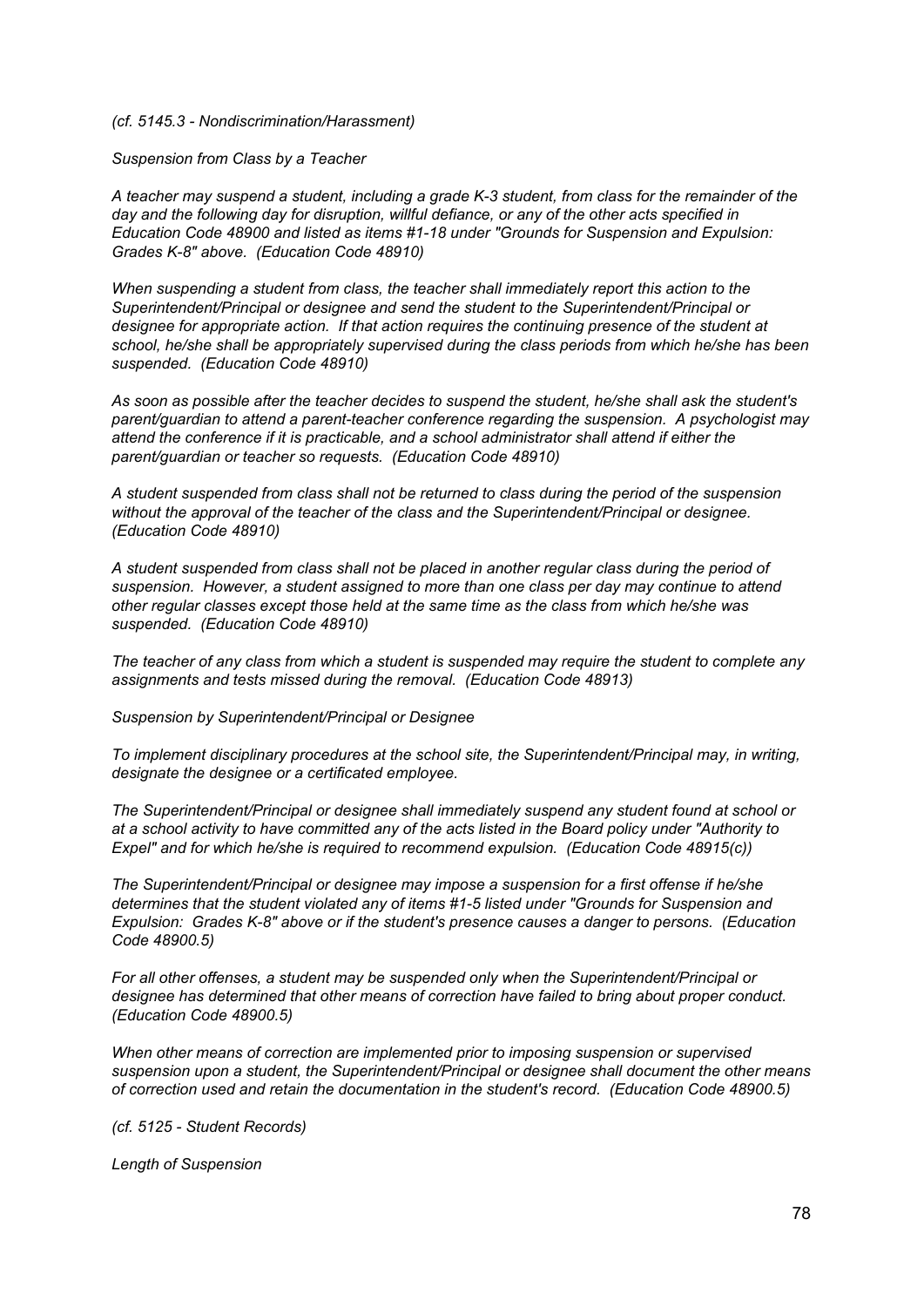*The Superintendent/Principal or designee may suspend a student from school for not more than five consecutive school days. (Education Code 48911)*

*A student may be suspended from school for not more than 20 school days in any school year. However, if a student enrolls in or is transferred to another school district, an opportunity school, or continuation school or class for the purpose of adjustment, he/she may be suspended for not more* than 30 school days in a school year. The district may count suspensions that occur while a student *is enrolled in another school district toward the maximum number of days for which the student may be suspended in any school year. (Education Code 48903, 48911, 48912)*

*(cf. 6184 - Continuation Education)*

*These restrictions on the number of days of suspension shall not apply when the suspension is extended pending an expulsion. (Education Code 48911)*

*Due Process Procedures for Suspension*

*Suspensions shall be imposed in accordance with the following procedures:*

*1. Informal Conference: Suspension shall be preceded by an informal conference conducted by the Superintendent/Principal or designee with the student and, whenever practicable, the teacher, supervisor, or school employee who referred the student to the Superintendent/Principal. At the conference, the student shall be informed of the reason for the disciplinary action, including the other means of correction that were attempted before the suspension as required pursuant to Education Code 48900.5, and the evidence against him/her, and given the opportunity to present his/her version and evidence in support of his/her defense. (Education Code 48911)*

*This conference may be omitted if the Superintendent/Principal or designee determines that an emergency situation exists involving a clear and present danger to the lives, safety, or health of students or school personnel. If a student is suspended without this conference, both the parent/guardian and student shall be notified of the student's right to return to school for the purpose of the conference and the conference shall be held within two school days, unless the student waives* his/her right to it or is physically unable to attend for any reason. In such a case, the conference shall *be held as soon as the student is physically able to return to school. (Education Code 48911)*

*2. Administrative Actions: All requests for student suspension are to be processed by the Superintendent/Principal or designee. A school employee shall report the suspension, including the name of the student and the cause for the suspension, to the Superintendent/Principal or designee. (Education Code 48911)*

*3. Notice to Parents/Guardians: At the time of the suspension, a school employee shall make a reasonable effort to contact the parent/guardian by telephone or in person. Whenever a student is suspended, the parent/guardian shall also be notified in writing of the suspension. (Education Code 48911)*

*This notice shall state the specific offense committed by the student. (Education Code 48900.8)*

*In addition, the notice may state the date and time when the student may return to school.*

*4. Parent/Guardian Conference: Whenever a student is suspended, school officials may request a meeting with the parent/guardian to discuss the cause(s) and duration of the suspension, the school policy involved, and any other pertinent matter. (Education Code 48914)*

*If school officials request to meet with the parent/guardian, the notice may state that the law requires the parent/guardian to respond to such requests without delay. However, no penalties may be imposed on the student for the failure of the parent/guardian to attend such a conference. The*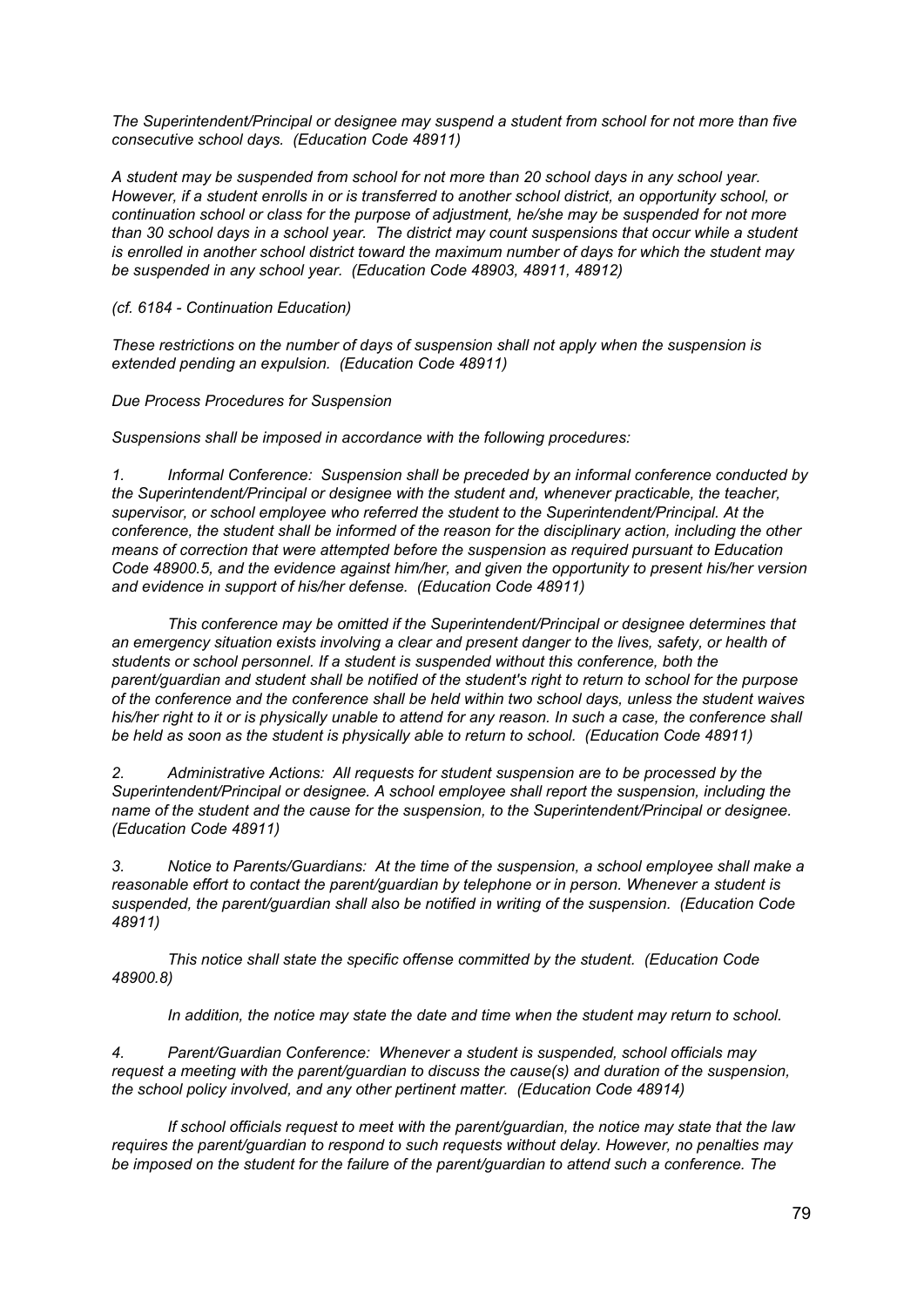*student may not be denied reinstatement solely because the parent/guardian failed to attend the conference. (Education Code 48911)*

*5. Extension of Suspension: If the Board is considering the expulsion of a suspended student from the school, the Superintendent/Principal or designee may, in writing, extend the suspension until such time as the Board has made a decision, provided the following requirements are followed: (Education Code 48911)*

*a. The extension of the original period of suspension is preceded by notice of such extension with an offer to hold a conference concerning the extension, giving the student an opportunity to be heard. This conference may be held in conjunction with a meeting requested by the student or parent/guardian to challenge the original suspension.*

*b. The Superintendent/Principal or designee determines, following a meeting in which the student and the student's parent/guardian were invited to participate, that the student's presence at the school would endanger persons or property or threaten to disrupt the instructional process. (Education Code 48911)*

*c. If the student involved is a foster youth, the Superintendent/Principal or designee shall notify* the district liaison for foster youth of the need to invite the student's attorney and a representative of *the appropriate county child welfare agency to attend the meeting. (Education Code 48853.5, 48911, 48918.1)*

*(cf. 6173.1 - Education for Foster Youth)*

*d. If the student involved is a homeless child or youth, the Superintendent/Principal or designee shall notify the district liaison for homeless students. (Education Code 48918.1)*

*(cf. 6173 - Education for Homeless Children)*

*In lieu of or in addition to suspending a student, the Superintendent/Principal or designee may provide services or require the student to participate in an alternative disciplinary program designed to correct his/her behavior and keep him/her in school.*

# *Suspension by the Board*

*The Board may suspend a student for any of the acts listed under "Grounds for Suspension and Expulsion: Grades K-8" and "Additional Grounds for Suspension and Expulsion: Grades 4-8" above and within the limits specified under "Suspension by Superintendent/Principal or Designee" above. (Education Code 48912)*

The Board may suspend a student enrolled in a class for a period not longer than the remainder of the *semester. The suspension shall meet the requirements of Education Code 48915. (Education Code 48912.5)*

*When the Board is considering a suspension, disciplinary action, or any other action (except expulsion) against any student, it shall hold a closed session if a public hearing would lead to disclosure of information that would violate a student's right to privacy under Education Code 49073-49079. (Education Code 35146, 48912)*

*(cf. 9321 - Closed Session Purposes and Agendas)*

*The Board shall provide the student and his/her parent/guardian with written notice of the closed session by registered or certified mail or personal service. Upon receiving this notice, the student or*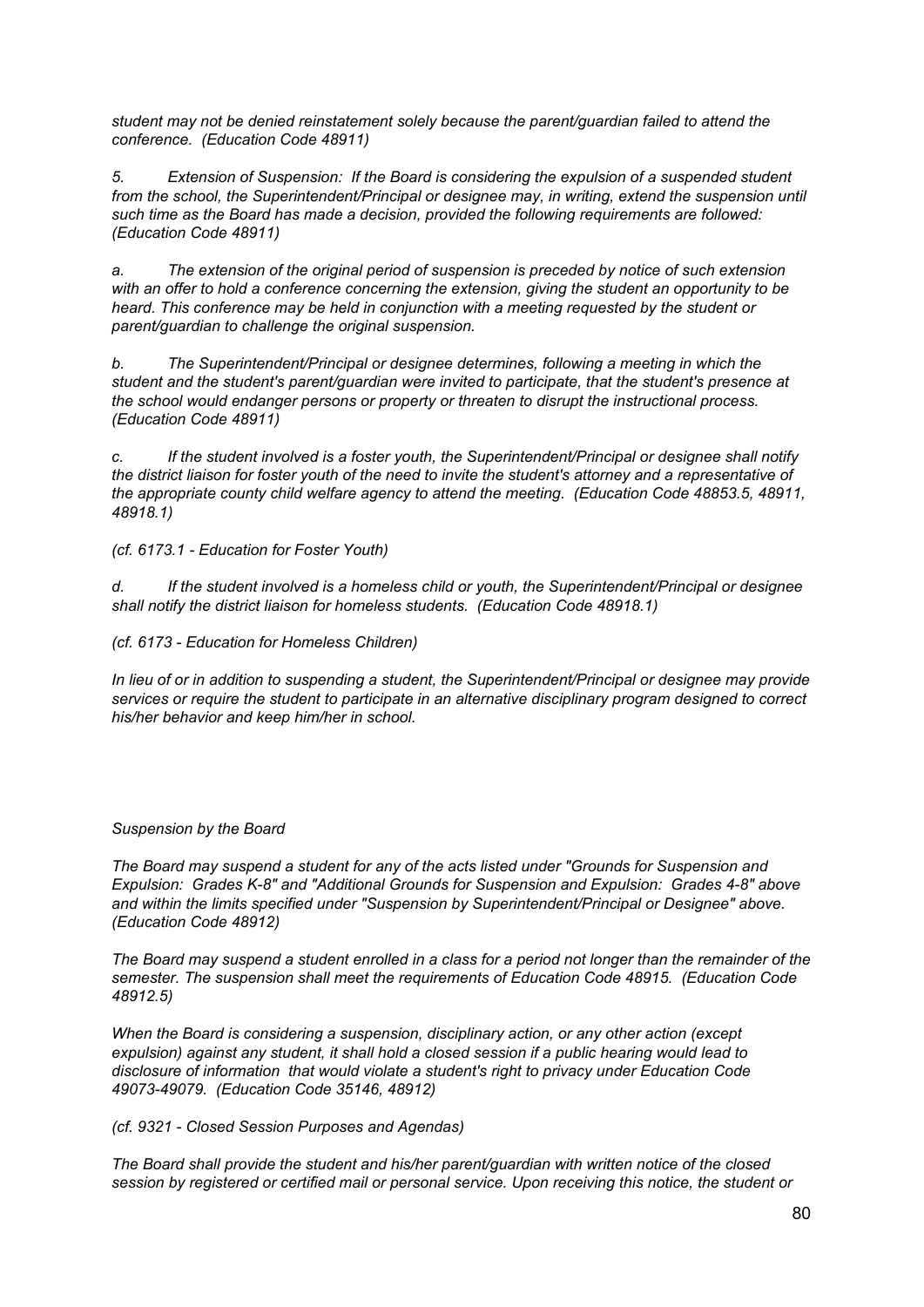*parent/guardian may request a public meeting, and this request shall be granted if made in writing within 48 hours after receipt of the Board's notice. However, any discussion that conflicts with any other student's right to privacy still shall be held in closed session. (Education Code 35146, 48912)*

# *On-Campus Suspension*

*A student for whom an expulsion action has not been initiated and who poses no imminent danger or threat to the school, students, or staff may be assigned to on-campus suspension in a separate classroom or building for the entire period of suspension. The following conditions shall apply: (Education Code 48911.1)*

*1. The on-campus suspension classroom shall be staffed in accordance with law.*

*2. The student shall have access to appropriate counseling services.*

*3. The on-campus suspension classroom shall promote completion of schoolwork and tests missed by the student during the suspension.*

*4. The student shall be responsible for contacting his/her teacher(s) to receive assignments to be completed in the supervised suspension classroom. The teacher(s) shall provide all assignments and tests that the student will miss while suspended. If no such work is assigned, the person supervising the suspension classroom shall assign schoolwork.*

*At the time a student is assigned to an on-campus suspension classroom, the Superintendent/Principal or designee shall notify the student's parent/guardian in person or by telephone. When the assignment is for longer than one class period, this notification may be made in writing. (Education Code 48911.1)*

# *Superintendent/Principal's Authority to Recommend Expulsion*

*Unless the Superintendent/Principal determines that expulsion should not be recommended under the circumstances or that an alternative means of correction would address the conduct, he/she shall recommend a student's expulsion for any of the following acts: (Education Code 48915)*

- *1. Causing serious physical injury to another person, except in self-defense*
- *2. Possession of any knife or other dangerous object of no reasonable use to the student*

*3. Unlawful possession of any controlled substance as listed in Health and Safety Code 11053-11058, except for (a) the first offense for the possession of not more than one ounce of marijuana, other than concentrated cannabis, or (b) the student's possession of over-the-counter medication for his/her use or other medication prescribed for him/her by a physician*

- *4. Robbery or extortion*
- *5. Assault or battery, as defined in Penal Code 240 and 242, upon any school employee*

*In determining whether or not to recommend the expulsion of a student, the Superintendent/Principal* or designee shall act as quickly as possible to ensure that the student does not lose instructional time. *(Education Code 48915)*

# *Student's Right to Expulsion Hearing*

*Any student recommended for expulsion shall be entitled to a hearing to determine whether he/she should be expelled. The hearing shall be held within 30 school days after the Superintendent/Principal or designee determines that the student has committed the act(s) that form the basis for the expulsion recommendation. (Education Code 48918(a))*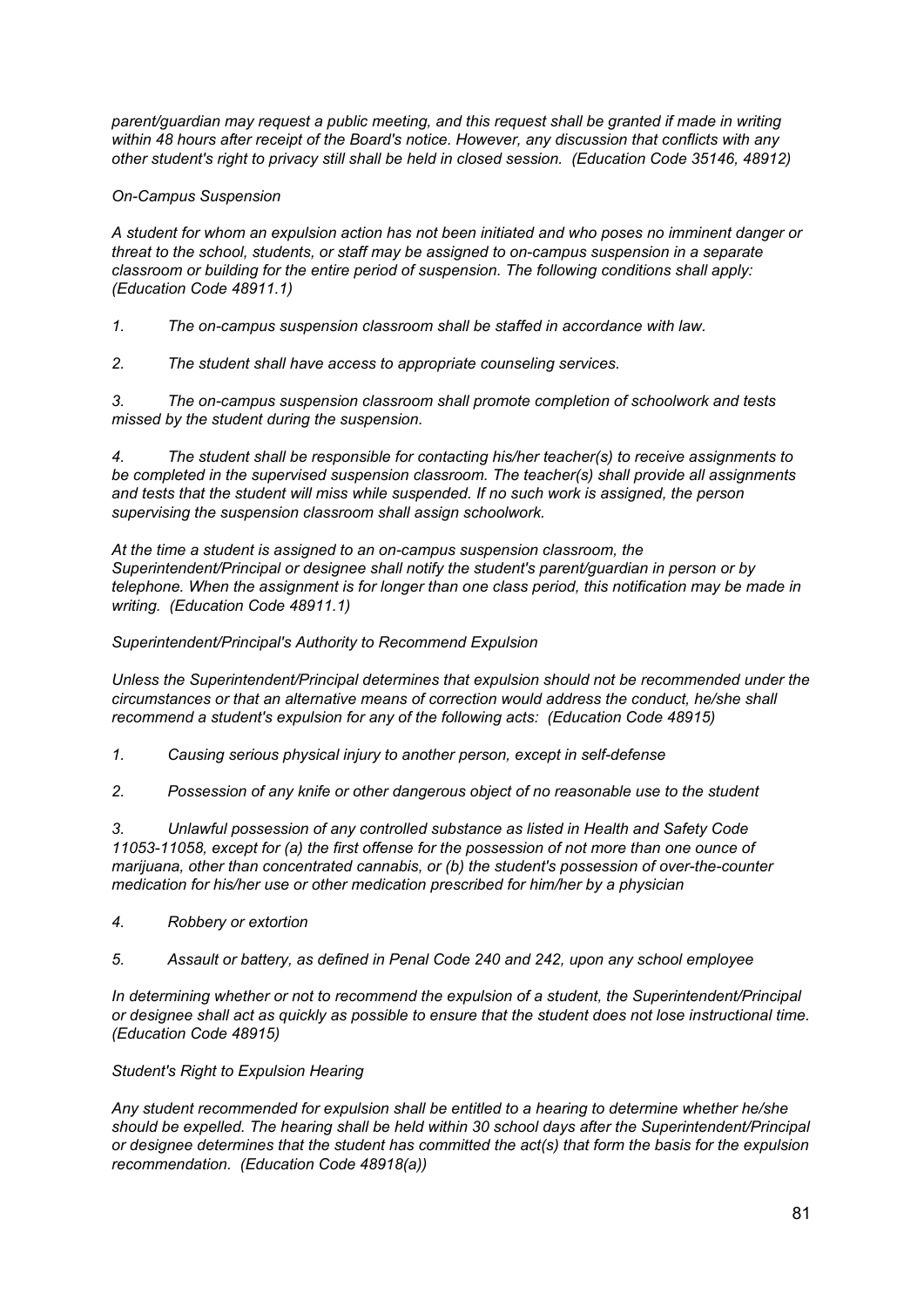The student is entitled to at least one postponement of an expulsion hearing for a period of not more *than 30 calendar days. The request for postponement shall be in writing. Any subsequent postponement may be granted at the Board's discretion. (Education Code 48918(a))*

*If the Board finds it impractical during the regular school year to comply with these time requirements for conducting an expulsion hearing, the Superintendent/Principal or designee may, for good cause, extend the time period by an additional five school days. Reasons for the extension shall be included as a part of the record when the expulsion hearing is held. (Education Code 48918(a))*

If the Board finds it impractical to comply with the time requirements of the expulsion hearing due to a *summer recess of Board meetings of more than two weeks, the days during the recess shall not be counted as school days. The days not counted during the recess may not exceed 20 school days, as defined in Education Code 48925. Unless the student requests in writing that the expulsion hearing be* postponed, the hearing shall be held not later than 20 calendar days prior to the first day of the next *school year. (Education Code 48918(a))*

*Once the hearing starts, all matters shall be pursued with reasonable diligence and concluded without unnecessary delay. (Education Code 48918(a))*

### *Stipulated Expulsion*

*After a determination that a student has committed an expellable offense, the Superintendent/ Principal, or designee shall offer the student and his/her parent/guardian the option to waive a hearing and stipulate to the expulsion or to a suspension of the expulsion under certain conditions. The offer shall be made only after the student or his/her parent/guardian has been given written notice of the expulsion hearing pursuant to Education Code 48918.*

*The stipulation agreement shall be in writing and shall be signed by the student and his/her parent/guardian. The stipulation agreement shall include notice of all the rights that the student is* waiving, including the waiving of his/her right to have a full hearing, to appeal the expulsion to the *County Board of Education, and to consult legal counsel.*

*A stipulated expulsion agreed to by the student and his/her parent/guardian shall be effective upon approval by the Board.*

### *Rights of Complaining Witness*

*An expulsion hearing involving allegations of sexual assault or sexual battery may be postponed for one school day in order to accommodate the special physical, mental, or emotional needs of a student who is the complaining witness. (Education Code 48918.5)*

*Whenever the Superintendent/Principal or designee recommends an expulsion hearing that addresses allegations of sexual assault or sexual battery, he/she shall give the complaining witness a copy of the district's suspension and expulsion policy and regulation and shall advise the witness of his/her right to: (Education Code 48918.5)*

*1. Receive five days' notice of his/her scheduled testimony at the hearing*

*2. Have up to two adult support persons of his/her choosing present at the hearing at the time he/she testifies*

*3. Have a closed hearing during the time he/she testifies*

*Whenever any allegation of sexual assault or sexual battery is made, the Superintendent/Principal or designee shall immediately advise complaining witnesses and accused students to refrain from*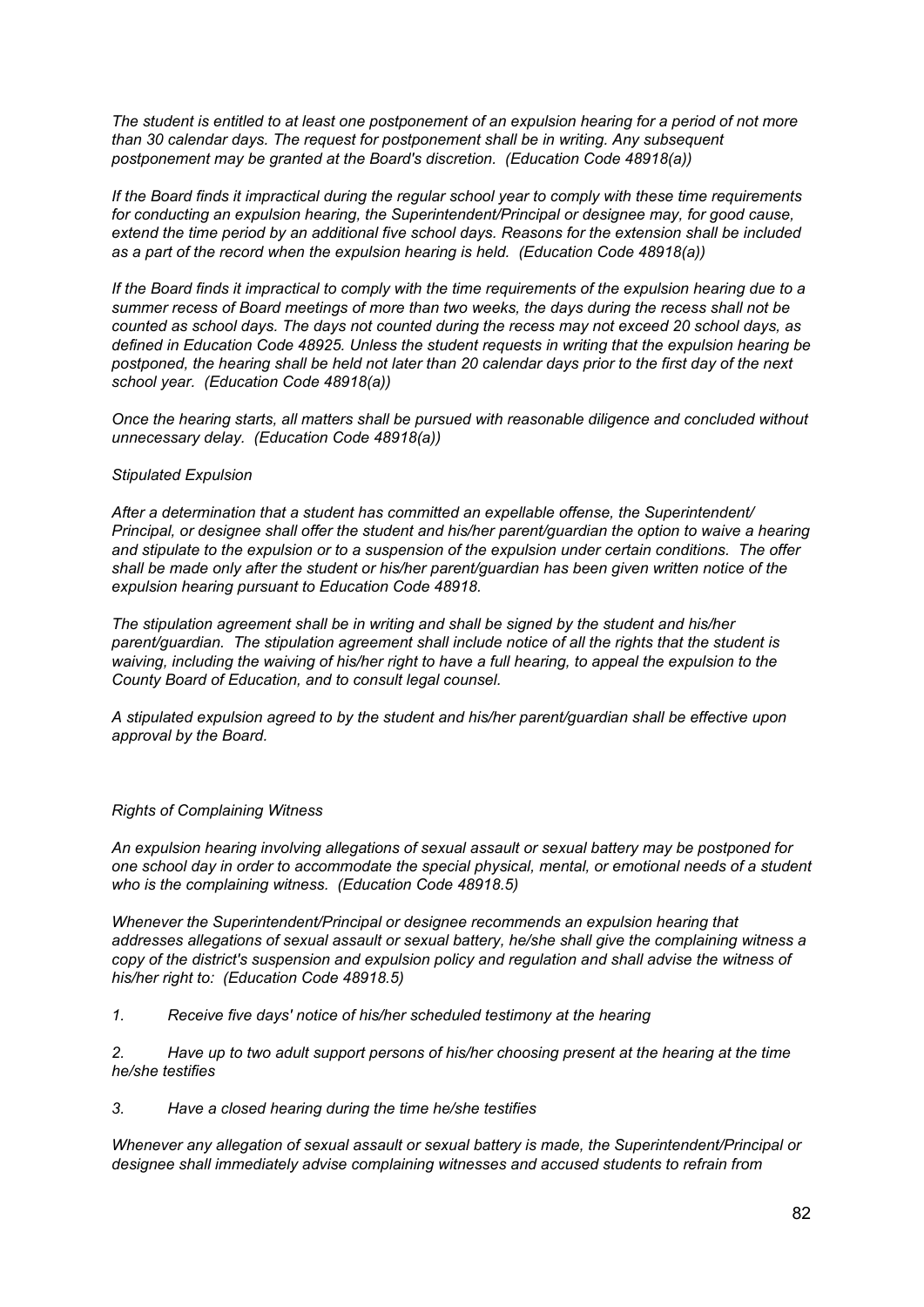*personal or telephone contact with each other during the time when an expulsion process is pending. (Education Code 48918.5)*

*Written Notice of the Expulsion Hearing*

*Written notice of the expulsion hearing shall be forwarded to the student and the student's parent/guardian at least 10 calendar days before the date of the hearing. The notice shall include: (Education Code 48900.8, 48918(b))*

*1. The date and place of the hearing*

*2. A statement of the specific facts, charges, and offense upon which the proposed expulsion is based*

*3. A copy of district disciplinary rules which relate to the alleged violation*

*4. Notification of the student's or parent/guardian's obligation, pursuant to Education Code 48915.1, to provide information about the student's status in the district to any other district in which the student seeks enrollment*

*This obligation applies when a student is expelled for acts other than those described in Education Code 48915(a) or (c).*

*(cf. 5119 - Students Expelled from Other Districts)*

*5. The opportunity for the student or the student's parent/guardian to appear in person or be represented by legal counsel or by a nonattorney adviser*

Legal counsel means an attorney or lawyer who is admitted to the practice of law in California and is *an active member of the State Bar of California.*

Nonattorney adviser means an individual who is not an attorney or lawyer, but who is familiar with the *facts of the case and has been selected by the student or student's parent/guardian to provide assistance at the hearing.*

*6. The right to inspect and obtain copies of all documents to be used at the hearing*

*7. The opportunity to confront and question all witnesses who testify at the hearing*

*8. The opportunity to question all evidence presented and to present oral and documentary evidence on the student's behalf, including witnesses*

*Additional Notice of Expulsion Hearing for Foster Youth and Homeless Students*

*If the student facing expulsion is a foster student, the Superintendent/Principal or designee shall also send notice of the hearing to the student's attorney and a representative of an appropriate child welfare agency at least 10 days prior to the hearing. (Education Code 48918.1)*

*If the student facing expulsion is a homeless student, the Superintendent/Principal or designee shall* also send notice of the hearing to the district liaison for homeless students at least 10 days prior to the *hearing. (Education Code 48918.1)*

*Any notice for these purposes may be provided by the most cost-effective method possible, including by email or a telephone call. (Education Code 48918.1)*

*Conduct of Expulsion Hearing*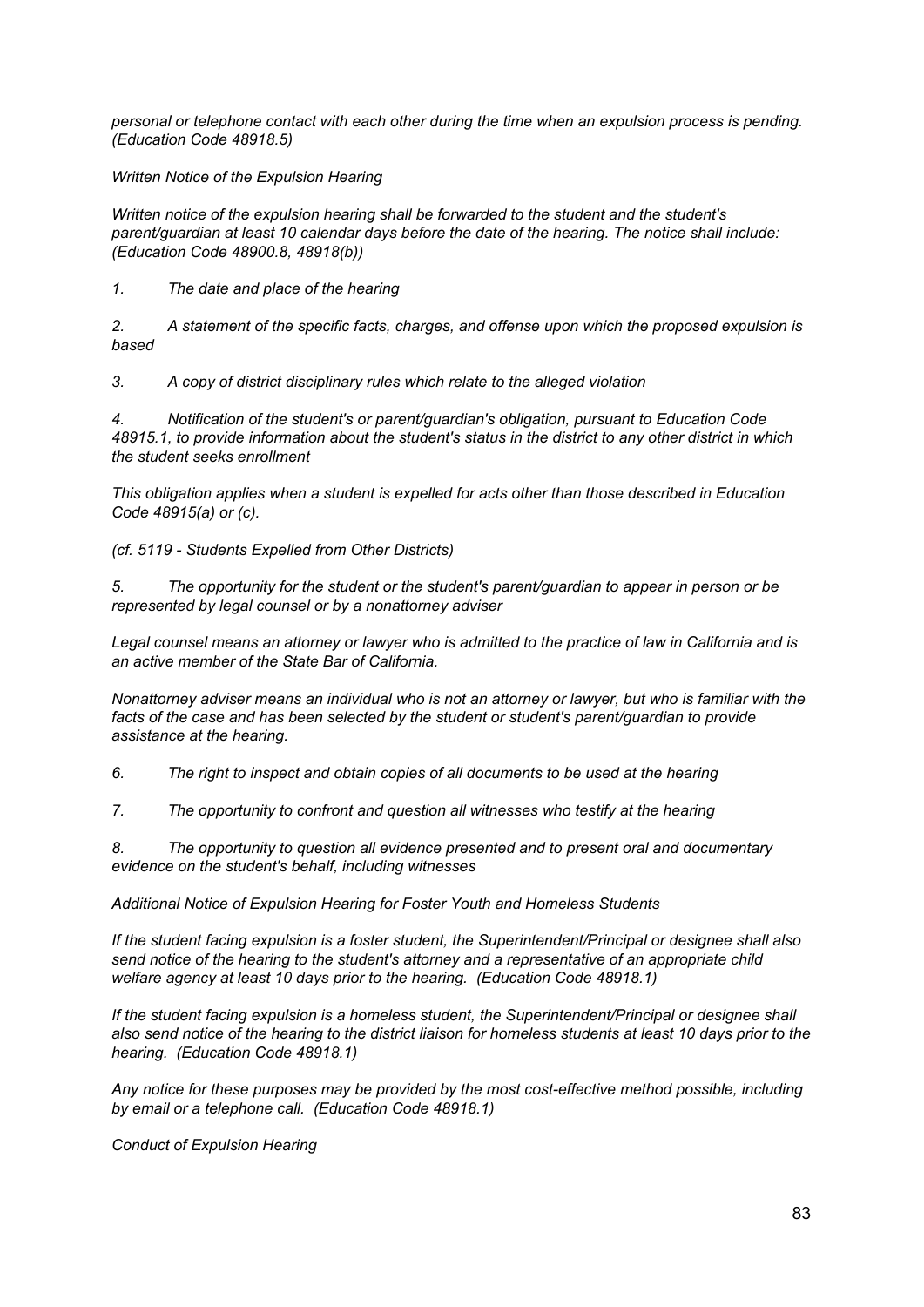*1. Closed Session: Notwithstanding Education Code 35145, the Board shall conduct a hearing* to consider the expulsion of the student in a session closed to the public unless the student requests in writing at least five days prior to the hearing that the hearing be a public meeting. If such a request is made, the meeting shall be public to the extent that privacy rights of other students are not violated. *(Education Code 48918)*

*Whether the expulsion hearing is held in closed or public session, the Board may meet in closed session to deliberate and determine whether or not the student should be expelled. If the Board admits any other person to this closed session, the parent/guardian, the student, and the counsel of the student also shall be allowed to attend the closed session. (Education Code 48918(c))*

*If a hearing that involves a charge of sexual assault or sexual battery is to be conducted in public, a complaining witness shall have the right to have his/her testimony heard in closed session when testifying in public would threaten serious psychological harm to the witness and when there are no alternative procedures to avoid the threatened harm, including, but not limited to, a videotaped deposition or contemporaneous examination in another place communicated to the hearing room by closed-circuit television. (Education Code 48918(c))*

*2. Record of Hearing: A record of the hearing shall be made and may be maintained by any means, including electronic recording, as long as a reasonably accurate and complete written transcription of the proceedings can be made. (Education Code 48918(g))*

*3. Subpoenas: Before commencing a student expulsion hearing, the Board may issue subpoenas, at the request of either the student or the Superintendent/Principal or designee, for the personal appearance at the hearing of any person who actually witnessed the action that gave rise to the recommendation for expulsion. After the hearing has commenced, the Board or the hearing officer or administrative panel may issue such subpoenas at the request of the student or the County Superintendent of Schools or designee. All subpoenas shall be issued in accordance with Code of Civil Procedure 1985-1985.2 and enforced in accordance with Government Code 11455.20. (Education Code 48918(i))*

*Any objection raised by the student or the Superintendent/Principal or designee to the issuance of subpoenas may be considered by the Board in closed session, or in open session if so requested by the student, before the meeting. The Board's decision in response to such an objection shall be final and binding. (Education Code 48918(i))*

*If the Board determines, or if the hearing officer or administrative panel finds and submits to* the Board, that a witness would be subject to unreasonable risk of harm by testifying at the hearing, a *subpoena shall not be issued to compel the personal attendance of that witness at the hearing. However, that witness may be compelled to testify by means of a sworn declaration as described in item #4 below. (Education Code 48918(i))*

*4. Presentation of Evidence: Technical rules of evidence shall not apply to the expulsion* hearing, but relevant evidence may be admitted and used as proof only if it is the kind of evidence on *which reasonable persons can rely in the conduct of serious affairs. The decision of the Board to expel shall be supported by substantial evidence that the student committed any of the acts pursuant to Education Code 48900 and listed in "Grounds for Suspension and Expulsion: Grades K-8" and "Additional Grounds for Suspension and Expulsion: Grades 4-8" above. (Education Code 48918(h))*

*Findings of fact shall be based solely on the evidence at the hearing. Although no finding shall be based solely on hearsay, sworn declarations may be admitted as testimony from witnesses whose disclosure of their identity or testimony at the hearing may subject them to an unreasonable risk of physical or psychological harm. (Education Code 48918(f))*

*In cases where a search of a student's person or property has occurred, evidence describing the reasonableness of the search shall be included in the hearing record.*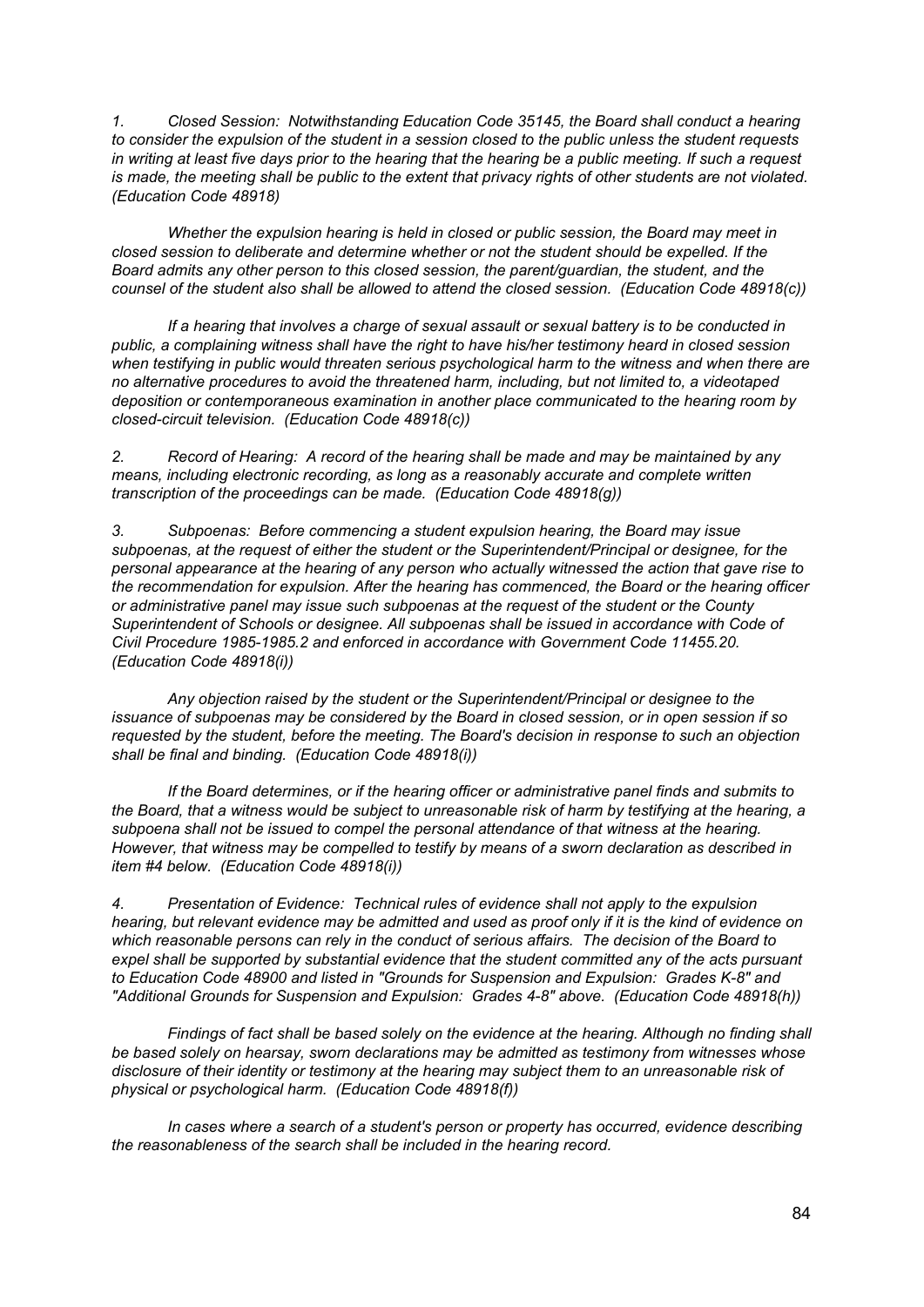*5. Testimony by Complaining Witnesses: The following procedures shall be observed when a hearing involves allegations of sexual assault or sexual battery by a student: (Education Code 48918, 48918.5)*

*a. Any complaining witness shall be given five days' notice before being called to testify.*

*b. Any complaining witness shall be entitled to have up to two adult support persons, including, but not limited to, a parent/guardian or legal counsel, present during his/her testimony.*

*c. Before a complaining witness testifies, support persons shall be admonished that the hearing is confidential.*

*d. The person presiding over the hearing may remove a support person whom he/she finds is disrupting the hearing.*

*e. If one or both support persons are also witnesses, the hearing shall be conducted in accordance with Penal Code 868.5.*

*f. Evidence of specific instances of prior sexual conduct of a complaining witness shall be presumed inadmissible and shall not be heard unless the person conducting the hearing determines that extraordinary circumstances require the evidence to be heard. Before such a determination is made, the complaining witness shall be given notice and an opportunity to oppose the introduction of this evidence. In the hearing on the admissibility of this evidence, the complaining witness shall be entitled to be represented by a parent/guardian, legal counsel, or other support person. Reputation or opinion evidence regarding the sexual behavior of a complaining witness shall not be admissible for any purpose.*

*g. In order to facilitate a free and accurate statement of the experiences of the complaining witness and to prevent discouragement of complaints, the district shall provide a nonthreatening environment.*

*(1) The district shall provide a room separate from the hearing room for the use of the complaining witness before and during breaks in testimony.*

*(2) At the discretion of the person conducting the hearing, the complaining witness shall be allowed reasonable periods of relief from examination and cross-examination during which he/she may leave the hearing room.*

*(3) The person conducting the hearing may:*

*(a) Arrange the seating within the hearing room so as to facilitate a less intimidating environment for the complaining witness*

*(b) Limit the time for taking the testimony of a complaining witness to the hours he/she is normally in school, if there is no good cause to take the testimony during other hours*

*(c) Permit one of the support persons to accompany the complaining witness to the witness stand*

*6. Decision: The Board's decision as to whether to expel a student shall be made within 40 school days after the student is removed from his/her school of attendance, unless the student requests in writing that the decision be postponed. (Education Code 48918(a))*

*Alternative Expulsion Hearing: Hearing Officer or Administrative Panel*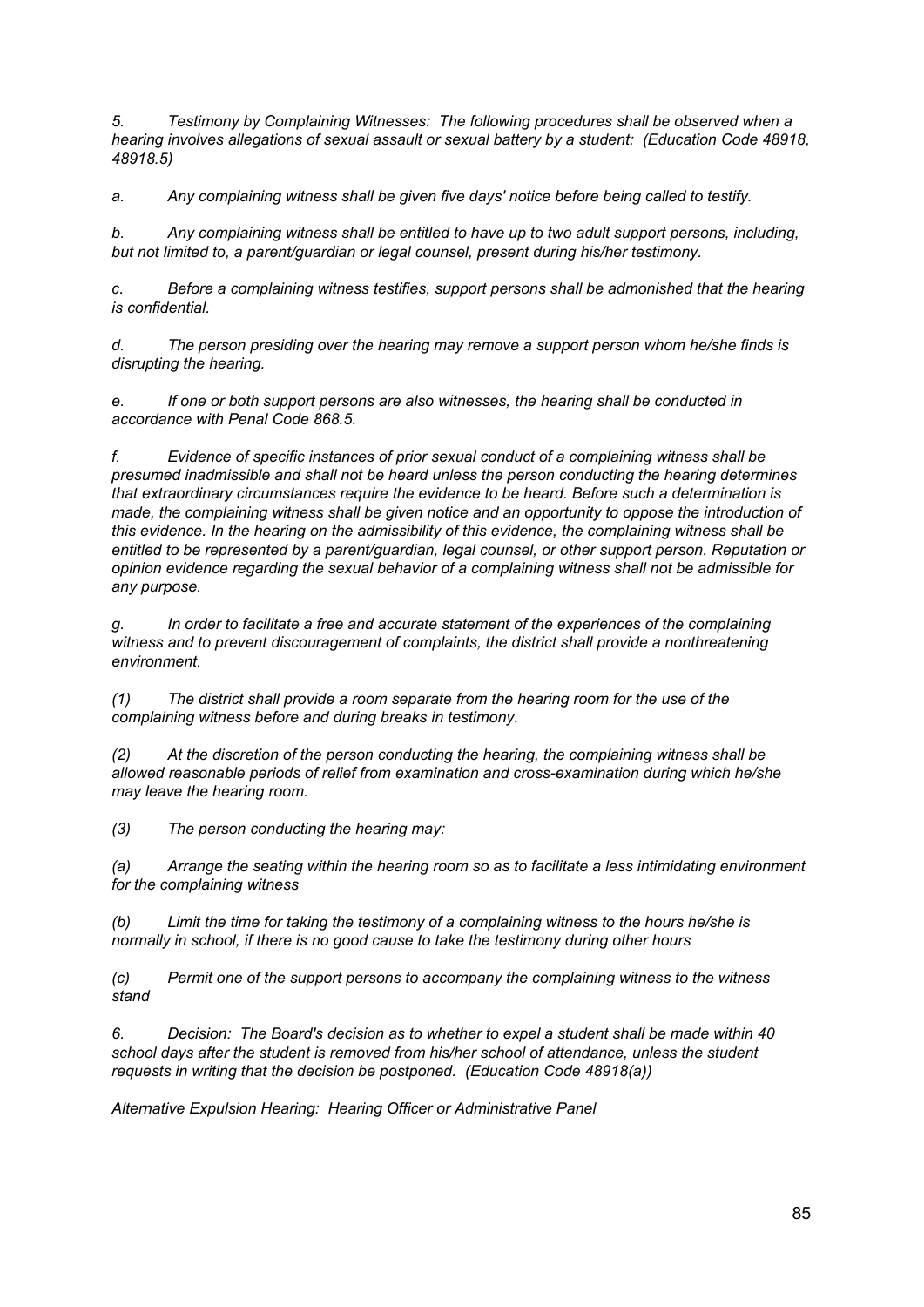*Instead of conducting an expulsion hearing itself, the Board may contract with the county hearing officer or with the Office of Administrative Hearings of the State of California for a hearing officer. (Education Code 48918)*

*A hearing conducted by the hearing officer shall conform to the same procedures applicable to a hearing conducted by the Board as specified above in "Conduct of Expulsion Hearing," including the requirement to issue a decision within 40 school days of the student's removal from school, unless the student requests that the decision be postponed. (Education Code 48918(a) and (d))*

*The hearing officer shall, within three school days after the hearing, determine whether to recommend expulsion of the student to the Board. If expulsion is not recommended, the expulsion proceeding shall be terminated and the student shall be immediately reinstated and permitted to return to the classroom instructional program from which the referral was made, unless another placement is requested in writing by the student's parent/guardian. Before the student's placement decision is made by his/her parent/guardian, the Superintendent/Principal or designee shall consult with the parent/guardian and district staff, including the student's teachers, regarding other placement options* for the student in addition to the option to return to the classroom instructional program from which the *student's expulsion referral was made. The decision to not recommend expulsion shall be final. (Education Code 48918(e))*

*If expulsion is recommended, findings of fact in support of the recommendation shall be prepared and submitted to the Board. All findings of fact and recommendations shall be based solely on the evidence presented at the hearing. The Board may accept the recommendation based either upon a review of the findings of fact and recommendations submitted or upon the results of any supplementary hearing the Board may order. (Education Code 48918(f))*

*In accordance with Board policy, the hearing officer may recommend that the Board suspend the enforcement of the expulsion. If the hearing officer or administrative panel recommends that the Board expel a student but suspend the enforcement of the expulsion, the student shall not be reinstated and permitted to return to the classroom instructional program from which the referral was made until the Board has ruled on the recommendation. (Education Code 48917, 48918)*

### *Final Action by the Board*

*Whether the expulsion hearing is conducted in closed or open session by the Board, or a hearing officer, or is waived through the signing of a stipulated expulsion agreement, the final action to expel shall be taken by the Board in public. (Education Code 48918(j))*

### *(cf. 9321.1 - Closed Session Actions and Reports)*

*The Board's decision is final. If the decision is to not expel, the student shall be reinstated immediately. If the decision is to suspend the enforcement of the expulsion, the student shall be reinstated under the conditions of the suspended expulsion.*

*Upon ordering an expulsion, the Board shall set a date when the student shall be reviewed for readmission to a school within the district. For a student expelled for any "mandatory recommendation and mandatory expulsion" act listed in the section "Authority to Expel" in the accompanying Board* policy, this date shall be one year from the date the expulsion occurred, except that the Board may set an earlier date on a case-by-case basis. For a student expelled for other acts, this date shall be no later than the last day of the semester following the semester in which the expulsion occurred. If an *expulsion is ordered during summer session or the intersession period of a year-round program, the* Board shall set a date when the student shall be reviewed for readmission not later than the last day *of the semester following the summer session or intersession period in which the expulsion occurred. (Education Code 48916)*

*At the time of the expulsion order, the Board shall recommend a plan for the student's rehabilitation, which may include: (Education Code 48916)*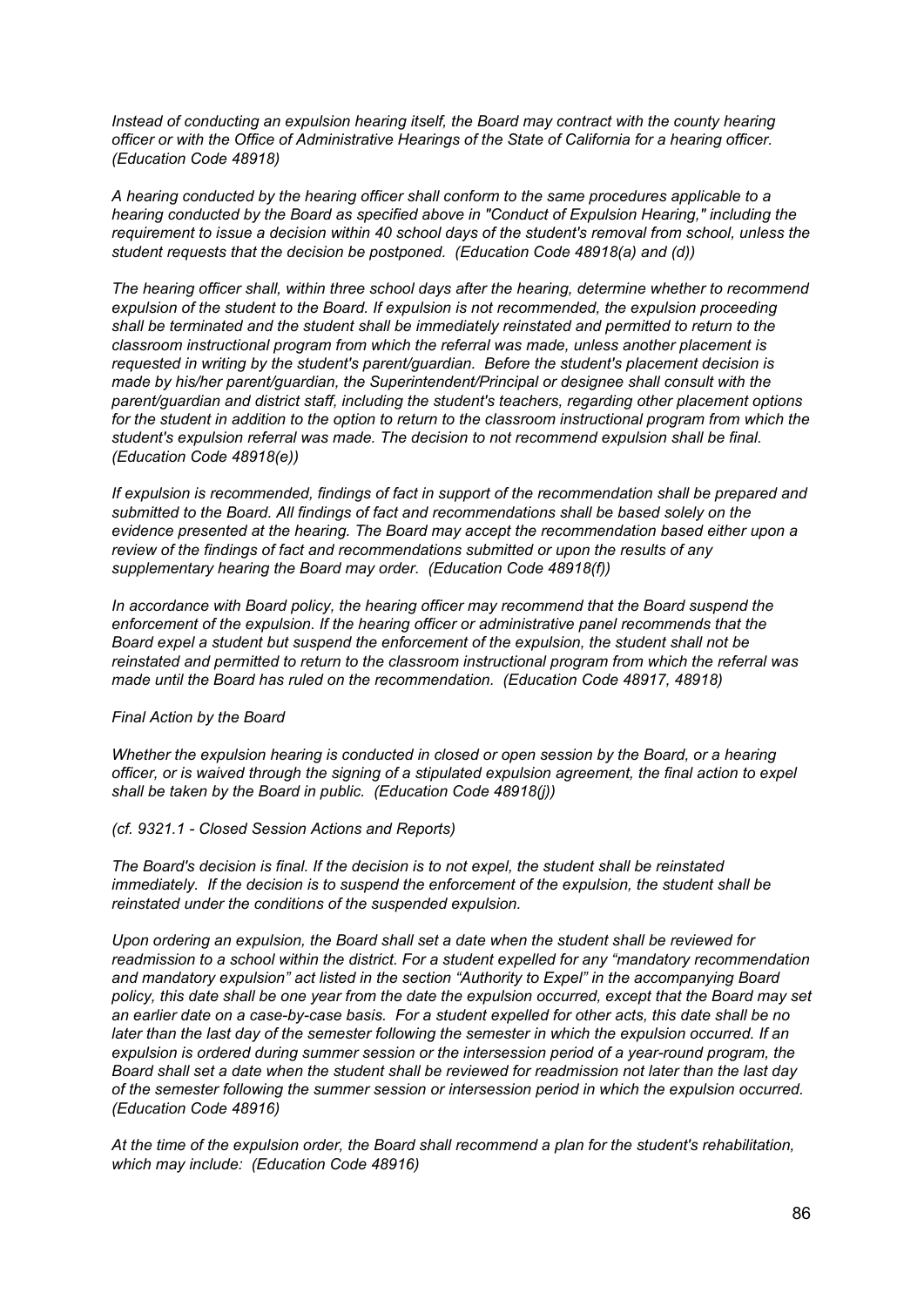*1. Periodic review, as well as assessment at the time of review, for readmission*

*2. Recommendations for improved academic performance, tutoring, special education assessments, job training, counseling, employment, community service, or other rehabilitative programs*

*With parent/guardian consent, students who have been expelled for reasons relating to controlled substances or alcohol may be required to enroll in a county-sponsored drug rehabilitation program before returning to school. (Education Code 48916.5)*

### *Written Notice to Expel*

*The Superintendent/Principal or designee shall send written notice of the decision to expel to the student or parent/guardian. This notice shall include the following:*

*1. The specific offense committed by the student for any of the causes for suspension or expulsion listed above under "Grounds for Suspension and Expulsion: Grades K-8" or "Additional Grounds for Suspension and Expulsion: Grades 4-8" (Education Code 48900.8)*

*2. The fact that a description of readmission procedures will be made available to the student and his/her parent/guardian (Education Code 48916)*

*3. Notice of the right to appeal the expulsion to the County Board (Education Code 48918)*

*4. Notice of the alternative educational placement to be provided to the student during the time of expulsion (Education Code 48918)*

*5. Notice of the student's or parent/guardian's obligation to inform any new district in which the student seeks to enroll of the student's status with the expelling district, pursuant to Education Code 48915.1 (Education Code 48918)*

# *Decision to Suspend Expulsion Order*

*In accordance with Board policy, when deciding whether to suspend the enforcement of an expulsion order, the Board shall take into account the following criteria:*

*1. The student's pattern of behavior*

*2. The seriousness of the misconduct*

*3. The student's attitude toward the misconduct and his/her willingness to follow a rehabilitation program*

*The suspension of the enforcement of an expulsion shall be governed by the following:*

*1. The Board may, as a condition of the suspension of enforcement, assign the student to a class or program appropriate for the student's rehabilitation. This rehabilitation program may provide for the involvement of the student's parent/guardian in the student's education. However, a parent/guardian's refusal to participate in the rehabilitation program shall not be considered in the Board's determination as to whether the student has satisfactorily completed the rehabilitation program. (Education Code 48917)*

*2. During the period when enforcement of the expulsion order is suspended, the student shall be on probationary status. (Education Code 48917)*

*3. The suspension of the enforcement of an expulsion order may be revoked by the Board if the student commits any of the acts listed under "Grounds for Suspension and Expulsion: Grades K-8" or*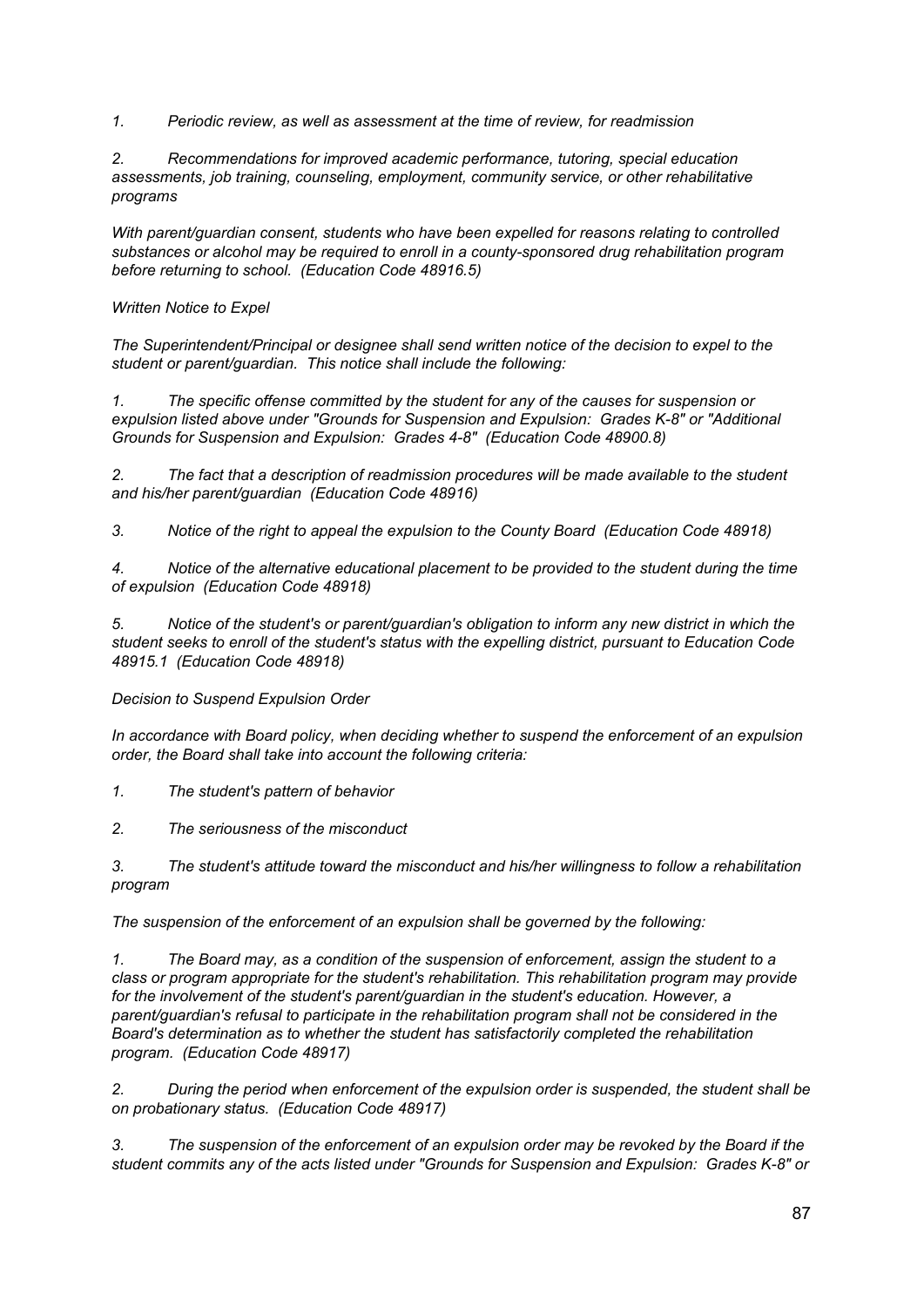*"Additional Grounds for Suspension and Expulsion: Grades 4-8" above or violates any of the district's rules and regulations governing student conduct. (Education Code 48917)*

*4. When the suspension of enforcement of an expulsion order is revoked, a student may be expelled under the terms of the original expulsion order. (Education Code 48917)*

*5. Upon satisfactory completion of the rehabilitation assignment, the Board shall reinstate the student in the district school. Upon reinstatement, the Board may order the expunging of any or all records of the expulsion proceedings. (Education Code 48917)*

*6. The Superintendent/Principal or designee shall send written notice of any decision to suspend the enforcement of an expulsion order during a period of probation to the student or parent/guardian. The notice shall inform the parent/guardian of the right to appeal the expulsion to the County Board, the alternative educational placement to be provided to the student during the period of expulsion, and the student's or parent/guardian's obligation to inform any new district in which the student seeks to enroll of his/her status with the expelling district, pursuant to Education Code 48915.1(b). (Education Code 48918(j))*

*7. Suspension of the enforcement of an expulsion order shall not affect the time period and requirements for the filing of an appeal of the expulsion order with the County Board. (Education Code 48917)*

# *Appeal*

*The student or parent/guardian is entitled to file an appeal of the Board's decision with the County* Board. The appeal must be filed within 30 days of the Board's decision to expel, even if the expulsion *order is suspended and the student is placed on probation. (Education Code 48919)*

*If the student submits a written request for a copy of the written transcripts and supporting documents* from the district simultaneously with the filing of the notice of appeal with the County Board, the district *shall provide the student with these documents within 10 school days following the student's written request. (Education Code 48919)*

# *Notification to Law Enforcement Authorities*

*Prior to the suspension or expulsion of any student, the Superintendent/Principal or designee shall notify appropriate city or county law enforcement authorities of any student acts of assault which may have violated Penal Code 245. (Education Code 48902)*

*The Superintendent/Principal or designee shall notify appropriate city or county law enforcement* authorities of any student acts which may involve the possession or sale of narcotics or of a controlled *substance, or of any student acts involving the possession, sale, or furnishing of firearms, explosives, or other dangerous weapons in violation of Education Code 48915(c)(1) or (5) or Penal Code 626.9 and 626.10. (Education Code 48902)*

*Within one school day after a student's suspension or expulsion, the Superintendent/Principal or designee shall notify appropriate county or district law enforcement authorities, by telephone or other appropriate means, of any student acts which may violate Education Code 48900(c) or (d), relating to the possession, use, offering, or sale of controlled substances, alcohol, or intoxicants of any kind. (Education Code 48902)*

# *Placement During Expulsion*

*The Board shall refer expelled students to a program of study that is: (Education Code 48915, 48915.01)*

*1. Appropriately prepared to accommodate students who exhibit discipline problems*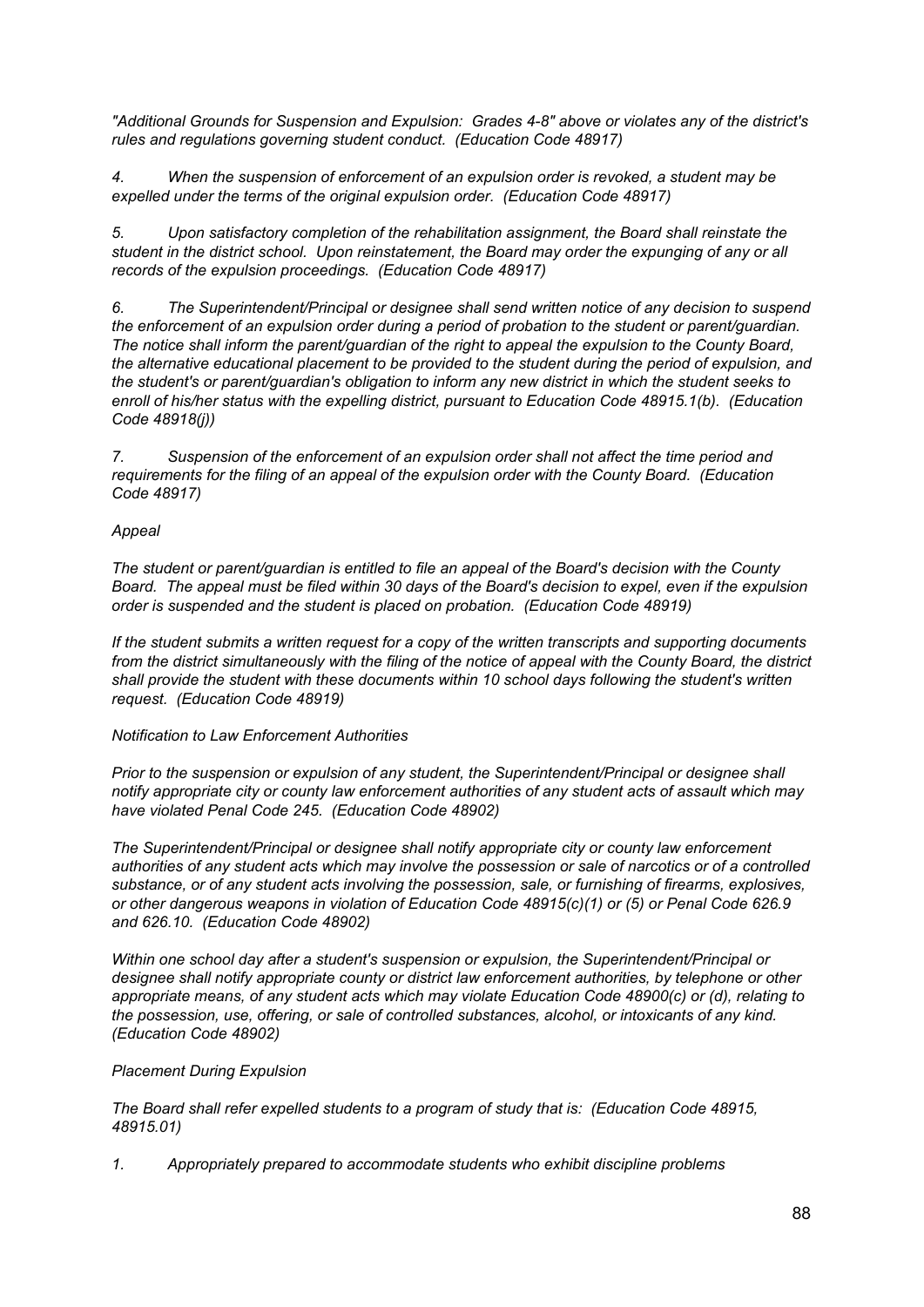- *2. Not provided at a comprehensive middle/junior, high school or at any elementary school*
- *3. Not housed at the school site attended by the student at the time of suspension*

*(cf. 6158 - Independent Study)*

*(cf. 6185 - Community Day School)*

*When the placement described above is not available and when the County Superintendent so certifies, students expelled for only acts described in items #6-12 under "Grounds for Suspension and Expulsion: Grades K-8" and items #1-3 under "Additional Grounds for Suspension and Expulsion: Grades 4-8" above may be referred to a program of study that is provided at another comprehensive middle/junior, high school or at an elementary school. (Education Code 48915)*

*The program for a student expelled from any of grades K-6 shall not be combined or merged with programs offered to students in any of grades 7-8. (Education Code 48916.1)*

# *Readmission After Expulsion*

*Prior to the date set by the Board for the student's readmission:*

*1. The Superintendent/Principal or designee shall hold a conference with the parent/guardian and the student. At the conference, the student's rehabilitation plan shall be reviewed and the Superintendent/Principal or designee shall verify that the provisions of this plan have been met. School regulations shall be reviewed and the student and parent/guardian shall be asked to indicate in writing their willingness to comply with these regulations.*

*2. The Superintendent/Principal or designee shall transmit to the Board his/her recommendation regarding readmission. The Board shall consider this recommendation in closed session. If a written request for open session is received from the parent/guardian or adult student, it shall be honored to the extent that privacy rights of other students are not violated.*

*3. If the readmission is granted, the Superintendent/Principal or designee shall notify the student and parent/guardian, by registered mail, of the Board's decision regarding readmission.*

*4. The Board may deny readmission only if it finds that the student has not satisfied the* conditions of the rehabilitation plan or that the student continues to pose a danger to campus safety or *to other district students or employees. (Education Code 48916)*

*5. If the Board denies the readmission of a student, the Board shall determine either to continue the student's placement in the alternative educational program initially selected or to place the student in another program that serves expelled students, including placement in a county community school.*

*6. The Board shall provide written notice to the expelled student and parent/guardian describing the reasons for denying readmittance into the regular program. This notice shall indicate the Board's determination of the educational program which the Board has chosen. The student shall enroll in that program unless the parent/guardian chooses to enroll the student in another school district. (Education Code 48916)*

*No student shall be denied readmission into the district based solely on the student's arrest, adjudication by a juvenile court, formal or informal supervision by a probation officer, detention in a juvenile facility, enrollment in a juvenile court school, or other such contact with the juvenile justice system. (Education Code 48645.5)*

*Maintenance of Records*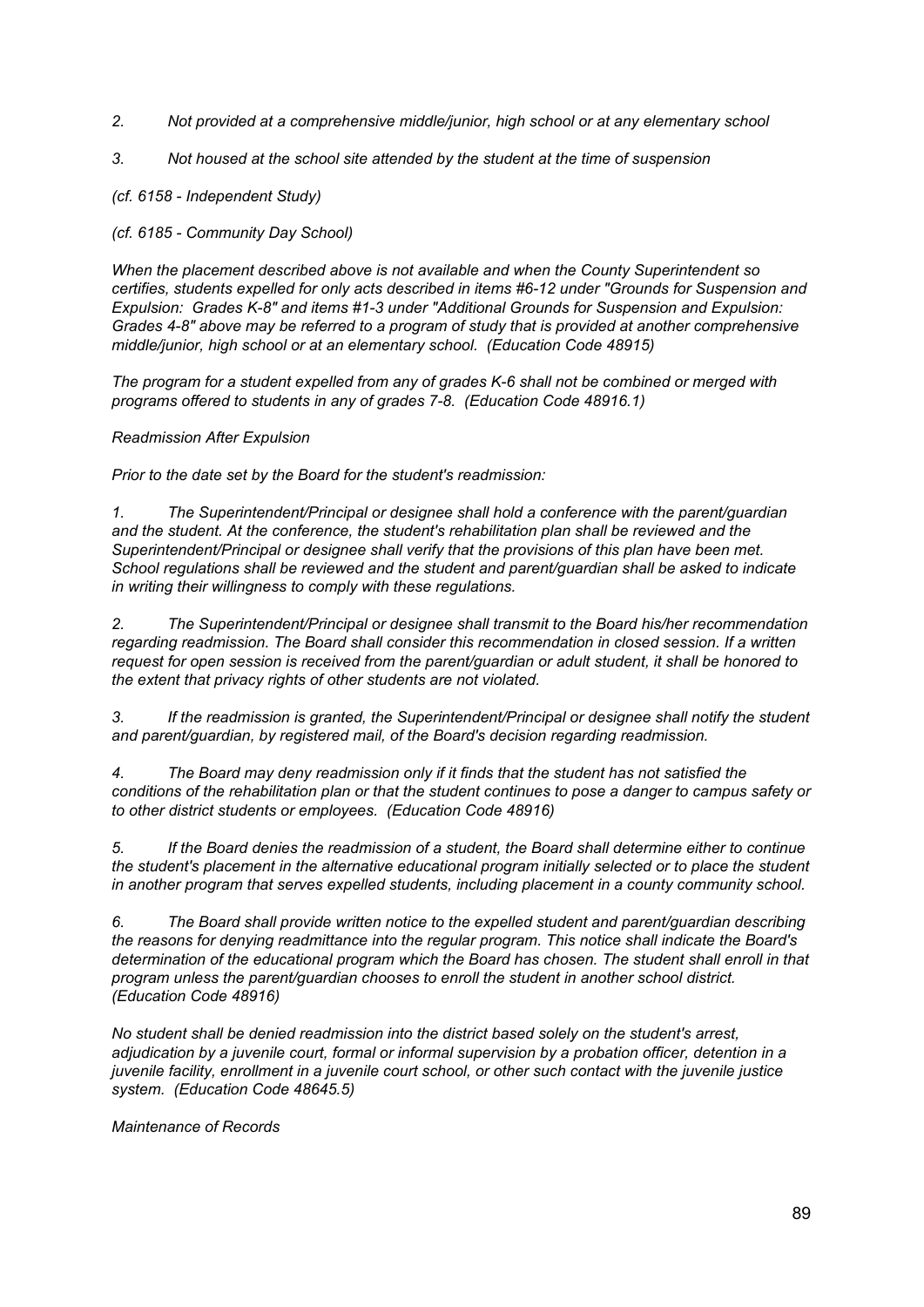*The district shall maintain a record of each suspension and expulsion, including its specific cause(s). (Education Code 48900.8)*

*Expulsion records of any student shall be maintained in the student's mandatory interim record and sent to any school in which the student subsequently enrolls upon written request by that school. (Education Code 48918(k))*

*Note: Education Code 48915.1 requires that, when an expelled student asks to enroll in another district, the receiving district must hold a hearing to determine whether the student poses a danger to its students or staff. The receiving district then may either deny or permit the enrollment. Upon request from another district, the expelling district must provide information about the expulsion within five days.*

*The Superintendent/Principal or designee shall, within five working days, honor any other district's request for information about an expulsion from this district. (Education Code 48915.1)*

*(cf. 5119 - Students Expelled from Other Districts)*

*Suspension And Expulsion/Due Process (Students WithDisabilities)*

### *AR 5144.2*

*A student identified as an individual with a disability pursuant to the Individuals with Disabilities Education Act (IDEA), 20 USC 1400-1482, is subject to the same grounds and procedures for suspension and expulsion which apply to students without disabilities, except as otherwise specified in this administrative regulation.*

*(cf. 5144.1 - Suspension and Expulsion/Due Process)*

### *Suspension*

*The Superintendent/Principal or designee may suspend a student with a disability for up to 10* consecutive school days for a single incident of misconduct, and for up to 20 school days in a school *year, as long as the suspension(s) does not constitute a change in placement pursuant to 34 CFR 300.536. (Education Code 48903; 34 CFR 300.530)*

*The Superintendent/Principal or designee shall monitor the number of days, including portions of days, in which a student with a valid individualized education program (IEP) has been suspended during the school year.*

*(cf. 6159 - Individualized Education Program)*

*The Superintendent/Principal or designee shall determine, on a case-by-case basis, whether a pattern of removals of a student from his/her current educational placement for disciplinary reasons constitutes a change of placement. A change of placement shall be deemed to have occurred under either of the following circumstances: (34 CFR 300.536)*

*1. The removal is for more than 10 consecutive school days.*

*2. The student has been subjected to a series of removals that constitute a pattern because of all of the following:*

*a. The series of removals total more than 10 school days in a school year.*

*b. The student's behavior is substantially similar to his/her behavior in previous incidents that resulted in the series of removals.*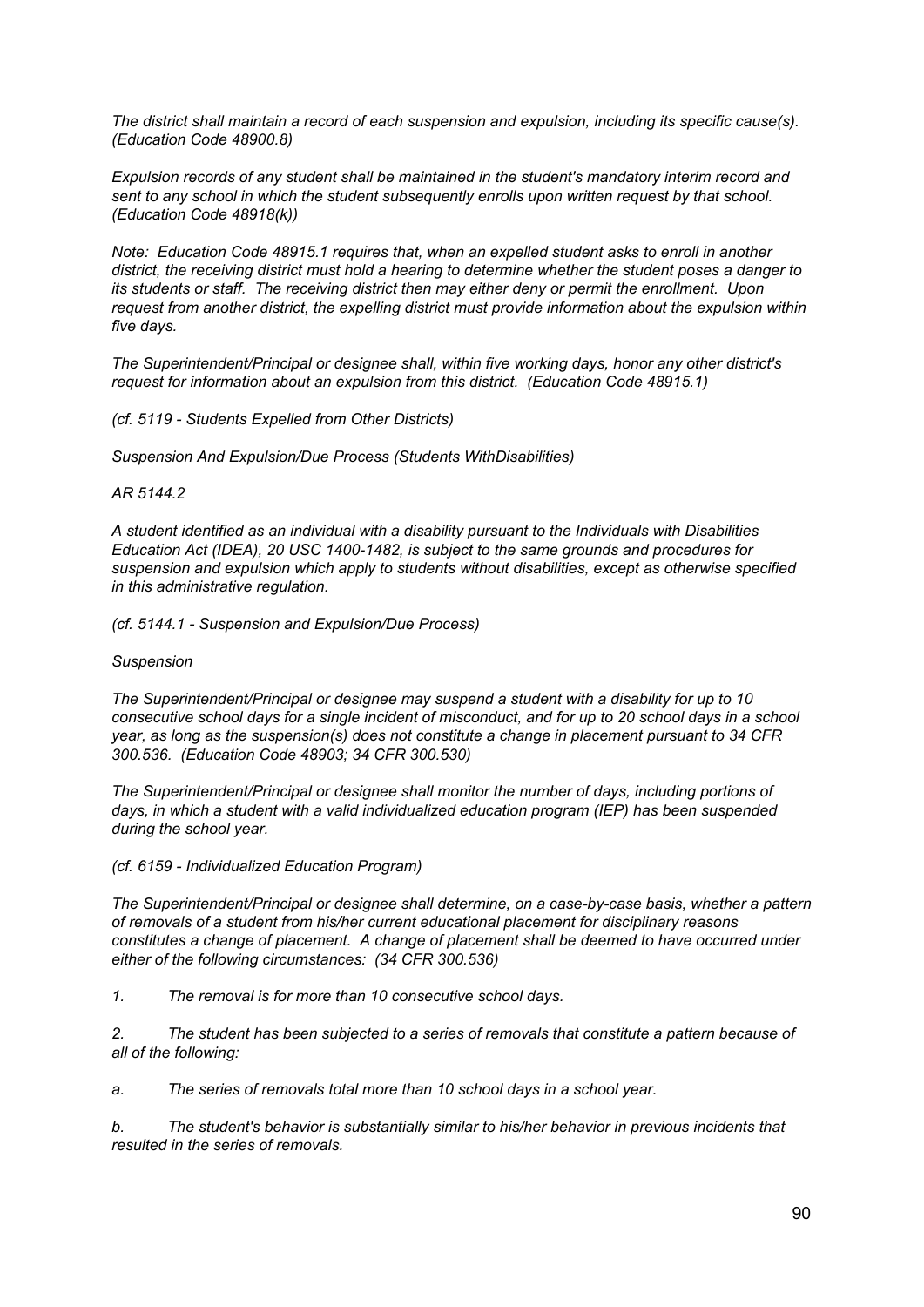*c. Additional factors, such as the length of each removal, the total amount of time the student has been removed, and the proximity of the removals to one another, indicate a change of placement.*

If a student's removal is determined to be a change of placement as specified in items #1-2 above, or *the student is suspended for more than 10 school days in the same school year, the student's IEP team shall determine the appropriate educational services. Such services shall be designed to enable the student to continue to participate in the general education curriculum in another setting, to progress toward meeting the goals set out in his/her IEP, and to address the student's behavior violation so that it does not recur. (20 USC 1412(a)(1)(A); 34 CFR 300.530)*

If the IEP of a student with a disability requires the district to provide the student with transportation, the district shall provide the student with an alternative form of transportation at no cost to him/her or *to his/her parent/guardian when he/she is to be excluded from school bus transportation. (Education Code 48915.5)*

*(cf. 3541.2 - Transportation for Students with Disabilities)*

*Interim Alternative Educational Placement Due to Dangerous Behavior*

*The district may unilaterally place a student with a disability in an appropriate interim alternative educational setting for up to 45 school days, without regard to whether the behavior is a manifestation* of the student's disability, when the student commits one of the following acts while at school, going to *or from school, or at a school-related function: (20 USC 1415(k)(1)(G); 34 CFR 300.530)*

- *1. Carries or possesses a weapon, as defined in 18 USC 930*
- *2. Knowingly possesses or uses illegal drugs*
- *3. Sells or solicits the sale of a controlled substance as identified in 21 USC 812(c), Schedules I-V*
- *4. Inflicts serious bodily injury upon another person as defined in 18 USC 1365*

*The student's interim alternative educational setting shall be determined by his/her IEP team. (20 USC 1415(k)(1)(G); 34 CFR 300.531)*

*On the date the decision to take disciplinary action is made, the student's parent/guardian shall be notified of the decision and provided the procedural safeguards notice pursuant to 34 CFR 300.504. (20 USC 1415(k)(1)(H); 34 CFR 300.530)*

*A student who has been removed from his/her current placement because of dangerous behavior shall receive services, although in another setting, to the extent necessary to allow him/her to participate in the general education curriculum and to progress toward meeting the goals set out in his/her IEP. As appropriate, the student shall also receive a functional behavioral assessment and behavioral intervention services and modifications that are designed to address the behavior violation so that it does not recur. (20 USC 1415(k)(1)(D); 34 CFR 300.530)*

### *Manifestation Determination*

*The following procedural safeguards shall apply when a student with a disability is suspended for more than 10 consecutive school days, when a series of removals of a student constitutes a pattern,* or when a change of placement of a student is contemplated due to a violation of the district's code of *conduct:*

*1. Notice: On the date the decision to take disciplinary action is made, the student's parent/guardian shall be notified of the decision and provided the procedural safeguards notice pursuant to 34 CFR 300.504. (20 USC 1415(k)(1)(H); 34 CFR 300.530)*

*(cf. 5145.6 - Parental Notifications)*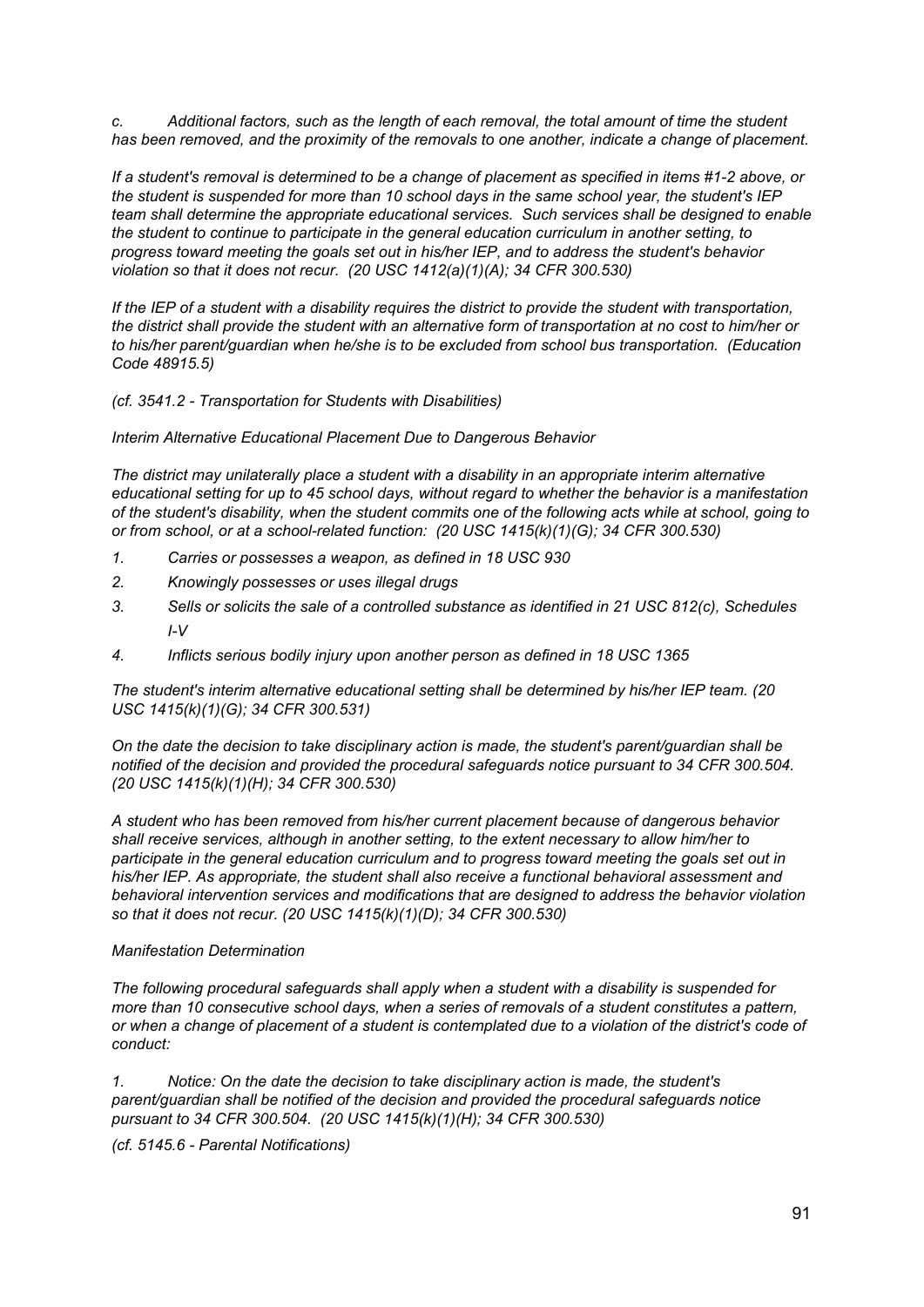*(cf. 6159.1 - Procedural Safeguards and Complaints for Special Education)*

*2. Manifestation Determination Review: Immediately if possible, but in no case later than 10 school days after the date the decision to take disciplinary action is made, a manifestation determination review shall be made of the relationship between the student's disability and the behavior subject to the disciplinary action. (20 USC 1415(k)(1)(E); 34 CFR 300.530)*

*At the manifestation determination review, the district, the student's parent/guardian, and relevant members of the IEP team (as determined by the district and parent/guardian) shall review all relevant information in the student's file, including the student's IEP, any teacher observations, and any relevant information provided by the parents/guardians, to determine whether the conduct in question was either of the following: (20 USC 1415(k)(1)(E); 34 CFR 300.530)*

*a. Caused by or had a direct and substantial relationship to the student's disability*

b. A direct result of the district's failure to implement the student's IEP, in which case the district *shall take immediate steps to remedy those deficiencies*

*If the manifestation review team determines that either of the above conditions applies, the student's conduct shall then be determined to be a manifestation of his/her disability. (20 USC 1415(k)(1)(E); 34 CFR 300.530)*

*3. Determination that Behavior is a Manifestation of the Student's Disability: When the student's conduct has been determined to be a manifestation of his/her disability, the IEP team shall conduct a functional behavioral assessment, unless one had been conducted before the occurrence of the behavior that resulted in the change of placement, and shall implement a behavioral intervention plan for the student. If a behavioral intervention plan has already been developed, the IEP team shall review the behavioral intervention plan and modify it as necessary to address the behavior. (20 USC 1415(k)(1)(F); 34 CFR 300.530)*

*The student shall be returned to the placement from which he/she was removed, unless the parent/guardian and Superintendent/Principal or designee agree to a change of placement as part of the modification of the behavioral intervention plan. (20 USC 1415(k)(1)(F); 34 CFR 300.530)*

*(cf. 6159.4 - Behavioral Interventions for Special Education Students)*

*4. Determination that Behavior is Not a Manifestation of the Student's Disability: When it has been determined that the student's conduct was not a manifestation of his/her disability, the student may be disciplined in accordance with the procedures for students without disabilities. However, the student's IEP team shall determine services necessary to enable him/her to participate in the general education curriculum in another setting and to allow him/her to progress toward meeting the goals set out in his/her IEP. (20 USC 1415(k)(1)(D); 34 CFR 300.530)*

*As appropriate, the student also shall receive a functional behavioral assessment and behavioral intervention services and modifications that are designed to address the behavior violation so that it does not recur. (20 USC 1415(k)(1)(D); 34 CFR 300.530)*

*(cf. 6158 - Independent Study)*

*(cf. 6185 - Community Day School)*

*Due Process Appeals*

*If the parent/guardian disagrees with any district decision regarding placement under 34 CFR 300.530 (suspension and removal for dangerous circumstances) or 34 CFR 300.531 (interim alternative placement), or the manifestation determination under 34 CFR 300.530(e), he/she may appeal the decision by requesting a hearing. The district may request a hearing if the district believes that maintaining the student's current placement is substantially likely to result in injury to the student or*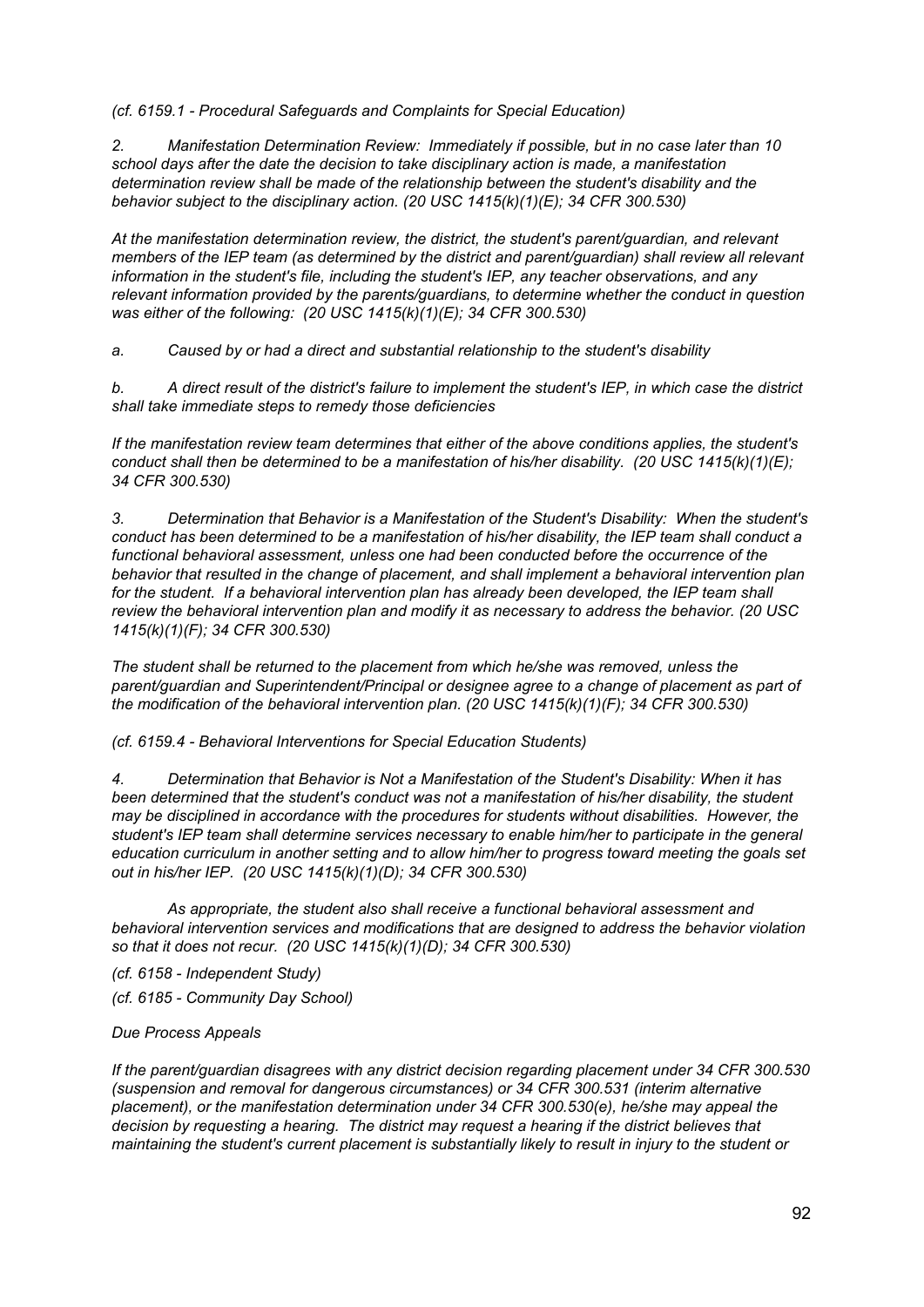*others. In order to request a due process hearing, the requesting party shall file a complaint pursuant to 34 CFR 300.507 and 300.508(a) and (b). (20 USC 1415(k)(3); 34 CFR 300.532)*

*Whenever a hearing is requested as specified above, the parent/guardian or the district shall have an opportunity for an expedited due process hearing consistent with requirements specified in 34 CFR 300.507, 300.508 (a)-(c), and 300.510-300.514.*

*If the student's parent/guardian or the district has initiated a due process hearing under 34 CFR 300.532 as detailed above, the student shall remain in the interim alternative educational setting pending the decision of the hearing officer or until the expiration of the 45-day time period, whichever occurs first, unless the parent/guardian and district agree otherwise. (20 USC 1415(k)(4); 34 CFR 300.533)*

### *Readmission*

*Readmission procedures for students with disabilities shall be the same as those adopted for students without disabilities. Upon readmission of a student with disabilities, an IEP team meeting shall be convened to review and, as necessary, modify the student's IEP.*

#### *Decision Not to Enforce Expulsion Order*

*The Board of Trustees' criteria for suspending the enforcement of an expulsion order shall be applied to students with disabilities in the same manner as they are applied to all other students. (Education Code 48917)*

#### *Notification to Law Enforcement Authorities*

*Law enforcement notification requirements involving students with disabilities shall be the same as those specified for all students in AR 5144.1 - Suspension and Expulsion/Due Process.*

*When giving any required notification concerning a student with disabilities to any law enforcement official, the Superintendent/Principal or designee shall require the law enforcement official to certify in writing that he/she will not disclose the student's information or records to any other person without the prior written consent of the student's parent/guardian. (Education Code 49076)*

#### *(cf. 5131.7 - Weapons and Dangerous Instruments)*

*Report to County Superintendent of Schools*

*The Superintendent/Principal or designee shall report to the County Superintendent of Schools when any special education student has been expelled or suspended for more than 10 school days. The report shall include the student's name, last known address, and the reason for the action. (Education Code 48203)*

*Procedures for Students Not Yet Eligible for Special Education Services*

*A student who has not been determined to be eligible for special education and related services and who has violated the district's code of student conduct may nevertheless assert any of the protections under IDEA, if the district had knowledge of the student's disability. (20 USC 1415(k)(5); 34 CFR 300.534)*

*Knowledge means that, before the occurrence of the behavior that precipitated the disciplinary action, one of the following occurred: (20 USC 1415(k)(5); 34 CFR 300.534)*

*1. The parent/guardian, in writing, has expressed concern to district supervisory or administrative personnel, or to a teacher of the student, that the student is in need of special education or related services.*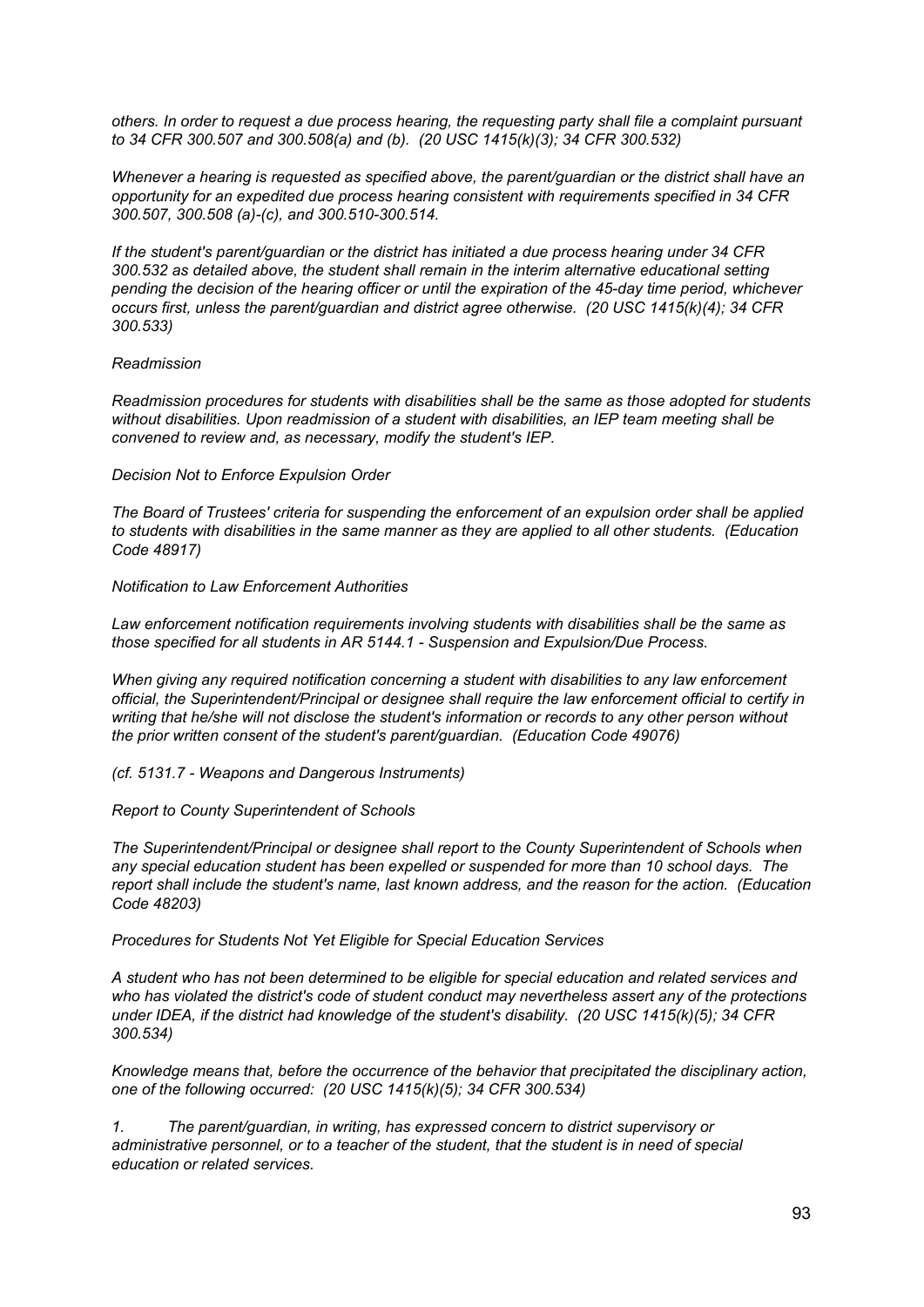*2. The parent/guardian has requested an evaluation of the student for special education pursuant to 20 USC 1414(a)(1)(B) or 34 CFR 300.300-300.311.*

*(cf. 6164.4 - Identification and Evaluation of Individuals for Special Education)*

*3. The teacher of the student or other district personnel has expressed specific concerns directly to the district's director of special education or other supervisory district personnel about a pattern of behavior demonstrated by the student.*

*However, the district shall not be deemed to have knowledge of a student's disability if the student's parent/guardian has not allowed him/her to be evaluated for special education services or has refused services or, after evaluating the student pursuant to 34 CFR 300.300-300.311, the district determined that he/she was not an individual with a disability.*

*When the district is deemed to not have knowledge of a student's disability, the student shall be disciplined in accordance with procedures established for students without disabilities who engage in comparable behavior. (20 USC 1415(k)(5); 34 CFR 300.534)*

If a request is made for an evaluation of a student during the time period in which the student is *subject to disciplinary measures pursuant to 34 CFR 300.530, the evaluation shall be conducted in an expedited manner. Until the evaluation is completed, the student shall remain in the educational placement determined by school authorities. (20 USC 1415(k)(5); 34 CFR 300.534)*

*Student Records*

### *AR 5125*

Student means any individual who is or has been in attendance at the district and regarding whom the *district maintains student records. (34 CFR 99.3)*

*Attendance includes, but is not limited to, attendance in person or by paper correspondence, videoconference, satellite, Internet, or other electronic information and telecommunication technologies for students who are not physically present in the classroom, and the period during which a person is working under a work-study program. (34 CFR 99.3)*

*Student records are any items of information (in handwriting, print, tape, film, computer, or other medium) gathered within or outside the district that are directly related to an identifiable student and maintained by the district, required to be maintained by an employee in the performance of his/her duties, or maintained by a party acting for the district. Any information maintained for the purpose of second-party review is considered a student record. Student records include the student's health record. (Education Code 49061, 49062; 5 CCR 430; 34 CFR 99.3)*

*Student records do not include: (Education Code 49061, 49062; 5 CCR 430; 34 CFR 99.3)*

*1. Directory information*

*(cf. 5125.1 - Release of Directory Information)*

- *2. Informal notes compiled by a school officer or employee which remain in the sole possession of the maker, are used only as a personal memory aid, and are not accessible or revealed to any other person except a substitute employee*
- *3. Records of the law enforcement unit of the district, subject to 34 CFR 99.8*
- *(cf. 3515 - Campus Security)*
- *(cf. 3515.3 - District Police/Security Department)*
- *4. Records created or received by the district after an individual is no longer a student and that are not directly related to the individual's attendance as a student*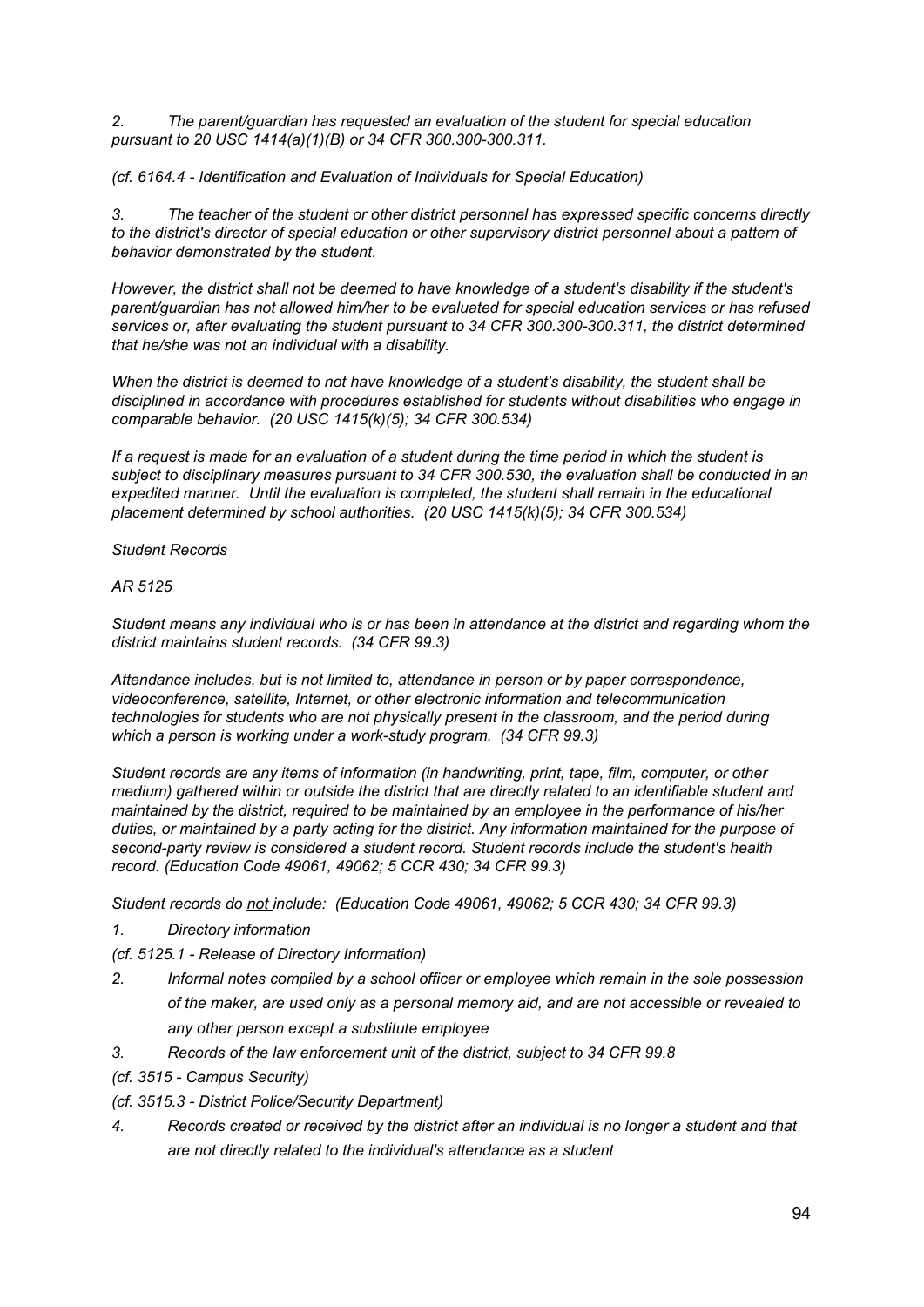*5. Grades on peer-graded papers before they are collected and recorded by a teacher*

*Mandatory permanent student records are those records which are maintained in perpetuity and which the school has been directed to compile by state law, regulation, or administrative directive. (5 CCR 430)*

*Mandatory interim student records are those records which the school is directed to compile and maintain for specified periods of time and are then destroyed in accordance with state law, regulation, or administrative directive. (5 CCR 430)*

*Permitted student records are those records having clear importance only to the current educational process of the student. (5 CCR 430)*

*Disclosure means to permit access to, or the release, transfer, or other communication of, personally identifiable information contained in student records to any party, except the party that provided or created the record, by any means including oral, written, or electronic. (34 CFR 99.3)*

*Access means a personal inspection and review of a record or an accurate copy of a record, or* receipt of an accurate copy of a record or an oral description or communication of a record, and a *request to release a copy of any record. (Education Code 49061)*

*Personally identifiable information includes, but is not limited to: (34 CFR 99.3)*

- *1. The student's name*
- *2. The name of the student's parent/guardian or other family members*
- *3. The address of the student or student's family*
- *4. A personal identifier, such as the student's social security number, student number, or biometric record (e.g., fingerprints, retina and iris patterns, voiceprints, DNA sequence, facial characteristics, and handwriting)*
- *5. Other indirect identifiers, such as the student's date of birth, place of birth, and mother's maiden name*
- *6. Other information that, alone or in combination, is linked or linkable to a specific student that would allow a reasonable person in the school community, who does not have personal knowledge of the relevant circumstances, to identify the student with reasonable certainty*
- *7. Information requested by a person who the district reasonably believes knows the identity of the student to whom the student record relates*

Adult student is a person who is or was enrolled in school and who is at least 18 years of age. (5 *CCR 430)*

*Parent/guardian means a natural parent, an adopted parent, legal guardian, surrogate parent, or foster parent. (Education Code 49061, 56050, 56055)*

*Legitimate educational interest is an interest held by any school official, employee, contractor, or consultant whose duties, responsibilities, or contractual obligations to the district, whether routine or as a result of special circumstances, require him/her to have access to student records.*

*School officials and employees are officials or employees whose duties and responsibilities to the district, whether routine or as a result of special circumstances, require that they have access to student records.*

*Contractor or consultant is anyone with a formal written agreement or contract with the district regarding the provision of services or functions outsourced to him/her by the district. Contractor or consultant shall not include a volunteer or other party. (Education Code 49076)*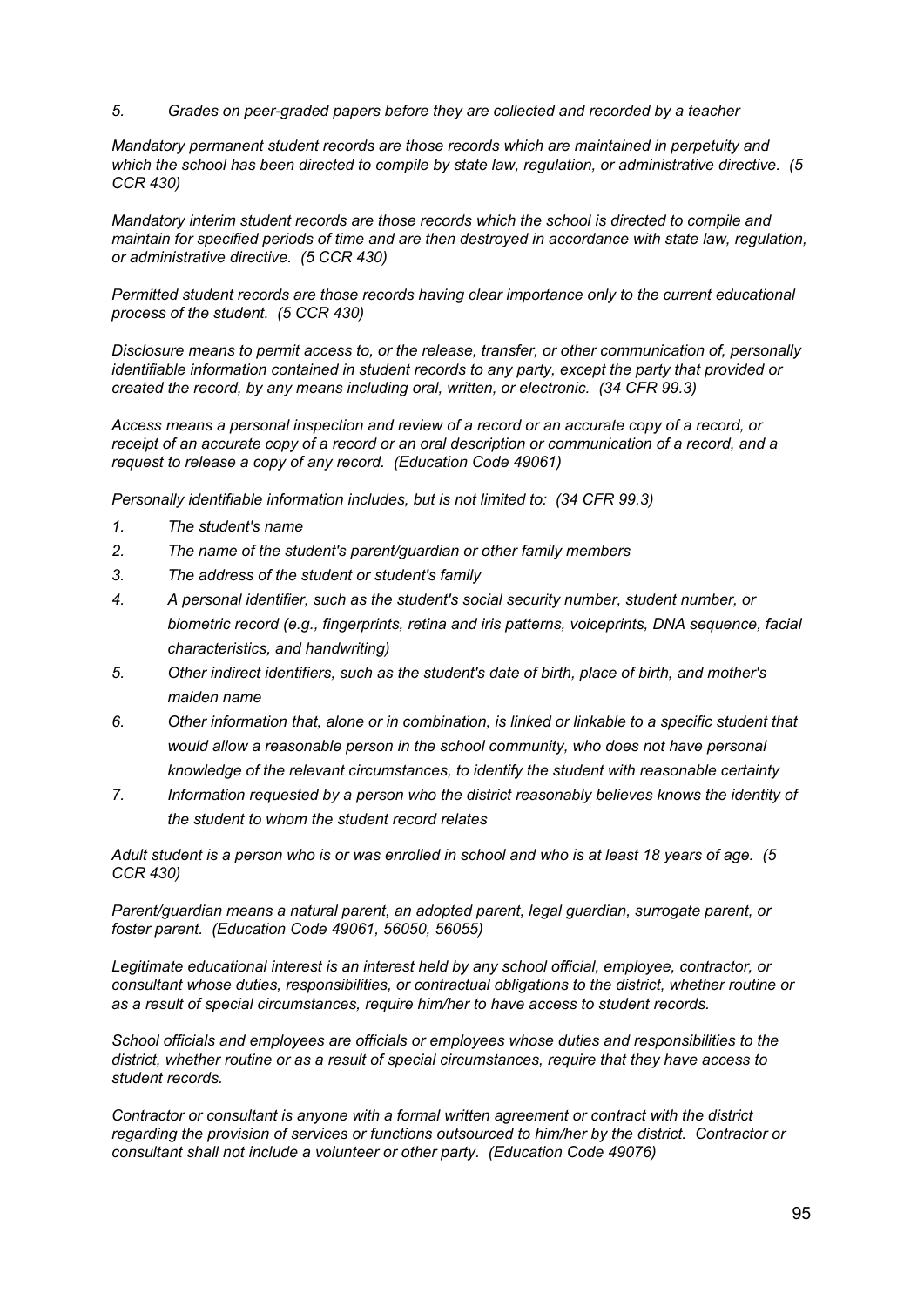*Custodian of records is the employee responsible for the security of student records maintained by the district and for devising procedures for assuring that access to such records is limited to authorized persons. (5 CCR 433)*

*County placing agency means the county social service department or county probation department. (Education Code 49061)*

*Persons Granted Absolute Access*

*In accordance with law, absolute access to any student records shall be granted to:*

- *1. Parents/guardians of students younger than age 18 years, including the parent who is not the student's custodial parent (Education Code 49069; Family Code 3025)*
- *2. An adult student, or a student under the age of 18 years who attends a postsecondary institution, in which case the student alone shall exercise rights related to his/her student records and grant consent for the release of records (34 CFR 99.3, 99.5)*
- *3. Parents/guardians of an adult student with disabilities who is age 18 years or older and has been declared incompetent under state law (Education Code 56041.5)*

*(cf. 6159 - Individualized Education Program)*

*Access for Limited Purpose/Legitimate Educational Interest*

*The following persons or agencies shall have access to those particular records that are relevant to their legitimate educational interest or other legally authorized purpose:*

- *1. Parents/guardians of a student age 18 or older who is a dependent child as defined under 26 USC 152 (Education Code 49076; 34 CFR 99.31)*
- *2. Students who are age 16 or older or who have completed the 10th grade (Education Code 49076; 34 CFR 99.31)*
- *3. School officials and employees, consistent with the definition provided in the section "Definitions" above (Education Code 49076; 34 CFR 99.31)*
- *4. Members of a school attendance review board (SARB) who are authorized representatives of the district and any volunteer aide age 18 or older who has been investigated, selected, and trained by the SARB to provide follow-up services to a referred student (Education Code 49076)*
- *(cf. 5113.1 - Chronic Absence and Truancy)*
- *(cf. 5113.12 - District School Attendance Review Board)*
- *5. Officials and employees of other public schools, school systems, or postsecondary institutions where the student intends or is directed to enroll, including local, county, or state correctional facilities where educational programs leading to high school graduation are provided, or where the student is already enrolled, as long as the disclosure is for purposes related to the student's enrollment or transfer (Education Code 49076; 34 CFR 99.31)*

*Unless the annual parent/guardian notification issued pursuant to Education Code 48980 includes a statement that the district may disclose students' personally identifiable information to officials of another school, school system, or postsecondary institution where the student seeks or intends to enroll, the Superintendent/Principal or designee shall, when such a disclosure is made, make a reasonable attempt to notify the parent/guardian or adult student at his/her last known address, provide a copy of the record that is disclosed, and give the parent/guardian or adult student an opportunity for a hearing to challenge the record. (34 CFR 99.34)*

*6. Federal, state, and local officials, as needed for an audit, evaluation, or compliance activity*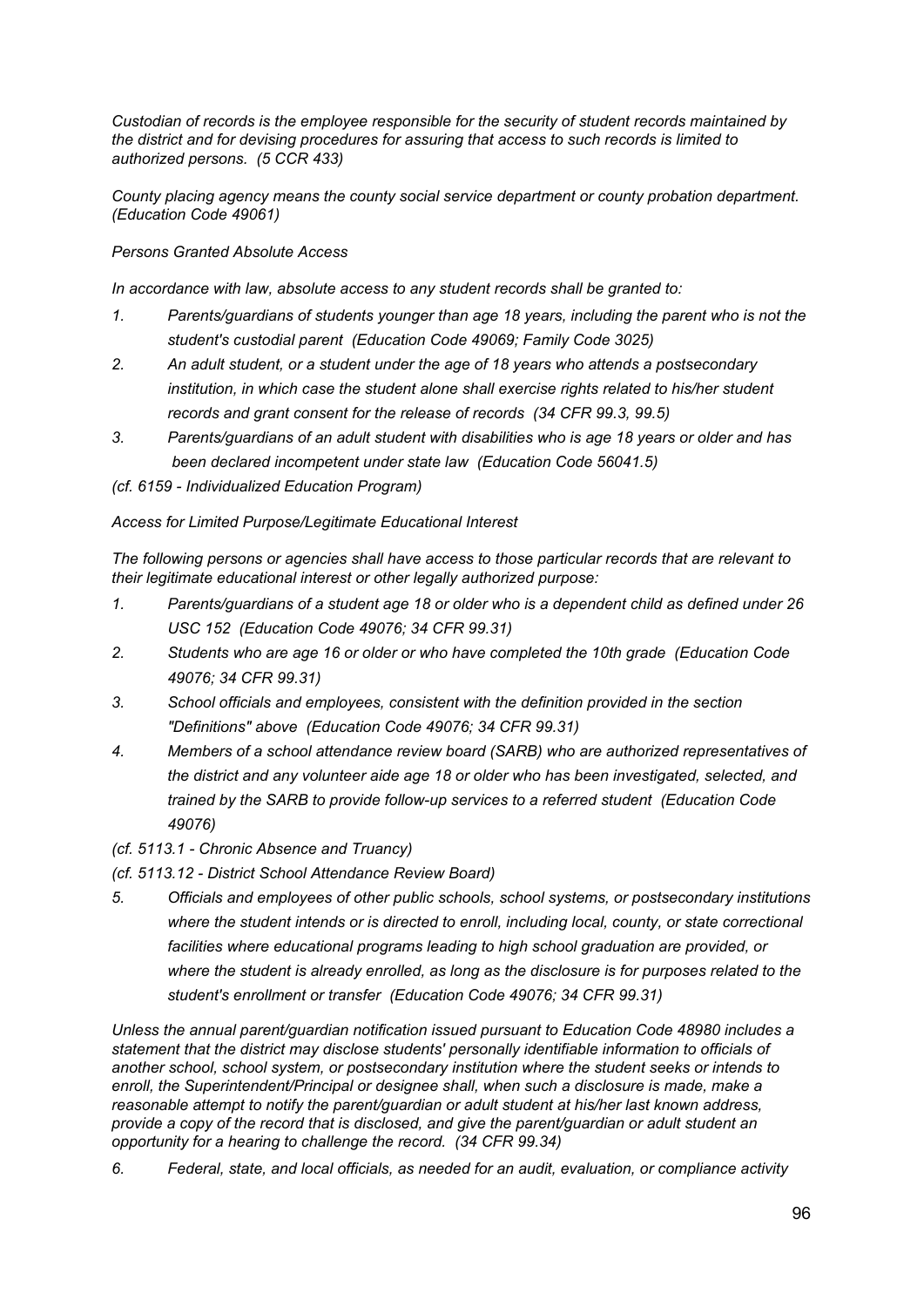*related to a state or federally funded education program and in accordance with a written agreement developed pursuant to 34 CFR 99.35 (Education Code 49076; 34 CFR 99.3, 99.31, 99.35)*

- *7. Any county placing agency acting as an authorized representative of a state or local educational agency which is required to audit or evaluate a state or federally supported education program pursuant to item #6 above (Education Code 49076)*
- *8. Any person, agency, or organization authorized in compliance with a court order or lawfully issued subpoena (Education Code 49077; 5 CCR 435; 34 CFR 99.31)*

*Unless otherwise instructed by the court, the Superintendent/Principal or designee shall, prior to disclosing a record pursuant to a court order or subpoena, give the parent/guardian or adult student at least three days' notice of the name of the requesting agency and the specific record requested, if lawfully possible within the requirements of the judicial order. (Education Code 49077; 5 CCR 435; 34 CFR 99.31)*

*9. Any district attorney who is participating in or conducting a truancy mediation program or participating in the presentation of evidence in a truancy petition (Education Code 49076)*

*10. A district attorney's office for consideration against a parent/guardian for failure to comply with compulsory education laws (Education Code 49076)*

*11. Any probation officer, district attorney, or counsel of record for a minor student for the purposes of conducting a criminal investigation or an investigation in regards to declaring the minor* student a ward of the court or involving a violation of a condition of probation, subject to evidentiary *rules specified in Welfare and Institutions Code 701 (Education Code 49076)*

*When disclosing records for these purposes, the Superintendent/Principal or designee shall obtain written certification from the recipient of the records that the information will not be disclosed to another party without prior written consent of the student's parent/guardian or the holder of the student's educational rights, unless specifically authorized by state or federal law. (Education Code 49076)*

*12. Any judge or probation officer for the purpose of conducting a truancy mediation program for a student or for the purpose of presenting evidence in a truancy petition pursuant to Welfare and Institutions Code 681 (Education Code 49076)*

*In such cases, the judge or probation officer shall certify in writing to the Superintendent/Principal or designee that the information will be used only for truancy purposes. Upon releasing student information to a judge or probation officer, the Superintendent/Principal or designee shall inform, or provide written notification to, the student's parent/guardian within 24 hours. (Education Code 49076)*

*13. A foster family agency with jurisdiction over a currently enrolled or former student; short-term residential treatment program staff responsible for the education or case management of a student; or a caregiver who has direct responsibility for the care of a student, including a certified or licensed foster parent, an approved relative or nonrelated extended family member, or a resource family, as defined (Education Code 49076)*

*Such individuals shall have access to the student's current or most recent records of grades, transcripts, attendance, discipline, online communication on platforms established by schools for students and parents/guardians, and any individualized education program or Section 504 plan developed and maintained by the district (Education Code 49069.3)*

*(cf. 6164.6 - Identification and Education Under Section 504) (cf. 6173.1 - Education for Foster Youth)*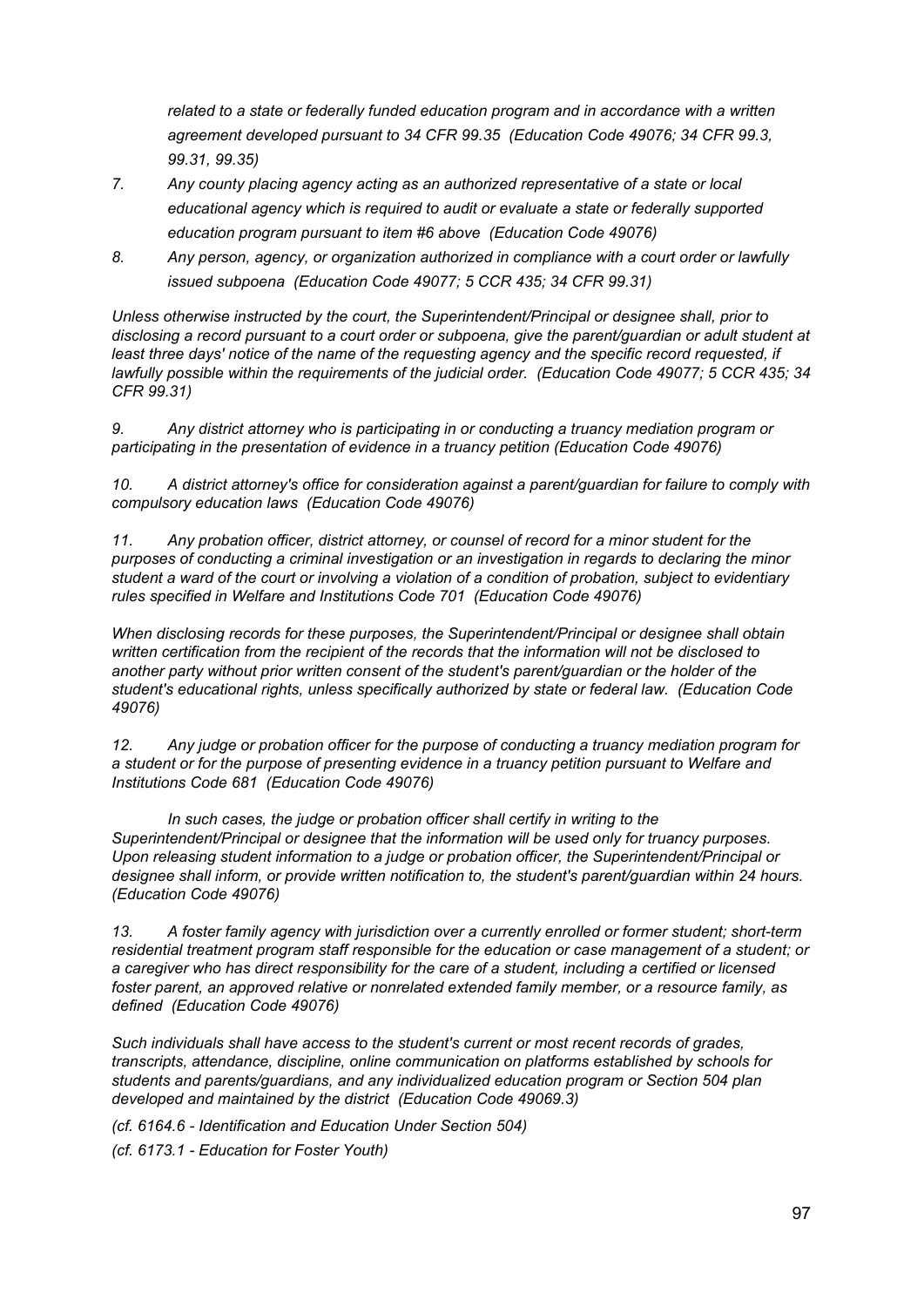*14. A student age 14 years or older who is both a homeless student and an unaccompanied minor as defined in 42 USC 11434a (Education Code 49076)*

*(cf. 6173 - Education for Homeless Children)*

*15. An individual who completes items 1-4 of the caregiver's authorization affidavit pursuant to Family Code 6552 and signs the affidavit for the purpose of enrolling a minor in school (Education Code 49076)*

*16. A caseworker or other representative of a state or local child welfare agency or tribal organization that has legal responsibility for the care and protection of a student, provided that the information is directly related to providing assistance to address the student's educational needs (Education Code 49076; 20 USC 1232(g))*

*17. Appropriate law enforcement authorities, in circumstances where Education Code 48902 requires that the district provide special education and disciplinary records of a student with disabilities who is suspended or expelled for committing an act violating Penal Code 245 (Education Code 48902, 49076)*

*When disclosing such records, the Superintendent/Principal or designee shall obtain written certification by the recipient of the records as described in item #11 above. (Education Code 49076)*

*18. Designated peace officers or law enforcement agencies in cases where the district is authorized by law to assist law enforcement in investigations of suspected criminal conduct or kidnapping and a written parental consent, lawfully issued subpoena, or court order is submitted to the district, or information is provided to it indicating that an emergency exists in which the student's information is necessary to protect the health or safety of the student or other individuals (Education Code 49076.5; 34 CFR 99.1-99.67)*

*In such cases, the Superintendent/Principal or designee shall provide information about the* identity and location of the student as it relates to the transfer of that student's records to another *public school district or California private school. (Education Code 49076.5)*

*When disclosing records for the above purposes, the Superintendent/Principal or designee shall obtain the necessary documentation to verify that the person, agency, or organization is a person, agency, or organization that is permitted to receive such records.*

*Any person, agency, or organization granted access is prohibited from releasing information to another person, agency, or organization without written permission from the parent/guardian or adult student unless specifically allowed by state law or the federal Family Educational Rights and Privacy Act. (Education Code 49076)*

*In addition, the parent/guardian or adult student may provide written consent for access to be granted to persons, agencies, or organizations not afforded access rights by law. The written consent shall* specify the records to be released and the party or parties to whom they may be released. (Education *Code 49075)*

*Only a parent/guardian having legal custody of the student may consent to the release of records to others. Either parent/guardian may grant consent if both parents/guardians notify the district, in writing, that such an agreement has been made. (Education Code 49061)*

*(cf. 5021 - Noncustodial Parents)*

### *Discretionary Access*

*At his/her discretion, the Superintendent/Principal or designee may release information from a student's records to the following:*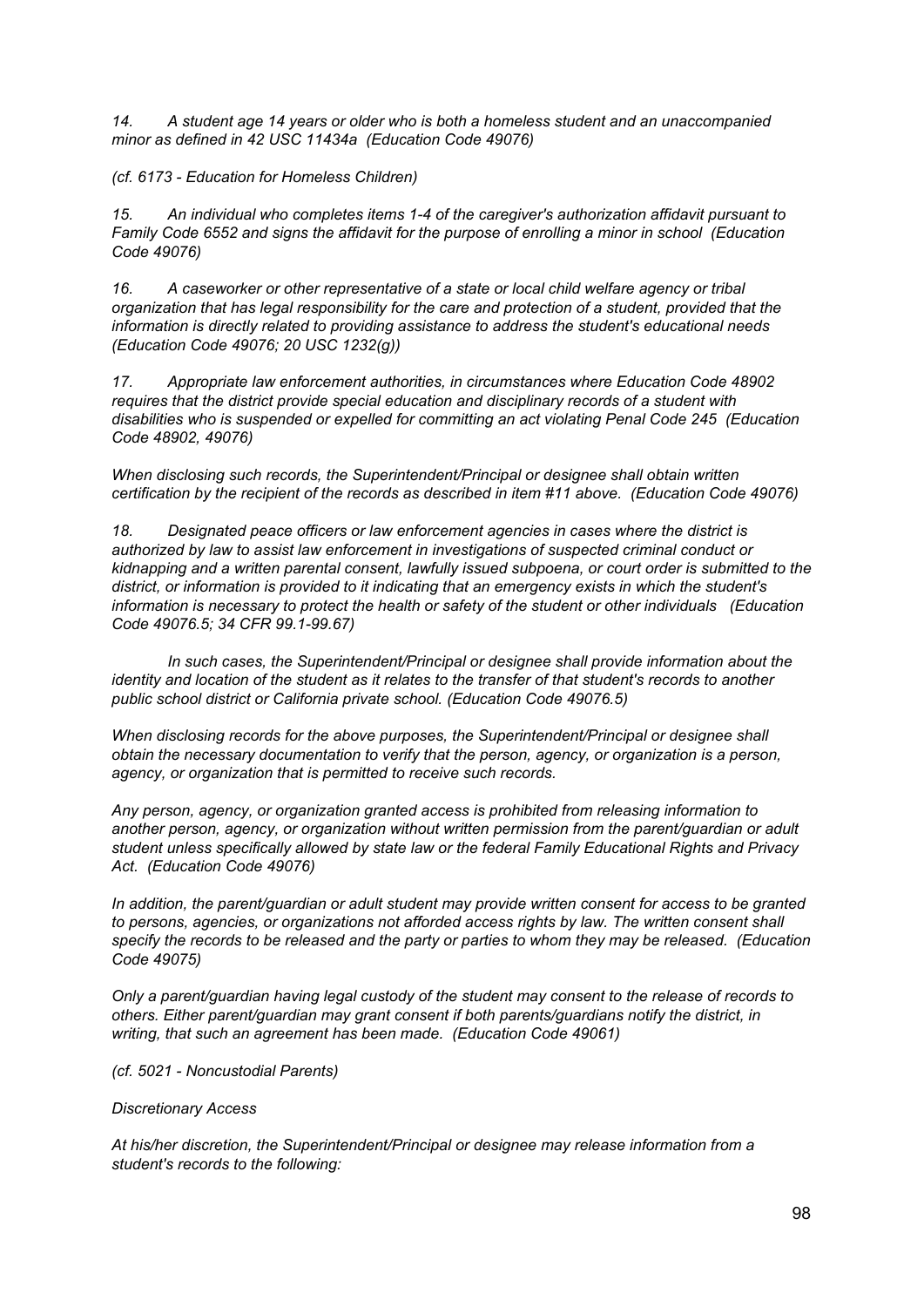*1. Appropriate persons, including parents/guardians of a student, in an emergency if the health and safety of the student or other persons are at stake (Education Code 49076; 34 CFR 99.31, 99.32, 99.36)*

*When releasing information to any such appropriate person, the Superintendent/Principal or designee* shall record information about the threat to the health or safety of the student or any other person that *formed the basis for the disclosure and the person(s) to whom the disclosure was made. (Education Code 49076; 34 CFR 99.32)*

*Unless it would further endanger the health or safety of the student or other persons, the Superintendent/Principal or designee shall inform the parent/guardian within one week of the* disclosure that the disclosure was made, of the articulable and significant threat to the health or safety of the student or other individuals that formed the basis for the disclosure, and of the parties to whom *the disclosure was made.*

*2. Accrediting associations (Education Code 49076; 34 CFR 99.31)*

*3. Under the conditions specified in Education Code 49076 and 34 CFR 99.31, organizations conducting studies on behalf of educational institutions or agencies for the purpose of developing, validating, or administering predictive tests, administering student aid programs, or improving instruction, provided that: (Education Code 49076; 34 CFR 99.31)*

*a. The study is conducted in a manner that does not permit personal identification of parents/guardians and students by individuals other than representatives of the organization who have legitimate interests in the information.*

*b. The information is destroyed when no longer needed for the purposes for which the study is conducted.*

*c. The district enters into a written agreement with the organization that complies with 34 CFR 99.31.*

*4. Officials and employees of private schools or school systems where the student is enrolled or intends to enroll, subject to the rights of parents/guardians as provided in Education Code 49068 and in compliance with 34 CFR 99.34 (Education Code 49076; 34 CFR 99.31, 99.34)*

*5. Local health departments operating countywide or regional immunization information and reminder systems and the California Department of Public Health, unless the parent/guardian has requested that no disclosures of this type be made (Health and Safety Code 120440)*

*6. Contractors and consultants having a legitimate educational interest based on services or functions which have been outsourced to them through a formal written agreement or contract by the district, excluding volunteers or other parties (Education Code 49076)*

*(cf. 3600 - Consultants)*

*When disclosing records for the above purposes, the Superintendent/Principal or designee shall obtain the necessary documentation to verify that the person, agency, or organization is a person, agency, or organization that is permitted to receive such records.*

# *De-identification of Records*

*When authorized by law for any program audit, educational research, or other purposes, the Superintendent/Principal or designee may release information from a student record without prior consent of the parent/guardian or adult student after the removal of all personally identifiable information. Prior to releasing such information, the Superintendent/Principal or designee shall make a reasonable determination that the student's identity is not personally identifiable, whether through*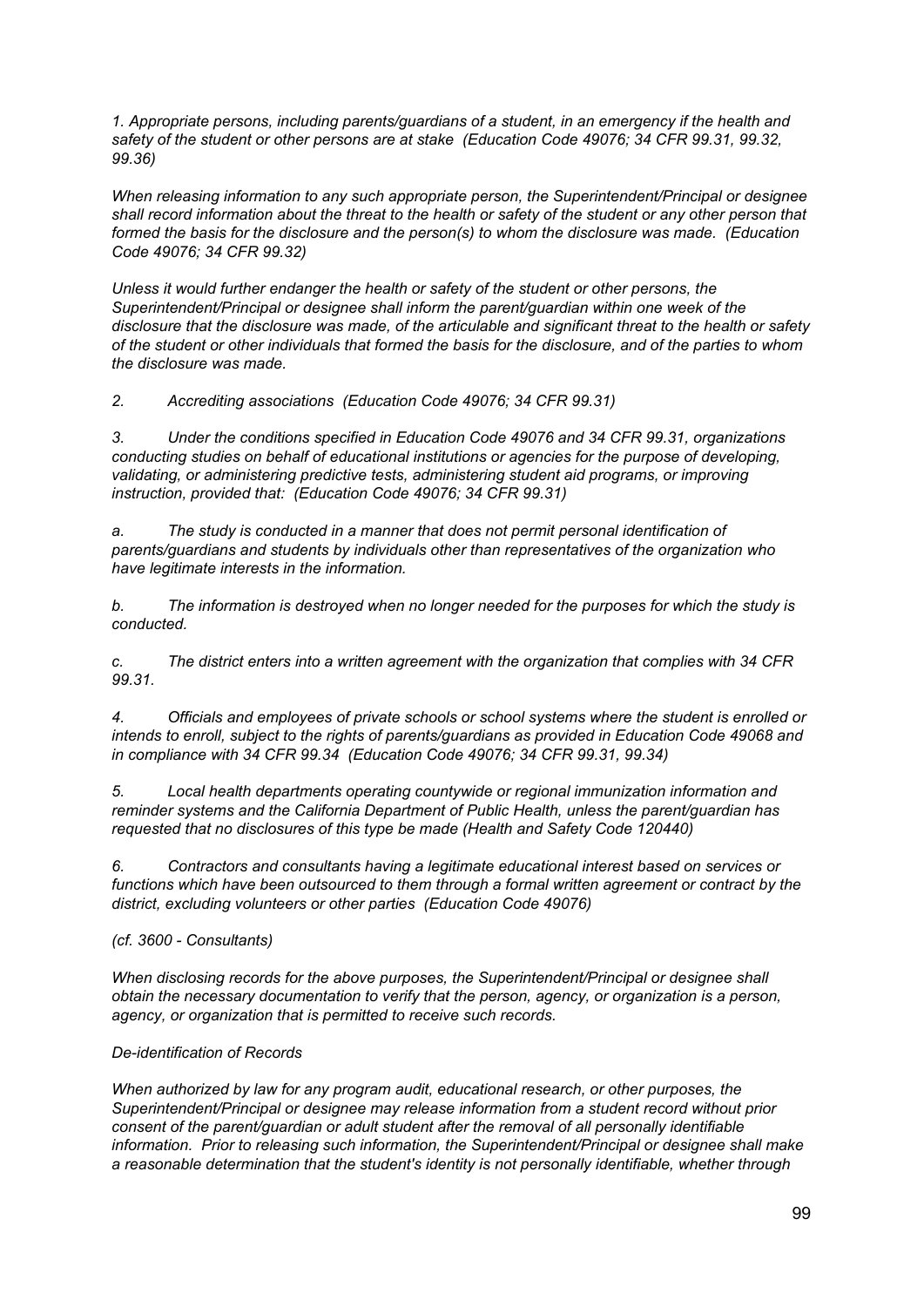*single or multiple releases and taking into account other reasonably available information. (Education Code 49074, 49076; 34 CFR 99.31)*

*Process for Providing Access to Records*

*Student records shall be maintained in the central file at the school attended by the student. Parents/guardians shall be notified of the location of student records if not centrally located. (Education Code 49069; 5 CCR 433)*

*The custodian of records shall be responsible for the security of student records and shall ensure that access is limited to authorized persons. (5 CCR 433)*

*The custodian of records shall develop reasonable methods, including physical, technological, and administrative controls, to ensure that school officials and employees obtain access to only those student records in which they have legitimate educational interests. (34 CFR 99.31)*

*To inspect, review, or obtain copies of student records, authorized persons shall submit a request to the custodian of records. Prior to granting the request, the custodian of records shall authenticate the individual's identity. For any individual granted access based on a legitimate educational interest, the request shall specify the interest involved.*

*When required by law, the parent/guardian shall provide written, signed, and dated consent before the district discloses the student record. Such consent may be given through electronic means in those cases where it can be authenticated. The district's consent form shall specify the records that may be* disclosed, state the purpose of the disclosure, and identify the party or class of parties to whom the *disclosure may be made. Upon request by the parent/guardian, the district shall provide him/her a copy of the records disclosed. (34 CFR 99.30)*

*If the parent/guardian refuses to provide written consent for the release of student information, the Superintendent/Principal or designee shall not release the information, unless it is otherwise subject to release based on a court order or a lawful subpoena.*

*Within five business days following the date of request, a parent/guardian or other authorized person shall be granted access to inspect, review, and obtain copies of student records during regular school hours. (Education Code 49069)*

*Qualified certificated personnel shall be available to interpret records when requested. (Education Code 49069)*

*The custodian of records or the Superintendent/Principal or designee shall prevent the alteration, damage, or loss of records during inspection. (5 CCR 435)*

### *Access Log*

*A log shall be maintained for each student's record which lists all persons, agencies, or organizations requesting or receiving information from the records and the legitimate educational interest of the requester. (Education Code 49064)*

*In every instance of inspection by persons who do not have assigned educational responsibility, the* custodian of records shall make an entry in the log indicating the record inspected, the name of the *person granted access, the reason access was granted, and the time and circumstances of inspection. (5 CCR 435)*

*The log shall include requests for access to records by:*

- *1. Parents/guardians or adult students*
- *2. Parties obtaining district-approved directory information*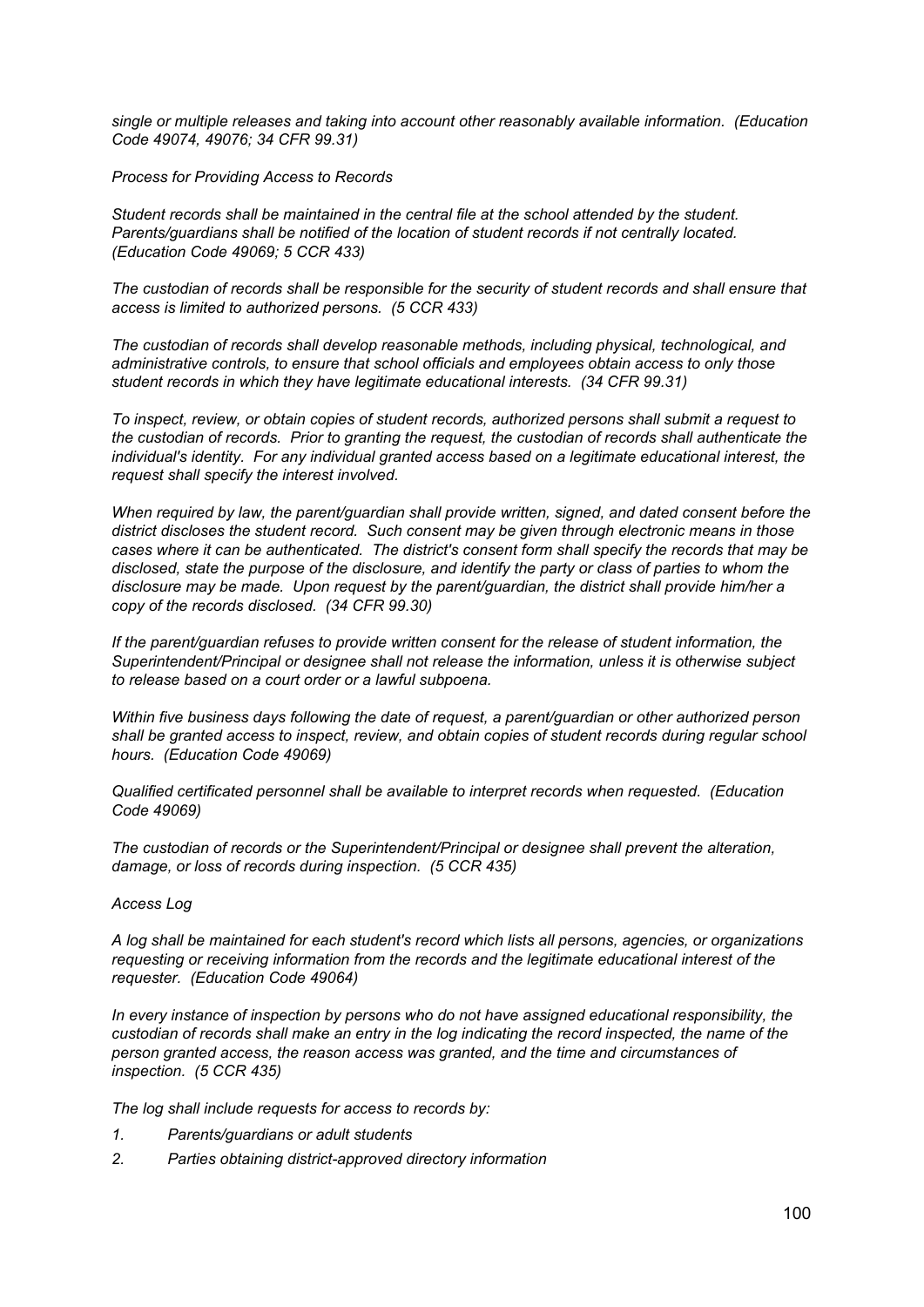- *3. Parties who provide written parental consent, in which case the consent notice shall be filed with the record pursuant to Education Code 49075*
- *4. School officials and employees who have a legitimate educational interest*
- *5. Law enforcement personnel seeking to enforce immigration laws*

*The log shall be accessible only to the parent/guardian, custodian of records, and certain state or federal officials. (Education Code 49064; 5 CCR 432)*

### *Duplication of Student Records*

To provide copies of any student record, the district shall charge a reasonable fee not to exceed the actual cost of providing the copies. No charge shall be made for providing up to two transcripts or up to two verifications of various records for any former student. No charge shall be made to locate or *retrieve any student record. (Education Code 49065)*

### *(cf. 3260 - Fees and Charges)*

### *Changes to Student Records*

*Only a parent/guardian having legal custody of a student or an adult student may challenge the content of a record or offer a written response to a record. (Education Code 49061)*

### *(cf. 5125.3 - Challenging Student Records)*

*No additions except routine updating shall be made to a student's record after permanent departure without prior consent of the parent/guardian or adult student. (5 CCR 437)*

*A student's legal name or gender as entered on the mandatory student record required pursuant to 5 CCR 432 shall only be changed with proper documentation. However, at the written request of a student or, if appropriate, his/her parents/guardians, the district shall use the student's preferred name and pronouns consistent with his/her gender identity on all other district-related documents.*

### *(cf. 5145.3 - Nondiscrimination/Harassment)*

*Retention and Destruction of Student Records*

*All anecdotal information and assessment reports maintained as student records shall be dated and signed by the individual who originated the data. (5 CCR 431)*

*The following mandatory permanent student records shall be kept indefinitely: (5 CCR 432, 437)*

- *1. Legal name of student*
- *2. Date and place of birth and method of verifying birth date*

*(cf. 5111 - Admission)*

- *3. Sex of student*
- *4. Name and address of parent/guardian of minor student*
- *a. Address of minor student if different from the above*
- *b. Annual verification of parent/guardian's name and address and student's residence*
- *(cf. 5111.1 - District Residency)*
- *(cf. 5111.12 - Residency Based on Parent/Guardian Employment)*
- *5. Entrance and departure dates of each school year and for any summer session or other extra session*
- *6. Subjects taken during each year, half-year, summer session, or quarter, and marks or credits*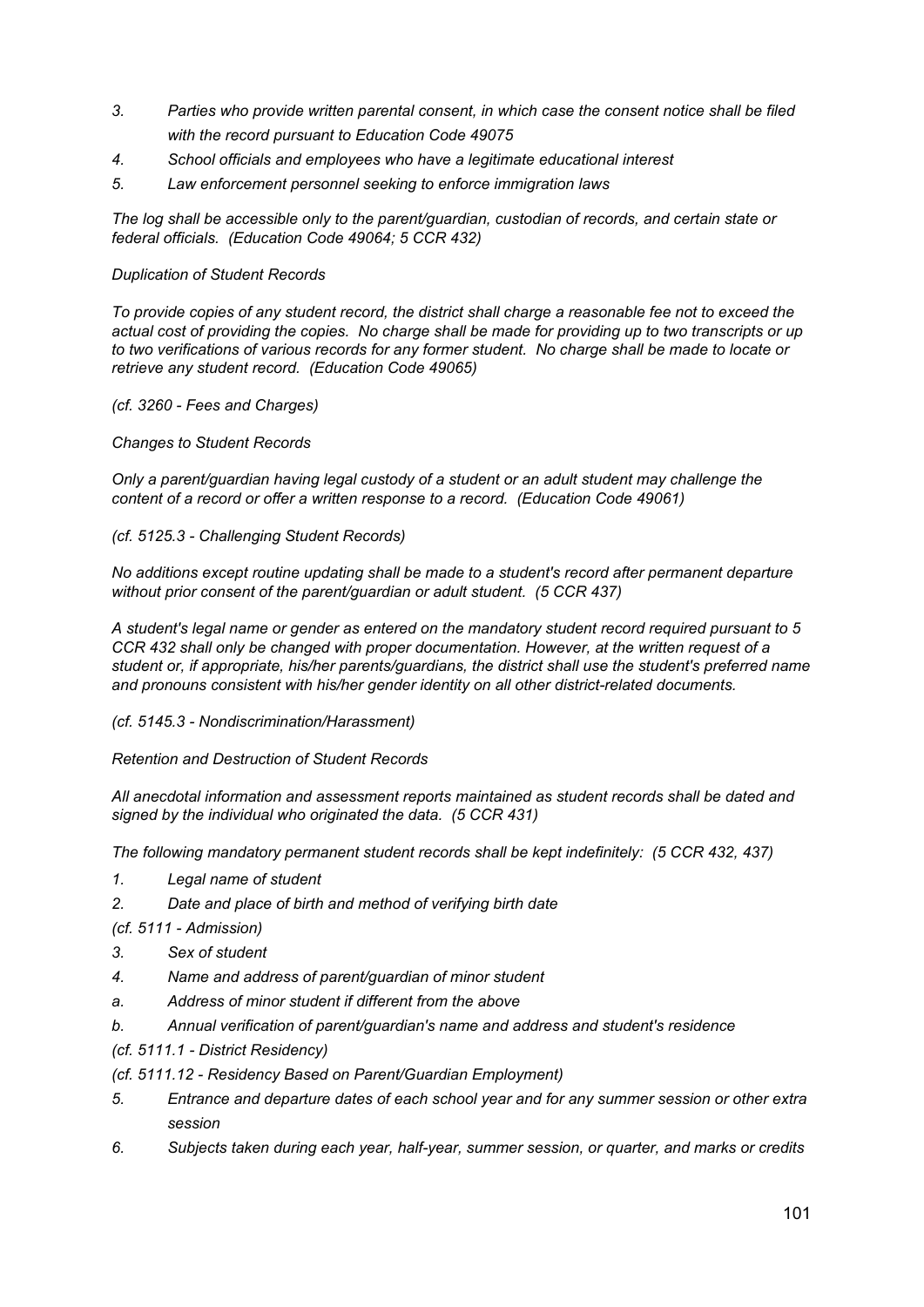*given*

*(cf. 5121 - Grades/Evaluation of Student Achievement)*

- *7. Verification of or exemption from required immunizations*
- *(cf. 5141.31 - Immunizations)*
- *8. Date of high school graduation or equivalent*

*Mandatory interim student records, unless forwarded to another district, shall be maintained subject to destruction during the third school year after the school year in which they originated, following a determination that their usefulness has ceased or the student has left the district. These records include: (Education Code 48918, 51747; 5 CCR 432, 437, 16027)*

*1. Expulsion orders and the causes therefor*

*(cf. 5144.1 - Suspension and Expulsion/Due Process)*

- *(cf. 5144.2 - Suspension and Expulsion/Due Process (Students with Disabilities))*
- *2. A log identifying persons or agencies who request or receive information from the student record*
- *3. Health information, including verification or waiver of the health screening for school entry*
- *(cf. 5141.32 - Health Screening for School Entry)*
- *4. Information on participation in special education programs, including required tests, case studies, authorizations, and evidence of eligibility for admission or discharge*
- *(cf. 6159 - Individualized Education Program)*
- *(cf. 6164.4 - Identification and Evaluation of Individuals for Special Education)*
- *5. Language training records*
- *(cf. 6174 - Education for English Language Learners)*
- *6. Progress slips/notices required by Education Code 49066 and 49067*
- *7. Parental restrictions/stipulations regarding access to directory information*
- *8. Parent/guardian or adult student rejoinders to challenged records and to disciplinary action*
- *9. Parent/guardian authorization or denial of student participation in specific programs*
- *10. Results of standardized tests administered within the past three years*

*(cf. 6162.51 - State Academic Achievement Tests)*

*11. Written findings resulting from an evaluation conducted after a specified number of missed assignments to determine whether it is in a student's best interest to remain in independent study*

*(cf. 6158 - Independent Study)*

*Permitted student records may be destroyed six months after the student completes or withdraws from the educational program, including: (5 CCR 432, 437)*

- *1. Objective counselor and/or teacher ratings*
- *2. Standardized test results older than three years*
- *3. Routine disciplinary data*

*(cf. 5144 - Discipline)*

- *4. Verified reports of relevant behavioral patterns*
- *5. All disciplinary notices*
- *6. Supplementary attendance records*

*Records shall be destroyed in a way that assures they will not be available to possible public inspection in the process of destruction. (5 CCR 437)*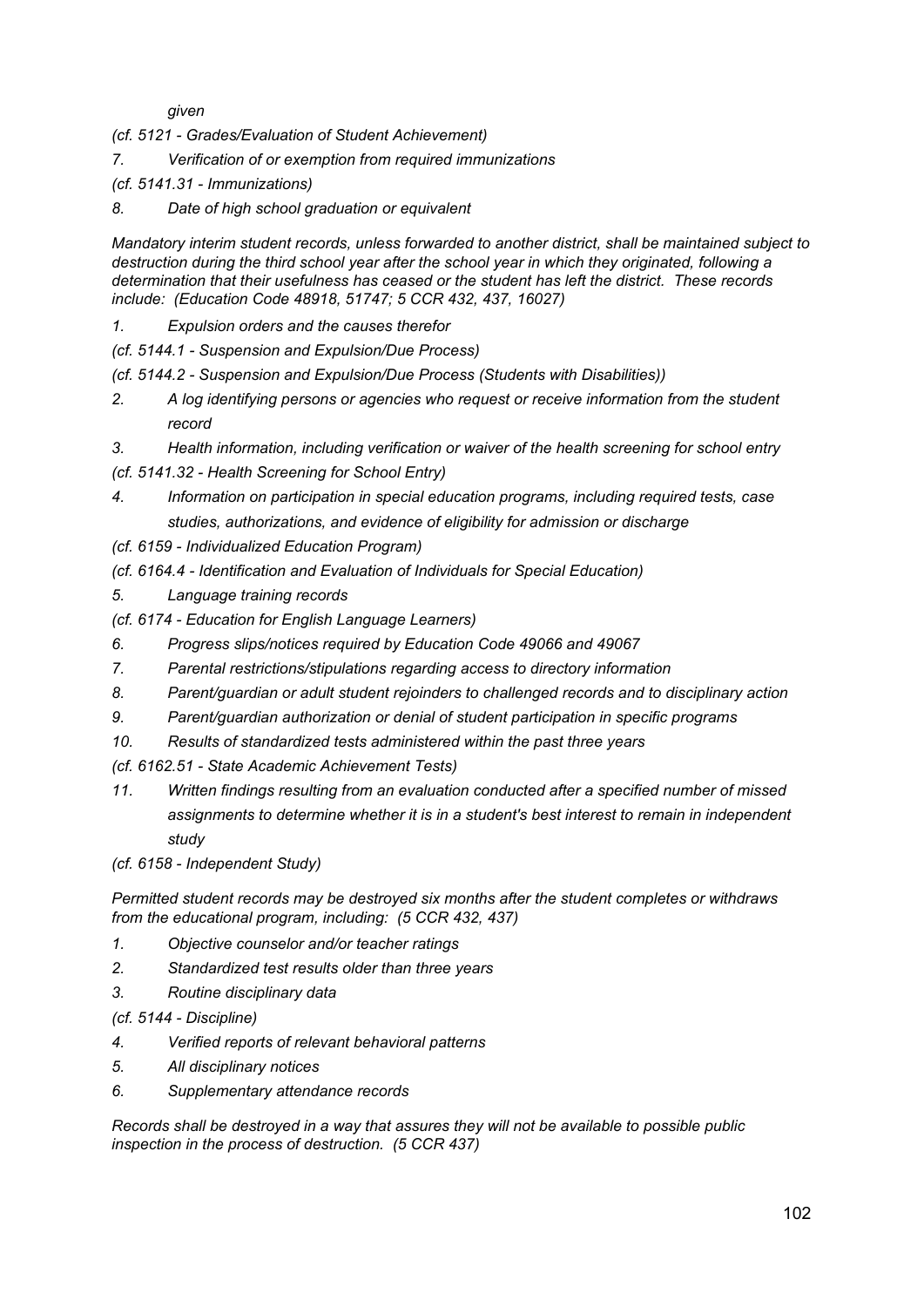*Transfer of Student Records*

*When a student transfers into the district from any other school district or a private school, the Superintendent/Principal or designee shall inform the student's parent/guardian of his/her rights regarding student records, including the right to review, challenge, and receive a copy of student records. (Education Code 49068; 5 CCR 438)*

*When a student transfers into the district from another district, the Superintendent/Principal or designee shall request that the student's previous district provide any records, either maintained by that district in the ordinary course of business or received from a law enforcement agency, regarding acts committed by the transferring student that resulted in his/her suspension or expulsion. (Education Code 48201)*

*(cf. 4158/4258/4358 - Employee Security)*

*(cf. 5119 - Students Expelled From Other Districts)*

*When a student transfers from the district to another school district or to a private school, the Superintendent/Principal or designee shall forward a copy of the student's mandatory permanent record within 10 school days of the district's receipt of the request for the student's records. The* original record or a copy shall be retained permanently by the district. If the transfer is to another *California public school, the student's entire mandatory interim record shall also be forwarded. If the transfer is out of state or to a private school, the mandatory interim record may be forwarded. Permitted student records may be forwarded to any other district or private school. (Education Code 48918, 49068; 5 CCR 438)*

Upon receiving a request from a county placing agency to transfer a student in foster care out of a *district school, the Superintendent/Principal or designee shall transfer the student's records to the next educational placement within two business days. (Education Code 49069.5)*

*All student records shall be updated before they are transferred. (5 CCR 438)*

*Student records shall not be withheld from the requesting district because of any charges or fees owed by the student or parent/guardian. (5 CCR 438)*

*If the district is withholding grades, diploma, or transcripts from the student because of his/her damage or loss of school property, this information shall be sent to the requesting district along with the student's records.*

### *(cf. 5125.2 - Withholding Grades, Diploma or Transcripts)*

### *Notification of Parents/Guardians*

*Upon any student's initial enrollment, and at the beginning of each school year thereafter, the Superintendent/Principal or designee shall notify parents/guardians and eligible students, in writing, of* their rights related to student records. If 15 percent or more of the students enrolled in the district *speak a single primary language other than English, then the district shall provide these notices in that language. Otherwise, the district shall provide these notices in the student's home language insofar as practicable. The district shall effectively notify parents/guardians or eligible students with disabilities. (Education Code 49063, 48985; 34 CFR 99.7)*

### *(cf. 5145.6 - Parental Notifications)*

*The notice shall include: (Education Code 49063; 34 CFR 99.7, 99.34)*

- *1. The types of student records kept by the district and the information contained therein*
- *2. The title(s) of the official(s) responsible for maintaining each type of record*
- *3. The location of the log identifying those who request information from the records*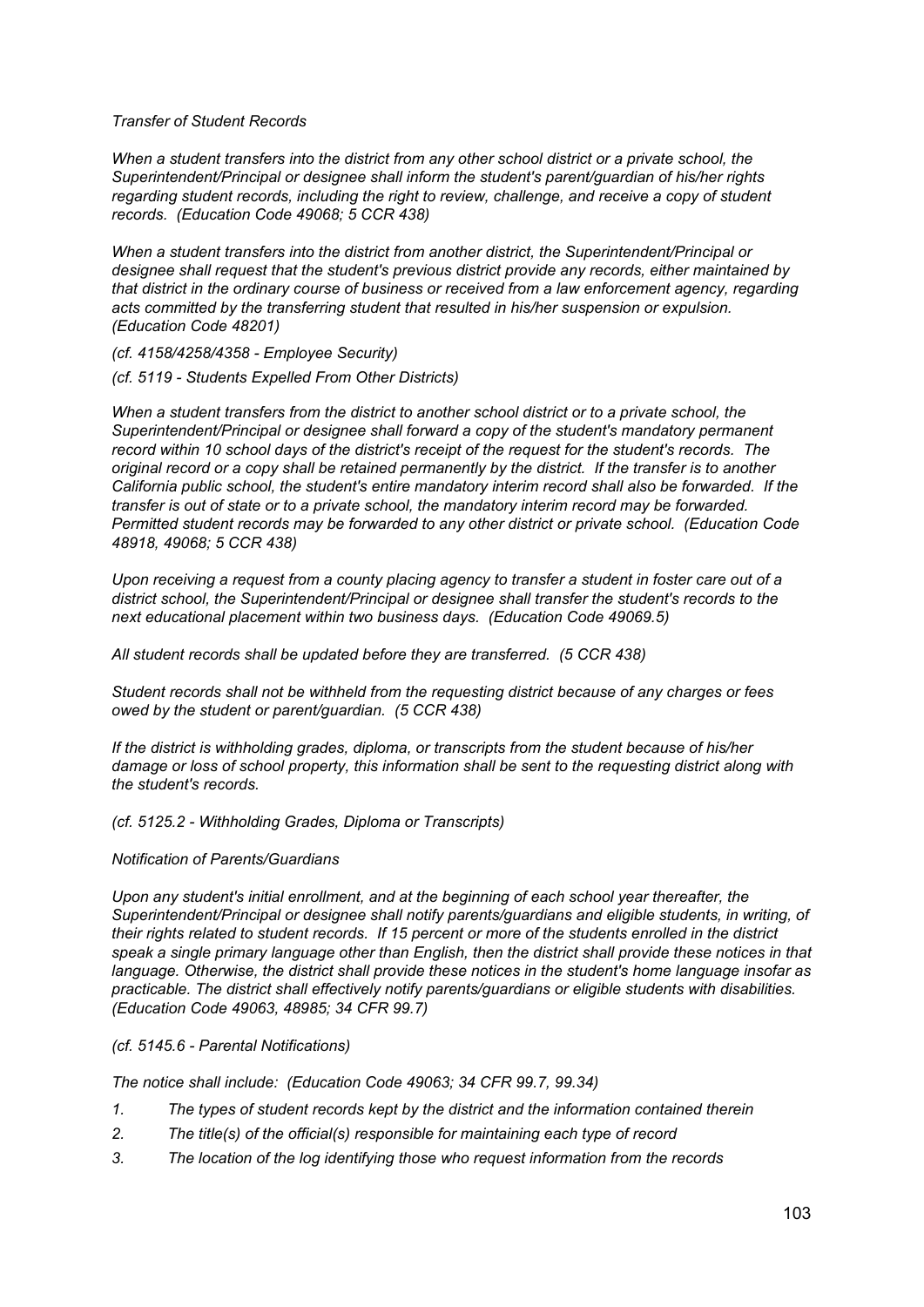- *4. District criteria for defining school officials and employees and for determining legitimate educational interest*
- *5. District policies for reviewing and expunging student records*
- *6. The right to inspect and review student records and the procedures for doing so*
- *7. The right to challenge and the procedures for challenging the content of a student record that the parent/guardian or student believes to be inaccurate, misleading, or otherwise in violation of the student's privacy rights*
- *8. The cost, if any, charged for duplicating copies of records*
- *9. The categories of information defined as directory information pursuant to Education Code 49073*
- *10. The right to consent to disclosures of personally identifiable information contained in the student's records except when disclosure without consent is authorized by law*
- *11. Availability of the curriculum prospectus developed pursuant to Education Code 49091.14 containing the titles, descriptions, and instructional aims of every course offered by the school*
- *(cf. 5020 - Parent Rights and Responsibilities)*
- *12. Any other rights and requirements set forth in Education Code 49060-49078, and the right of parents/guardians to file a complaint with the U.S. Department of Education concerning an alleged failure by the district to comply with 20 USC 1232g*
- *13. A statement that the district forwards education records to other agencies or institutions that request the records and in which the student seeks or intends to enroll or is already enrolled as long as the disclosure is for purposes related to the student's enrollment*

*In addition, the annual parental notification shall include a statement that a student's citizenship status, immigration status, place of birth, or any other information indicating national origin will not be released without parental consent or a court order.*

# *Use of Pesticide Products*

*Hope Elementary School District Use of Pesticides – The Healthy Schools Act of 2000 requires all California school districts to notify parents and guardians of pesticide use at their child's school. Hope Elementary School District uses a professional pest control company, with every attempt made to apply pesticides on Friday afternoons or during major holiday breaks. The following pesticides are intended to be used at the school sites this year:*

*Demon Max – Cypermethrin Demand CS – Lambda Cyhalothrin Termidor – Fipronil Cykick – Cyfluthrin P.T. 565 – Pyrethrins D-Force H.P.X.> - Deltamethrin Maxforce ant killer bait gel – Fipronil Maxforce magnum roach bait gel – Fipronel Maxforce impact roach gel bait - Clothianidin Suspend Polyzone-Deltamethrin Suspend CS – Deltamethrin Gentrol Aerosol-Hydroprene Gentrol-Hydroprene*